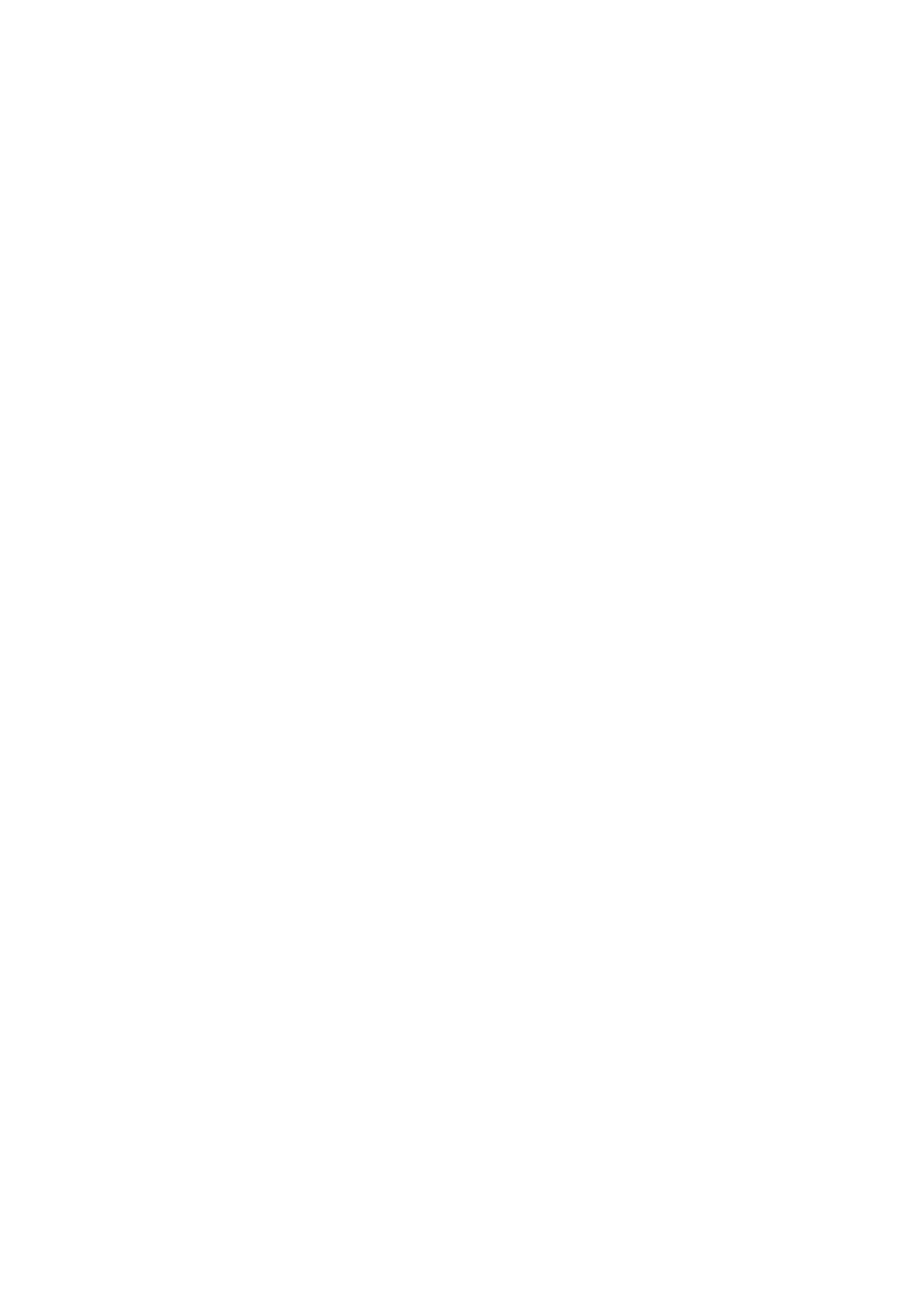| UNITED STATES SECURITIES AND EXCHANGE COMMISSION |  |  |  |  |  |  |
|--------------------------------------------------|--|--|--|--|--|--|
| Washington, D.C. 20549                           |  |  |  |  |  |  |

## **Form 10-K**

(Mark One)

☑ **ANNUAL REPORT PURSUANT TO SECTION 13 OR 15(d) OF THE SECURITIES EXCHANGE ACT OF 1934 For the fiscal year ended March 30, 2007**

**o TRANSITION REPORT PURSUANT TO SECTION 13 OR 15(d) OF THE SECURITIES EXCHANGE ACT OF 1934 For the transition period from to** .

**Commission file number (0-21767)**

**or**

## **VIASAT, INC.**

*(Exact name of registrant as specified in its charter)*

*(State or other jurisdiction of incorporation or organization) (I.R.S. Employer Identification No.)*

**Delaware 33-0174996**<br> **33-0174996**<br> *(I.R.S. Employer Identification No.)*<br> **1996** 

**6155 El Camino Real, Carlsbad, California 92009**

**(760) 476-2200**

*(Address, including zip code, and telephone number, including area code, of principal executive offices)*

**Securities registered pursuant to Section 12(b) of the Act:**

**Common Stock, par value \$0.0001 per share The NASDAQ Stock Market LLC**<br>(Title of Each Class) (Name of Each Exchange on which Regist

*(Title of Each Class) (Name of Each Exchange on which Registered)*

**Securities registered pursuant to Section 12(g) of the Act:**

**None**

Indicate by check mark if the registrant is a well-known seasoned issuer, as defined in Rule 405 of the Securities Act of 1933. Yes o No ☑

Indicate by check mark if the registrant is not required to file reports pursuant to Section 13 or 15(d) of the Securities Exchange Act of 1934. Yes o No  $\boxtimes$ 

Indicate by check mark whether the registrant (1) has filed all reports required to be filed by Section 13 or 15(d) of the Exchange Act during the preceding 12 months (or for such shorter period that the registrant was required to file such reports), and (2) has been subject to such filing requirements for the past 90 days. Yes ☑ No o

Indicate by check mark if disclosure of delinquent filers pursuant to Item 405 of Regulation S-K is not contained herein, and will not be contained, to the best of registrant's knowledge, in definitive proxy or information statements incorporated by reference in Part III of this Form 10-K or any amendment to this Form 10-K. o

Indicate by check mark whether the registrant is a large accelerated filer, an accelerated filer, or a non-accelerated filer. See definition of "accelerated filer and large accelerated filer" in Rule 12b-2 of the Exchange

Indicate by check mark whether the registrant is a shell company (as defined in Rule 12b-2 of the Exchange Act). Yes o No ☑

The aggregate market value of the voting stock held by non-affiliates of the registrant, as of September 29, 2006 was approximately \$560,000,786 (based on the closing price on that date for shares of the registrant's Common Stock as reported by the Nasdaq Global Market). Shares of Common Stock held by each officer, director and holder of 5% or more of the outstanding Common Stock have been excluded in that such persons may be deemed affiliates. This determination of affiliate status is not necessarily a conclusive determination for other purposes.

The number of shares outstanding of the registrant's Common Stock, \$.0001 par value, as of May 23, 2007 was 30,060,826.

## **DOCUMENTS INCORPORATED BY REFERENCE**

Portions of the registrant's definitive Proxy Statement to be filed with the Securities and Exchange Commission pursuant to Regulation 14A in connection with its 2007 Annual Meeting of Stockholders are incorporated by reference into Part III of this Report. Such Proxy Statement will be filed with the Securities and Exchange Commission not later than 120 days after the registrant's fiscal year ended March 30, 2007.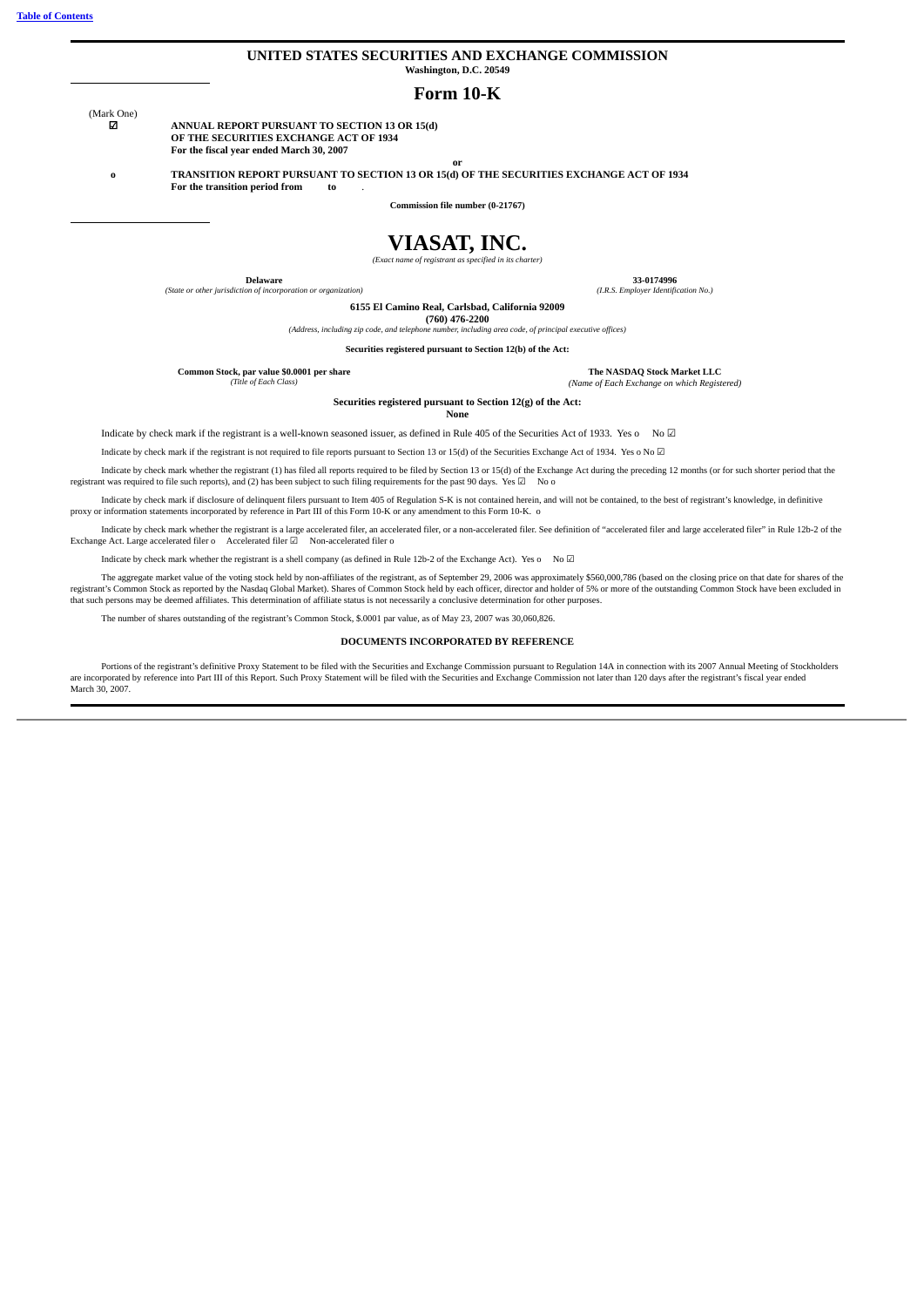## **VIASAT, INC.**

# **FORM 10-K For the fiscal year ended March 30, 2007**

## **INDEX**

<span id="page-2-0"></span>

|                     |                                                                                                                 | Page   |
|---------------------|-----------------------------------------------------------------------------------------------------------------|--------|
|                     | <b>PART I</b>                                                                                                   |        |
| Item 1.             | <b>Business</b>                                                                                                 | 3      |
| Item 1A.            | <b>Risk Factors</b>                                                                                             | 19     |
| Item 1B.            | <b>Unresolved Staff Comments</b>                                                                                | 28     |
| Item 2.             | <b>Properties</b>                                                                                               | 28     |
| Item 3.             | <b>Legal Proceedings</b>                                                                                        | 28     |
| Item 4.             | <b>Submission of Matters to a Vote of Security Holders</b>                                                      | 28     |
|                     | <b>PART II</b>                                                                                                  |        |
| Item 5.             | Market for the Registrant's Common Stock, Related Stockholder Matters and Issuer Purchases of Equity Securities | 29     |
| Item 6.             | <b>Selected Financial Data</b>                                                                                  | 29     |
| Item 7.             | <b>Management's Discussion and Analysis of Financial Condition and Results of Operations</b>                    | $30\,$ |
| Item 7A.            | Quantitative and Qualitative Disclosures About Market Risk                                                      | $50\,$ |
| Item 8.             | <b>Financial Statements and Supplementary Data</b>                                                              | 51     |
| Item 9.             | Changes in and Disagreements with Accountants on Accounting and Financial Disclosure                            | 51     |
| Item 9A.            | <b>Controls and Procedures</b>                                                                                  | 51     |
| Item 9B.            | <b>Other Information</b>                                                                                        | 52     |
|                     | <b>PART III</b>                                                                                                 |        |
| Item 10.            | Directors, Executive Officers of the Registrant and Corporate Governance                                        | 52     |
| Item 11.            | <b>Executive Compensation</b>                                                                                   | 52     |
| Item 12.            | Security Ownership of Certain Beneficial Owners and Management and Related Stockholder Matters                  | 52     |
| Item 13.            | Certain Relationships and Related Transactions, and Director Independence                                       | 52     |
| Item 14.            | <b>Principal Accountant Fees and Services</b>                                                                   | 53     |
|                     | <b>PART IV</b>                                                                                                  |        |
| Item 15.            | <b>Exhibits and Financial Statement Schedules</b>                                                               | 53     |
| <b>Signatures</b>   |                                                                                                                 | 55     |
| <b>EXHIBIT 21.1</b> |                                                                                                                 |        |
| <b>EXHIBIT 23.1</b> |                                                                                                                 |        |
| <b>EXHIBIT 31.1</b> |                                                                                                                 |        |
| <b>EXHIBIT 31.2</b> |                                                                                                                 |        |
| <b>EXHIBIT 32.1</b> |                                                                                                                 |        |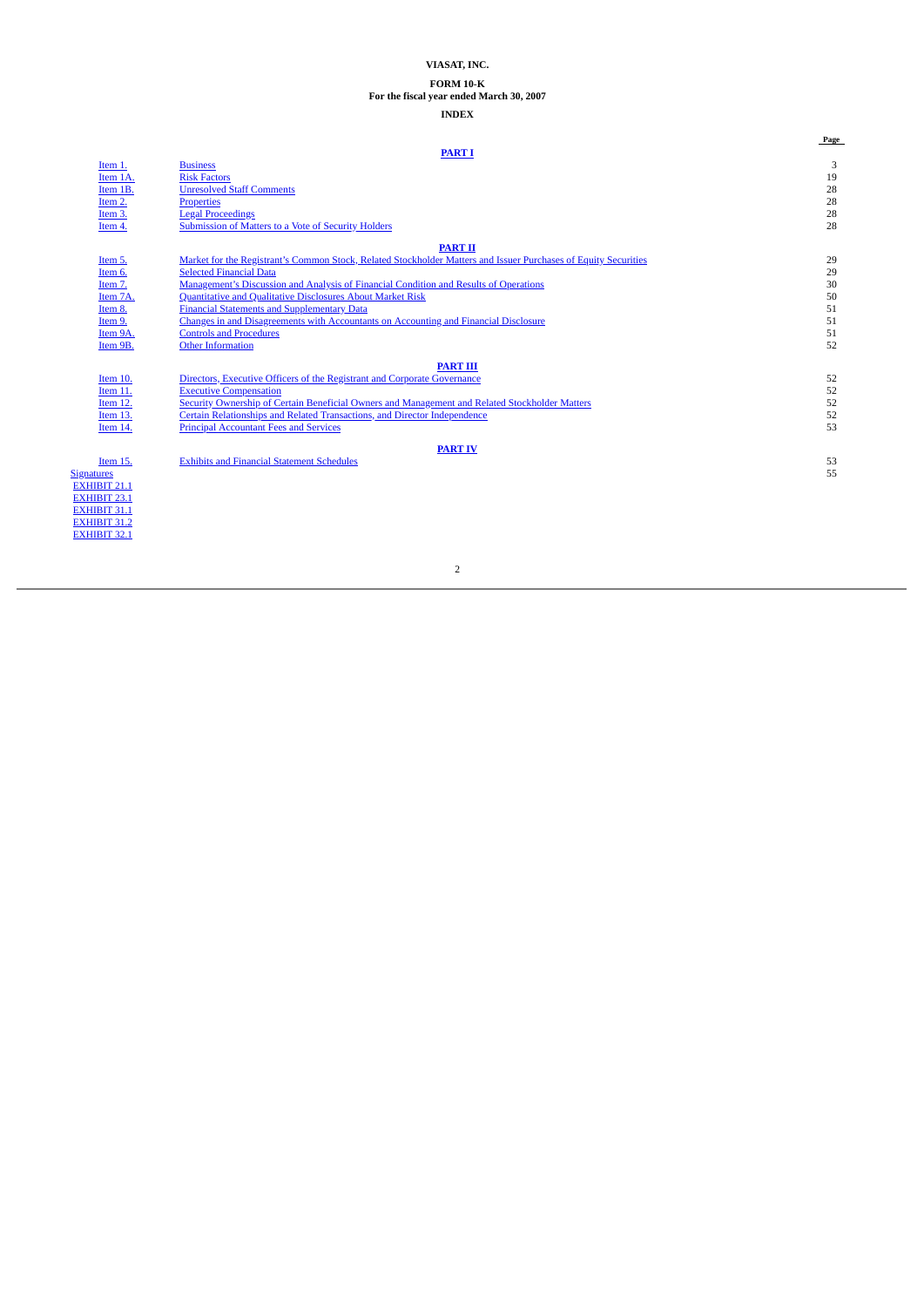## <span id="page-3-1"></span><span id="page-3-0"></span>**Item 1.** *Business*

All references in this annual report to our fiscal year 2007 refer to the fiscal year ended on March 30, 2007. Unless otherwise indicated, all references in this annual report to periods of time (e.g., quarters and years) are to fiscal periods.

We were incorporated in California in 1986 and reincorporated in Delaware in 1996. Our website address is www.viasat.com. This website is not part of this filing. We make available free of charge through our website our annual reports on Form 10-K, quarterly reports on Form 10-Q, current reports on Form 8-K and all amendments to those reports as soon as reasonably practicable after such material has been electronically filed with or furnished to the Securities and Exchange Commission (SEC). They are also available free of charge on the SEC's website at *www.sec.gov.* In addition, any materials filed with the SEC may be read and copied by the public at the SEC's Public Reference Room at 100 F Street, N.E., Washington, DC 20549. The public may obtain information on the operation of the Public Reference Room by calling the SEC at 1-800-SEC-0330.

Many of the references in this report include names of other entities. For convenience and simplicity, the full legal name of these entities has been abbreviated and the designation of the type of entity, such as Corporation, Inc. or LLC, of such companies has been omitted.

#### **Introduction**

We are a leading provider of advanced digital satellite communications and other wireless and secure networking and signal processing equipment and services to the government and commercial markets. Although we initially focused primarily on developing satellite communication and simulation equipment for the U.S. government, we have successfully diversified into other related satellite, wireless and networking communications markets serving both government and commercial customers. We believe our diversification, combined with our ability to effectively apply technologies between government and commercial markets, provides us a strong foundation to sustain and enhance our leadership in advanced wireless communications and secure networking technologies.

Generally, our sales consist of either:

- Project contracts to study, research, develop, test, support, and manufacture customized communication systems or products for both government or commercial customers. Research and development costs for these customized projects and products are often customer funded. Once completed, many of our customized communications products are later marketed and sold to other customers as standard "off the shelf" products.
- Selling, deploying, and supporting our standard "off-the-shelf" products for both government or commercial customers. These standard products are generally developed through a combination of customer and discretionary internal research and development funding.

Our customers include a variety of government and commercial entities. Government contracts are either direct with U.S. or foreign governments, or indirect through domestic or international prime contractors. With respect to commercial contracts, we also act as both a prime contractor and subcontractor for the sale of equipment and services to satellite service provides (consumer, mobile and enterprise), enterprises operating private satellite networks, and other satellite related companies. Our individual contracts may range in value from thousands of dollars to tens of millions of dollars.

#### **Segment Overview**

We are organized principally in two segments: government and commercial. Our government business encompasses specialized products principally serving defense customers in the following markets:

*Data Links.* Our Data Links product area primarily consists of our multifunction information distribution system (MIDS) product and analog and digital links for unmanned vehicles. The MIDS terminal operates as part of the Link-16 line-of-sight tactical radio system, which enables real time data networking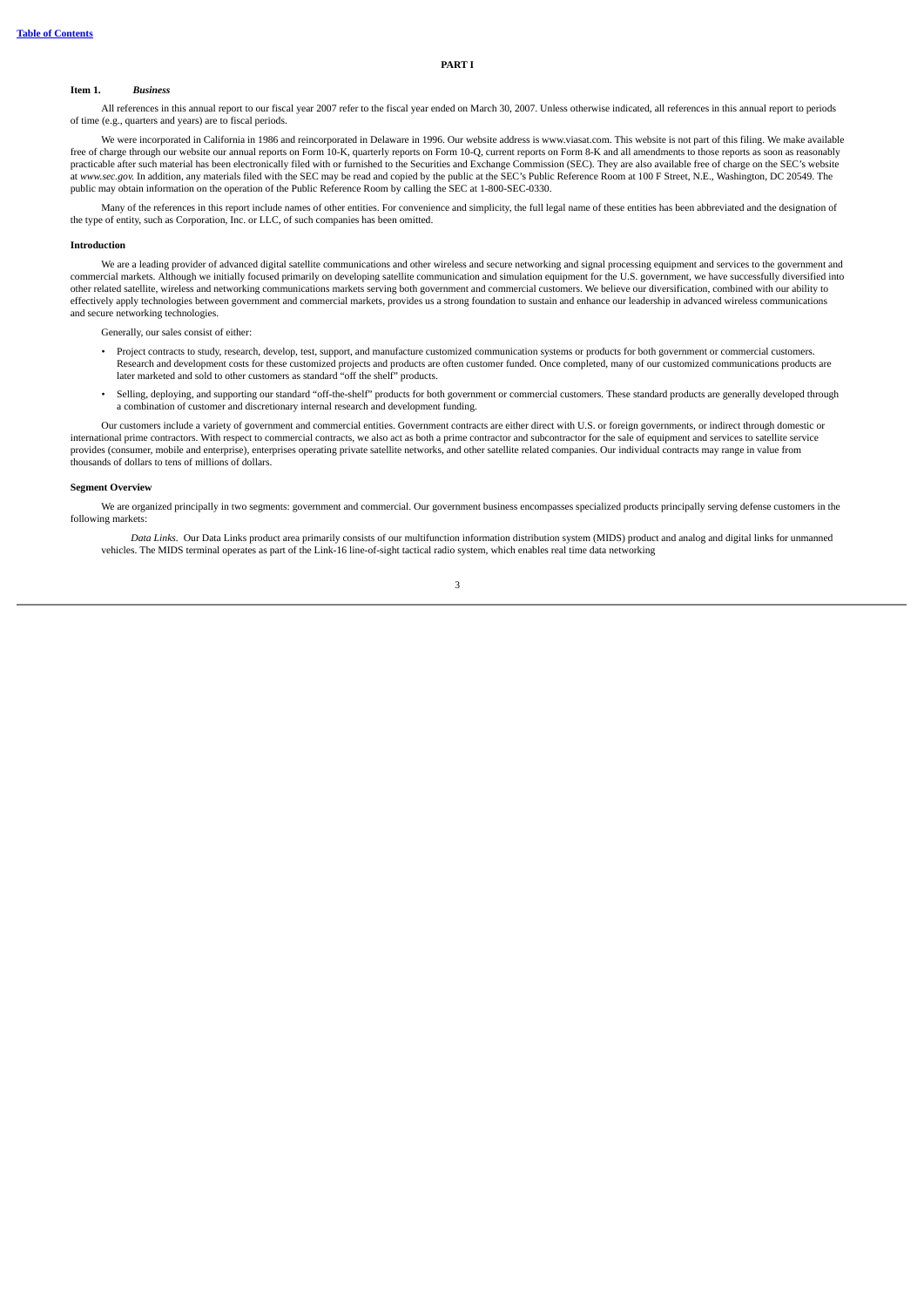among ground and airborne military users providing an electronic picture of the entire battlefield to each user in the network. We are also currently in the development phase of a MIDS terminal for the U.S. Department of Defense's (DoD) Joint Tactical Radio System (JTRS) airborne radio program, referred to as MIDS-JTRS. We are one of only two current U.S. government certified providers of MIDS production units.

*Tactical Networking and Information Assurance.* Our products addressing the government tactical networking and information assurance market includes our information security and data controller products. Our information security products enable military and government communicators to secure information up to "Top Secret" levels. Our data controller products provide reliable military tactical communication channels using innovative error correction technology. Technology from some of these products are integrated into some of our existing tactical radio products (such as MIDS and UHF DAMA satellite products) as well as sold on a stand-alone basis.

*Government Satellite Communication Systems.* We have a 16 year history of leadership in the UHF satellite communication terminal market. This includes the design and development of modems, terminals and test and training equipment operating over the military UHF satellite band. These products are used in "manpack" satellite communication terminals as well as airborne, ship, shore and mobile applications. In addition, we also specialize in leveraging our commercial satellite technology into military applications. We generally focus on opportunities for high-speed satellite communications products which operate in higher frequencies. We believe our long standing strength in developing complex secure wireless and satellite networking communications technologies for both government and commercial customers provides us with opportunities for growth into new markets as the U.S. military looks to upgrade its secure wireless and satellite technology with a mix of customized development and commercial technologies.

The commercial segment comprises two business product groups: satellite networks and antenna systems. Our commercial business focuses on providing an end-to-end capability to provide customers with satellite communication equipment solutions and includes:

*Satellite Networks.* We provide a variety of broadband and other satellite communications solutions to customers serving the consumer, small office/home office (SOHO), enterprise and mobile markets. Our consumer products include the development of equipment and technology across multiple satellite standards, including the development of DOCSIS (Data Over Cable Service Interface Specification)-based terminals and gateways. Our Enterprise VSAT (Very Small Aperture Terminal) satellite communication products and services comprise a wide range of terminals, hubs, and networks control systems as well as network management services for customers in North America and international customers. Our mobile broadband products include the design and development of airborne, maritime and ground mobile terminals and systems.

We also perform leading-edge research and development for satellite communications systems and have developed an extensive portfolio of technologies addressing a wide variety of satellite markets. Technologies include satellite networking, beam forming modems, coding, voice and video encoding, IP and ATM via satellite, high frequency communication technology, satellite ground terminals, onboard processing, advanced satellite design, and antennas.

*Antenna Systems.* We provide antenna systems for both commercial and defense communications. We have a 40-year legacy in the design, test, manufacture and installation of antennas from 2.4 meters to 18 meters. Applications for these antenna systems include large system gateways, VSAT or video broadcast hubs, image retrieval by satellite, transportable antennas, and telemetry, tracking and control.

With expertise in commercial satellite network engineering, gateway construction, and remote terminal manufacturing for all types of interactive communications services, we believe the<br>diversity of our business provides th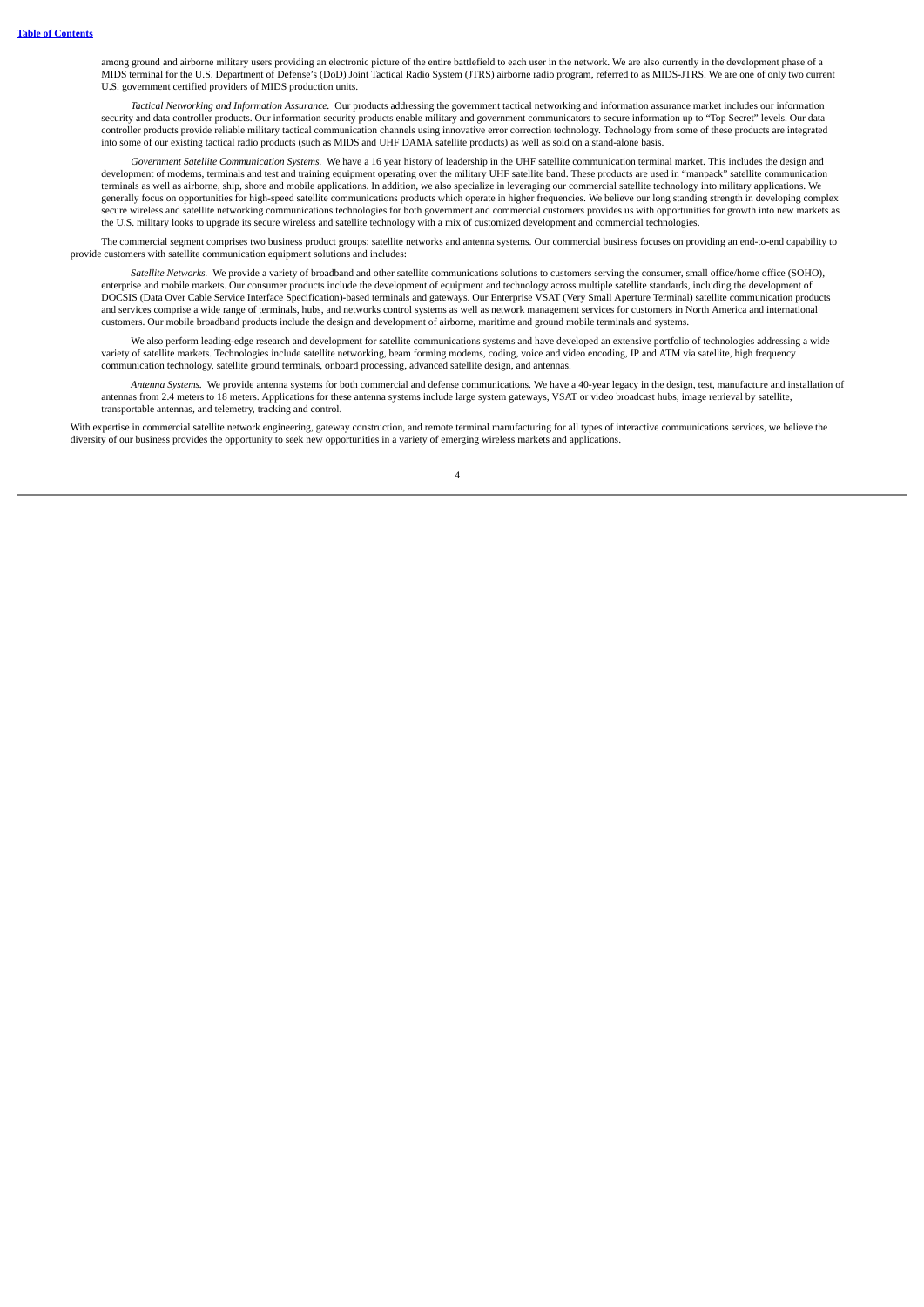## **Strategy**

Our objective is to leverage our advanced technology and capabilities to:

- Increase our role as the government transitions to Internet Protocol (IP) based, highly secure, network-centric based warfare.
- Develop high-performance, feature rich, low-cost technology to grow the size of the commercial enterprise and consumer satellite broadband markets while also capturing a significant share of these growing markets.
- Maintain a leadership position, while reducing costs and increasing profitability, in our legacy satellite and wireless communications markets.

The principal elements of our strategy are:

- *Address increasingly larger markets.* We have applied the principle of addressing larger markets since our inception. The size of customer funded opportunities we can credibly address directly correlates to our annual revenue. By increasing our revenues, we anticipate we will be more successful in capturing customer funded research and development opportunities for increasingly larger projects.
- *Steadily evolve into adjacent technologies and markets.* We anticipate continued growth via evolutionary steps into adjacent technologies and markets by:

1. Selling existing, or customized, versions of technologies we developed for one customer base to a different market. This principle can be applied, for instance, to different segments of the government market, or between government and commercial markets. It is the primary way we grow the market segments we address.

2. Selling new, but related, technologies and products to existing customers. This is the primary way we expand the breadth of technologies and products we offer.

• *Careful targeting of new market opportunities.* We consider several factors in selecting new market opportunities, including whether (1) there are meaningful entry barriers for new competitors, (2) the new market is the right size and consistent with our growth objectives, and (3) the customers in the market value our technology competence and focus.

1. *Are there meaningful entry barriers for new competitors?* Examples include specialized technologies or expertise, a large body of "legacy" software, or special relationships.

2. Are we addressing "right-sized" niches consistent with our growth objectives? We seek niches large enough to provide us with significant revenues, but are not likely to evoke excessive competition.

3. *Does it involve new, advanced, unproven, and/or customized technologies?* Our technology competence and focus makes us an attractive supplier to customers who understand, and are sensitive to, development risks associated with new technologies.

- A complementary mix of defense and commercial products, projects, and geographic markets. We aim for a diversified mix of products that are unified through common underlying technologies, customer applications, market relationships or other factors. We believe this complementary mix, combined with our ability to effectively apply technologies between government and commercial markets, provides us a strong foundation to sustain and enhance our leadership in advanced communications and networking technologies.
- Augment customer funded research and development with discretionary research and development to enter or leverage new markets or technologies. We use availability of customer funding or co-investments for product develop
- Sustain a large (relative to our size) and highly proficient engineering staff to capture and perform our target projects. Since customer funded research and development is an important aspect of our business, we believe it is important to sustain a large, highly competent, engineering team. We believe we offer very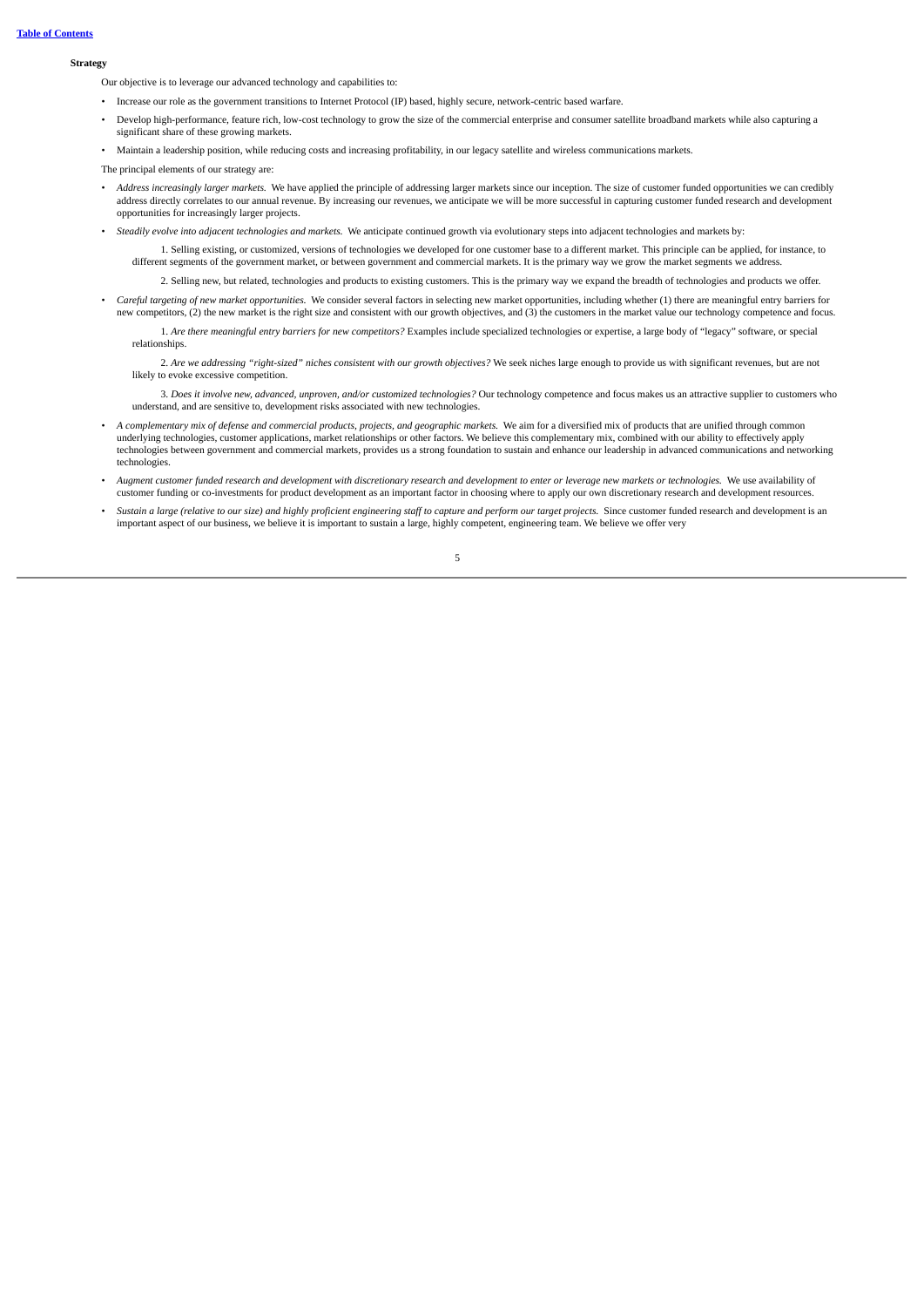competitive compensation, benefits and work environment to attract and maintain employees. Perhaps even more important, we tend to seek and attract engineers who embrace our business approach and the associated technology challenges it offers. So far, this has enabled us to offer our customers high product performance, reduced technological risks, and competitive pricing.

High quality, cost effective outsourced manufacturing supply chain. Since inception, we have chosen to strategically out-source much of our manufacturing operations. We believe this reduces operating costs, reduces capital investments, facilitates rapid adoption of the most modern and effective manufacturing technologies, provides flexible response to fluctuating product demand, and focuses our resources on designing for producibility. We manage out-sourced manufacturing through our ISO-9001:2000 quality process and have established enduring relationships with key suppliers.

#### **Government**

## *Market Opportunity*

Our government revenues grew by over 28%, 20% and 37% during the fiscal years 2007, 2006 and 2005, respectively. While there may be several interpretations or explanations for our growth during these years, we believe there are three factors persistent in the government markets that provide the basis for our recent growth:

- The critical role of collection and dissemination of real time information in executing high-speed, high precision, highly mobile warfare over dispersed geographic areas has two important aspects. The first is reflected in transmission media. The second is the growing importance of satellite-based communications, in particular, as the most reliable method of connecting rapidly moving forces who may simply out-run the range of terrestrial radio links.
- The growing importance of IP networks in the DoD compared to older circuit based systems especially in light of the DoD's increased emphasis on network-centric warfare. We believe IP networks will drive a fundamental restructuring of DoD's secure information networks, which will take several years to complete.
- We believe that over the next decade or so many of the previous generation of defense communications satellite networks will expire or become obsolete. New programs are underway or in planning to define, develop, procure and deploy systems to replace them. While we have been successful in capturing defense satellite ground system business in the past, we believe these new programs present more opportunities for bidding on new contracts than we have seen historically.

We believe these fundamentals will continue to offer growth opportunities for each of our government product areas over the next several years.

The focus of our government segment is primarily in the following markets: (1) data links, (2) tactical networking and information assurance, and (3) satellite communications systems.

## *Data Links*

We currently address the government market (U.S. and foreign) for data links with our MIDS terminal and the MIDS JTRS development program. We are a MIDS prime contractor and are one of only three international and one of two U.S. qualified providers of MIDS production units. To date, we have received orders for over 1,700 MIDS terminals.

MIDS is a specific implementation of a secure, anti-jam, tactical data radio intended primarily for air-to-air, air-to-ship, and air-to-ground real time transmission of situational awareness and command and control information using the "Link-16" protocol. MIDS JTRS will be a Software Compliant Architecture (SCA) new generation radio system initially for the<br>F/A-18 E/F. The MIDS JTRS radio will perfo system requirements.

MIDS terminals have been deployed all over the world and are fully operational in the U.S. Air Force, Navy and Army forces. Future plans include system upgrades to the MIDS terminals already deployed as well as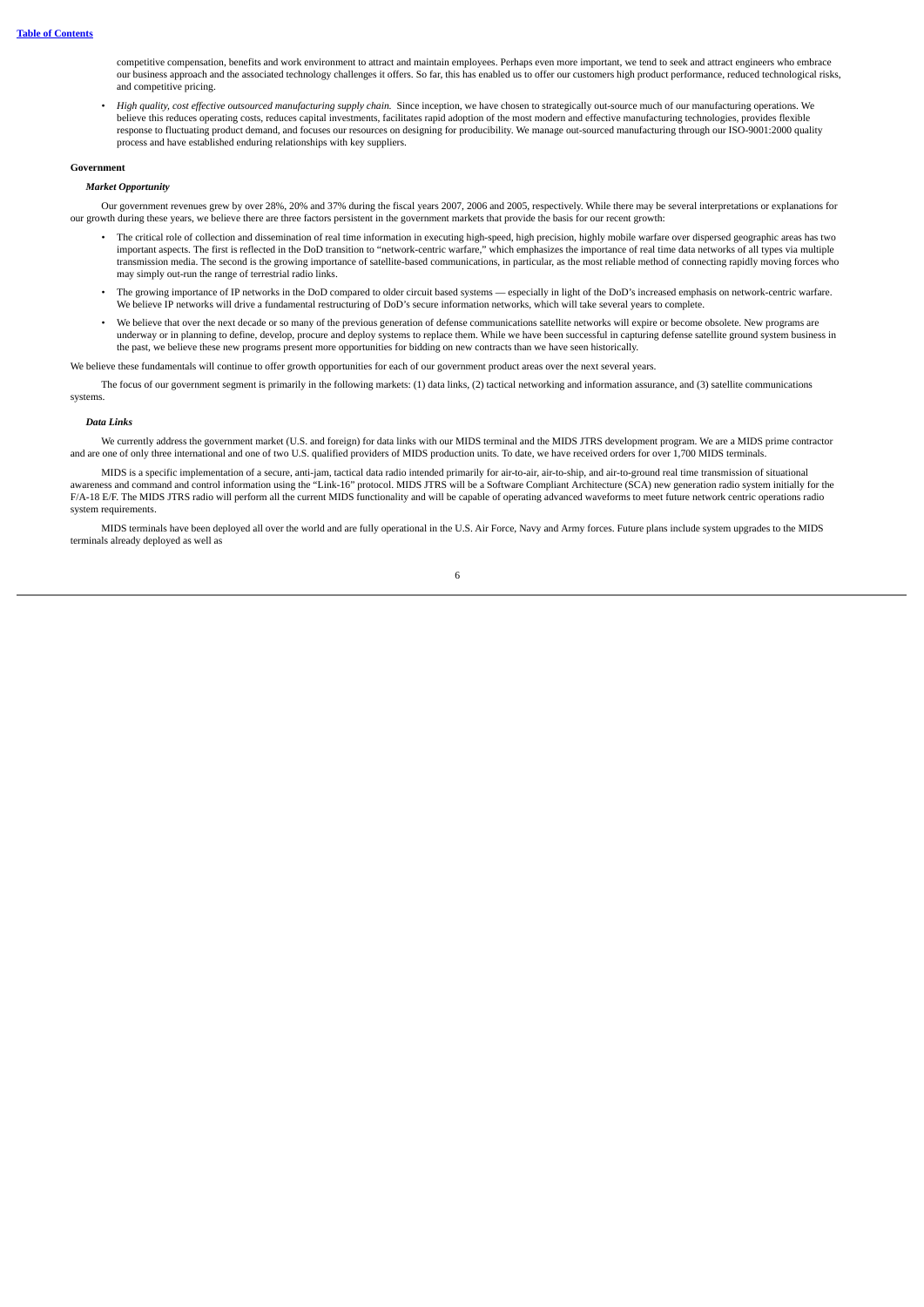terminals to be delivered in the future. We believe the U.S. government has invested substantially in Link-16 and MIDS infrastructure and also believe it is unlikely that additional defense contractors could become qualified to supply MIDS or MIDS JTRS terminals in the near future.

We also anticipate a number of other countries which operate their own versions of MIDS-capable platforms (e.g., F-16's) or which use other tactical air platforms and tactical ground based systems but desire to interoperate with U.S. forces, to procure MIDS terminals. In aggregate, we believe the international market is approximately as large as the domestic U.S. market for MIDS. International customers may procure terminals directly from us, or have the U.S. government acquire them on their behalf via the Foreign Military Sales program.

MIDS terminals are currently in production and, in the next few years, MIDS JTRS is expected to migrate from a development and qualification program to low rate initial production phase and then to full-rate production. We believe this will likely lead to higher ordering rates in aggregate. While MIDS terminals currently represent our largest product offering in this market, we believe MIDS JTRS will eventually surpass the MIDS production rates. In addition, we have other related ongoing and potential opportunities in the tactical data links market including development of a low cost weapon data link and expanded requirements for Link-16 capabilities and support equipment.

We compete with Data Link Solutions (DLS), a joint venture between Rockwell Collins and BAE North America, and EuroMIDS, which is a consortium comprised of four European contractors, Selex (Italy), Thales (France), EADS (Germany), and Indra (Spain). We are co-developing, with DLS, the MIDS JTRS radio system under an accelerated contract for the U.S. Navy and U.S. Air Force with international participation in the program.

In fiscal year 2007, we acquired Enerdyne Technologies, a provider of innovative data link equipment and digital video systems for the government and intelligence markets. This acquisition provides us with leading edge technologies and access to customers in the unmanned vehicles market. We believe the combination of Enerdyne's products and technologies with our market experience and complimentary technologies will allow us to expand our presence in the tactical data link market. Further, we believe there are synergies to be obtained by combining acquired technologies with existing technologies and providing a more diverse set of solutions to customers.

#### *Tactical Networking and Information Assurance*

#### *Information Assurance*

For many years, we have developed and manufactured "Type 1" DoD approved communications security devices for the DoD information assurance markets. Type 1 encryption devices are required for virtually any communication of classified military information over radio, satellite, wire line, or fiber optic media. Type 1 encryption is used to protect information whether it is transmitted over military or commercial frequency bands or transmission systems. Prior to the year 2000, most of our previous Type 1 encryption devices were integrated or "embedded" into tactical radio products such as MIDS or our UHF DAMA satellite products.

During the past few years, DoD has moved toward IP encryption and developed a new standard to create an interoperable environment for such devices. The new standard is called the HAIPETM IS, or High Assurance Internet Protocol Encryption Interoperability Specification. The HAIPE IS standard has become the security foundation for the DoD's Global Information Grid (GIG), an initiative to achieve information superiority by connecting soldiers to the information they need, when they need it, no matter where they are. We are a charter member of the industry working group charged with maintaining and evolving the HAIPE IS standard. In 2004, we obtained certification for both our first and second HAIPE IS compliant cryptos, the KG-250 and the KG-250A. These are similar 100 megabits per second (Mbps) products that can be applied to different environments. In 2006, we received certification of our gigabit per second HAIPE IS compliant crypto, the KG-255.

Another important aspect to the information security market is the DoD's efforts to update its communications security products through an initiative known as "Crypto Modernization." The focus of this initiative is to completely replace the DoD's legacy inventory of encryptors with a new generation of programmable cryptographic devices. We anticipate the U.S. government will invest several billions of dollars over a five to ten year period to modernize this information security infrastructure. Some of this investment consists of the information assurance

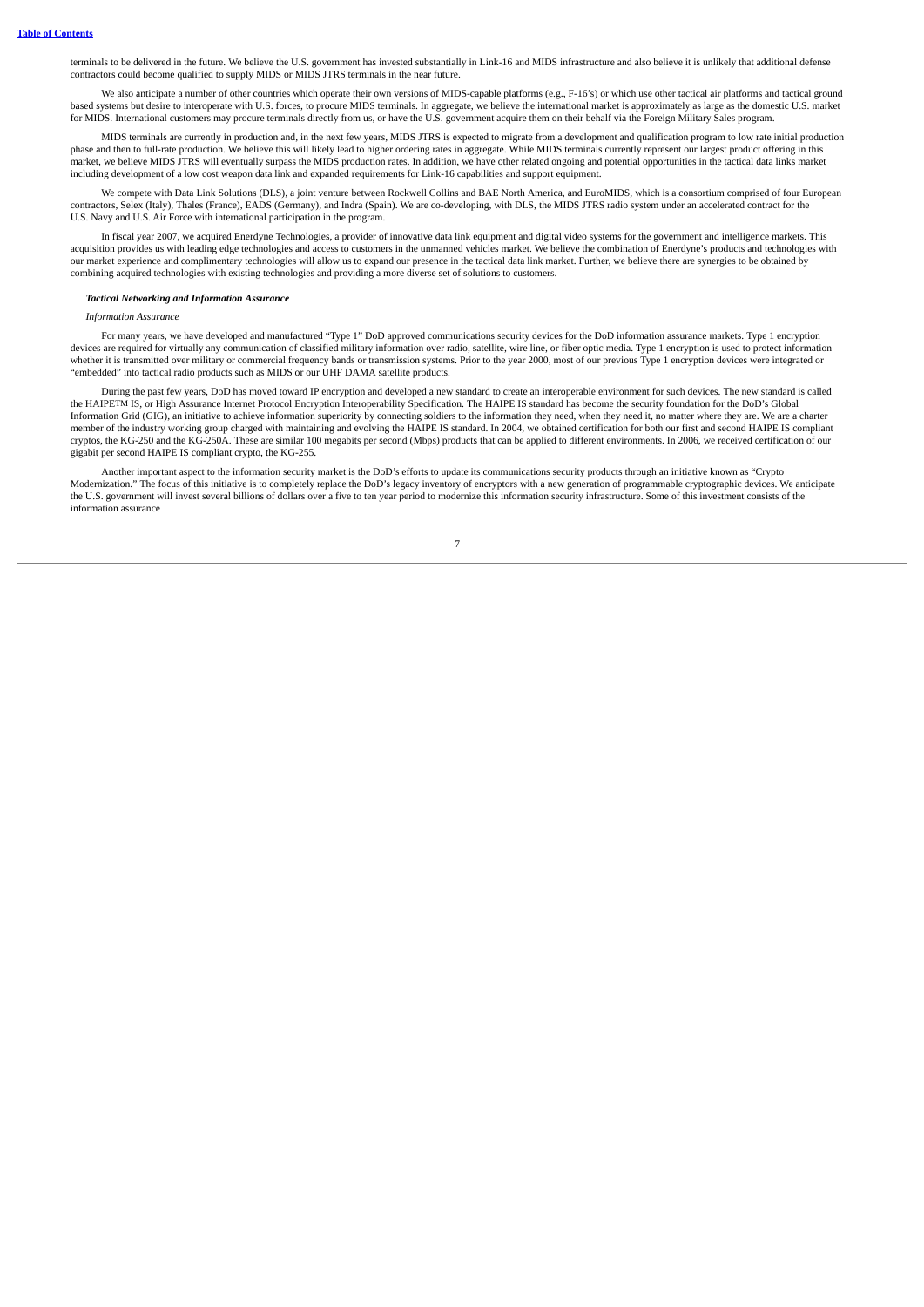part of initiatives such as JTRS and TSAT, and some is through smaller programs specifically created to replace legacy encryption devices.

In response to these trends, we have developed a programmable, high assurance cryptographic architecture specifically designed to support Type 1 networking that is flexible enough<br>to be applied to both stand-alone network Crypto Modernization, HAIPE IS and the GIG. We believe most of our growth in the information security market is due to our customers' recognition that the PSIAM meets their emerging information assurance requirements. The KG-250, KG-250A and KG-255, and the Navy's Common Data Link System encryptor are all certified PSIAM based products. Other important PSIAM based products and programs undergoing certification which highlight our ability to compete using this approach include:

- The embedded programmable INFOSEC module for the U.S. Air Force's Family of Beyond Line of Sight Terminal (FAB-T).
- The embedded crypto subsystem for the MIDS JTRS.
- Our family of tactical high assurance filters including the JMINI High Assurance Guard for the U.S. Navy and the Secure Gateway/Trusted Filter for CECOM.

We are currently developing the second generation of PSIAM technology, reducing the size and cost of the implementations, and adding multi-level, multi-channel capabilities. We believe this technology investment will serve as a strong foundation for continued growth in this market.

#### *Tactical Networking*

For more than 10 years, we have addressed the tactical networking markets with our ViaSat Data Controller ("VDC") products, which provide reliable data communications over noisy, error-prone radio networks. Our VDC product line is compatible with an interoperable military standard known as MIL-STD 188-184 and is primarily used on mobile tactical radios for reliable data communications. We manufacture both gateway and network edge versions of these products. Many of the data controller end product users are involved in "special operations" and similar light or highly mobile forces organizations. We believe we hold a leading position in a portion of this market with multi-band and SATCOM radio users, with over 26,000 data controller products fielded. We have strong name brand recognition with these products, which we believe provide excellent reliability and performance. The networking features of these products allow users to realize the connectivity goals of the GIG today using legacy radios even before transformation communication programs such as JTRS are available, albeit at lower data rates. We offer applications supporting email, file transfer, and instant messaging that are optimized to run with our data controller products to support extension of the tactical network to vehicle based and dismounted soldiers. We are currently integrating other IP applications such as situational awareness and mission planning into our product offerings to increase the utility of our products to our customers.

There continue to be additional opportunities in the tactical networking market through continual deployment of the gateway version of these products into the DoD's core network infrastructure, which in turn results in significant user product sales. We have also developed improvements targeted at current customer requirements, which include providing interface capability to every major tactical radio and computing device in the DoD inventory, providing messaging applications that take full advantage of our data controllers capabilities, and implementing an IP layer to network radio networks with wired networks.

We seek to improve our VDC products by providing incremental advancements to both their network capabilities and communications performance. Our advantage in this market is our continuous product evolution and excellent customer support enabled by our unique knowledge of user requirements.

#### *Government Satellite Communication Systems*

Our products addressing the government satellite communications systems markets ranges from our UHF products and services to also address high speed terminals and high speed embedded modems. The products primarily consist of stand-alone and embedded satellite modems, portable and deployable terminals, and test and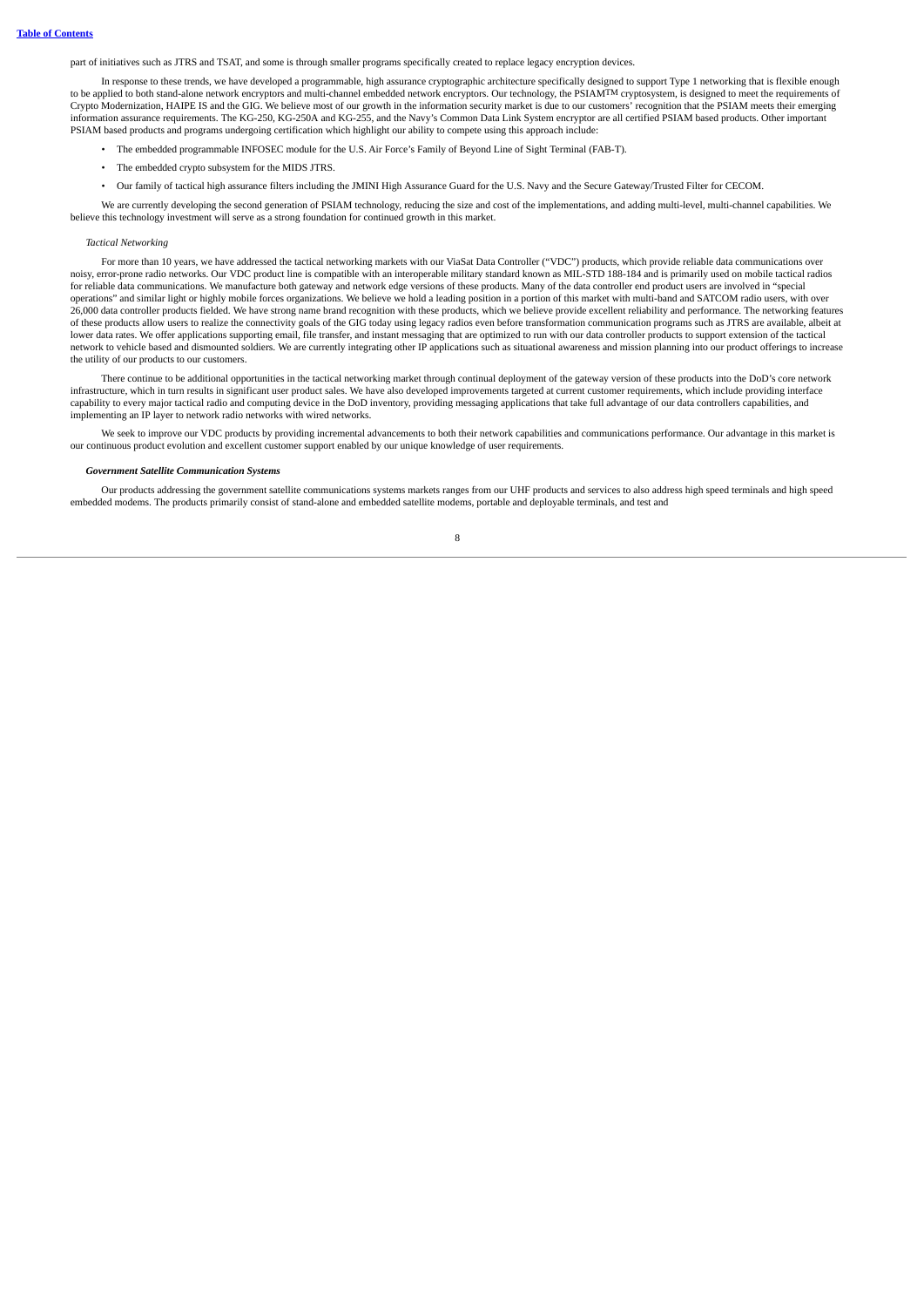training equipment operating over the military UHF, Defense Satellite Communication Systems (DSCS) satellites and military leased commercial satellites.

UHF satellite terminals are generally required to support a complex set of interoperable networking standards known as MIL-STD 188-182 and MIL-STD 188-183 — also called,<br>Collectively, UHF DAMA (Demand Assigned Multiple Acc and prime contractors. Our key UHF products include satellite modems embedded in man-portable devices; shipboard and airborne terminals, and test and training systems. Related UHF and prime contractors. Our key UHF product satellite terminal products include antenna combining systems, network control terminals and software, and end-user software applications.

Recently we have been expanding our government satellite systems focus to expand the product lines for man-portable satcom terminals and to leverage our broadband commercial<br>Satellite technology to provide high speed netwo continue to be significant growth opportunities providing IP based network solutions to airborne, ship, shore and mobile platforms to government end users that need high-speed access beyond the reach of terrestrial networks.

Our new products addressing the government satellite communications systems markets include:

- The EBEM High Speed modem, which is used for fixed sites and shipboard tactical installations operating on DSCS and leased commercial satellites.
- Integrated Transportable satellite terminals based on our existing enterprise VSAT, bandwidth on demand satellite network systems such as the LINKWAY and LinkStar systems. The Integrated Transportable terminals satisfy near term communications requirements of our U.S. government customers. The Joint Combat Camera Imagery and Coalition Military Network systems fielded in Iraq, and the FEMA "mesh" systems fielded to support disaster relief exemplify these types of products.
- Our on-the-move ground mobile terminal family, which is based on our commercial Archlight technology and offers true broadband IP access to vehicles needing high speed, affordable beyond line-of-sight network access. This product line continues to be evaluated by both U.S. government and prime contractors for a variety of mobile applications.
- Our new integrated secure ruggedized portable terminal, which is being developed to operate on the Inmarsat BGAN service while providing Type-1 secure IP connectivity. Development was completed in fiscal year 2007.

#### **Customers and Markets**

#### *Customers*

The primary customers for our government segment are the U.S. DoD, other U.S. government agencies and departments, international allied nations and large defense contractors. While most of our customers are based in the United States, many of our large defense contractor customers have recently been leveraging our network design experience and the advanced capabilities of our products to sell communications products to international military forces. Examples of large defense contractors with which we have worked in the past include Raytheon, Lockheed Martin, Boeing, Northrop Grumman, ITT, and Selex.

## *Sales and Marketing*

We use both direct and indirect sales channels to sell our government products. We have approximately 24 sales and marketing personnel who offer our government products. All but two of these sales personnel are located in the United States. International government sales are conducted primarily through our U.S. sales personnel. Although many of our sales are<br>generated from direct sales, we often s system.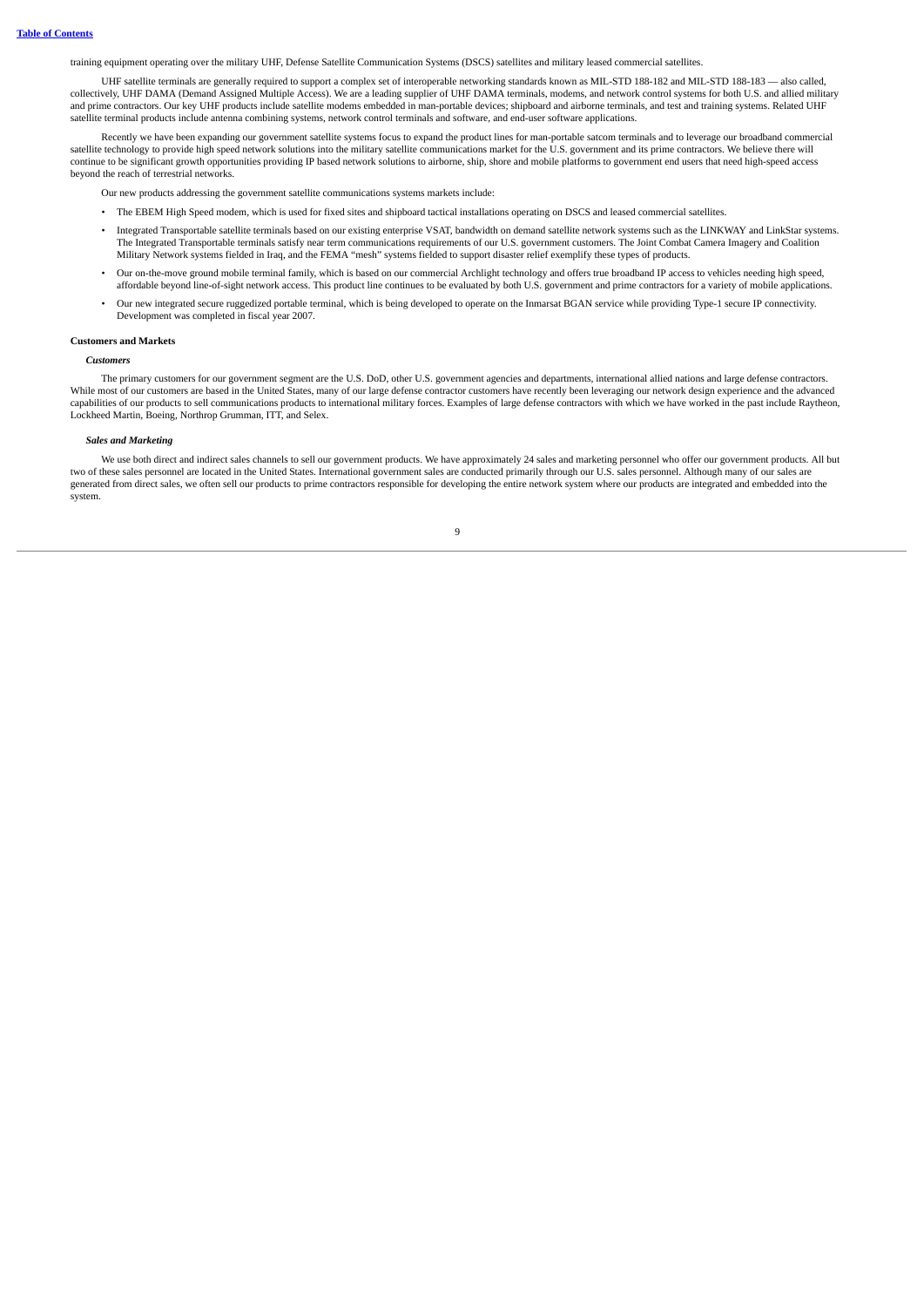Our government sales teams consist of engineers, program managers, marketing managers and contract managers who work together to identify business opportunities, develop customer relationships, develop solutions for the customer's needs, prepare proposals and negotiate contractual arrangements. The period of time from initial contact through the point of product sale and delivery can take over three years for more complex product developments or for product development including prototypes and demonstrations. Products already in production can usually be delivered to a customer between 90 to 180 days.

Our indirect sales are primarily generated from strategic relationships with prime contractors for large defense projects and referrals from existing large defense contractor customers.

Similar to our efforts on the commercial side, we continue to increase the awareness of the ViaSat brand through a mix of positive program performance and our customers' recommendation as well as public relations, advertising, trade show selling and conference speaking engagements.

#### *Competition*

Within our government segment, we generally compete with defense electronics product, subsystem or system manufacturers such as Rockwell Collins, L-3 Communications, Harris, General Dynamics, BAE Systems or similar companies. We may occasionally compete directly with the largest defense prime contractors, who are also customers, including Boeing, Lockheed Martin, Northrop Grumman or Raytheon Systems. We also frequently partner or team with these same companies (large or mid-tier) to compete against other teams for large defense programs. Almost all of the companies with which we compete are substantially larger than us.

## **Commercial**

## *Market Opportunity*

A communications satellite, in essence, provides the ability to route a communications signal through the sky. Signals are sent from users on the ground to the satellite, which then amplifies the signal and sends it back to end-users on the ground. The key components of a satellite communications system include:

- satellites, which relay communications signals to and from the users,
- gateways, which control the satellite network and connect it to communications networks on the ground, and
- user terminals (indoor unit and outdoor unit) connecting the users to the satellite network.

The essential advantage of satellite communications is that it allows a network provider to rapidly deploy new communications services to large numbers of people anywhere in the footprint of the satellite. Consequently, satellites can be used to deploy communication services in developed and developing markets in a shorter period of time than building ground-based infrastructure. Moreover, in some areas satellite solutions are less expensive than terrestrial wired and wireless alternatives. As satellite communications equipment becomes less expensive and new capabilities emerge in satellite communications technology, we believe the market for satellite communications offers growth opportunities.

The commercial satellite communications industry is expected to be driven by the following major factors: (1) world-wide demand for communications services in general, and broadband data networks in particular, (2) the improving cost-effectiveness of satellite communications for many uses, (3) recent technological advancements which broaden applications for and increase the capacity and efficiency of satellite based networks, and (4) global deregulation and privatization of government-owned telecommunications carriers.

We provide a variety of satellite communications network solutions for multiple sectors of the commercial market.

*Data Networks.* Satellite networks are well suited for data networks which focus on (1) rapidly deploying new services across large geographic areas, (2) reaching multiple user locations separated by long distances, (3) filling in gaps or providing support for data points of congestion, or bottlenecks in ground-based communications networks, and (4) providing<br>communications capabilities in remote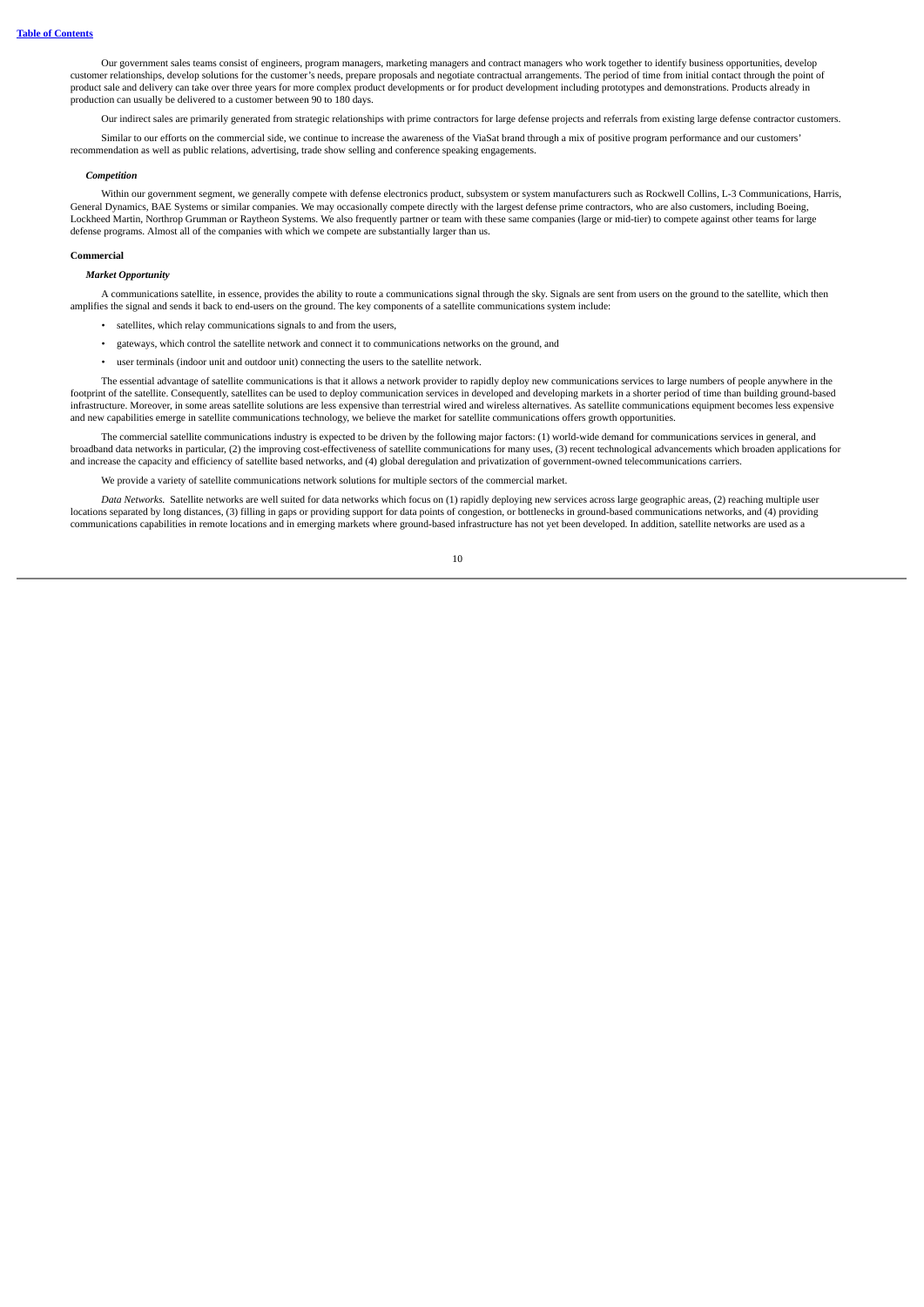substitute for, or supplement to, ground-based communications services such as frame relay, digital subscriber lines, fiber optic cables, and Integrated Services Digital Networks (ISDN). We believe satellite data network products and services will present us with growth opportunities as commercial data networks using satellites are applied in developed and developing markets throughout the world.

*Broadband Internet Applications.* In recent years, there has also been an increase in the use of satellites for broadband Internet traffic. This growth has been centered on connecting consumers and businesses with the Internet. Satellite capacity is often used where fiber cable is prohibitively expensive or rare, such as rural areas or emerging countries. More recently, certain satellite operators have invested in and launched next generation spot-beam satellites specifically designed for low cost broadband access. We expect satellite communications to offer a cost-effective augmentation capability for Internet Service Providers (ISPs), service providers offering broadband internet access, particularly in markets where ground-based broadband networks are unlikely to be either cost-effective or abundant. Additionally, satellites provide an alternative for ISPs, which are dealing with congestion associated with the distribution of increasing amounts of high-capacity multimedia content on the Internet.

Our commercial business addresses a broad range of satellite communications and other wireless communications products and solutions in the following product areas: (1) Satellite Networks, comprising consumer and mobile broadband products, enterprise VSAT networks products and services, and systems design and technology development; and (2) Antenna Systems.

## **Satellite Networks**

#### *Consumer Broadband*

Our consumer broadband products enable broadband access to the global information infrastructure via satellites. We provide system solutions, equipment and support to service providers who distribute directly to end users, such as consumers, and provide the equipment employed by the end user of the service.

For the consumer broadband access market, we believe the key elements for a cost-effective solution for our customers are: (1) access to specialized broadband satellites, which provide low cost satellite capacity and better efficiencies (2) availability of low cost customer premise equipment (CPE), and (3) low per subscriber operational and support costs to support large scale deployments.

We pioneered the development and adaptation of cable modem technology, known as DOCSIS, for use in consumer broadband satellite networks. We provide products and solutions which make more efficient use of the available satellite bandwidth (i,e., more subscribers per satellite), enable faster browsing speeds, leverage mass market DOCSIS chipsets and innovative radio frequency technology to create low cost user equipment, and include an extensive set of tools to automate customer fulfillment and support. Equally important is our emphasis on working closely with satellite operators (e.g., WildBlue, Telesat and Eutelsat) which are investing in next generation satellites specifically designed for low cost broadband access and service providers (e.g., Echostar, DirecTV, National Rural Telecommunications Cooperative, AT&T and Grupo W Telecom) with the distribution channels and support infrastructure to successfully capture the target end users. We believe continued future investments in next generation satellites and related infrastructure will be necessary for satellite broadband technologies to increase their addressable markets and compete more cost-effectively with terrestrial technologies and services. To date, we have shipped more than 200,000 consumer broadband terminals.

#### *Mobile Broadband*

With the emergence of increasingly capable satellites, we have been able to leverage our spread spectrum and other innovative satellite networking technologies to develop high datarate, cost-effective mobile broadband products. We have certified products and systems for in-flight, high speed, two-way Internet and broadcast applications. We have also developed complementary products for the maritime and ground mobile markets.

For the mobile broadband access market, we believe the key elements for a cost-effective customer solution are (1) ubiquitous coverage (including regulatory approvals), (2) equipment suitable for the mobile platform and (3) sufficient capacity and speed to distinguish the service from mobile telephony or more limited data rate services, such as those provided by Inmarsat. For this market, we focus on solutions with unique technical characteristics necessary to operate at high data rates using a small antenna on a moving platform .<br>(commercial aircraft, business

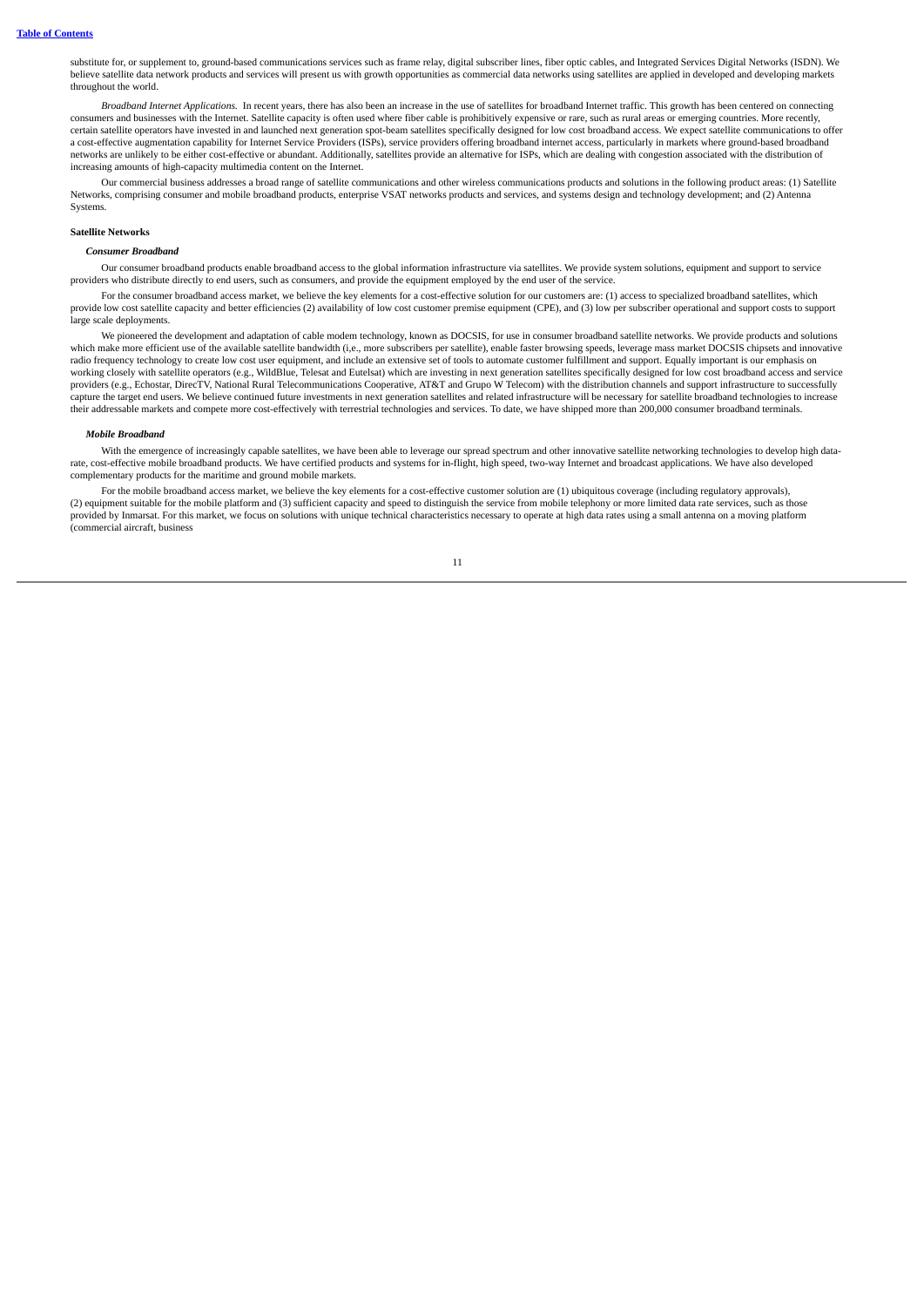jets, ships, trains, trucks, automobiles). Our experience with spread spectrum systems with our government products allows us to leverage the various technologies into an integrated<br>platform. We believe it is also importan

We believe our advantages in this market include our high performance spread spectrum technology, our efficient network management platform, our broadband frequency reuse technology and our position as the current supplier to the leading service providers in this market.

## *Enterprise VSAT Networks and Services*

We are a supplier of very small aperture terminals (VSAT) satellite networks, services and products to enterprise customers in the United States and around the world, including enterprises, service providers, and satellite operators. We design, manufacture and sell satellite-networking products and provide services associated with their use and life cycle support. We also manage the delivery, installation and initial activation of the customer equipment around the world. In addition, we offer long-term software maintenance agreements, technical support<br>agreements and operate a 24/7 net to enterprise customers.

Customers use our products to enable connectivity in corporate networks, retail facilities, schools, public institutions, oil and gas exploration and anywhere quickly deployable, ubiquitous, communications infrastructure is needed. The products are also used to extend broadband connectivity to various locations for Internet and other telecommunications requirements including VOIP. Once installed and activated, our systems enable customers to transport data, video, and voice communication within a private network or around the world.

We believe our technical excellence, and large portfolio of satellite technology (enterprise, consumer and government) allows us to react quickly to market requirements and cost effectively implement new features and applications creating a competitive advantage for us in the enterprise VSAT market. Our ability to increasingly leverage innovative technologies and low cost products developed for our consumer broadband business into the enterprise markets should enhance our ability to offer effective enterprise VSAT equipment and solutions.

## *Satellite Networking Systems Design and Technology Development*

We are a leading provider of satellite system design and technology development. We have numerous development capabilities focusing on the development of innovative satellite and other wireless networking technologies and products, which leverage our world class engineers, diverse portfolio of intellectual property, and expertise in both government and commercial markets to provide such things as:

- satellite network design, planning, and management,
- beam forming design,
- modulation and coding,
- development of advanced networking systems and protocols,
- signal processing,
- satellite payload architecture design,
- modem and terminal design and development,
- Internet protocol optimization techniques,
- integrated circuits and assemblies, and
- network modeling, analysis, and simulation.

These technologies are used in some of our other products, such as (1) DVB-RCS based satellite technology and products used in our enterprise VSAT business, (2) DVB-S2, the latest advance transmission technique from the Digital Video Broadcasting Project industry consortium (www.dvb.org), based satellite technology and products used in our enterprise VSAT business, (3) high frequency transceivers for our consumer broadband business, and (4) subassembly development for our tactical data links business. These technologies are also sold directly to both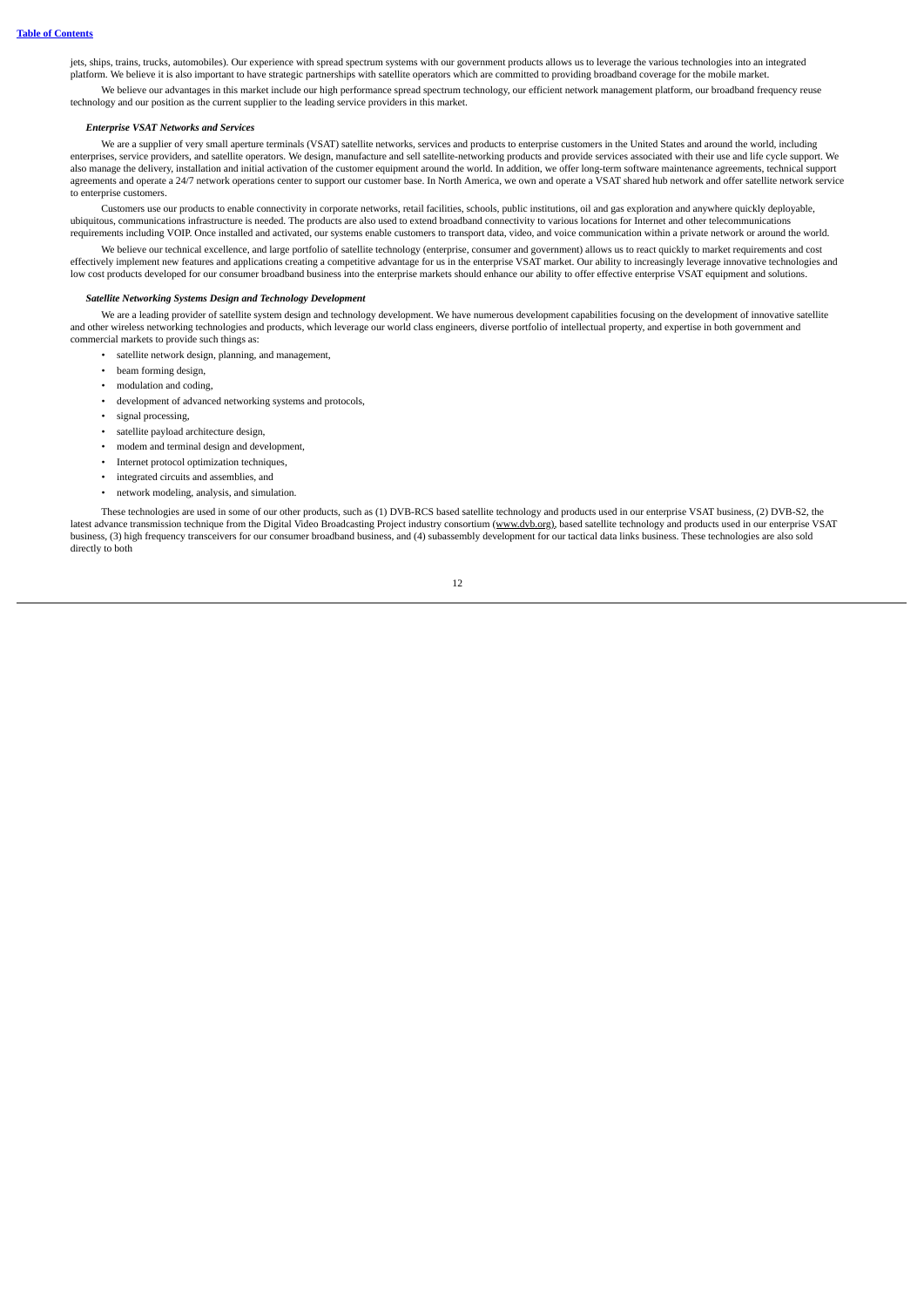commercial and government customers, such as satellite terminal and gateway design, high frequency integrated circuits, and large network system design.

#### **Antenna Systems**

We are a global provider of fixed and mobile ground-based antenna systems for the following applications: (1) gateway infrastructure, (2) high rate downloads, (3) military tactical and strategic terminals, (4) tracking, telemetry and control, and (5) antenna products. Our products include antennas, servo control equipment, monitor and control software, and specialty converters and modems. These systems support functions in the L, S, C, X, Ku, and Ka-band frequency spectrums.

*Gateways.* Our gateway products represent a key component of our ability to offer complete network development and integration services. The gateway products connect satellites to the communications infrastructure on the ground, such as IP networks. We offer a number of different gateway products depending on the type, speed and size of the network. The gateways consist of our internally developed antenna and signal processing hardware and software as well as third party hardware. Although each of these components employs advanced technologies, the most complex components of a gateway are the overall system design and the software used to integrate each of the hardware components and operate the system. Gateways represent a key-operating component of any satellite network since gateways are required to interface the satellite portion of the network to the terrestrial communications network.

We believe we will continue to derive benefits and efficiencies from our gateway building capabilities. Since the gateway is a complex and central component of any network, the optimization of the gateway for the specific network use is critical to optimizing the performance of the entire network. The ability to provide gateways and integrate those gateways into our innovative network solutions should provide us with an advantage over other network manufacturers and integrators, most of which purchase gateways from third parties. We have extensive experience in developing gateways for systems using Ka-band technologies.

*High Rate Downloads.* For over 20 years we have been a leader in designing and providing ground stations for receiving high data rate downloads from satellites such as those used for imaging and remote sensing of the earth's resources. These data are often collected for both civilian and military purposes. Our ground station products typically include software to provide satellite pre-mission planning, automated pre-pass set-up, system performance integrity analysis, signal routing assignments and maintenance actions.

*Military Terminals.* Our military terminal products are used to provide tactical and strategic communications either over satellites or for point-to-point applications. These systems range from small diameter antennas with associated control equipment for shipboard applications to large diameter antenna systems for military gateway applications. These systems include advanced technology Ka-band antenna systems.

*Tracking, Telemetry and Control.* Our tracking, telemetry and command products are designed to provide a means for monitoring aircraft and missiles during flight tests as well as monitoring and controlling satellites. This equipment is used by the government and commercial flight test ranges as well as by commercial satellite operators.

*Antenna Products.* Our antenna products provide standard off-the-shelf antennas for typical geosynchronous satellite applications. Although our antenna systems are often sold and integrated with our other satellite communication products, we also offer a wide range of antenna systems as separate units. Our antennas range from 2.4 meters to 18 meters in diameter. Customers of our antenna systems include cable TV uplink stations and cable system providers that operate head-end receive stations, VSAT service providers, and various satellite communication system integrators that require traditional satellite communication capability.

### **Customers and Markets**

## *Customers*

The majority of our commercial segment customers are satellite network integrators, large communications service providers and corporations requiring complex communications and networking solutions. Over the past

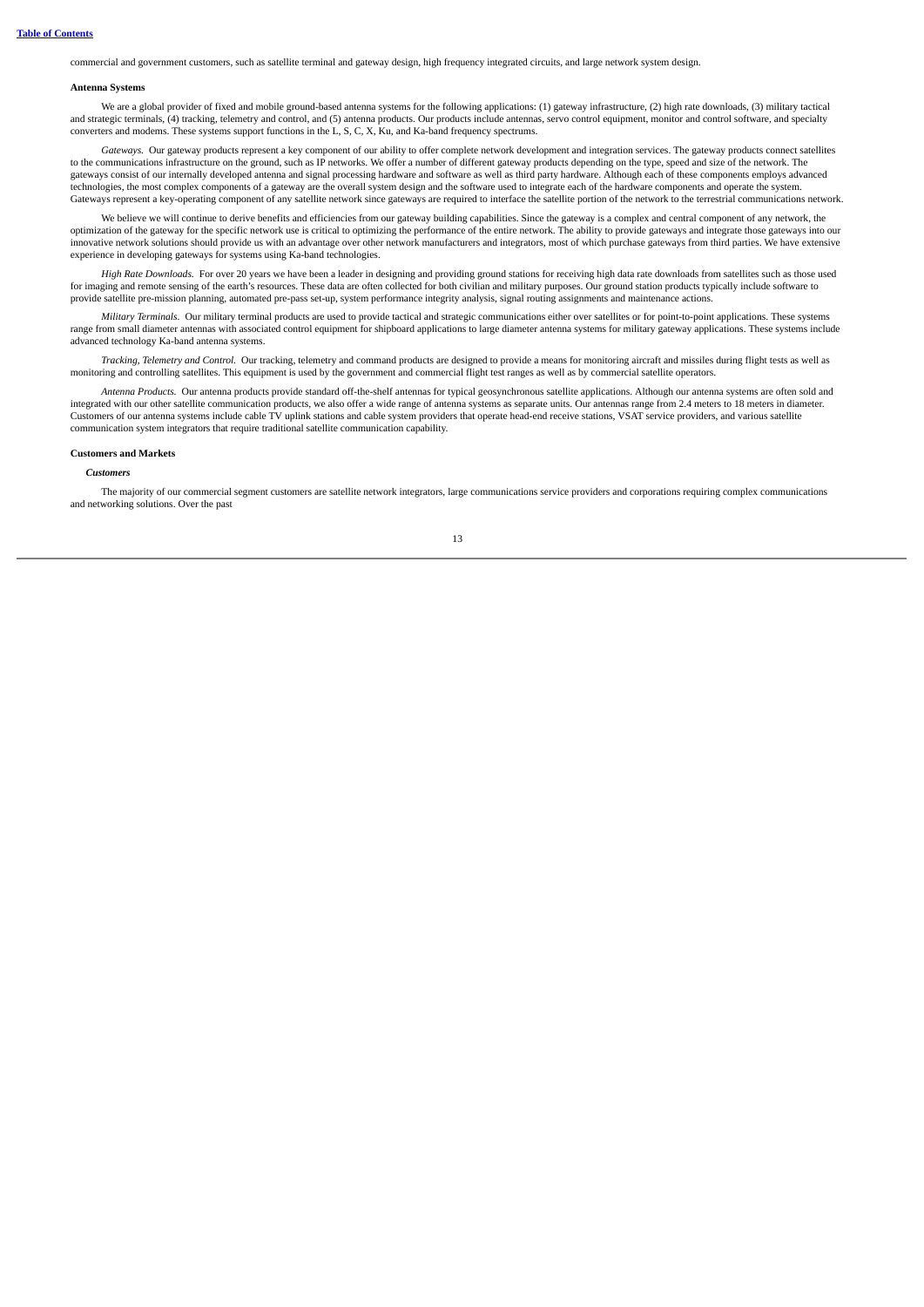couple of years, we have significantly expanded our commercial customer base both domestically and internationally.

Significant commercial customers in the last fiscal year included WildBlue, Eutelsat, Intelsat, Boeing, ARINC, SES Americom, Telesat, Shin Satellite, Grupo W, Telespazio, ITT, Honeywell and Lockheed Martin.

#### *Sales and Marketing*

We primarily use direct sales channels to market and sell our products and services. Our marketing and sales activities are organized geographically into domestic and global markets. Our sales and marketing group includes approximately 64 persons.

Our sales teams consist of regional sales directors, regional sales managers and sales engineers, who act as the primary interface to establish account relationships and determine technical requirements for customer networks. In addition to our sales force, we maintain a highly trained service staff to provide technical product and service support to our customers. The sales cycle in the commercial satellite network and gateway market is lengthy and it is not unusual for a sale to take up to 18 months from the initial contact through the execution of the agreement. The sales process often includes several network design iterations, network demonstrations and pilot networks consisting of a few sites.

In addition, we seek to develop key strategic relationships to market and sell our network products and services. We seek strategic relationships and partners based on many factors, including financial resources, technical capability, geographic location and market presence. We also obtain sales to new customers through referrals from existing customers, industry<br>suppliers, and other sources such as p show selling and conference speaking engagements.

Additionally, we direct our sales and marketing efforts to our strategic partners, primarily through our senior management relationships. In some cases a strategic ally may be the prime contractor for a system or network installation and will subcontract a portion of the project to us. In other cases, the strategic ally may recommend us as the prime contractor for the design and integration of the network.

We provide repair, upgrade and technical support services for our delivered products and systems. Through our sales teams and support services, we are constantly made aware of customers' needs and their use of products and services. Accordingly, a superior level of continuing customer service and support is integral to our objective of developing and maintaining long-term relationships with our customers. The majority of our service and support activities are provided by our field engineering team, systems engineers, and sales and administrative support personnel, both on-site at the customer's location and by telephone.

#### *Competition*

The commercial communications industry is highly competitive. As a provider of commercial network and satellite ground station antenna products, and as a designer of commercial network solutions in the United States and internationally, we compete with a number of wireless and ground-based communications service providers as well as established ground station antenna manufacturers. Many of these competitors have significant competitive advantages, including strong customer relationships, more experience with regulatory compliance, greater financial and management resources and control over central communications networks. To compete with these providers, we emphasize:

- the overall cost of our antenna systems and satellite networks, which can include equipment, installation and bandwidth costs, as compared to products offered by ground-based and other satellite service providers,
- the distinct advantages of satellite data networks,
- our end-to-end network implementation capabilities,
- our network management experience, and

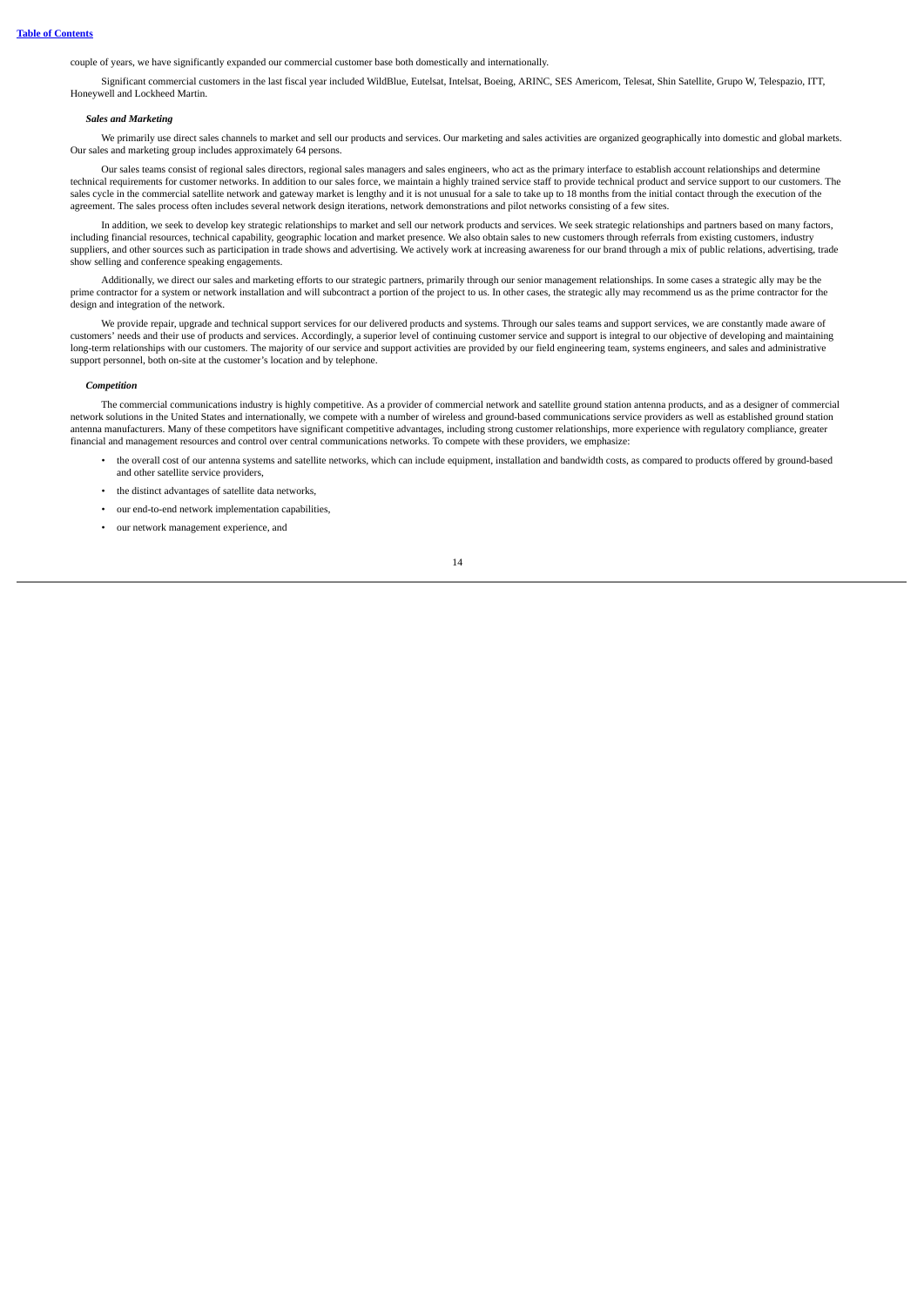• technical advantages and advanced features of our antenna systems as compared to our competitors' offerings.

Our principal competitors in satellite networks business are Hughes, Gilat, ND Satcom and iDirect Technologies, each of which offers a broad range of satellite communications products and services. Our satellite networks business also competes with a number of various competing technologies such as digital subscriber lines, frame relay, cable modems as well as emerging technologies such as WiMAX. Our principal competitors in the supply of antenna systems are Andrew Corporation, General Dynamics (VertexRSI) and L-3 Titan.

In competing with these companies, we emphasize:

- the innovative and flexible features integrated into our products,
- our proven designs and network integration services for complex, customized network needs, and
- the increased bandwidth efficiency offered by our networks and products.

#### **Strategic Ventures**

*Teaming Arrangements.* We regularly enter into teaming arrangements with other government contractors to more effectively capture complex government programs. In these teaming arrangements we may act as either the prime contractor or subcontractor bidder. Once awarded a contract, generally the prime contractor is obligated, with some exceptions, to award a contract to the relevant subcontractors on the team.

We expect to continue to actively seek strategic relationships and ventures with companies whose financial, marketing, operational or technological resources can accelerate the introduction of new technologies and the penetration of new markets.

#### **Research and Development**

We believe our future success depends on the ability to adapt to the rapidly changing satellite communications and related signal processing and networking software environment. Therefore, the continued timely development and introduction of new products is essential in maintaining our competitive position. We develop most of our products in-house and have a research and development and engineering staff, which includes over 864 engineers.

A significant portion of our research and development efforts have generally been conducted in direct response to the specific requirements of a customer's order and, accordingly, these amounts are included in the cost of sales when incurred and the related funding is included in revenues at that time.

The portion of our contract revenues which includes research and development funded by government and commercial customers during fiscal year 2007 was approximately \$122.9 million, during fiscal year 2006 was approximately \$109.5 million, and during fiscal year 2005 was approximately \$105.7 million. In addition, we incurred \$21.6 million in fiscal year 2007, \$15.8 million in fiscal year 2006, and \$8.1 million in fiscal year 2005 on independent research and development, which is not directly funded by a third party. Funded research and<br>development contains a profit c portion of our independent research and development expenses, consisting primarily of salaries and other personnel-related expenses, supplies and prototype materials related to research and development programs.

#### **Manufacturing**

Our manufacturing objective is to produce high-quality products that conform to specifications at the lowest possible manufacturing cost. We primarily utilize a range of contract manufacturers, based on the volume of the production, to reduce the costs of products and to support rapid increases in delivery rates when needed. As part of our manufacturing process, we conduct extensive testing and quality control procedures for all products before they are delivered to customers.

Contract manufacturers produce products for many different customers and are able to pass on the benefits of large scale manufacturing to their customers. These manufacturers are able to achieve high quality products with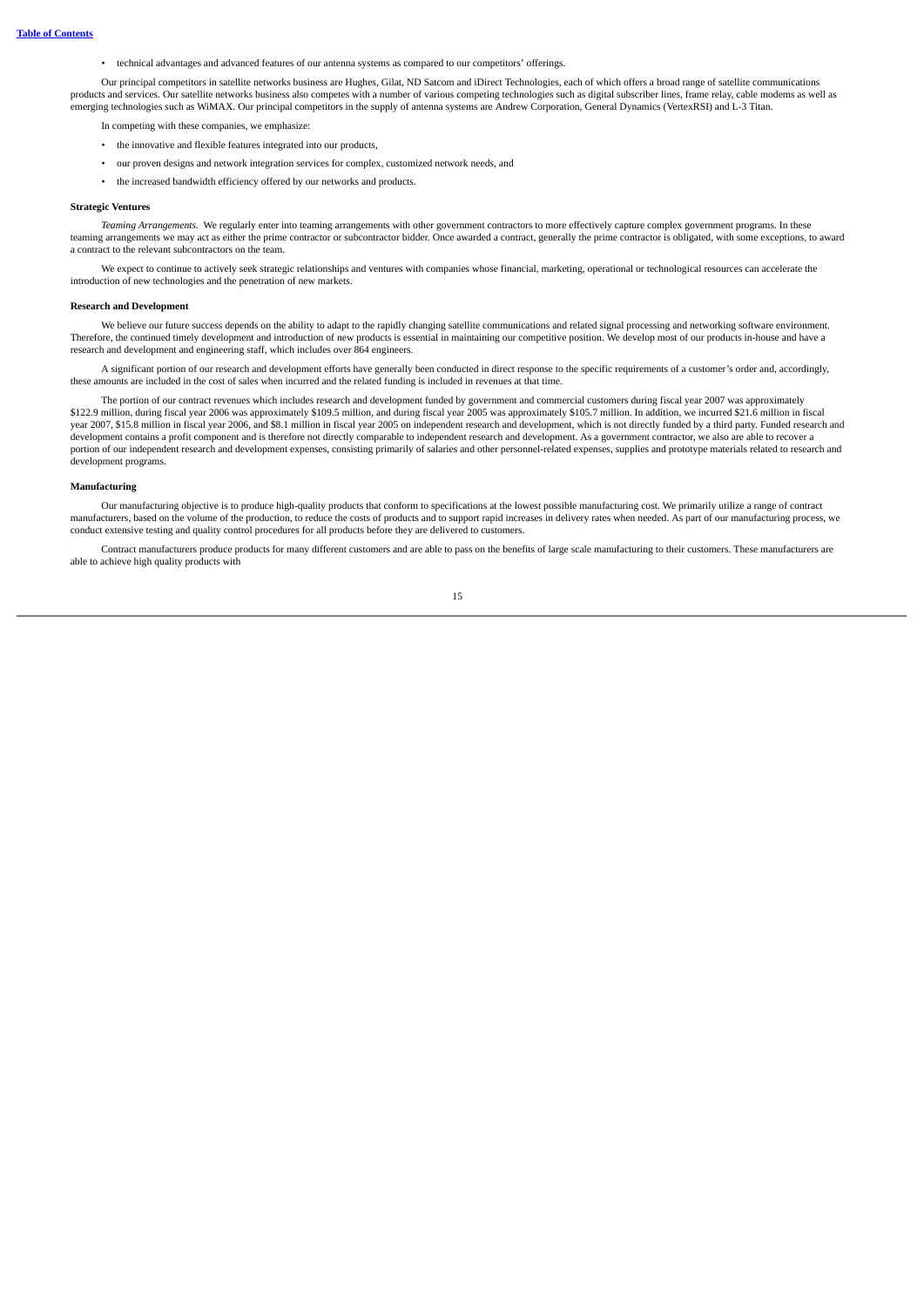lower levels of costs by (1) exercising their high-volume purchasing power, (2) employing advanced and efficient production equipment and systems on a full-time basis, and (3) using a<br>highly skilled workforce. Our primary

Our experienced management team facilitates the efficient contract manufacturing process through the development of strong relationships with a number of different domestic and off-shore contract manufacturers. By negotiating beneficial contract provisions and purchasing some of the equipment needed to manufacture our products, we retain the ability to move the production of our products from one contract manufacturing source to another if required. Our operations management has experience in the successful transition from in-house production to contract manufacturing. The degree to which we employ contract manufacturing depends on the maturity of the product. We intend to limit our internal manufacturing capacity to new product development support and customized products that need to be manufactured in strict accordance with a customer's specifications and delivery schedule. Therefore, our internal manufacturing capability for standard products has been, and is expected to continue to be, very limited, and we intend to rely on contract manufacturers for large-scale manufacturing.

We also rely on outside vendors to manufacture specific components and subassemblies used in the production of our products. Some components, subassemblies and services necessary for the manufacture of our products are obtained from a sole supplier or a limited group of suppliers. In particular, Texas Instruments and Broadcom are sole source suppliers of certain digital signal processing chips, which are critical components we use in many of our products.

#### **Backlog**

As reflected in the table below, funded and firm (funded plus unfunded) backlog increased during fiscal year 2007 with increases coming from our government segment. New contract awards in the current fiscal year increased backlog to a new historical high for us.

|                       | <b>March 30, 2007</b><br>$(n$ millions) |       |        | <b>March 31, 2006</b> |  |  |
|-----------------------|-----------------------------------------|-------|--------|-----------------------|--|--|
|                       |                                         |       |        |                       |  |  |
| Firm backlog          |                                         |       |        |                       |  |  |
| Government segment    |                                         | 220.0 | - 0    | 183.7                 |  |  |
| Commercial segment    |                                         | 168.7 |        | 191.2                 |  |  |
| Total                 |                                         | 388.7 |        | 374.9                 |  |  |
| <b>Funded backlog</b> |                                         |       |        |                       |  |  |
| Government segment    | œ                                       | 193.2 | ¢<br>æ | 132.9                 |  |  |
| Commercial segment    |                                         | 168.7 |        | 190.7                 |  |  |
| Total                 |                                         | 361.9 |        | 323.6                 |  |  |
| Contract options      |                                         | 39.3  |        | 13.8                  |  |  |

The firm backlog does not include contract options. Of the \$388.7 million in firm backlog, approximately \$268.4 million is expected to be delivered in fiscal year 2008, and the balance is expected to be delivered in fiscal year 2009 and thereafter. We include in our backlog only those orders for which we have accepted purchase orders. Over the last year, as we have completed many larger scale development programs and the resulting products have been placed into market, we have seen a greater percentage of awards from book and ship-type orders. This has resulted in backlog not growing as fast as the past three fiscal years.

Backlog is not necessarily indicative of future sales. A majority of our contracts can be terminated at the convenience of the customer since orders are often made substantially in advance of delivery, and our contracts typically provide that orders may be terminated with limited or no penalties. In addition, contracts may present product specifications that would require us to complete additional product development. A failure to develop products meeting such specifications could lead to a termination of the related contracts.

The backlog amounts as presented are comprised of funded and unfunded components. Funded backlog represents the sum of contract amounts for which funds have been specifically obligated by customers to contracts.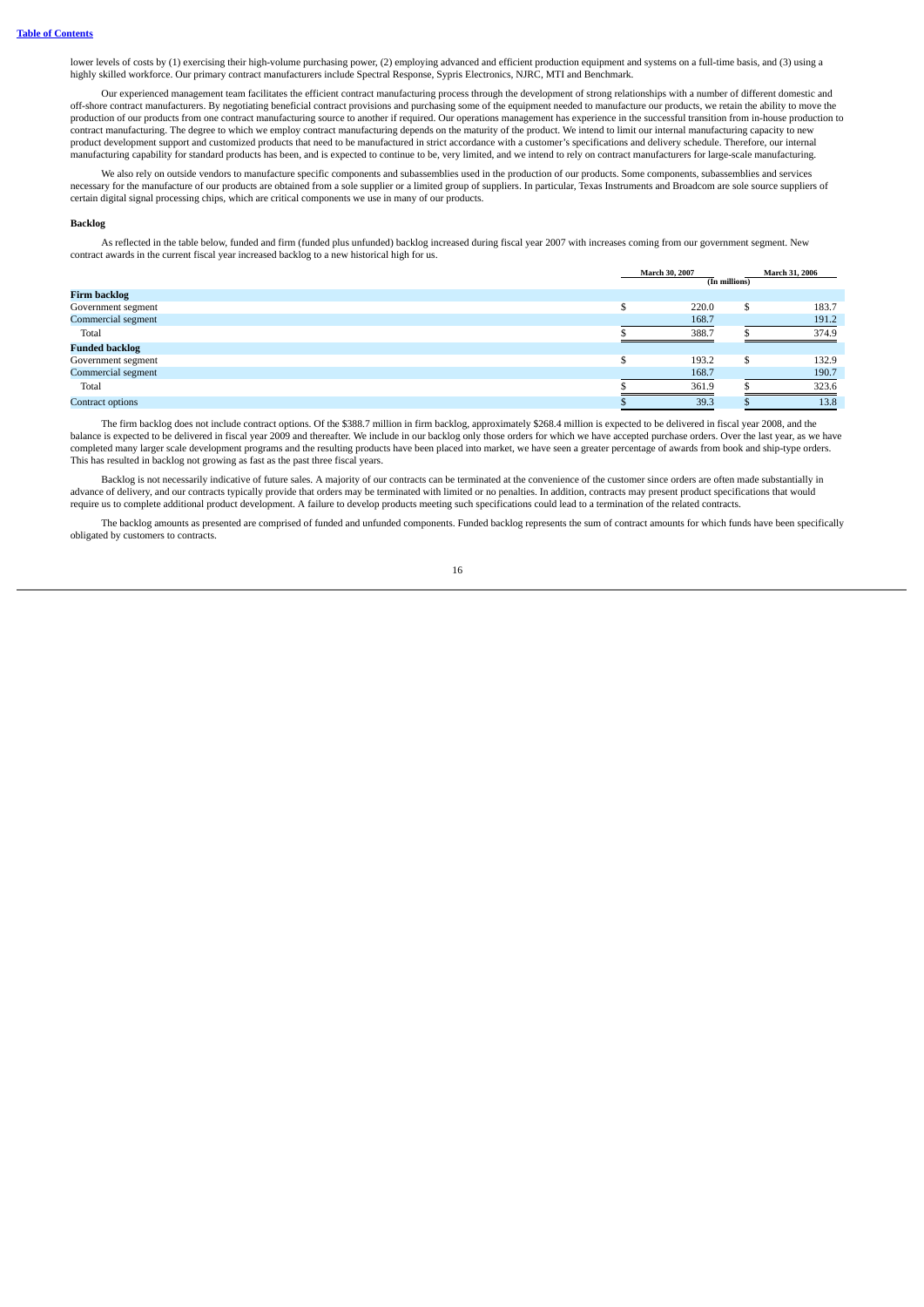Unfunded backlog represents future amounts that customers may obligate over the specified contract performance periods. Our customers allocate funds for expenditures on long-term contracts on a periodic basis. Our ability to realize revenues from contracts in backlog is dependent upon adequate funding for such contracts. Although funding of our contracts is not within our control, our experience indicates that actual contract fundings have ultimately been approximately equal to the aggregate amounts of the contracts.

#### **Government Contracts**

Substantial portions of our revenues are generated from contracts and subcontracts with the DoD and other federal government agencies. Many of our contracts are competitively bid and awarded on the basis of technical merit, personnel qualifications, experience and price. We also receive some contract awards involving special technical capabilities on a negotiated, noncompetitive basis due to our unique technical capabilities in special areas. The Federal Acquisition Streamlining Act of 1994 has encouraged the use of commercial type pricing on dual use products. Our future revenues and income could be materially affected by changes in procurement policies, a reduction in expenditures for the products and services we provide, and other risks generally associated with federal government contracts.

We provide products under federal government contracts that usually require performance over a period of several months to five years. Long-term contracts may be conditioned upon continued availability of congressional appropriations. Variances between anticipated budget and congressional appropriations may result in a delay, reduction or termination of these contracts. Contractors often experience revenue uncertainties with respect to available contract funding during the first quarter of the U.S. government's fiscal year beginning October 1, until differences between budget requests and appropriations are resolved.

Our federal government contracts are performed under cost-reimbursement contracts, time-and-materials contracts and fixed-price contracts. Cost-reimbursement contracts provide for reimbursement of costs and for payment of a fee. The fee may be either fixed by the contract or variable, based upon cost control, quality, delivery and the customer's subjective evaluation of the work. Under time-and-materials contracts, we receive a fixed amount by labor category for services performed and are reimbursed for the cost of materials purchased to perform the contract. Under a fixed-price contract, we agree to perform specific work for a fixed price and, accordingly, realize the benefit or detriment to the extent that the actual cost of performing the work differs from the contract price. Revenues generated from contracts with the federal government or our prime contractors for fiscal year 2007 were approximately 30% from cost-reimbursement contracts, approximately 1% from time-and-materials contracts and approximately 69% from fixed-price contracts of total revenues.

Our allowable federal government contract costs and fees are subject to audit by the Defense Contract Audit Agency. Audits may result in non-reimbursement of some contract costs and fees. While the government reserves the right to conduct further audits, audits conducted for periods through fiscal year 2002 have resulted in no material cost recovery disallowances for us.

Our federal government contracts may be terminated, in whole or in part, at the convenience of the U.S. government. If a termination for convenience occurs, the U.S. government generally is obligated to pay the cost incurred by us under the contract plus a pro rata fee based upon the work completed. Contracts with prime contractors may have negotiated termination schedules that apply. When we participate as a subcontractor, we are at risk if the prime contractor does not perform its contract. Similarly, when we act as a prime contractor employing subcontractors, we are at risk if a subcontractor does not perform its subcontract.

Some of our federal government contracts contain options that are exercisable at the discretion of the customer. An option may extend the period of performance for one or more years for additional consideration on terms and conditions similar to those contained in the original contract. An option may also increase the level of effort and assign new tasks to us. In our experience, options are exercised more often than not.

Our eligibility to perform under our federal government contracts requires us to maintain adequate security measures. We have implemented security procedures that we believe adequately satisfy the requirements of our federal government contracts.

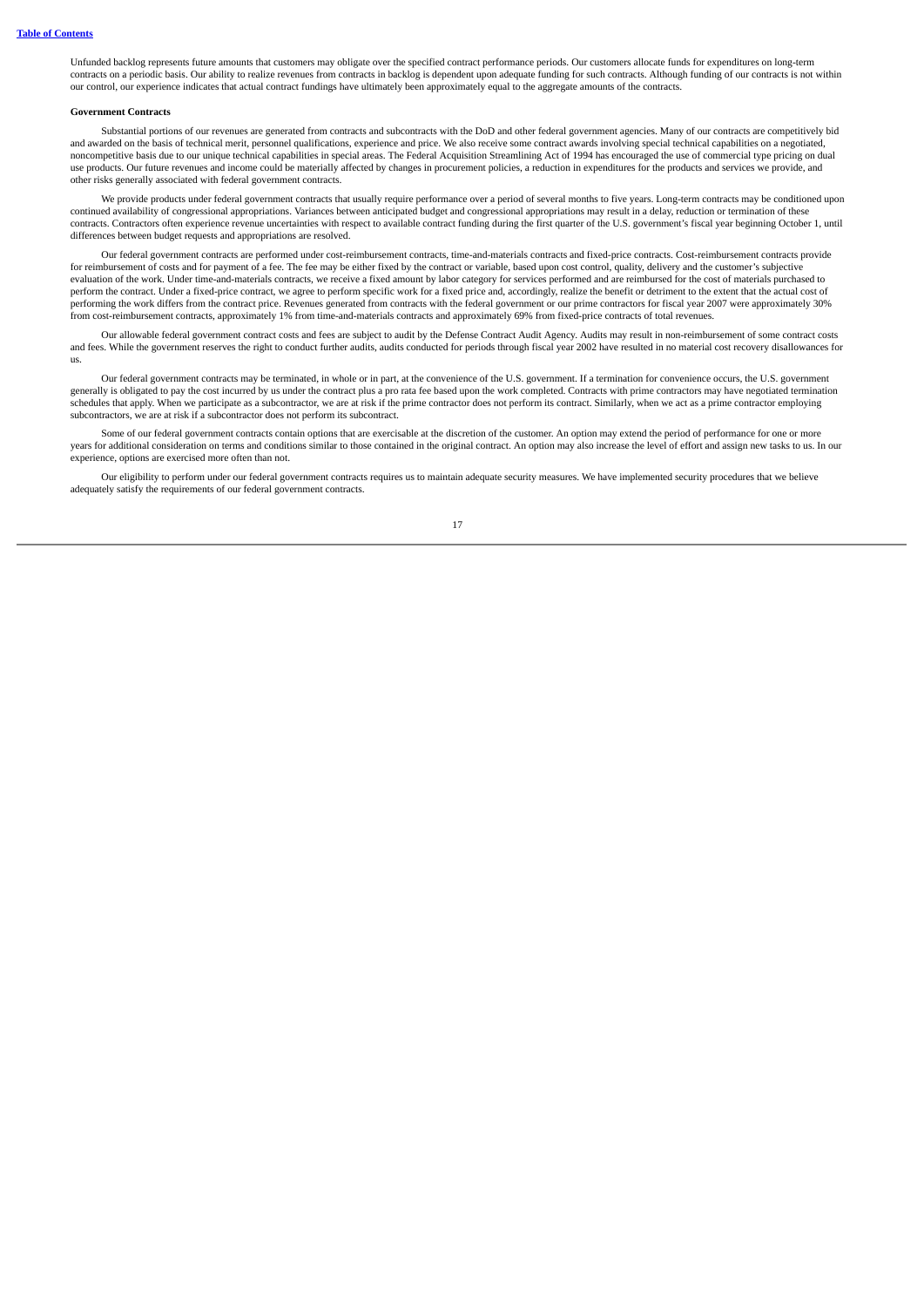#### **Regulatory Environment**

Some of our products are incorporated into wireless communications systems that are subject to regulation domestically by the Federal Communications Commission (FCC) and internationally by other government agencies. Although the equipment operators and not us are often responsible for compliance with these regulations, regulatory changes, including changes in the allocation of available frequency spectrum and in the military standards which define the current networking environment, could materially adversely affect our operations by restricting development efforts by our customers, making current products obsolete or increasing the opportunity for additional competition. Changes in, or our failure to manufacture products in compliance with, applicable regulations could materially harm our business. In addition, the increasing demand for wireless communications has exerted pressure on regulatory bodies world wide to adopt new standards for these products, generally following extensive investigation and deliberation over competing technologies. The delays inherent in this government approval process have in the past caused and may in the future cause the cancellation, postponement or rescheduling of the installation of communication systems by our customers, which in turn may have a material adverse effect on the sale of our products to the customers.

We are also subject to a variety of local, state and federal government regulations relating to the storage, discharge, handling, emission, generation, manufacture and disposal of toxic or other hazardous substances used to manufacture our products. The failure to comply with current or future regulations could result in the imposition of substantial fines on us, suspension of production, alteration of our manufacturing processes or cessation of operations. To date, these regulations have not had a material effect on our business, as we have neither incurred significant costs to maintain compliance nor to remedy past noncompliance.

We believe we operate our business in material compliance with applicable government regulations. We are not aware of any pending legislation that if enacted could materially harm our business.

In addition to the local, state and federal government regulations, we must comply with applicable laws and obtain the approval of the regulatory authorities of each foreign country in which we operate. The laws and regulatory requirements relating to satellite communications and other wireless communications systems vary from country to country. Some countries have substantially deregulated satellite communications and other wireless communications, while other countries maintain strict and often burdensome regulations. The procedure to obtain these regulatory approvals can be time-consuming and costly, and the terms of the approvals vary for different countries. In addition, in some countries there may be restrictions on the ability to interconnect satellite communications with ground-based communications systems.

### **Intellectual Property**

We rely on a combination of patents, trade secrets, copyrights, trademarks, service marks and contractual rights to protect our intellectual property. We attempt to protect our trade secrets and other proprietary information through agreements with our customers, suppliers, employees and consultants, and through other security measures. Although we intend to protect our rights vigorously, we cannot assure you that these measures will be successful. In addition, the laws of some countries in which our products are or may be developed, manufactured or sold may not protect our products and intellectual property rights to the same extent as the laws of the United States.

While our ability to compete may be affected by our ability to protect our intellectual property, we believe that, because of the rapid pace of technological change in the satellite and other wireless communications industry, our technical expertise and ability to introduce new products on a timely basis will be more important in maintaining our competitive position than protection of our intellectual property. Patent, trade secret and copyright protections are important but must be supported by other factors such as the expanding knowledge, ability and experience of our personnel, new product introductions and frequent product enhancements. Although we continue to implement protective measures and intend to defend vigorously our intellectual property rights, we cannot assure you that these measures will be successful.

In the event of litigation to determine the validity of any third party's claims, the litigation could result in significant expense to us and divert the efforts of our technical and management personnel, whether or not the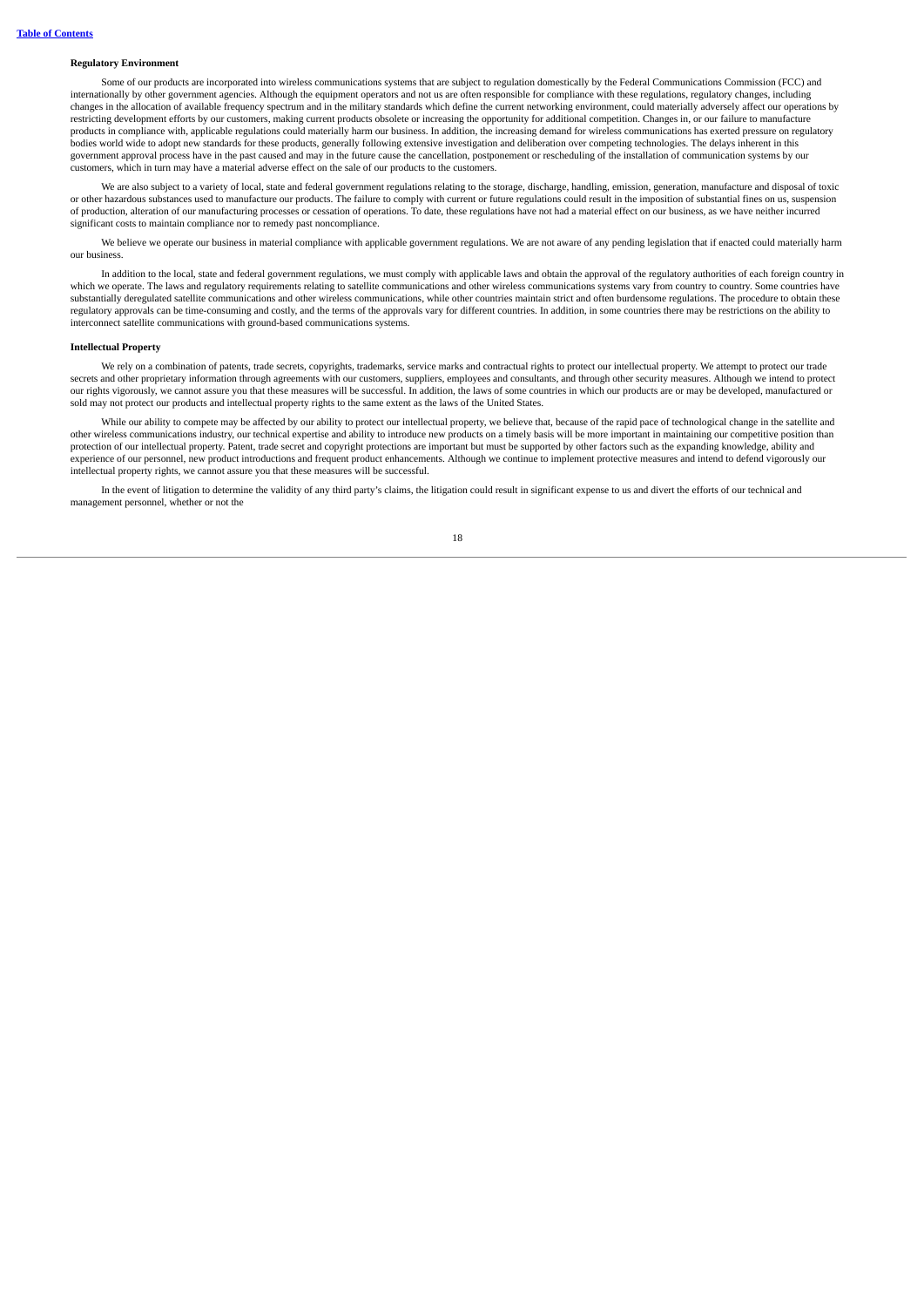litigation is determined in our favor. The wireless communications industry has been subject to frequent litigation regarding patent and other intellectual property rights. Leading companies and organizations in the industry have numerous patents that protect their intellectual property rights in these areas. In the event of an adverse result of any litigation, we could be required to expend significant resources to develop non-infringing technology or to obtain licenses to the technology that is the subject of the litigation.

The following marks, among others, are trademarks or service marks of ViaSat or one of our subsidiaries: AcceleNet, AltaSec, ArcLight, LinkStar, LinkStars2, LINKWAY, LinkWayS2, PSIAM, Skylinx, StarWire, SURFBEAM, ViaSat and V Chain. COMSAT Laboratories is a licensed trade name of ours. The following third party trademarks or service marks referenced in the text of this report are owned by the entities indicated: DOCSIS (Cable Television Laboratories), HAIPE (National Security Agency).

## **Employees**

As of March 30, 2007, we had 1,463 employees (of which 53 were temporary employees), including approximately 864 in engineering and research and development, 64 in sales and marketing, 199 in production, and 336 in corporate, administration and production coordination. None of our employees are covered by a collective bargaining agreement and we have never experienced any strike or work stoppage. We believe that relations with our employees are good.

#### <span id="page-19-0"></span>**Item 1A.** *Risk Factors*

You should consider each of the following factors as well as the other information in this annual report in evaluating our business and prospects. The risks and uncertainties described below are not the only ones we face. Additional risks and uncertainties not presently known to us or that we currently consider immaterial may also impair our business operations. If any of the following risks actually occur, our business and financial results could be harmed. In that case the trading price of our common stock could decline. You should also refer to the other information set forth in this annual report, including our financial statements and the related notes.

## *A Significant Portion of Our Revenues Is Derived from a Few of Our Contracts*

A small number of our contracts account for a significant percentage of our revenues. Our largest revenue producing contracts are related to our tactical data links (which includes MIDS) products generating approximately 23% of our revenues in fiscal year 2007, 24% of our revenues in fiscal year 2006 and 22% of our revenues in fiscal year 2005. Our five largest contracts generated approximately 46% of our revenues in fiscal year 2007, 44% of our revenues in fiscal year 2006 and 27% of our revenues in fiscal year 2005. Further, we derived approximately 15% of our revenues in fiscal year 2007, 19% of our revenues in fiscal year 2006 and 26% of our revenues in fiscal year 2005 from sales of VSAT communications networks. The failure of these customers to place additional orders or to maintain these contracts with us for any reason, including any downturn in their business or financial condition, or our inability to renew our contracts with these customers or obtain new contracts when they expire, could materially harm our business and impair the value of our common stock.

## *If Our Customers Experience Financial or Other Difficulties, Our Business Could Be Materially Harmed*

A number of our commercial customers have in the past, and may in the future experience financial difficulties. Many of our commercial customers face risks that are similar to those we encounter, including risks associated with market growth, product defects, acceptance by the market of products and services, and the ability to obtain sufficient capital. Further, many of our customers that provide satellite based services (including WildBlue, Telesat, Intelsat, Shin Satellite, Boeing and ARINC) could be materially affected by a satellite failure as well as by partial satellite failure, satellite performance degradation, satellite manufacturing errors, and other failures resulting from operating satellites in the harsh space environment. We cannot assure you that our customers will be successful in managing these risks. If our customers do not successfully manage these types of risks, it could impair our ability to generate revenues, collect amounts due from these customers and materially harm our business.

Major communications infrastructure programs, such as proposed satellite communications systems, are important sources of our current and planned future revenues. We also participate in a number of defense programs.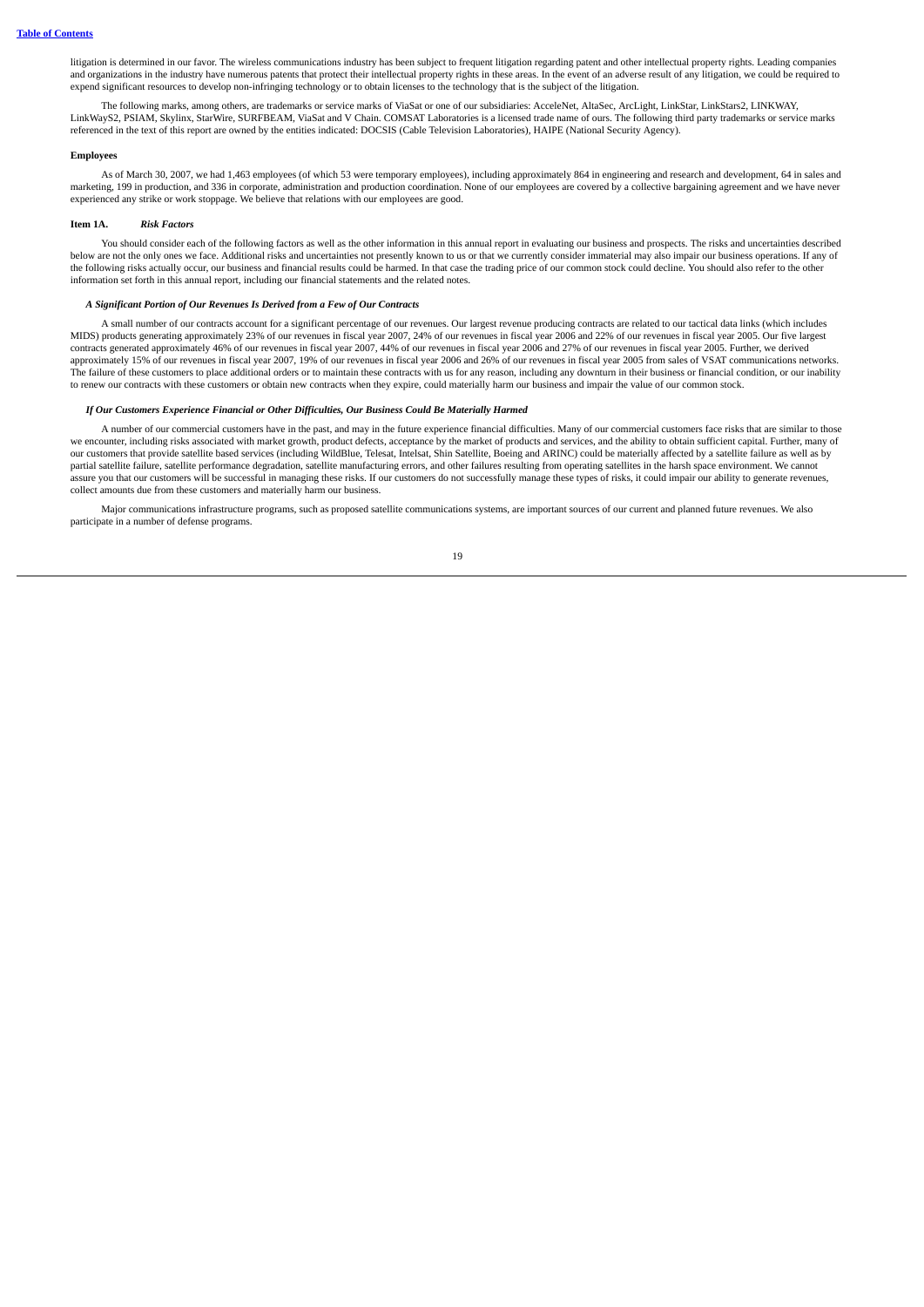Programs of these types often cannot proceed unless the customer can raise substantial funds, from either governmental or private sources. As a result, our expected revenues can be adversely affected by political developments or by conditions in private and public capital markets. They can also be adversely affected if capital markets are not receptive to a customer's proposed business plans. If our customers are unable to raise adequate funds it could materially harm our business and impair the value of our common stock.

## Our Development Contracts May Be Difficult for Us to Comply With and May Expose Us to Third-Party Claims for Damages

We are often party to government and commercial contracts involving the development of new products. We derived approximately 24% of our revenues in fiscal year 2007, 25% of our revenues in fiscal year 2006 and 24% of our revenues in fiscal year 2005 from these development contracts. These contracts typically contain strict performance obligations and project milestones. We cannot assure you we will comply with these performance obligations or meet these project milestones in the future. If we are unable to comply with these performance obligations or meet these milestones, our customers may terminate these contracts and, under some circumstances, recover damages or other penalties from us. We are not currently, nor have<br>we always been, in compliance with milestones in a contract, generally, the other party has not elected to terminate the contract or seek damages from us. However, we cannot assure you in the future other parties will not terminate their contracts or seek damages from us. If other parties elect to terminate their contracts or seek damages from us, it could materially harm our business and impair the value of our common stock.

#### Our Success Depends on the Investment in and Development of New Satellite and Other Wireless Communications Products and Our Ability to Gain Acceptance of These Products

The wireless and satellite communications markets are subject to rapid technological change, frequent new and enhanced product introductions, product obsolescence and changes in user requirements. Our ability to compete successfully in these markets depends on our success in applying our expertise and technology to existing and emerging satellite and other wireless communications markets. Our ability to compete in these markets also depends in large part on our ability to successfully develop, introduce and sell new products and enhancements on a timely and cost-effective basis that respond to ever-changing customer requirements. Our ability to successfully introduce new products depends on several factors, including:

- successful integration of various elements of our complex technologies and system architectures,
- timely completion and introduction of new product designs,
- achievement of acceptable product costs,
- timely and efficient implementation of our manufacturing and assembly processes and cost reduction efforts,
- establishment of close working relationships with major customers for the design of their new wireless communications systems incorporating our products,
- development of competitive products and technologies by competitors,
- marketing and pricing strategies of our competitors with respect to competitive products, and
- market acceptance of our new products.

We cannot assure you our product or technology development efforts for communications products will be successful or any new products and technologies we develop, including ArcLight, KG-250, MIDS-JTRS, Surfbeam (our DOCSIS-based consumer broadband product), DVB-S2 and LinkStar, will achieve sufficient market acceptance. We may experience difficulties that could delay or prevent us from successfully selecting, developing, manufacturing or marketing new products or enhancements. In addition, defects may be found in our products after we begin deliveries that could result in the delay or loss of market acceptance. If we are unable to design,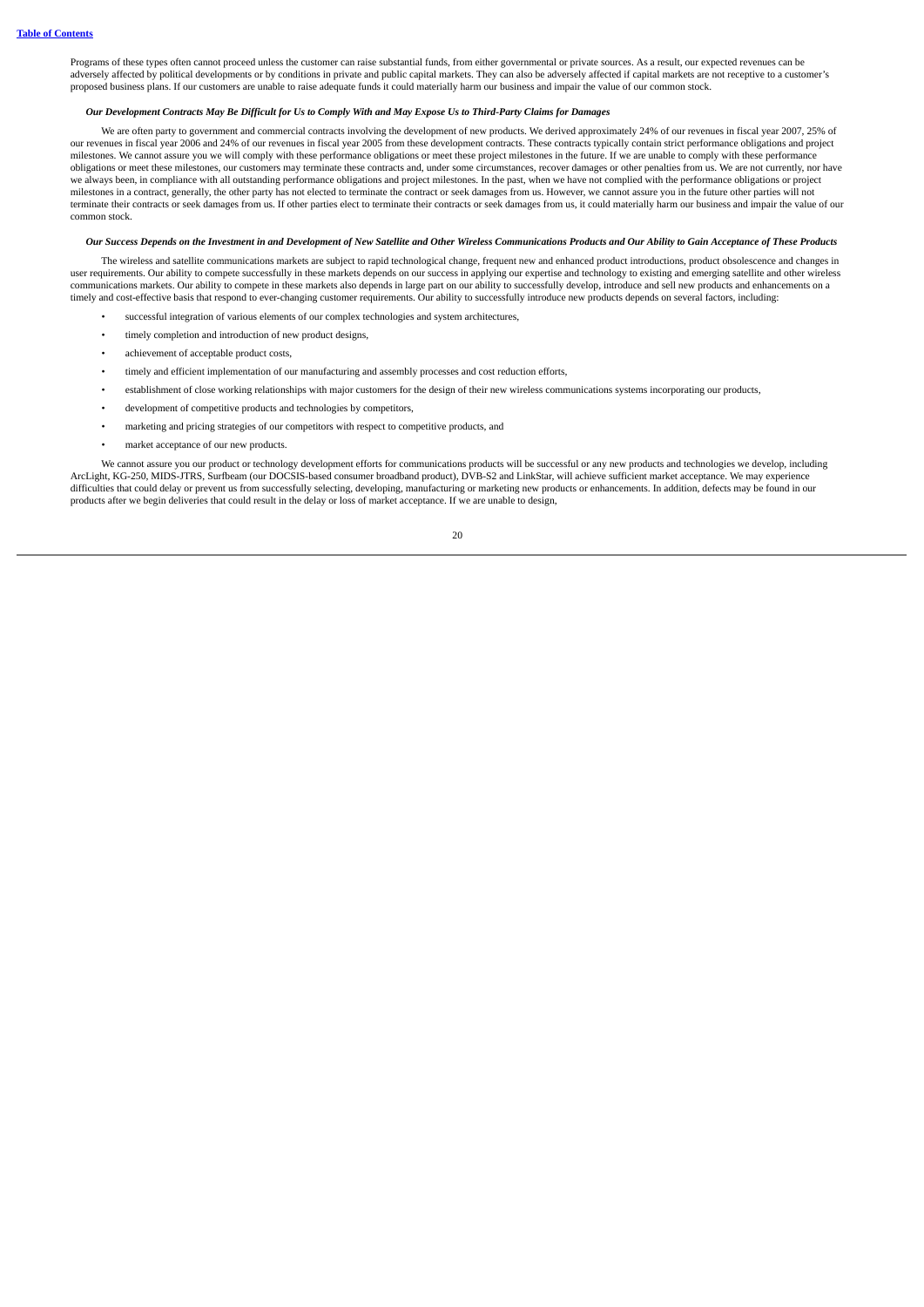manufacture, integrate and market profitable new products for existing or emerging communications markets, it could materially harm our business and impair the value of our common stock.

In addition, we believe that significant investments in next generation broadband satellites and associated infrastructure will be required for satellite based technologies to compete more effectively with terrestrial based technologies in the consumer and enterprise markets. We are constantly evaluating the opportunities and investments related to the development of these next generation broadband systems. In the event we determine to make a significant investment in the development of such next generation systems, it may require us to undertake debt financing and/or the issuance of additional equity, which could expose us to increased risks and impair the value of our common stock. In addition, if we are unable to effectively or profitably design, manufacture, integrate and market such next generation technologies, it could materially harm our business and impair the value of our common stock.

#### *We Face Potential Product Liability Claims*

We may be exposed to legal claims relating to the products we sell or the services we provide. Our agreements with our customers generally contain terms designed to limit our exposure to potential product liability claims. We also maintain a product liability insurance policy for our business. However, our insurance may not cover all relevant claims or may not provide sufficient coverage. If our insurance coverage does not cover all costs resulting from future product liability claims, it could materially harm our business and impair the value of our common stock.

## *We May Experience Losses from Our Fixed-Price Contracts*

Approximately 84% of our revenues in fiscal year 2007 and 88% of our revenues in fiscal years 2006 and 2005, respectively, were derived from government and commercial contracts with fixed prices. We assume greater financial risk on fixed-price contracts than on other types of contracts because if we do not anticipate technical problems, estimate costs accurately or control costs during performance of a fixed-price contract, it may significantly reduce our net profit or cause a loss on the contract. In the past, we have experienced significant cost overruns and losses on fixed price contracts. We believe a high percentage of our contracts will be at fixed prices in the future. Although we attempt to accurately estimate costs for fixed-price contracts, we cannot assure you our estimates will be adequate or that substantial losses on fixed-price contracts will not occur in the future. If we are unable to address any of the risks described above, it could materially harm our business and impair the value of our common stock.

## Changes in Financial Accounting Standards or Practices or Existing Taxation Rules or Practices May Cause Adverse Unexpected Fluctuations and Affect Our Reported Results of *Operations.*

Financial accounting standards in the U.S. are constantly under review and may be changed from time to time. We are required to apply these changes when adopted. Once<br>implemented, these changes could result in material flu reported. Similarly, we are subject to taxation in the U.S. and a number of foreign jurisdictions. Rates of taxation, definitions of income, exclusions from income, and other tax policies (i.e. research credits and manufacturing deductions) are subject to change over time. Changes in tax laws in a jurisdiction in which we have reporting obligations could have a material impact on our results of operations and impair the value of our common stock.

## Our Reliance on a Limited Number of Third Parties to Manufacture and Sunnly Our Products Exposes Us to Various Risks

Our internal manufacturing capacity is limited and we do not intend to expand our capability in the foreseeable future. We rely on a limited number of contract manufacturers to produce our products and expect to rely increasingly on these manufacturers in the future. In addition, some components, subassemblies and services necessary for the manufacture of our products are obtained from a sole supplier or a limited group of suppliers.

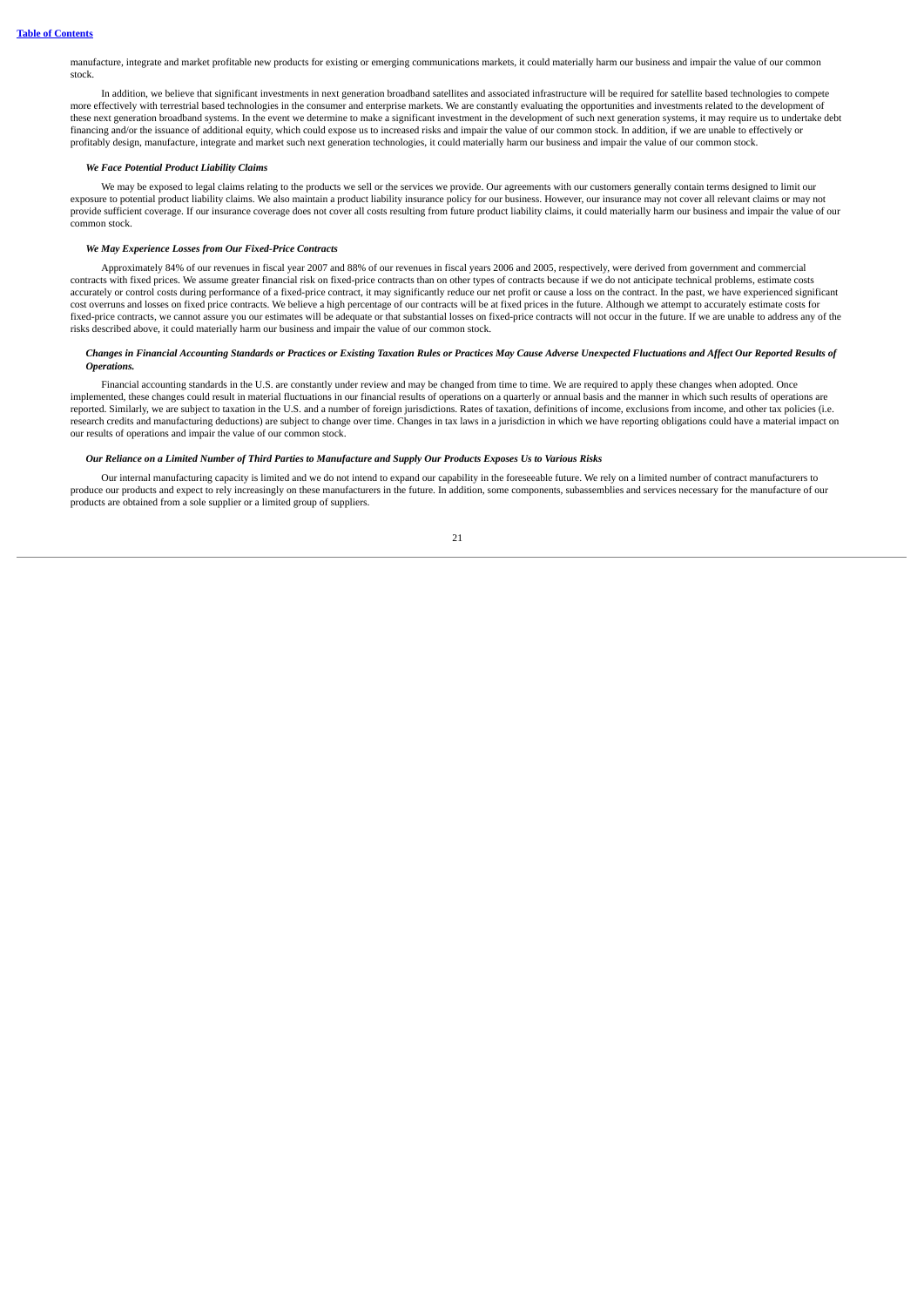Our reliance on contract manufacturers and on sole suppliers or a limited group of suppliers involves several risks. We may not be able to obtain an adequate supply of required components, and our control over the price, timely delivery, reliability and quality of finished products may be reduced. The process of manufacturing our products and some of our components and subassemblies is extremely complex. We have in the past experienced and may in the future experience delays in the delivery of and quality problems with products and components and subassemblies from vendors. Some of the suppliers we rely upon have relatively limited financial and other resources. Some of our vendors have manufacturing facilities in areas that may be prone to natural disasters and other natural occurrence that may affect their ability to perform and deliver under our contract. If we are not able to obtain timely deliveries of components and subassemblies of acceptable quality or if we are otherwise required to seek alternative sources of supply, or to manufacture our finished products or components and subassemblies internally, it could delay or prevent us from delivering our systems promptly and at high quality. This failure could damage relationships with current or prospective customers, which, in turn, could materially harm our business and impair the value of our common stock.

## *The Markets We Serve Are Highly Competitive and Our Competitors May Have Greater Resources*

*Than Us*

The wireless and satellite communications industry is highly competitive and competition is increasing. In addition, because the markets in which we operate are constantly evolving and characterized by rapid technological change, it is difficult for us to predict whether, when and who may introduce new competing technologies, products or services into our markets. Currently, we face substantial competition from domestic and international wireless and ground-based communications service providers in the commercial and government industries. Many of our competitors and potential competitors have significant competitive advantages, including strong customer relationships, more experience with regulatory compliance, greater financial<br>and management resources, and con products and could elect to compete with us at any time. Increased competition from any of these or other entities could materially harm our business and impair the value of our common stock.

## *We Depend on a Limited Number of Key Employees Who Would Be Difficult to Replace*

We depend on a limited number of key technical, marketing and management personnel to manage and operate our business. In particular, we believe our success depends to a significant degree on our ability to attract and retain highly skilled personnel, including our Chairman and Chief Executive Officer, Mark D. Dankberg, and those highly skilled design, process and test engineers involved in the manufacture of existing products and the development of new products and processes. The competition for these types of personnel is intense, and the loss of key employees could materially harm our business and impair the value of our common stock. We do not have employment agreements with any of our officers.

## Because We Conduct Business Internationally, We Face Additional Risks Related to Global Political and Economic Conditions and Currency Fluctuations

Approximately 16% of our revenues in fiscal year 2007, 18% of our revenues in fiscal year 2006 and 27% of our revenues in fiscal year 2005 were derived from international sales. We anticipate international sales will account for an increasing percentage of our revenues over the next several years. Many of these international sales may be denominated in foreign currencies. Because we do not currently engage in nor do we anticipate engaging in material foreign currency hedging transactions related to international sales, a decrease in the value of<br>foreign currencies relative to th competitive.

There are additional risks in conducting business internationally, including:

- unexpected changes in regulatory requirements,
- increased cost of localizing systems in foreign countries,
- increased sales and marketing and research and development expenses,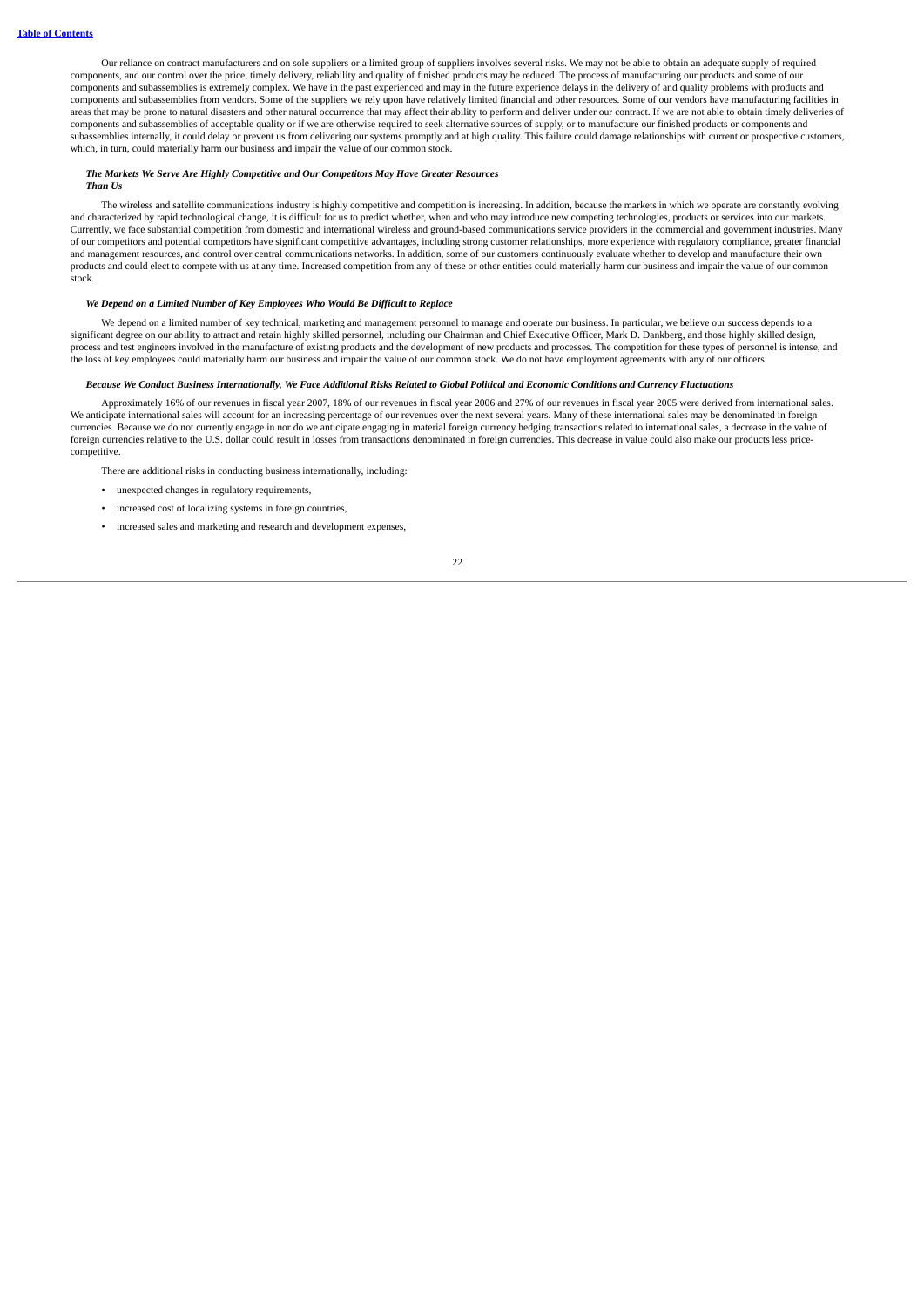- availability of suitable export financing,
- timing and availability of export licenses,
- tariffs and other trade barriers,
- political and economic instability,
- challenges in staffing and managing foreign operations,
- difficulties in managing distributors,
- potentially adverse tax consequences,
- potential difficulty in making adequate payment arrangements, and
- potential difficulty in collecting accounts receivable.

In addition, some of our customer purchase agreements are governed by foreign laws, which may differ significantly from U.S. laws. We may be limited in our ability to enforce our rights under these agreements and to collect damages, if awarded. If we are unable to address any of the risks described above, it could materially harm our business and impair the value of our common stock.

## *Our Operating Results Have Varied Significantly from Quarter to Quarter in the Past and, if They Continue to do so, the Market Price of Our Common Stock Could Be Impaired*

Our operating results have varied significantly from quarter to quarter in the past and may continue to do so in the future. The factors that cause our quarter-to-quarter operating results to be unpredictable include:

- a complex and lengthy procurement process for most of our customers or potential customers,
- changes in the levels of research and development spending, including the effects of associated tax credits,
- cost overruns on fixed price development contracts,
- the difficulty in estimating costs over the life of a contract, which may require adjustment in future periods,
- the timing, quantity and mix of products and services sold,
- price discounts given to some customers,
- market acceptance and the timing of availability of our new products,
- the timing of customer payments for significant contracts,
- one time charges to operating income arising from items such as acquisition expenses and write-offs of assets related to customer non-payments or obsolescence,
- the failure to receive an expected order or a deferral of an order to a later period, and
- general economic and political conditions.

As a result, we believe period-to-period comparisons of our operating results are not necessarily meaningful and you should not rely upon them as indicators of future performance. If we are unable to address any of the risks described above, it could materially impair the value of our common stock. In addition, it is likely that in one or more future quarters our results may fall below the expectations of analysts and investors. In this event, the trading price of our common stock would likely decrease.

## *Our Reliance on U.S. Government Contracts Exposes Us to Significant Risks*

Our government segment revenues were approximately 52% of our revenues in fiscal year 2007, 49% of our revenues in fiscal year 2006 and 51% of our revenues in fiscal year 2005, and were derived from U.S. government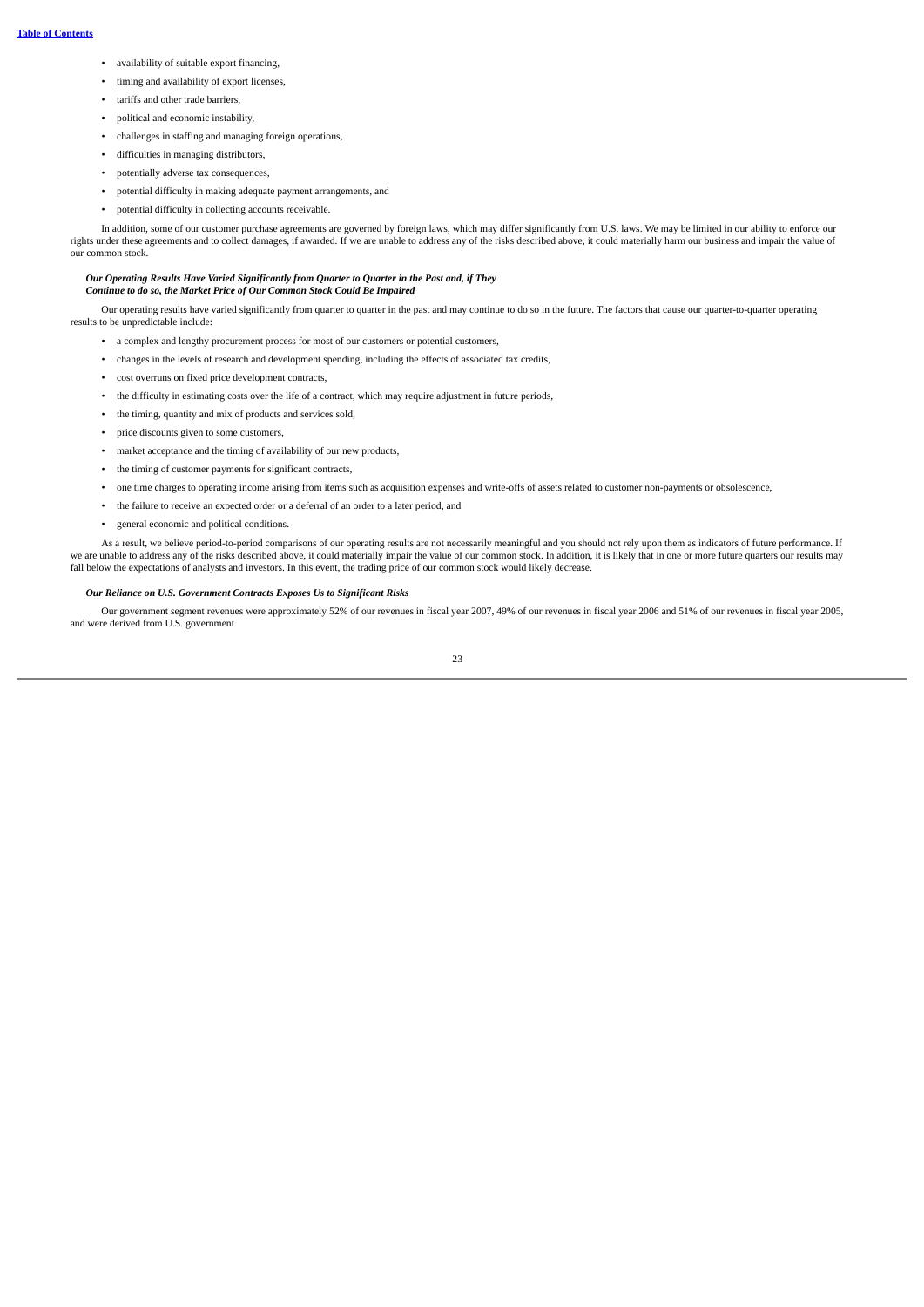applications. Our U.S. government business will continue to represent a significant portion of our revenues for the foreseeable future. U.S. government business exposes us to various risks, including:

- unexpected contract or project terminations or suspensions,
- unpredictable order placements, reductions or cancellations,
- reductions in government funds available for our projects due to government policy changes, budget cuts and contract adjustments,
- the ability of competitors to protest contractual awards,
- penalties arising from post-award contract audits,
- cost audits in which the value of our contracts may be reduced,
- higher-than-expected final costs, particularly relating to software and hardware development, for work performed under contracts where we commit to specified deliveries for a fixed price,
- limited profitability from cost-reimbursement contracts under which the amount of profit is limited to a specified amount, and
- unpredictable cash collections of unbilled receivables that may be subject to acceptance of contract deliverables by the customer and contract close-out procedures, including government approval of final indirect rates.

In addition, substantially all of our U.S. government backlog scheduled for delivery can be terminated at the convenience of the U.S. government because our contracts with the U.S. government typically provide that orders may be terminated with limited or no penalties. If we are unable to address any of the risks described above, it could materially harm our business and impair the value of our common stock.

## *Our Credit Facility Contains Restrictions that Could Limit Our Ability to Implement Our Business Plan*

The restrictions contained in our line of credit may limit our ability to implement our business plan, finance future operations, respond to changing business and economic conditions, secure additional financing, and engage in opportunistic transactions, such as strategic acquisitions. In addition, if we fail to meet the covenants contained in our line of credit, our ability to borrow under our line of credit may be restricted. The line of credit, among other things, restricts our ability to do the following:

- incur additional indebtedness,
- create liens on our assets,
- make certain payments, including payments of dividends in respect of capital stock,
- consolidate, merge and sell assets,
- engage in certain transactions with affiliates, and
- make acquisitions.

In addition, the line of credit requires us to satisfy the following financial tests:

- minimum EBITDA (income from operations plus depreciation and amortization) for the twelve-month period ending on the last day of any fiscal quarter of \$30 million,
- minimum tangible net worth as of the last day of any fiscal quarter of \$135 million, and
- minimum quick ratio (sum of cash and cash equivalents, accounts receivable and marketable securities, divided by current liabilities) as of the last day of any fiscal quarter of 1.50 to 1.00.

In the past we have violated our credit facility covenants and received waivers for these violations. We cannot assure that we will be able to comply with our financial or other covenants or that any covenant violations will be waived in the future. Any violation not waived could result in an event of default, permitting the lenders to suspend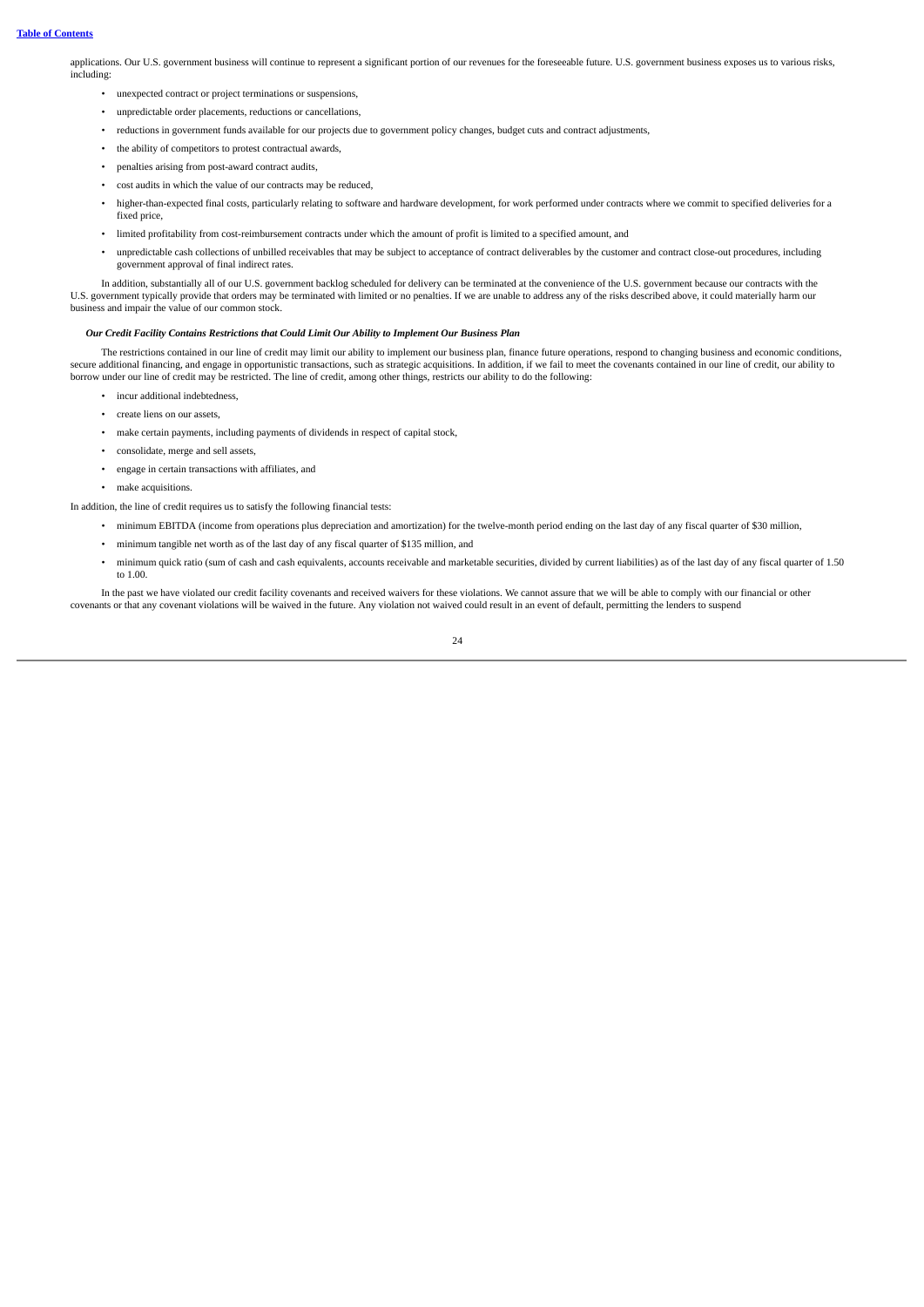commitments to make any advance, to declare notes and interest thereon due and payable, and to require any outstanding letters of credit to be collateralized by an interest bearing cash account, any or all of which could have a material adverse effect on our business, financial condition and results of operations. In addition, if we fail to comply with our financial or other covenants, we may need additional financing in order to service or extinguish our indebtedness. We may not be able to obtain financing or refinancing on terms acceptable to us, if at all.

## *We Expect to Incur Research and Development Costs, Which Could Significantly Reduce Our Profitability*

Our future growth depends on penetrating new markets, adapting existing communications products to new applications, and introducing new communications products that achieve market acceptance. Accordingly, we are actively applying our communications expertise to design and develop new hardware and software products and enhance existing products. We spent \$21.6 million in fiscal year 2007, \$15.8 million in fiscal year 2006 and \$8.1 million in fiscal year 2005 in research and development activities. We expect to continue to spend discretionary funds on research and development in the near future. The amount of funds spent on research and development projects is dependent on the amount and mix of customer funded<br>development, the types of technology being develope these expenditures will adversely affect our earnings in the near future. Our research and development program may not produce successful results, which could materially harm our business and impair the value of our common stock.

## Our Ability to Protect Our Proprietary Technology is Limited and Infringement Claims Against Us Could Restrict Our Ability to Conduct Business

Our success depends significantly on our ability to protect our proprietary rights to the technologies we use in our products and services. If we are unable to protect our proprietary rights adequately, our competitors could use the intellectual property we have developed to enhance their own products and services, which could materially harm our business and impair the value of our common stock. We currently rely on a combination of patents, trade secret laws, copyrights, trademarks, service marks and contractual rights to protect our intellectual property. We cannot assure you the steps we have taken to protect our proprietary rights are adequate. Also, we cannot assure you our issued patents will remain valid or that any pending patent applications will be issued. Additionally, the laws of some foreign countries in which our products are or may be sold do not protect our intellectual property rights to the same extent as do applications will be issued. A the laws of the United States.

Litigation may often be necessary to protect our intellectual property rights and trade secrets, to determine the validity and scope of the proprietary rights of others or to defend against claims of infringement or invalidity. We believe infringement, invalidity, right to use or ownership claims by third parties or claims for indemnification resulting from infringement claims will likely be asserted against us in the future. If any claims or actions are asserted against us, we may seek to obtain a license under a third party's intellectual property rights. We cannot assure you, however, that a license will be available under reasonable terms or at all. Litigation of intellectual property claims could be extremely expensive and time consuming, which could materially harm our business, regardless of the outcome of the litigation. If our products are found to infringe upon the rights of third parties, we may be forced to incur substantial costs to develop alternative products. We cannot assure you we would be able to develop alternative products or, if these alternative products were developed, they would perform as required or be accepted in the applicable markets. Also, we have delivered certain technical data and information to the U.S. government under procurement contracts, and it may have also, we have delivered certain techn unlimited rights to use that technical data and information. There can be no assurance that the U.S. government will not authorize others to use that data and information to compete with us. If we are unable to address any of the risks described above relating to the protection of our proprietary rights or the U.S. government's rights with respect to certain technical data and information, it could materially harm our business and impair the value of our common stock.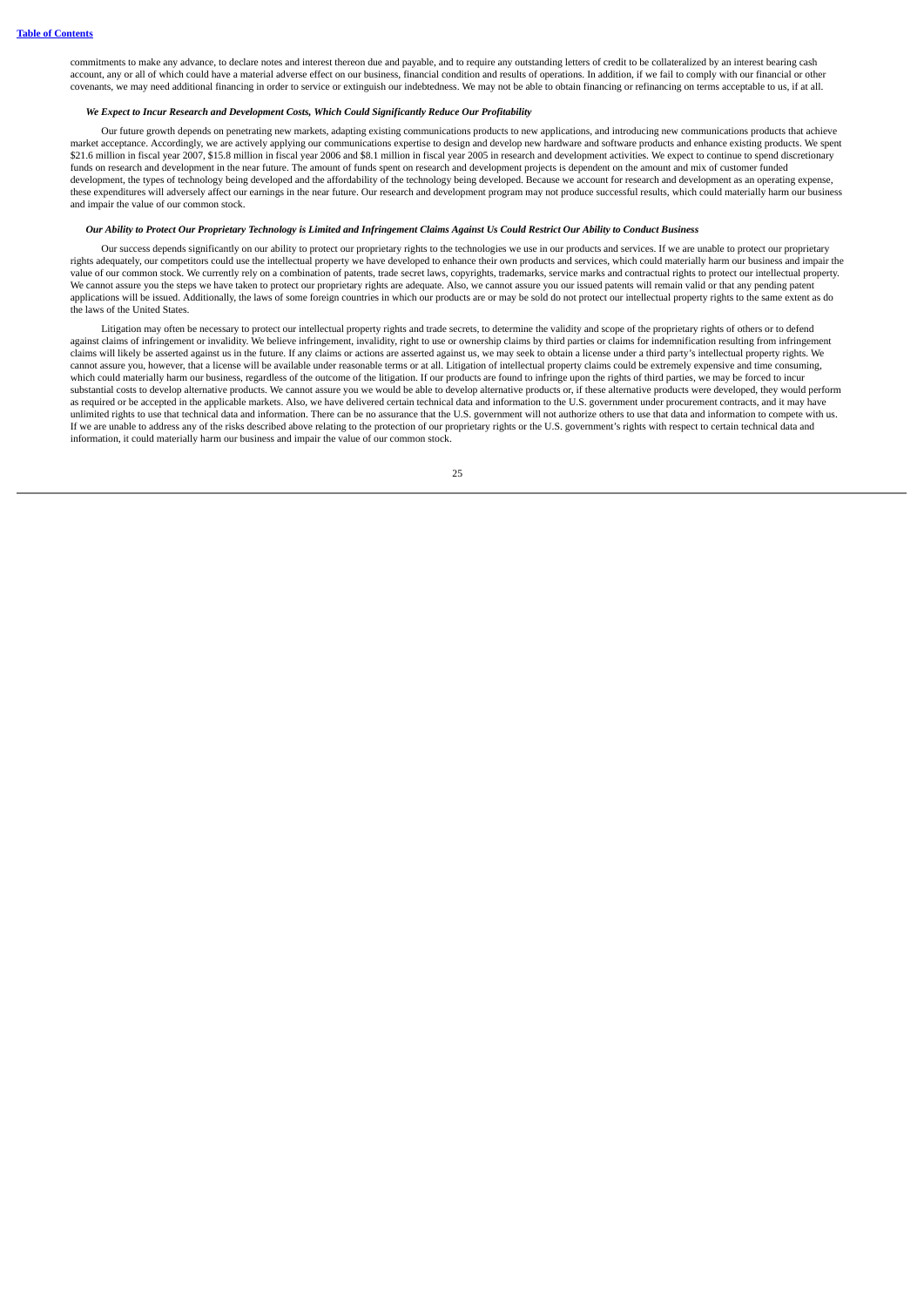## *Compliance with Changing Regulation of Corporate Governance and Public Disclosure May Result in Additional Expenses*

Changing laws, regulations and standards relating to corporate governance and public disclosure, including the Sarbanes-Oxley Act of 2002, new SEC regulations and Nasdaq Stock Market rules, are creating uncertainty for companies such as ours. These new or changed laws, regulations and standards are subject to varying interpretations in many cases due to their lack of specificity, and as a result, their application in practice may evolve over time as new guidance is provided by regulatory and governing bodies, which could result in continuing uncertainty<br>regarding compliance matters governance and public disclosure. As a result, our efforts to comply with evolving laws, regulations and standards have resulted in, and are likely to continue to result in, increased general and administrative expenses and a diversion of management time and attention from revenue-generating activities to compliance activities. In particular, our efforts to comply with Section 404 of the Sarbanes-Oxley Act of 2002 and the related regulations regarding our required assessment of our internal control over financial reporting and our independent registered public accounting firm's audit of that assessment has required, and is likely to continue to require, the commitment of significant financial and managerial resources, which could materially harm our business and impair the value of our common stock.

### *We May Identify Material Weaknesses in the Future*

In the past we have identified a material weakness in internal control over financial reporting. From time to time, we have also experienced deficiencies in internal control over financial reporting that have not risen to the level of a material weakness. Although we have been able to remediate the material weakness and certain internal control deficiencies in the past, we cannot assure you in the future that a material weakness will not exist. If this would be the case, and we cannot timely remediate such material weakness, management may conclude that our internal control over financial reporting is not operating effectively or our independent registered public accounting firm may be required to issue an adverse opinion on our internal control over financial reporting, which could in either case adversely affect investor confidence and impair the value of our common stock.

## Changes in Financial Accounting Standards Related to Stock Option Expenses Have a Significant Effect on Our Reported Results

The Financial Accounting Standards Board (FASB) issued a revised standard that requires that we record compensation expense in the statement of operations for employee stock options using the fair value method. The adoption of the new standard from the beginning of fiscal year 2007 has had and will continue to have a significant effect on our reported earnings and could adversely impact our ability to provide accurate guidance on our future reported financial results due to the variability of the factors used to establish the value of stock options. As a result, the adoption of the new standard in fiscal year 2007 could impair the value of our common stock and result in greater stock price volatility.

## *Any Failure to Successfully Integrate Strategic Acquisitions Could Adversely Affect Our Business*

In order to position ourselves to take advantage of growth opportunities, we have made, and may continue to make, strategic acquisitions that involve significant risks and uncertainties. These risks and uncertainties include:

- the difficulty in integrating newly-acquired businesses and operations in an efficient and effective manner,
- the challenges in achieving strategic objectives, cost savings and other benefits expected from acquisitions,
- the risk our markets do not evolve as anticipated and the technologies acquired do not prove to be those needed to be successful in those markets,
- the potential loss of key employees of the acquired businesses,
- the risk of diverting the attention of senior management from the operations of our business,
- the risks of entering markets in which we have less experience, and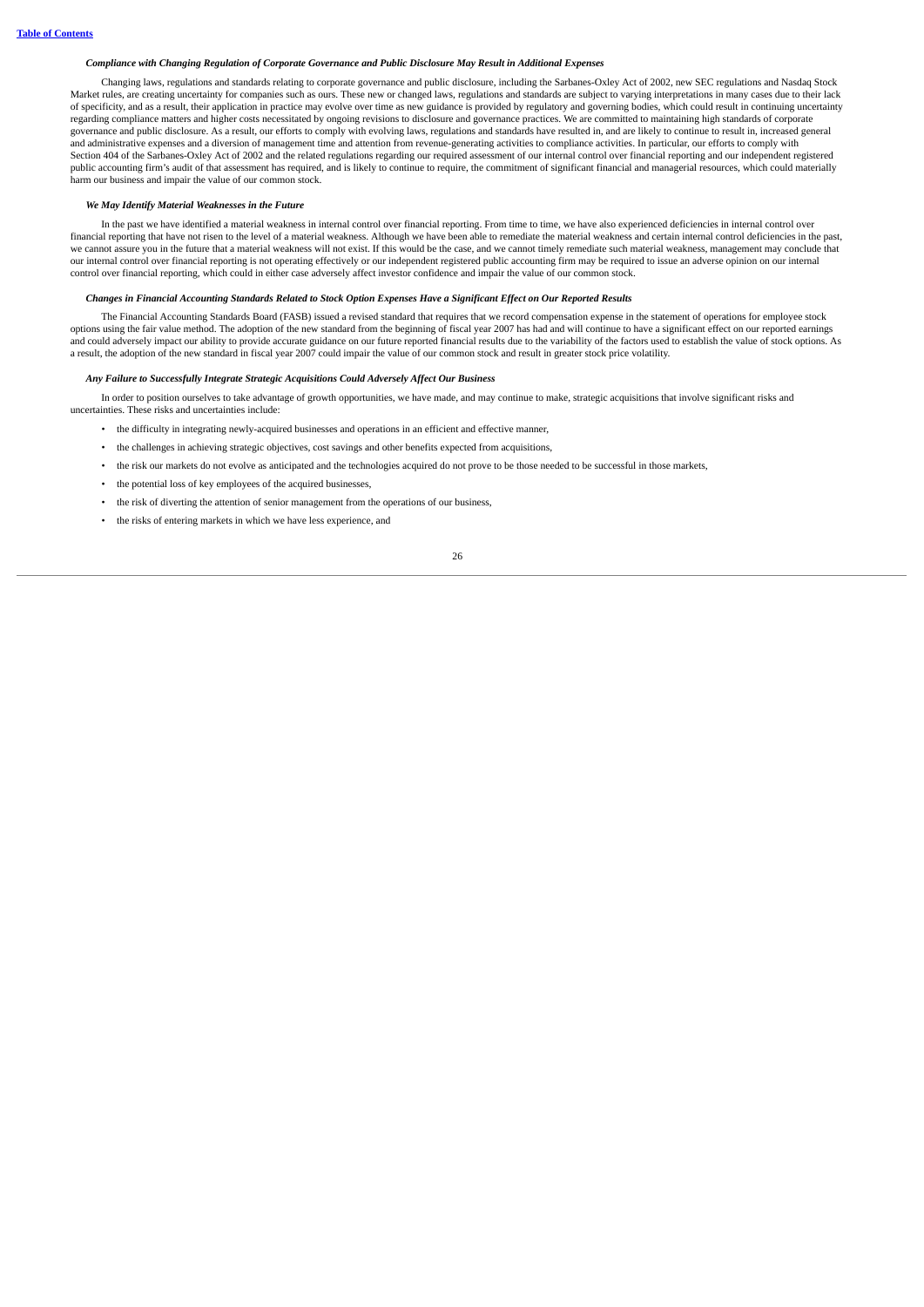• the risks of potential disputes concerning indemnities and other obligations that could result in substantial costs and further divert management's attention and resources.

Any failure to successfully integrate strategic acquisitions could harm our business and impair the value of our common stock. Furthermore, to complete future acquisitions we may issue equity securities, incur debt, assume contingent liabilities or have amortization expenses and write-downs of acquired assets, which could cause our earnings per share to decline.

#### Exports of Our Defense Products are Subject to the International Traffic in Arms Regulations and Require a License from the U.S. Department of State Prior to Shipment

We must comply with the United States Export Administration Regulations and the International Traffic in Arms Regulations, or ITAR. Our products that have military or strategic applications are on the munitions list of the ITAR and require an individual validated license in order to be exported to certain jurisdictions. Any changes in export regulations may further restrict the export of our products, and we may cease to be able to procure export licenses for our products under existing regulations. The length of time required by the licensing process can vary, potentially delaying the shipment of products and the recognition of the corresponding revenue. Any restriction on the export of a significant product line or a significant amount of our products could cause a significant reduction in net sales.

## *Adverse Regulatory Changes Could Impair Our Ability to Sell Products*

Our products are incorporated into wireless communications systems that must comply with various government regulations, including those of the FCC. In addition, we operate and provide services to customers through the use of several satellite earth hub stations, which are licensed by the FCC. Regulatory changes, including changes in the allocation of available frequency spectrum and in the military standards and specifications that define the current satellite networking environment, could materially harm our business by (1) restricting development efforts by us and our customers, (2) making our current products less attractive or obsolete, or (3) increasing the opportunity for additional competition. Changes in, or our failure to comply with, applicable regulations could materially harm our business and impair the value of our common stock. In addition, the increasing demand for wireless communications has exerted pressure on regulatory bodies worldwide to adopt new standards for these products and services, generally following extensive investigation of and deliberation over competing technologies. The delays inherent in this government approval process have caused and may continue to cause our customers to cancel, postpone or reschedule their installation of communications systems. This, in turn, may have a material adverse effect on our sales of products to our customers.

#### Our Executive Officers and Directors Own a Large Percentage of Our Common Stock and Exert Significant Influence Over Matters Requiring Stockholder Approval

As of May 23, 2007, our executive officers and directors and their affiliates beneficially owned an aggregate of approximately 16% of our common stock. Accordingly, these stockholders may be able to significantly influence the outcome of corporate actions requiring stockholder approval, such as mergers and acquisitions. These stockholders may exercise this<br>ability in a manner that advances control.

## We Have Implemented Anti-Takeover Provisions That Could Prevent an Acquisition of Our Business at a Premium Price

Some of the provisions of our certificate of incorporation and bylaws could discourage, delay or prevent an acquisition of our business at a premium price. These provisions:

- permit the Board of Directors to increase its own size and fill the resulting vacancies,
- provide for a Board comprised of three classes of directors with each class serving a staggered three-year term,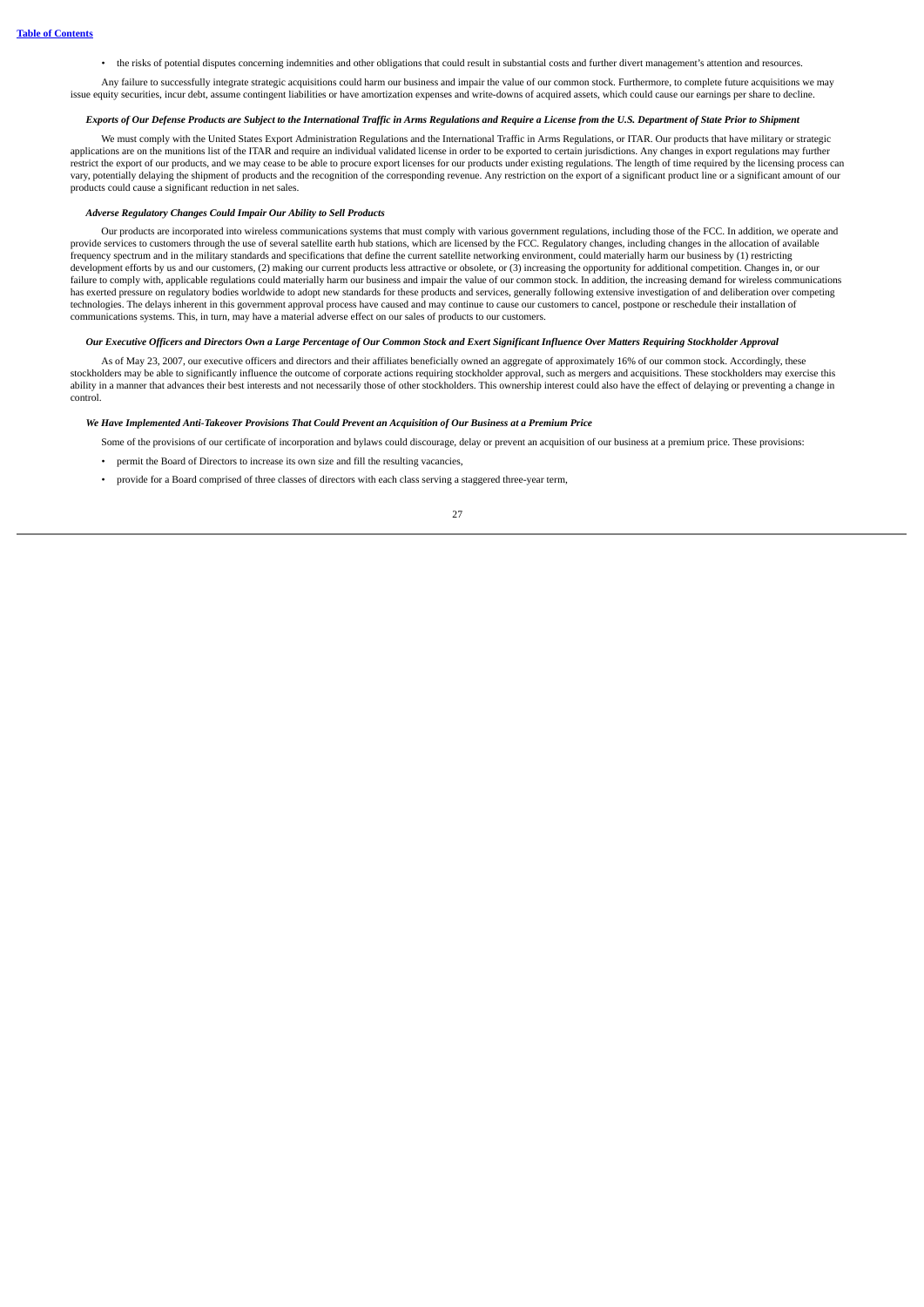- authorize the issuance of preferred stock in one or more series, and
- prohibit stockholder action by written consent.

In addition, Section 203 of the Delaware General Corporation Law imposes restrictions on mergers and other business combinations between us and any holder of 15% or more of our common stock.

#### *Our Forward-looking Statements are Speculative and May Prove to be Wrong*

Some of the information under "Item 1. Business," "Item 7. Management's Discussion and Analysis of Financial Condition and Results of Operations," and elsewhere in this annual report are forward-looking statements. These forward-looking statements include, but are not limited to, statements about our plans, objectives, expectations and intentions and other<br>statements contained in this annual rep "estimates," "could," "should," "may," "will" and similar expressions are generally intended to identify forward-looking statements. Because these forward-looking statements involve risks extramedies, there are important factors, including the factors discussed in this "Risk Factors" section of the annual report, that could cause actual results to differ materially from those and uncertainties, there are im expressed or implied by these forward-looking statements. We undertake no obligation to update or revise any forward-looking statements.

## <span id="page-28-0"></span>**Item 1B.** *Unresolved Staff Comments*

None.

## <span id="page-28-1"></span>**Item 2.** *Properties*

We are headquartered in facilities consisting of approximately 400,000 square feet in Carlsbad, California. Approximately 300,000 square feet are currently under a lease expiring in 2017, with 25,000 square feet expiring in April 2008. We expect to occupy an additional 68,000 square feet of leased space in Carlsbad, California, currently under construction, in the next twelve months. We also have (1) facilities consisting of approximately 20,000 square feet in San Diego, California under a lease expiring in 2015, (2) facilities consisting of approximately 146,000 square feet in Duluth, Georgia under a lease expiring in 2015, (3) a warehouse consisting of approximately 17,000 square feet in Atlanta, Georgia under a lease expiring in 2011, (4) facilities consisting of approximately 45,000 square feet in Germantown, Maryland with a lease expiring in 2011, (5) facilities consisting of approximately 34,000 square feet in Gilbert, Arizona under a lease expiring in 2012 and (6) a facility of approximately 38,000 square feet in Cleveland, Ohio under a lease expiring in 2016. Additionally, we maintain offices or a sales<br>presence in Arlington (Virginia) offices in fiscal year 2008 and beyond.

## <span id="page-28-2"></span>**Item 3.** *Legal Proceedings*

We are party to various legal actions arising in the ordinary course of our business. While the outcome of these matters is currently not determinable, management does not expect that the ultimate costs to resolve these matters will have a material adverse effect on our consolidated financial position or results of operations. However, litigation is subject to inherent uncertainties, and unfavorable rulings could occur. If an unfavorable ruling were to occur, there exists the possibility of a material adverse impact on our results of operations for the period in which the ruling occurs, or future periods.

## <span id="page-28-3"></span>**Item 4.** *Submission of Matters to a Vote of Security Holders*

No matters were submitted to a vote of security holders during the quarter ended March 30, 2007.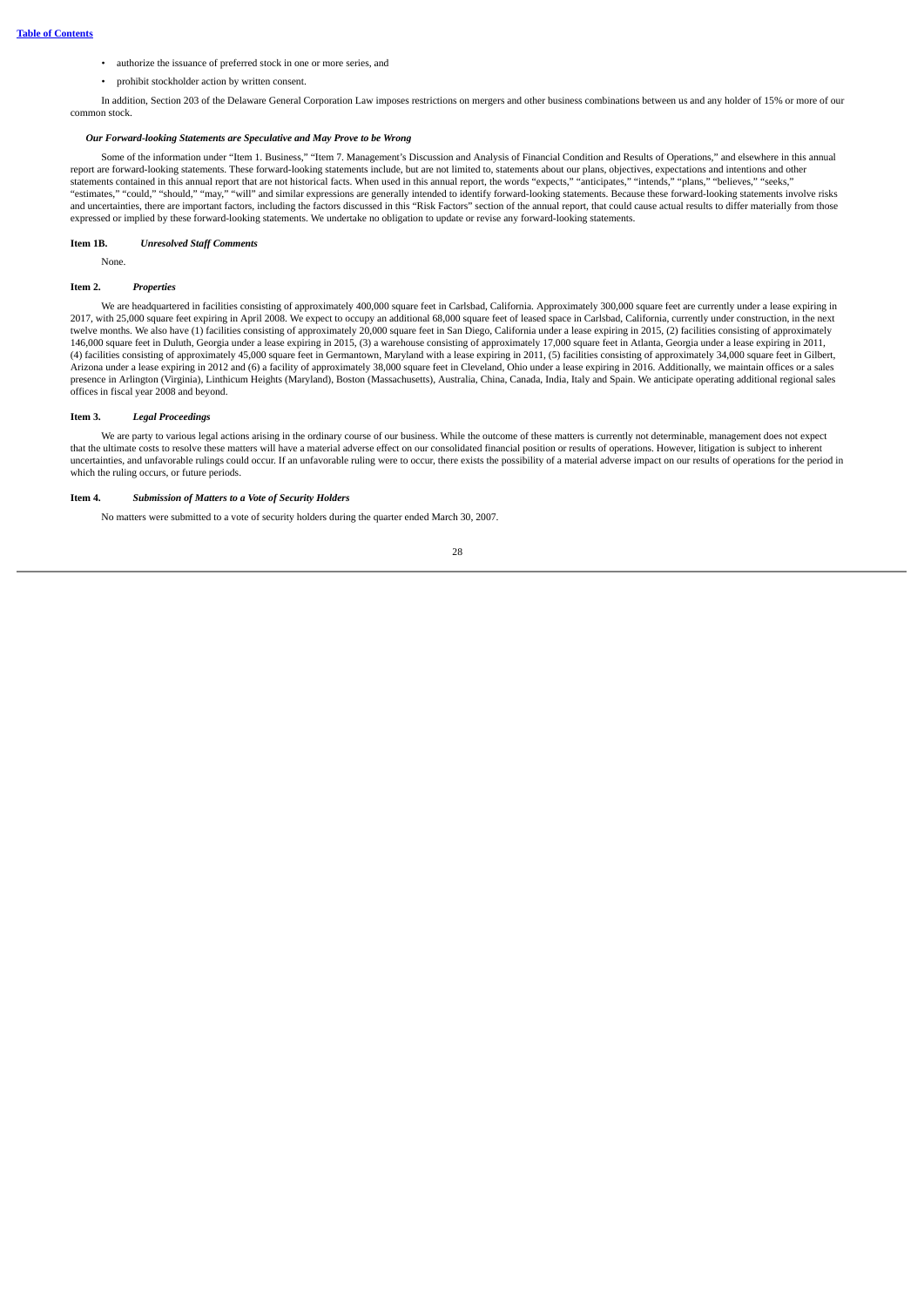### **PART II**

## <span id="page-29-1"></span><span id="page-29-0"></span>Item 5. Market for Registrant's Common Stock, Related Stockholder Matters and Issuer Purchases of Equity Securities

Our common stock is traded on the Nasdaq Global Market under the symbol "VSAT." The following table sets forth the range of high and low sales prices on the Nasdaq Global Market of our common stock for the periods indicated, as reported by Nasdaq. Such quotations represent inter-dealer prices without retail markup, markdown or commission and may not necessarily represent actual transactions.

|                      | High    | Low     |
|----------------------|---------|---------|
| <b>Fiscal 2006</b>   |         |         |
| First Quarter        | \$23.20 | \$17.30 |
| Second Quarter       | 25.72   | 20.14   |
| Third Quarter        | 28.84   | 23.16   |
| Fourth Quarter       | 29.17   | 24.63   |
| Fiscal 2007          |         |         |
| <b>First Quarter</b> | \$30.83 | \$23.65 |
| Second Quarter       | 28.21   | 22.32   |
| <b>Third Quarter</b> | 30.45   | 24.36   |
| Fourth Quarter       | 36.00   | 27.88   |

To date, we have neither declared nor paid any dividends on our common stock. We currently intend to retain all future earnings, if any, for use in the operation and development of our business and, therefore, do not expect to declare or pay any cash dividends on our common stock in the foreseeable future. In addition, our credit facility restricts our ability to pay dividends. As of May 23, 2007 there were 574 holders of record of our common stock. On May 23, 2007, the last sale price reported on the Nasdaq Global Market for our common stock was \$32.53 per share.

The information required to be disclosed by Item 201(d) of Regulation S-K "Securities Authorized for Issuance Under Equity Compensation Plans" is included under Item 12 of Part III of this annual report.

## **Recent Sales of Unregistered Securities**

Under the terms of our purchase agreement related to the Enerdyne acquisition, as of March 30, 2007 Enerdyne achieved certain operating results entitling the former Enerdyne stockholders to additional consideration in the amount of \$5.9 million. We settled the additional consideration obligation through the issuance of 170,763 shares of our common stock and \$260,000 in cash on May 3, 2007. Additional purchase price consideration of \$5.9 million was recorded as additional government segment goodwill as of March 30, 2007. The issuance of common stock was exempt from the registration requirements of the Securities Act of 1933 pursuant to Section 4(2) thereof and Regulation D promulgated thereunder, based upon representations that we obtained from each former Enerdyne stockholder receiving such shares that the Enerdyne stockholder is an "accredited investor" as such term is defined in Rule 501(a) of Regulation D.

## <span id="page-29-2"></span>**Item 6.** *Selected Financial Data*

The following table provides our selected financial information for us for each of the fiscal years in the five-year period ended March 30, 2007. The data as of and for each of the fiscal years in the five-year period ende to state fairly the data for those periods. You should consider the financial statement data provided below in conjunction with "Management's Discussion and Analysis of Financial Condition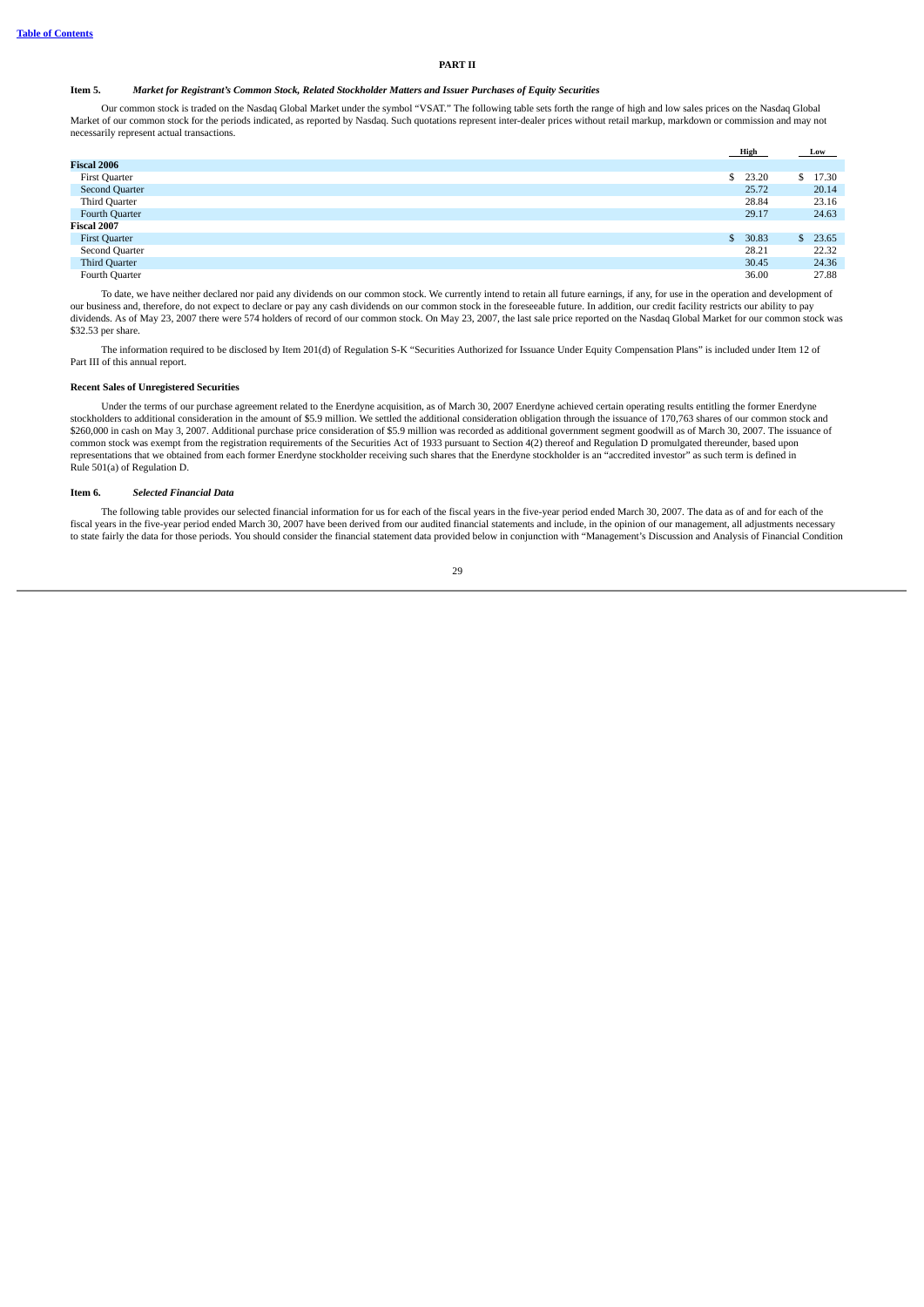and Results of Operations" and the financial statements and notes which are included elsewhere in this annual report. All amounts shown are in thousands, except per share data.

| <b>Years Ended</b>                                           |     | March 30.<br>2007 |     | March 31.<br>2006 |    | April 1,<br>2005 |    | April 2,<br>2004 |    | March 31.<br>2003 |
|--------------------------------------------------------------|-----|-------------------|-----|-------------------|----|------------------|----|------------------|----|-------------------|
| <b>Statement of Income Data:</b>                             |     |                   |     |                   |    |                  |    |                  |    |                   |
| Revenues                                                     | S   | 516,566           | \$  | 433,823           | \$ | 345,939          | \$ | 278,579          | \$ | 185,022           |
| Operating expenses:                                          |     |                   |     |                   |    |                  |    |                  |    |                   |
| Cost of revenues                                             |     | 380,092           |     | 325,271           |    | 262,260          |    | 206,327          |    | 142,908           |
| Selling, general and administrative                          |     | 69,896            |     | 57,059            |    | 48,631           |    | 38,800           |    | 37,858            |
| Independent research and development                         |     | 21,631            |     | 15,757            |    | 8,082            |    | 9,960            |    | 16,048            |
| Amortization of intangible assets                            |     | 9,502             |     | 6,806             |    | 6,642            |    | 7,841            |    | 8,448             |
| Income (loss) from operations                                |     | 35,445            |     | 28,930            |    | 20,324           |    | 15,651           |    | (20, 240)         |
| Interest income (expense)                                    |     | 1,741             |     | (200)             |    | 304              |    | (346)            |    | (740)             |
| Income (loss) before income taxes and minority interest      |     | 37,186            |     | 28,730            |    | 20,628           |    | 15,305           |    | (20, 980)         |
| Provision (benefit) for income taxes                         |     | 6,755             |     | 5,105             |    | 1,246            |    | 2,015            |    | (11, 395)         |
| Minority interest in net earnings of subsidiary, net of tax  |     | 265               |     | 110               |    | 115              |    | 122              |    | 47                |
| Net income (loss)                                            |     | 30,166            | \$  | 23,515            | S  | 19,267           | £. | 13,168           |    | (9,632)           |
| Basic net income (loss) per share                            |     | 1.06              |     | 0.87              |    | 0.72             |    | 0.50             |    | (0.37)            |
| Diluted net income (loss) per share                          |     | 0.98              |     | 0.81              |    | 0.68             |    | 0.48             |    | (0.37)            |
| Shares used in computing basic net income (loss) per share   |     | 28,589            |     | 27,133            |    | 26,749           |    | 26,257           |    | 26,016            |
| Shares used in computing diluted net income (loss) per share |     | 30,893            |     | 28,857            |    | 28,147           |    | 27,558           |    | 26,016            |
| <b>Balance Sheet Data:</b>                                   |     |                   |     |                   |    |                  |    |                  |    |                   |
| Cash, cash equivalents and short-term investments            | \$. | 103,392           | \$. | 36,887            | \$ | 14,741           | \$ | 18,670           | S  | 4,269             |
| Working capital                                              |     | 187,406           |     | 152,907           |    | 138,859          |    | 107,846          |    | 74,276            |
| <b>Total assets</b>                                          |     | 483,939           |     | 365,069           |    | 301,825          |    | 272,682          |    | 237,155           |
| Other liabilities                                            |     | 13,273            |     | 7,625             |    | 3,911            |    | 2,944            |    | 1,847             |
| Total stockholders' equity                                   |     | 348,795           |     | 263,298           |    | 226,283          |    | 202,475          |    | 183,887           |

Net income for fiscal year 2007 included stock-based compensation expense under Statement of Financial Accounting Standards No. 123 (FAS 123R), "Share-Based Payment" adopted on April 1, 2006 of approximately \$5.0 million.

## <span id="page-30-0"></span>**Item 7.** *Management's Discussion and Analysis of Financial Condition and Results of Operations*

## **General**

We are a leading provider of advanced digital satellite communications and other wireless and secure networking and signal processing equipment and services to the government and commercial markets. Based on our history and extensive experience in complex defense communications systems, we have developed the capability to design and implement innovative<br>communications solutions, which enhance bandw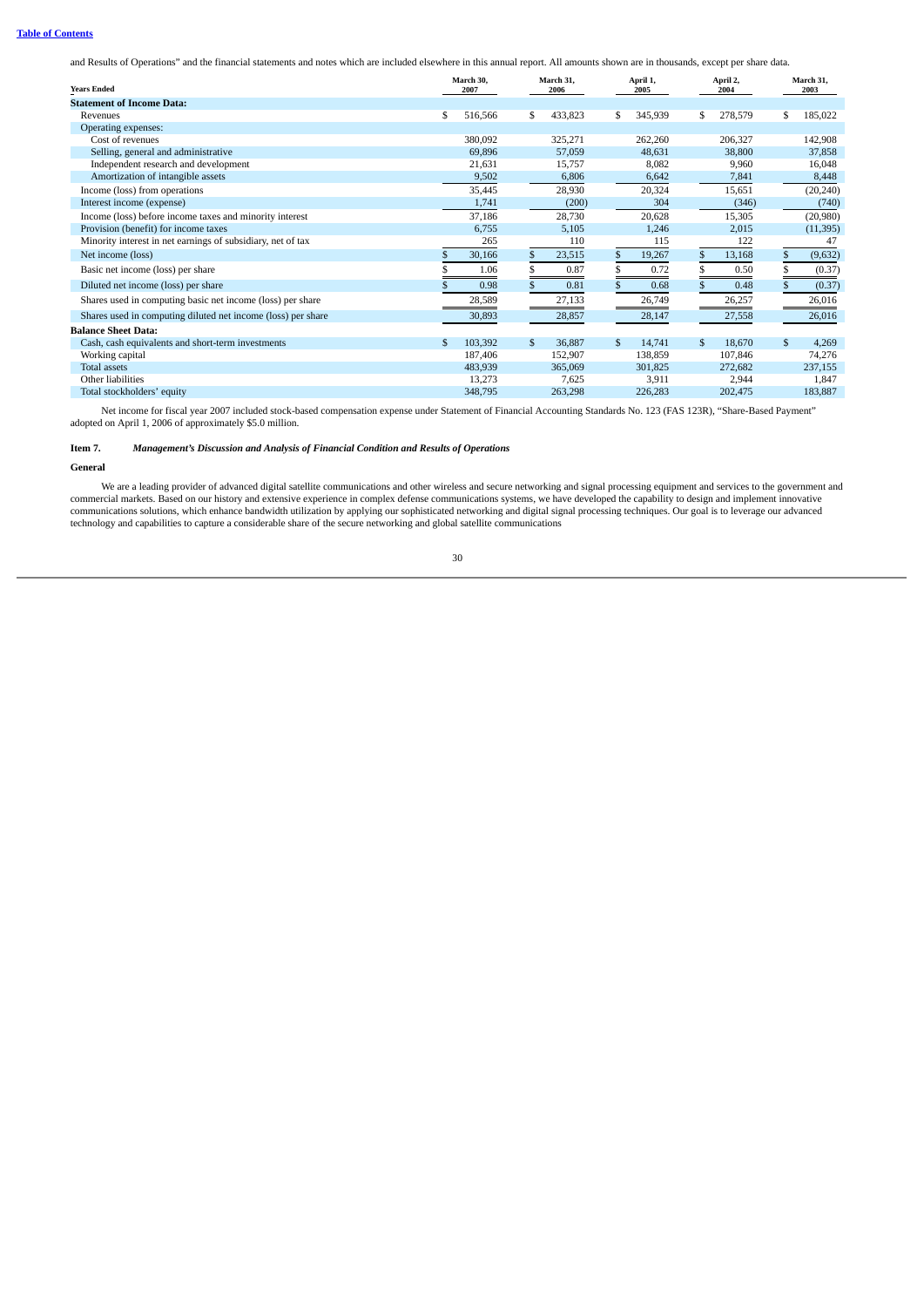equipment and services segment of the broadband communications market for both government and commercial customers.

Our internal growth to date has historically been driven largely by our success in meeting the need for advanced communications products for our government and commercial customers. By developing cost-effective communications solutions incorporating our advanced technologies, we have continued to grow the markets for our products and services.

Our company is organized principally in two segments: government and commercial. Our government business encompasses specialized products principally serving defense customers and includes:

- Data links, including MIDS terminals, MIDS JTRS development and unmanned vehicle technologies,
- Information security and assurance products and services, which enable military and government users to communicate secure information over secure and non-secure networks, and
- Government satellite communication systems and products, including UHF DAMA satellite communications products consisting of modems, terminals and network control systems, and innovative broadband solutions to government customers to increase available bandwidth using existing satellite capacity.

Serving government customers with cost-effective products and solutions continues to be a critical and core element of our overall business strategy.

The commercial segment comprises two business product groups: satellite networks and antenna systems. Our commercial business offers an end-to-end capability to provide customers with a broad range of satellite communication and other wireless communications equipment solutions including:

- Consumer broadband products and solutions to customers based on DOCSIS or DVB-RCS-based technology,
- Mobile broadband products and systems for in-flight, maritime and ground mobile broadband applications,
- Enterprise VSAT networks products and services,
- Satellite networking systems design and technology development, and
- Antenna systems for commercial and defense applications and customers.

With expertise in commercial satellite network engineering, gateway construction, and remote terminal manufacturing for all types of interactive communications services, we have the ability to take overall responsibility for designing, building, initially operating, and then handing over a fully operational, customized satellite network serving a variety of markets and applications.

In recent years approximately one-half of our revenues has been generated from satellite based communications products and systems solutions to address commercial market needs. Our commercial business accounted for approximately 48% of our revenues in fiscal year 2007, 53% of our revenues in fiscal year 2006 and 51% of our revenues in fiscal year 2005. To date, our principal commercial offerings include satellite communication terminals, known as Very Small Aperture Terminals (VSATs), broadband internet equipment over satellite, network control systems, network integration services, network operation services, satellite system design gateway infrastructure, antenna systems and other satellite ground stations. In addition, based on our advanced satellite technology and systems integration experience, we have developed products addressing five key broadband markets: enterprise, consumer, in-flight, maritime and ground mobile applications.

To date, our ability to grow and maintain our revenues has depended on our ability to identify and target markets where the customer places a high priority on the technology solution, and obtaining additional sizable contract awards. Due to the nature of this process, it is difficult to predict the probability and timing of obtaining awards in these markets.

Our products are provided primarily through three types of contracts: fixed-price, time-and-materials and cost-reimbursement contracts. Historically, approximately 84% for fiscal year 2007 and 88% for fiscal years 2006 and 2005 of our revenues were derived from fixed-price contracts, which require us to provide products and services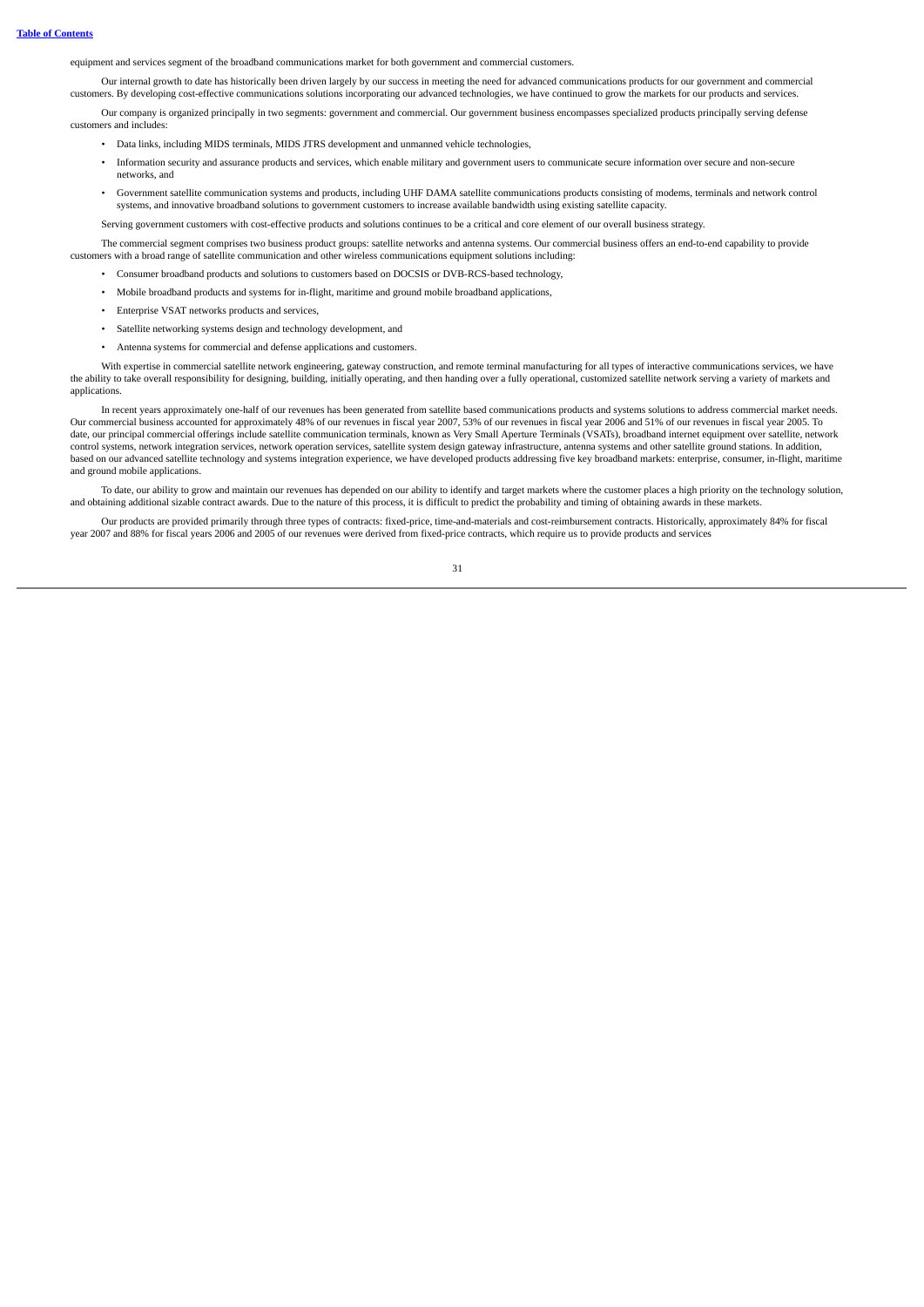under a contract at a stipulated price. The remainder of our annual revenue was derived from cost-reimbursement contracts, under which we are reimbursed for all actual costs incurred in performing the contract to the extent such costs are within the contract ceiling and allowable under the terms of the contract, plus a fee or profit, and from time-and-materials contracts which reimburse us for the number of labor hours expended at an established hourly rate negotiated in the contract, plus the cost of materials utilized in providing such products or services.

Historically, a significant portion of our revenues are from contracts for the research and development of products. The research and development efforts are conducted in direct response to the customer's specific requirements and, accordingly, expenditures related to such efforts are included in cost of sales when incurred and the related funding (which includes a profit component) is included in revenues. Revenues for our funded research and development were approximately \$122.9 million or 24% of our total revenues during fiscal year 2007, \$109.5 million or 25% of our total revenues during fiscal year 2006, and \$105.7 million or 31% of our total revenues during fiscal year 2005.

We also incur independent research and development expenses, which are not directly funded by a third party. Independent research and development expenses consist primarily of salaries and other personnel-related expenses, supplies, prototype materials, testing and certification related to research and development programs. Independent research and development expenses were approximately 4% of revenues during fiscal year 2007 and 2006 and 2% of revenues during fiscal year 2005. As a government contractor, we are able to recover a portion of our independent research and development expenses pursuant to our government contracts.

#### **Executive Summary**

We develop and manufacture satellite ground systems and other related government and commercial digital communications equipment. Our products are generally highly complex and have a concept-to-market timeline of several months to several years. The development of products where customers expect state-of-the-art results requires an exceptionally talented and<br>dedicated engineering workforce. turnover (relative to our industry). The consistency and depth of our engineering workforce has enabled us to develop leading edge products and solutions for our customers.

Our annual awards have progressively grown from approximately \$200 million to approximately \$500 million over the past five years. The awards growth each of the past five years and the conversion of certain of the awards has contributed to our revenue growth.

There are a number of large new business opportunities we are pursuing in fiscal year 2008. In the government segment, the opportunities include the MIDS LVT Lot VIII production order, international MIDS LVT orders, new MIDS joint tactical radio system development and pre-production contracts, additional funding for current information assurance projects, new<br>information assurance contracts using for existing and new consumer and mobile broadband systems and equipment, and further penetration in the North American market for enterprise VSAT and antenna systems. The probability and timing of these orders is not entirely predictable, so our revenue may vary somewhat from quarter-to-quarter or even year-to-year.

Generating positive cash flows from operating activities was a financial priority for us in fiscal years 2007 and 2006 and will continue to be a focus in fiscal year 2008. Key areas we monitor to achieve cash flow objectives include: generating income from operations, reducing our unbilled accounts receivable by monitoring program performance, reducing the cycle time for amounts billed to customers and their related collection, and reducing inventory on hand as a percentage of sales.

We expect that our capital needs for fiscal year 2008 will be similar to fiscal year 2007. In fiscal years 2006 and 2007, we initiated and completed facility expansion and modernization projects in Carlsbad, California and Gilbert, Arizona, as well as expanded our production test equipment and lab development equipment and information technology to meet customer program requirements and growth forecasts. In fiscal year 2008, we have additional facility projects planned in Carlsbad, California, as well as production test equipment and information technology projects to support our growth needs. Our facility needs have normally been met with long-term lease agreements,

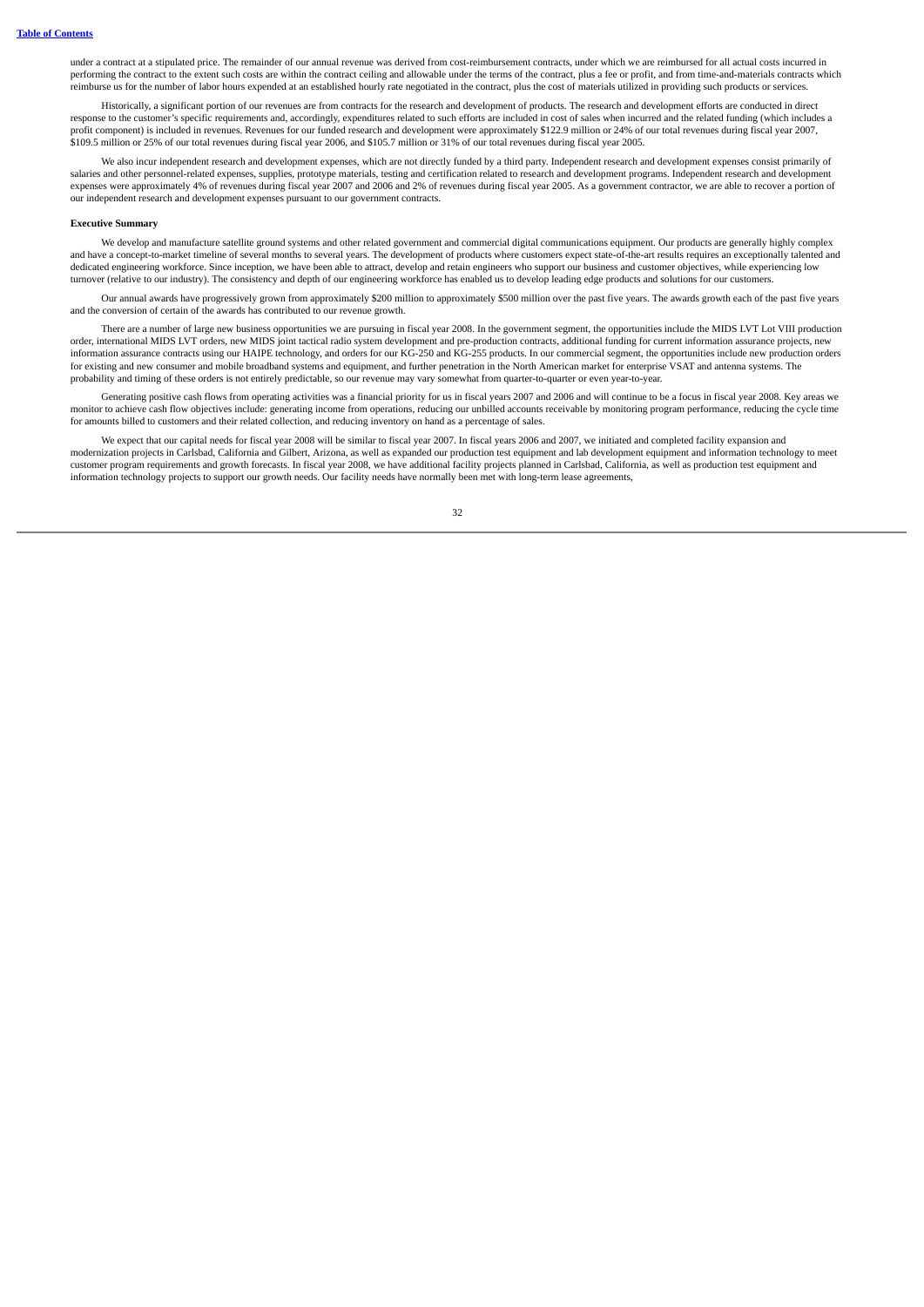but we do anticipate additional tenant improvements over the next two fiscal years associated with our expansion. Additionally, as our employee base increases, the need for additional computers and other equipment will also increase.

Included in fiscal year 2006 operating cash flow is \$4.8 million we received as a result of a settlement with Xetron. Operating income for fiscal year 2006 includes a benefit to cost of revenues of \$2.7 million related to this settlement.

On December 1, 2005, we completed the acquisition of all of the outstanding capital stock of Efficient Channel Coding (ECC), a privately-held designer and supplier of broadband communication integrated circuits and satellite communication systems. The initial purchase price of approximately \$16.6 million was comprised primarily of \$15.8 million in cash consideration, \$227,000 in direct acquisition costs and \$525,000 related to the fair value of options exchanged at the closing date. The \$16.1 million of cash consideration less cash acquired of approximately \$70,000 resulted in a net cash outlay of approximately \$16.0 million. Under the terms of the ECC acquisition agreement up to an additional \$9.0 million in consideration is payable in cash and/or stock at our option on or prior to the eighteen (18) month anniversary of the closing date based on ECC meeting certain financial performance targets. On May 23, 2006, we agreed to pay the maximum additional consideration amount to the former ECC stockholders in the amount of \$9.0 million. The \$9.0 million is payable in cash or stock, at our option, in May 2007. Additional purchase price consideration of \$9.0 million was recorded as additional Satellite Networks goodwill in the first quarter of fiscal year 2007.

We have recorded \$9.8 million in identifiable intangible assets and \$17.6 million in goodwill based on the fair values and the final allocation of purchase price of the acquired assets and assumed liabilities. The consolidated financial statements include the operating results of ECC from the date of acquisition in our Satellite Networks product line in the commercial segment.

We believe the acquisition of ECC was beneficial to ViaSat because of ECC's complimentary technologies, namely DVB-S2 and ASIC design capabilities, customers and highly skilled workforce. The potential opportunities these benefits provide to our Satellite Networks product group in our commercial segment were among the factors that contributed to a purchase price resulting in the recognition of goodwill. The intangible assets and goodwill recognized will be deductible for federal income tax purposes.

On June 20, 2006, we completed the acquisition of all of the outstanding capital stock of Enerdyne Technologies (Enerdyne), a privately-held provider of innovative data link equipment and digital video systems for defense and intelligence markets, including unmanned aerial vehicle and other airborne and ground based applications. The initial purchase price of approximately \$17.5 million was comprised primarily of \$16.4 million related to the fair value of 724,231 shares of our common stock issued at the closing date, \$500,000 in cash consideration, and \$700,000 in direct acquisition costs. The \$1.2 million of cash consideration paid to the former Enerdyne stockholders and the transaction expenses paid less cash acquired of \$900,000 resulted in a net cash outlay of approximately \$281,000. At June 20, 2006, under the terms of the Enerdyne acquisition agreement, up to an additional \$8.7 million in consideration was payable in cash and stock based on Enerdyne achieving certain earnings performance in any fiscal year up to and including our 2010 fiscal year (as well as projected earnings performance for the one-year period thereafter). No portion of the additional consideration was guaranteed. As of March 30, 2007, Enerdyne achieved financial results entitling the former stockholders of Enerdyne to \$5.9 million of additional consideration. Accordingly, on May 3, 2007, we issued 170,763 shares of common stock and \$260,000 in cash to the former Enerdyne stockholders in full settlement of the payable and of all additional consideration provisions. Additional purchase price consideration of \$5.9 million was recorded as additional government segment goodwill in the fourth quarter of fiscal year 2007. During March 2007, a \$1.5 million adjustment reducing goodwill was made to the final purchase price allocation for Enerdyne as certain tax matters were resolved regarding utilization of Enerdyne's net operating losses (NOL) as tax deductions in the future resulting in deferred tax asset being recorded.

At June 20, 2006, we recorded \$6.6 million in identifiable intangible assets and \$11.7 million in goodwill based on the fair values and the final allocation of purchase price of the<br>acquired assets and assumed liabilities final purchase price allocation for certain tax matters. The consolidated

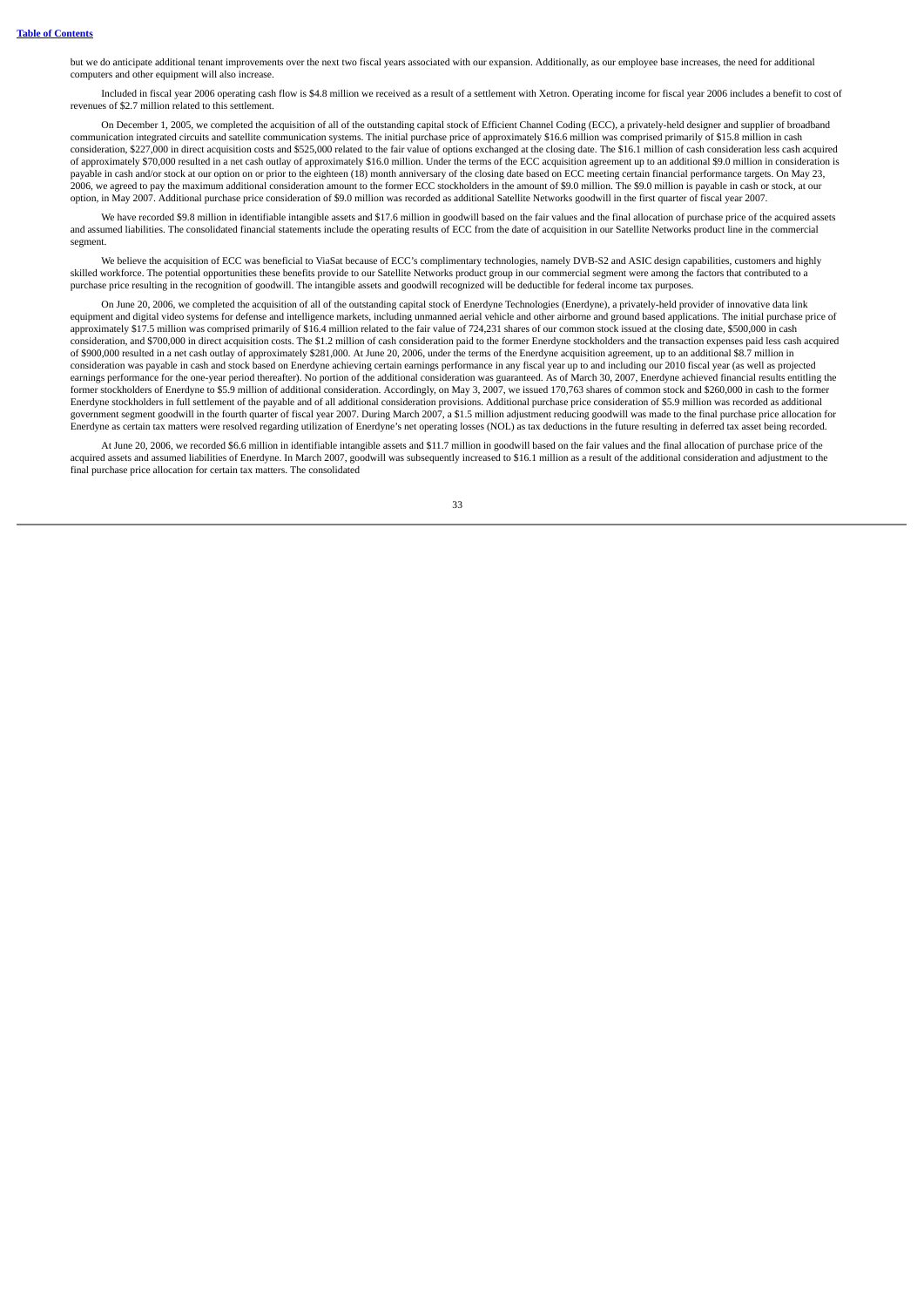financial statements include the operating results of Enerdyne from the date of acquisition in our unmanned aerial vehicle (UAV) products in the government segment.

We believe the acquisition of Enerdyne is complementary to us because we will benefit from their technology, namely unmanned analog and digital video data link capabilities, existing relationships in the UAV market, customers and highly skilled workforce. The potential opportunities these benefits provide to our UAV products in our government segment were among the factors that contributed to a purchase price resulting in the recognition of goodwill. The intangible assets and goodwill recognized will not be deductible for federal income tax purposes.

On February 16, 2007, we completed the acquisition of all of the outstanding capital stock of Intelligent Compression Technologies (ICT), a privately-held provider to corporations, internet service providers (ISPs), and satellite/wireless carriers of data compression techniques, advanced transport protocols, and application optimization to increase the speeds of either narrowband or broadband terrestrial, wireless, or satellite services. The initial purchase price of approximately \$20.7 million was comprised primarily of \$13.3 million related to the fair value of 414,073 shares of our common stock issued at the closing date, \$7.2 million in cash consideration, and approximately \$200,000 in direct acquisition costs. The \$7.2 million in cash consideration paid to the former ICT stockholders plus approximately \$200,000 in direct acquisition costs less cash acquired of \$32,000 resulted in a net cash outlay of approximately \$7.3 million. Under the terms of the ICT acquisition agreement, up to an additional \$34.3 million in additional consideration is payable in cash and/or stock, at our option, based on ICT achieving certain earnings performance over certain 12-month periods during the two years following closing (as well as projected earnings performance for the one-year period thereafter). No portion of the additional consideration is guaranteed. The additional consideration, if earned, is payable after the 12-month period in which ICT achieves the specified earnings performance and will be recorded as additional purchase price.

At February 18, 2007, we recorded \$12.6 million in identifiable intangible assets and \$12.6 million in goodwill based on the fair values and the preliminary allocation of purchase price of the acquired assets and assumed liabilities. The consolidated financial statements include the operating results of ICT from the date of acquisition in our Satellite Networks product line in the commercial segment.

The acquisition of ICT is beneficial to ViaSat because it adds leading edge compression and wide area network acceleration technologies. The ICT Accelenet family of products speeds web browsing and accelerates leading office applications, while simultaneously reducing network congestion. These benefits may extend to our consumer, enterprise, or government customers. The potential opportunities these benefits provide to our products were among the factors that contributed to a purchase price resulting in the recognition of goodwill. The intangible assets and goodwill recognized will not be deductible for federal income tax purposes. The purchase price allocation is preliminary due to resolution of certain ICT tax attributes.

#### **Critical Accounting Policies and Estimates**

Management's Discussion and Analysis of Financial Condition and Results of Operations discusses our consolidated financial statements, which have been prepared in accordance with accounting principles generally accepted in the United States. The preparation of these financial statements requires management to make estimates and assumptions that affect the reported amounts of assets and liabilities and the disclosure of contingent assets and liabilities at the date of the financial statements and the reported amounts of revenues and expenses during the reporting period. We consider the policies discussed below to be critical to an understanding of our financial statements because their application places the most significant demands on management's judgment, with financial reporting results relying on estimation about the effect of matters that are inherently uncertain. We describe the specific risks for these critical accounting policies in the following paragraphs. For all of these policies, we caution that future events rarely develop exactly as forecast, and even the best estimates routinely require adjustment.

### *Revenue recognition*

A substantial portion of our revenues are derived from long-term contracts requiring development and delivery of products over time and often contain fixed-price purchase options for additional products. Certain of these contracts are accounted for under the percentage-of-completion method of accounting under the American Institute

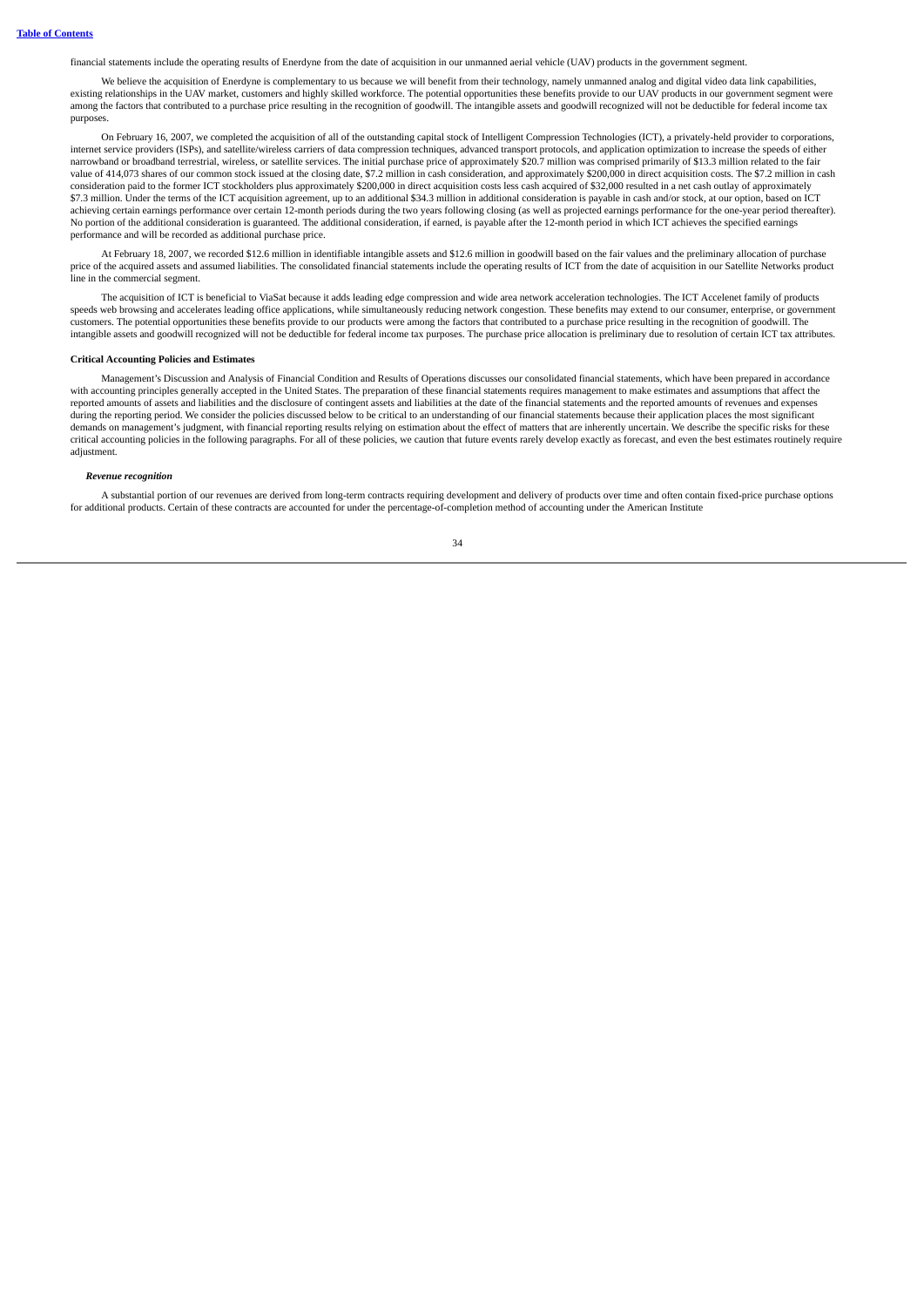of Certified Public Accountants' Statement of Position 81-1, "Accounting for Performance of Construction-Type and Certain Production-Type Contracts" (SOP 81-1). Sales and earnings under these contracts are recorded based on the ratio of actual costs incurred to date to total estimated costs expected to be incurred related to the contract or as products are shipped under the units-of-delivery method.

The percentage-of-completion method of accounting requires management to estimate the profit margin for each individual contract and to apply that profit margin on a uniform basis as sales are recorded under the contract. The estimation of profit margins requires management to make projections of the total sales to be generated and the total costs that will be incurred under a contract. These projections require management to make numerous assumptions and estimates relating to items such as the complexity of design and related development costs, performance of subcontractors, availability and cost of materials, labor productivity and cost, overhead and capital costs, and manufacturing efficiency. These contracts often include purchase options for additional quantities and customer change orders for additional or revised product functionality. Purchase options and change orders are accounted for either as an integral part of the original contract or separately depending upon the nature and value of the item. Anticipated losses on contracts are recognized in full in the period in which losses become probable and estimable. In the fiscal years ended March 30, 2007, March 31, 2006 and April 1, 2005, we recorded losses of approximately \$4.5 million, \$5.1 million, and \$5.7 million, and \$5.7 million, respectively, related to loss contracts.

Assuming the initial estimates of sales and costs under a contract are accurate, the percentage-of-completion method results in the profit margin being recorded evenly as revenue is recognized under the contract. Changes in these underlying estimates due to revisions in sales and future cost estimates or the exercise of contract options may result in profit margins being recognized unevenly over a contract as such changes are accounted for on a cumulative basis in the period estimates are revised.

We believe that we have established appropriate systems and processes to enable us to reasonably estimate future cost on our programs through regular quarterly evaluations of contract costs, scheduling and technical matters by business unit personnel and management. Historically, in the aggregate, we have not experienced significant deviations in actual costs from estimated program costs, and when deviations that result in significant adjustments arise, we disclose the related impact in Management's Discussion and Analysis. However, a significant change in future cost estimates on one or more programs could have a material effect on our results of operations. For example, a one percent variance in our future cost estimates on open fixed-price contracts as of March 30, 2007 would change our pre-tax income by approximately \$303,000.

We also have contracts and purchase orders where revenue is recorded on delivery of products in accordance with SAB 104, "Staff Accounting Bulletin No. 104: Revenue Recognition." In this situation, contracts and customer purchase orders are used to determine the existence of an arrangement. Shipping documents and customer acceptance, when applicable, are used to verify delivery. We assess whether the sales price is fixed or determinable based on the payment terms associated with the transaction and whether the sales price is subject to refund or adjustment, and assess collectibility based primarily on the creditworthiness of the customer as determined by credit checks and analysis, as well as the customer's payment history.

When a sale involves multiple elements, such as sales of products that include services, the entire fee from the arrangement is allocated to each respective element based on its relative fair value in accordance with EITF, 00-21, "Accounting for Multiple Element Revenue Arrangements," and recognized when the applicable revenue recognition criteria for each value in accordance with EITF, 00-21, "Ac element are met. The amount of product and service revenue recognized is impacted by our judgments as to whether an arrangement includes multiple elements and, if so, whether vendorspecific objective evidence of fair value exists for those elements. Changes to the elements in an arrangement and our ability to establish vendor-specific objective evidence for those elements could affect the timing of the revenue recognition.

#### *Accounting for stock-based compensation*

At March 30, 2007, we had stock-based compensation plans described in Note 5 to the Consolidated Financial Statements. We grant options to purchase our common stock and award restricted stock units to our employees and directors under our equity compensation plans. Eligible employees can also purchase shares of our common stock at 85% of the lower of the fair market value on the first or the last day of each six-month offering period under our employee stock purchase plan. The benefits provided under these plans are stock-based payments subject to the

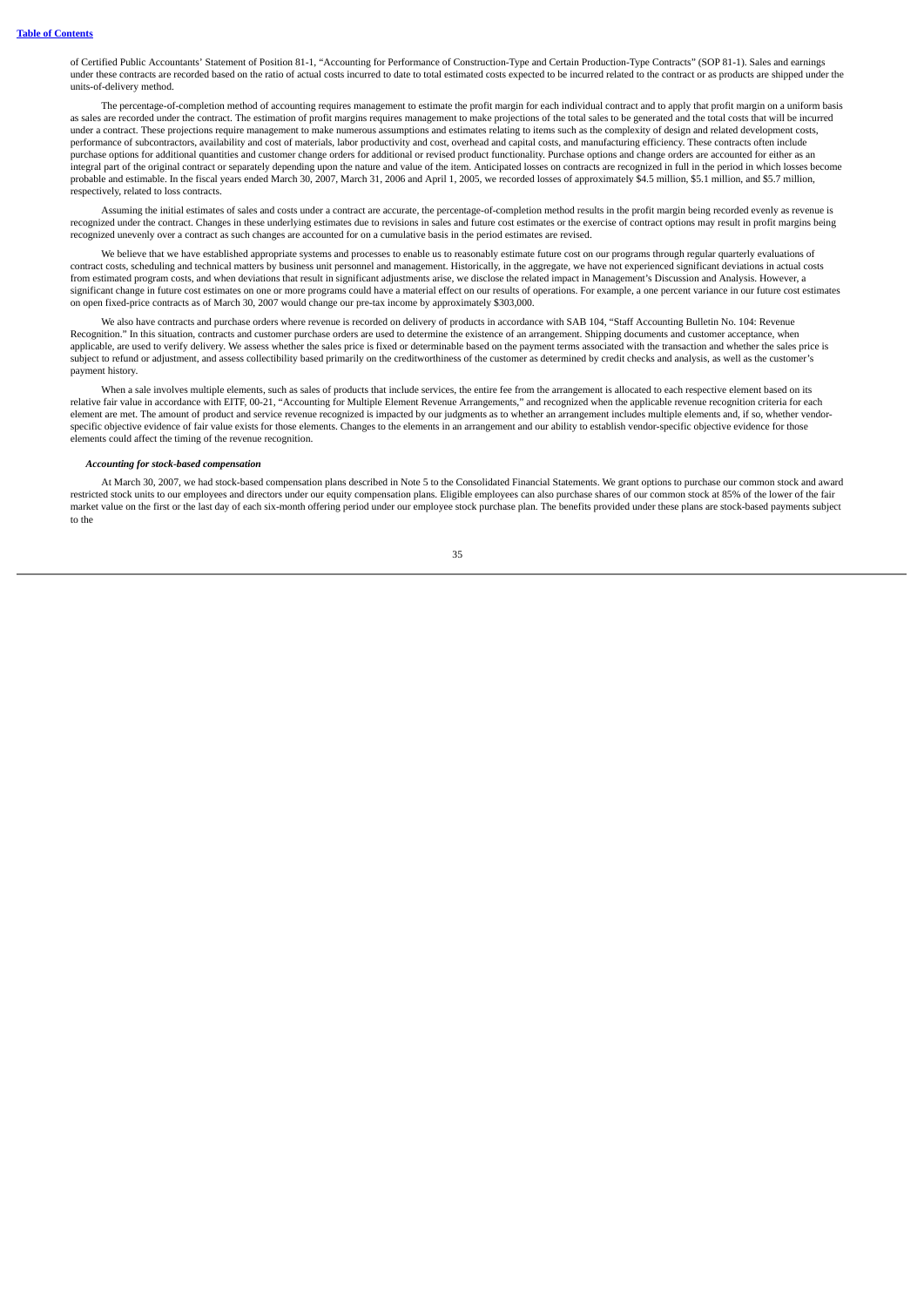provisions of revised Statement of Financial Accounting Standards No. 123 (FAS 123R), "Share-Based Payment." Effective April 1, 2006, we use the fair value method to apply the provisions of FAS 123R with a modified prospective application which provides for certain changes to the method for estimating the value of stock-based compensation. The valuation provisions of FAS 123R apply to new awards and to awards that are outstanding on the effective date, which are subsequently modified or cancelled. Under the modified prospective application method, prior periods are not revised for comparative purposes. Stock-based compensation expense recognized under FAS 123R for the fiscal year ended March 30, 2007 was \$1.9 million, \$1.2 million and \$782,000 for employee stock options (including stock options assumed in business combination), restricted stock units and the employee stock purchase plan, respectively. At March 30, 2007, there was \$10.1 million, \$9.0 million and \$169,000 remaining in unrecognized estimated compensation expense related to non-vested stock options, restricted stock units and the employee stock purchase plan, respectively, which is expected to be recognized over a weighted average period of 3.1 years, 3.5 years and less than six months, respectively.

Upon adoption of FAS 123R, we began estimating the value of stock option awards on the date of grant using a Black-Scholes option-pricing model (Black-Scholes model). Prior to the adoption of FAS 123R, the value of all stock-based awards was estimated on the date of grant using the Black-Scholes model as well for the pro forma information required to be disclosed under FAS 123. The determination of the fair value of stock-based payment awards on the date of grant using an option-pricing model is affected by our stock price as well as assumptions regarding a number of complex and subjective variables. These variables include, but are not limited to, our expected stock price volatility over the term of the awards, actual and projected employee stock option exercise behaviors, risk-free interest rate and expected dividends.

If factors change and we employ different assumptions in the application of FAS 123R in future periods, the compensation expense that we record under FAS 123R may differ significantly from what we have recorded in the current period. Therefore, we believe it is important for investors to be aware of the high degree of subjectivity involved when using option pricing models to estimate stock-based compensation under FAS 123R. Option-pricing models were developed for use in estimating the value of traded options that have no vesting or hedging restrictions, are fully transferable and do not cause dilution. Because our stock-based payments have characteristics significantly different from those of freely traded options, and because changes in the subjective input assumptions can materially affect our estimates of fair values, in our opinion, existing valuation models, including the Black-Scholes and lattice binomial models, may not provide reliable measures of the fair values of our stock-based compensation. Consequently, there is a risk that our estimates of the fair values of our stock-based compensation awards on the grant dates may bear little resemblance to the actual values realized upon the exercise, expiration, early termination or forfeiture of those stock-based payments in the future. Certain stock-based payments, such as employee stock options, may expire worthless or otherwise result in zero intrinsic value as compared to the fair values originally estimated on the grant date and reported in our financial statements. Alternatively, values may be realized from these instruments that are significantly in excess of the fair values originally estimated on the grant date and reported in our financial statements. There is currently no market-based mechanism or other practical application to verify the reliability and accuracy of the estimates stemming from these valuation models, nor is there a means to compare and adjust the estimates to actual values. Although the fair value of employee stock-based awards is determined in accordance with FAS 123R and the SEC's Staff Accounting Bulletin No. 107 (SAB 107), using an option-pricing model, that value may not be indicative of the fair value observed in a willing buyer/willing seller market transaction.

Estimates of stock-based compensation expense can be significant to our financial statements, but this expense is based on option valuation models and will never result in the payment of cash by us. The guidance in FAS 123R and SAB 107 is relatively new, and best practices are not well established. The application of these principles may be subject to further interpretation and refinement over time. There are significant differences among valuation models, and there is a possibility that we will adopt different valuation models in the future. This may result in a lack of consistency in future periods and materially affect the fair value estimate of stock-based payments. It may also result in a lack of comparability with other companies  $\frac{1}{2}$  may also result in that use different models, methods and assumptions.

Theoretical valuation models and market-based methods are evolving and may result in lower or higher fair value estimates for stock-based compensation. The timing, readiness, adoption, general acceptance, reliability and testing of these methods is uncertain. Sophisticated mathematical models may require voluminous historical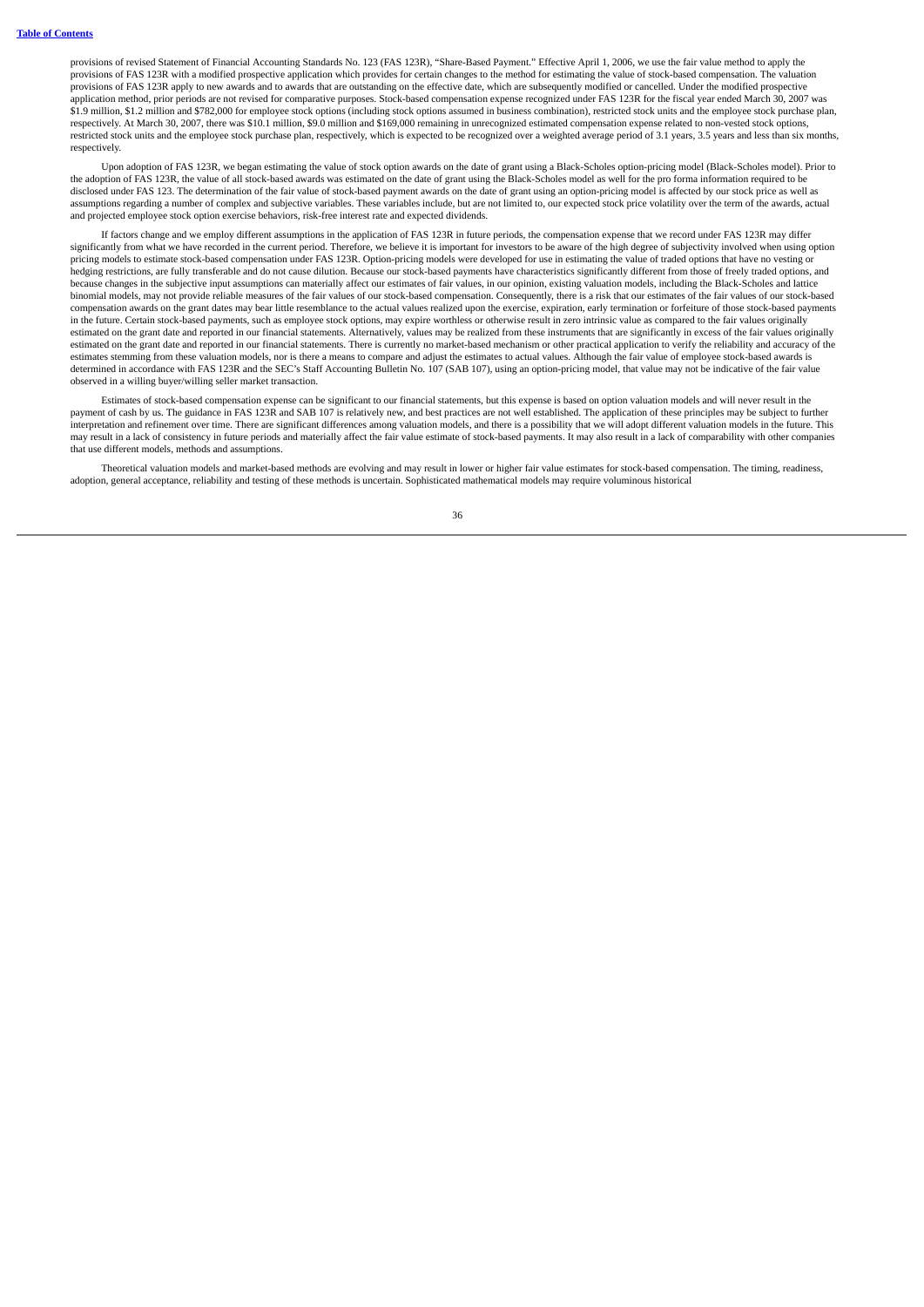information, modeling expertise, financial analyses, correlation analyses, integrated software and databases, consulting fees, customization and testing for adequacy of internal controls. Market-based methods are emerging that, if employed by us, may dilute our earnings per share and involve significant transaction fees and ongoing administrative expenses. The uncertainties and costs of these extensive valuation efforts may outweigh the benefits to investors.

Our expected volatility is a measure of the amount by which our stock price is expected to fluctuate. The estimated volatility for stock options and employee stock purchase rights is based on the historical volatility calculated using the daily stock price of our stock over a recent historical period equal to the expected term. The risk-free interest rate that we use in determining the fair value of our stock-based awards is based on the implied yield on U.S. Treasury zero-coupon issues with remaining terms equivalent to the expected term of our stockbased awards.

The expected life of employee stock options represents the calculation using the "simplified" method for "plain vanilla" options applied consistently to all "plain vanilla" options, consistent with the guidance in SAB 107. We expect to replace the "simplified" method with the historical data method for the valuation of shares granted after December 31, 2007, as more detailed information becomes readily available to us, consistent with the guidance in SAB 107. The weighted average expected life of employee stock options granted during the fiscal year ended March 30, 2007 derived from the "simplified" method was 4.5 years. The expected term or life of employee stock purchase rights issued represents the expected period of time from the date of grant to the estimated date that the stock purchase right under our employee stock purchase plan would be fully exercised.

In fiscal year 2006, we recorded total stock compensation expense of \$1.6 million of which \$95,000 related to stock options issued at acquisition of ECC and \$1.5 million was recorded upon the acceleration of vesting of certain employee stock options. Stock compensation expense presented in the consolidated statement of operations was recorded as follows:<br>\$796,000 to cost of revenue, \$686,000 t compensation expense.

On December 1, 2005, as a part of the acquisition of all of the outstanding capital stock of ECC, we issued 23,424 unvested stock options under the Efficient Channel Coding, Inc. 2000 Long Term Incentive Plan assumed under the terms of the acquisition agreement. In accordance with Statement of Financial Accounting Standards (SFAS) No. 141, we recorded \$291,000 in deferred stock-based compensation which is being amortized to compensation expense over the remaining service period. We amortized \$95,000 to compensation expense related to this deferred stock-based compensation through March 31, 2006.

## *Review of stock option grant procedures*

In August 2006 we commenced and completed a voluntary internal investigation, assisted by our outside legal counsel, of our historical stock option granting practices, stock option documentation and related accounting during the period from our initial public offering in December 1996 through June 30, 2006. At the conclusion of our investigation, we and our outside legal counsel determined that there was no evidence of a pattern of intentionally misdating stock option grants to achieve an accounting result, or that any of our officers, directors, or senior executives willfully or knowingly engaged in stock options misdating, or had knowledge of others doing so.

During the investigation we identified certain accounting errors associated with stock options granted primarily to certain non-executive new hire employees during the ten-year period from December 1996 to June 30, 2006. Based on the results of the investigation, we identified that certain stock options to non-executive new hires had incorrectly been accounted for using an accounting measurement date prior to the date that the new hires commenced employment. We concluded, with the concurrence of the Audit Committee, that the financial impact of these errors was not material to our consolidated financial statements for any annual period in which the errors related. In accordance with Accounting Principles Board Opinion No. 28, "Interim Financial Reporting," paragraph 29, we recorded a cumulative adjustment to compensation expense in the first quarter of fiscal year 2007 of \$703,000, net of tax, because the effect of the correcting adjustment was not material to our expected fiscal year 2007 net income. This non-cash compensation expense adjustment will have no impact on future periods. There is no impact on revenue or net cash provided by operating activities as a result of recording the compensation expense adjustment.

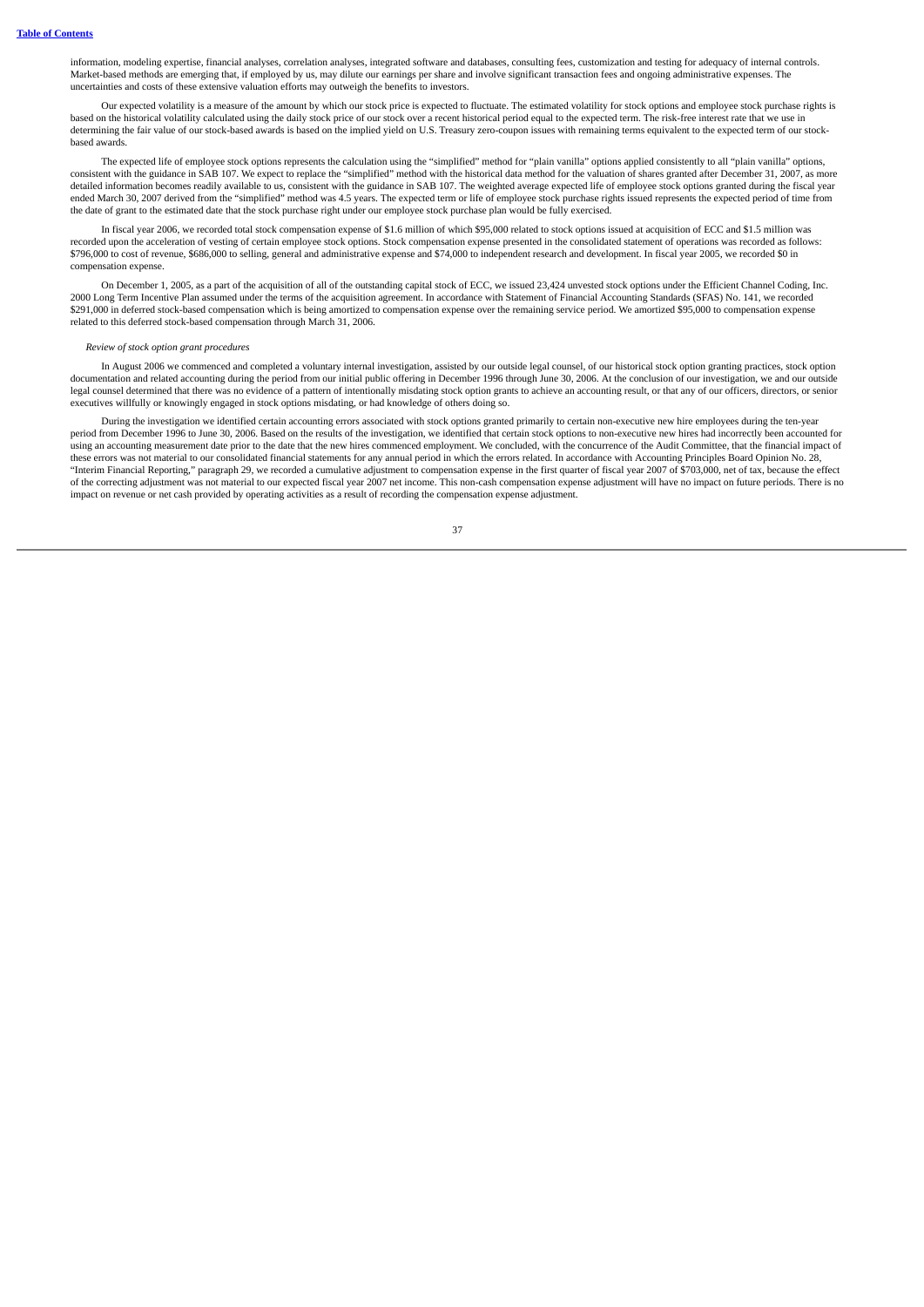### *Option acceleration*

On March 30, 2006, our Board of Directors accelerated the vesting of certain unvested employee stock options previously awarded to our employees under our equity participation plan. Stock options held by our non-employee directors were not accelerated. Options to purchase approximately 1.5 million shares of common stock (representing approximately 26% of our total current outstanding options) were subject to this acceleration. All of the accelerated options were "in-the-money" and had exercise prices ranging from \$4.70 to \$26.94. All other terms and conditions applicable to such options, including the exercise prices, remain unchanged. Because the exercise price of all options subject to acceleration was lower than the fair market value of our underlying common stock on the date of acceleration, we recorded \$1.5 million in compensation expense. The decision to accelerate vesting of these options was made primarily to eliminate the recognition of the related compensation expense in our future consolidated financial statements with respect to these unvested stock options upon adopting SFAS 123(R). We recognized a pre-tax charge for estimated compensation expense of approximately \$1.5 million in the fiscal fourth quarter ended March 31, 2006 after considering expected employee turnover rates to reflect, absent the acceleration, the "in-the-money" value of accelerated stock options we estimate would have been forfeited (unvested) pursuant to their original terms.

The accelerated stock options are subject to lock-up restrictions preventing the sale of any shares acquired through the exercise of an accelerated stock option prior to the date on which the exercise would have been permitted under the stock option's original vesting terms.

#### *Allowance for doubtful accounts*

We make estimates of the collectibility of our accounts receivable based on historical bad debts, customer credit-worthiness and current economic trends when evaluating the adequacy of the allowance for doubtful accounts. Historically, our bad debts have been minimal; a contributing factor to this is that a significant portion of our sales has been to the U.S. government. More recently, commercial customers comprise a larger part of our revenues. Our accounts receivable balance was \$139.8 million, net of allowance for doubtful accounts of \$1.2 million, as of March 30, 2007 and our accounts receivable balance was \$144.7 million, net of allowance for doubtful accounts of \$265,000, as of March 31, 2006.

#### *Warranty reserves*

We provide limited warranties on a majority of our products for periods of up to five years. We record a liability for our warranty obligations when we ship the products based upon an estimate of expected warranty costs. We classify the amounts we expect to incur within twelve months as a current liability. For mature products, we estimate the warranty costs based on historical experience with the particular product. For newer products that do not have a history of warranty costs, we base our estimates on our experience with the technology involved and the types of failure that may occur. It is possible that our underlying assumptions will not reflect the actual experience, and in that case, we will make future adjustments to the recorded warranty obligation.

## *Goodwill and other intangible assets*

We account for our goodwill under SFAS No. 142, "Goodwill and Other Intangible Assets." The SFAS No. 142 goodwill impairment model is a two-step process. First, it requires a comparison of the book value of net assets to the fair value of the reporting units that have goodwill assigned to them. The only reporting units which have goodwill assigned to them are the<br>businesses which were acquired amount of the impairment. In this process, a fair value for goodwill is estimated, based in part on the fair value of the reporting unit used in the first step, and is compared to its carrying value. The shortfall of the value below carrying value represents the amount of goodwill impairment. We test goodwill for impairment during the fourth quarter every fiscal year, and when an event occurs or circumstances change such that it is reasonably possible that an impairment may exist.

We estimate the fair values of the related operations using discounted cash flows and other indicators of fair value. We base the forecast of future cash flows on our best estimate of the future revenues and operating costs,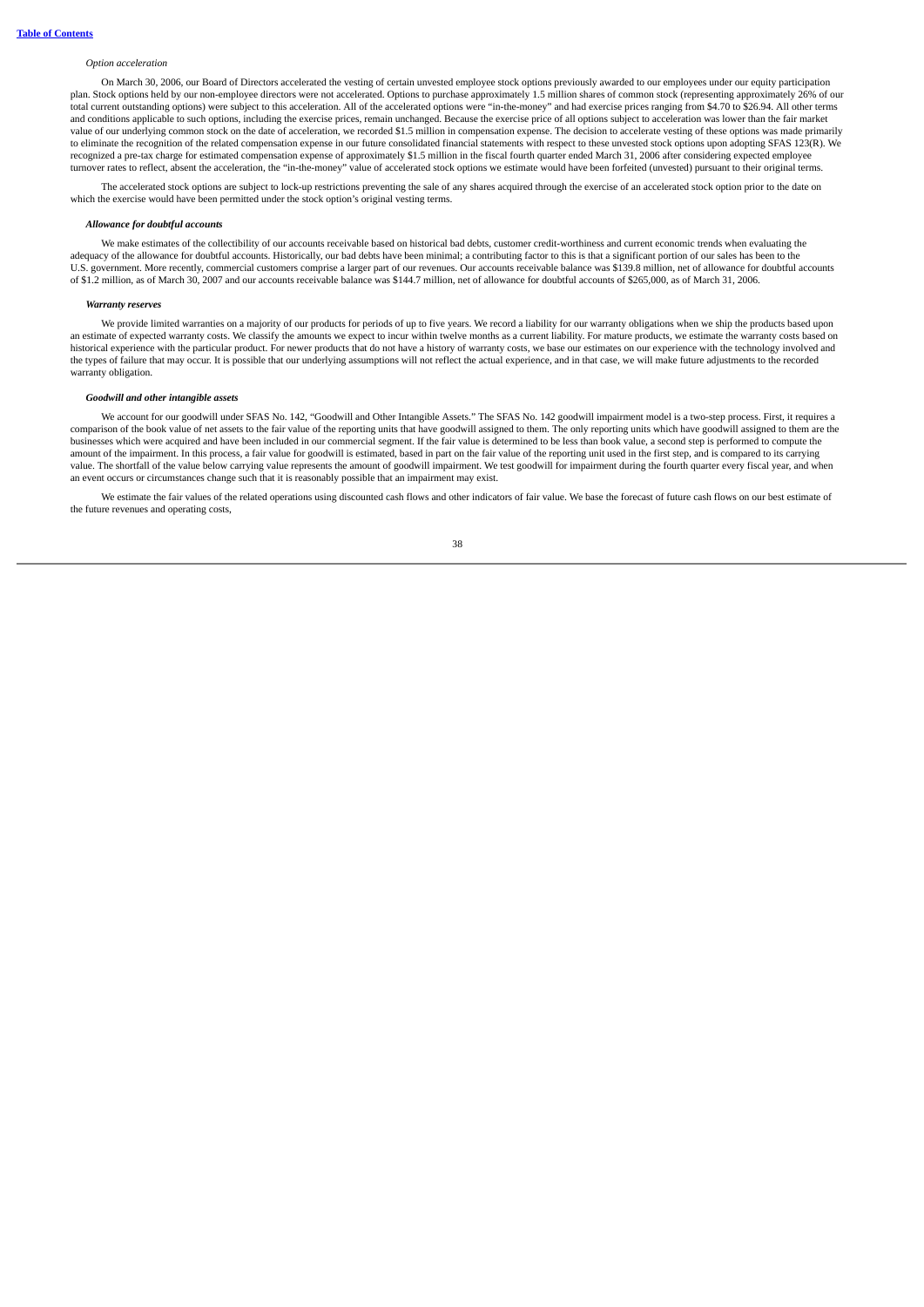which we derive primarily from existing firm orders, expected future orders, contracts with suppliers, labor agreements, and general market conditions. Changes in these forecasts could<br>cause a particular reporting unit to to be recorded. We adjust the cash flow forecasts by an appropriate discount rate derived from our market capitalization plus a suitable control premium at the date of evaluation. In applying the first step, which is identification of any impairment of goodwill, no impairment of goodwill has resulted.

## *Impairment of long-lived assets (Property and equipment and other intangible assets)*

In accordance with SFAS No. 144, "Accounting for the Impairment or Disposal of Long-Lived Assets," we assess potential impairments to our long-lived assets, including property and equipment and other intangible assets, when there is evidence that events or changes in circumstances indicate that the carrying value may not be recoverable. We recognize an impairment loss when the undiscounted cash flows expected to be generated by an asset (or group of assets) are less than the asset's carrying value. Any required impairment loss would be<br>measured as the amount by which the operations. We have not identified any such impairments.

### *Valuation allowance on deferred tax assets*

Management evaluates the realizability of our deferred tax assets and assesses the need for a valuation allowance on a quarterly basis. In accordance with SFAS No. 109, "Accounting for Income Taxes," net deferred tax assets are reduced by a valuation allowance if, based on all the available evidence, it is more likely than not that some or all of the deferred tax assets will not be realized. We maintained a valuation allowance of \$403,000 and \$303,000 against deferred tax assets at March 30, 2007 and March 31, 2006, respectively, relating to research credit carryforwards available to reduce state income taxes.

### *Derivatives*

We enter into foreign currency forward and option contracts to hedge certain forecasted foreign currency transactions. Gains and losses arising from foreign currency forward and option contracts not designated as hedging instruments are recorded in interest income (expense) as gains (losses) on derivative instruments. Gains and losses arising from the effective<br>portion of foreign currency forward (losses) on derivative instruments until the underlying transaction affects our earnings. We had no foreign currency forward contracts outstanding at March 30, 2007. The fair value of our foreign currency forward contracts was a liability of \$183,000 at March 31, 2006 and we had \$4.1 million of notional value of foreign currency forward contracts outstanding at March 31, 2006.

### *Self-Insurance Liabilities*

We self-insure a portion of the exposure for losses related to workers' compensation costs and employee medical benefits. Accounting for workers' compensation expense and employee medical benefits require the use of estimates and assumptions regarding numerous factors, including ultimate severity of injuries, the timeliness of reporting injuries, and health care cost increases. We insure for workers' compensation and employee medical benefit liabilities under a large deductible program where losses are incurred up to certain specific and<br>aggregate amounts. Accruals for claims incurred but not recorded, based on the total incurred claims and paid claims, adjusted for ultimate losses as determined by our insurance carrier. We evaluate the estimated liability on a continuing basis and adjust accordingly. To date, workers' compensation expense and employee medical benefits expense have been within the range of managements' expectations.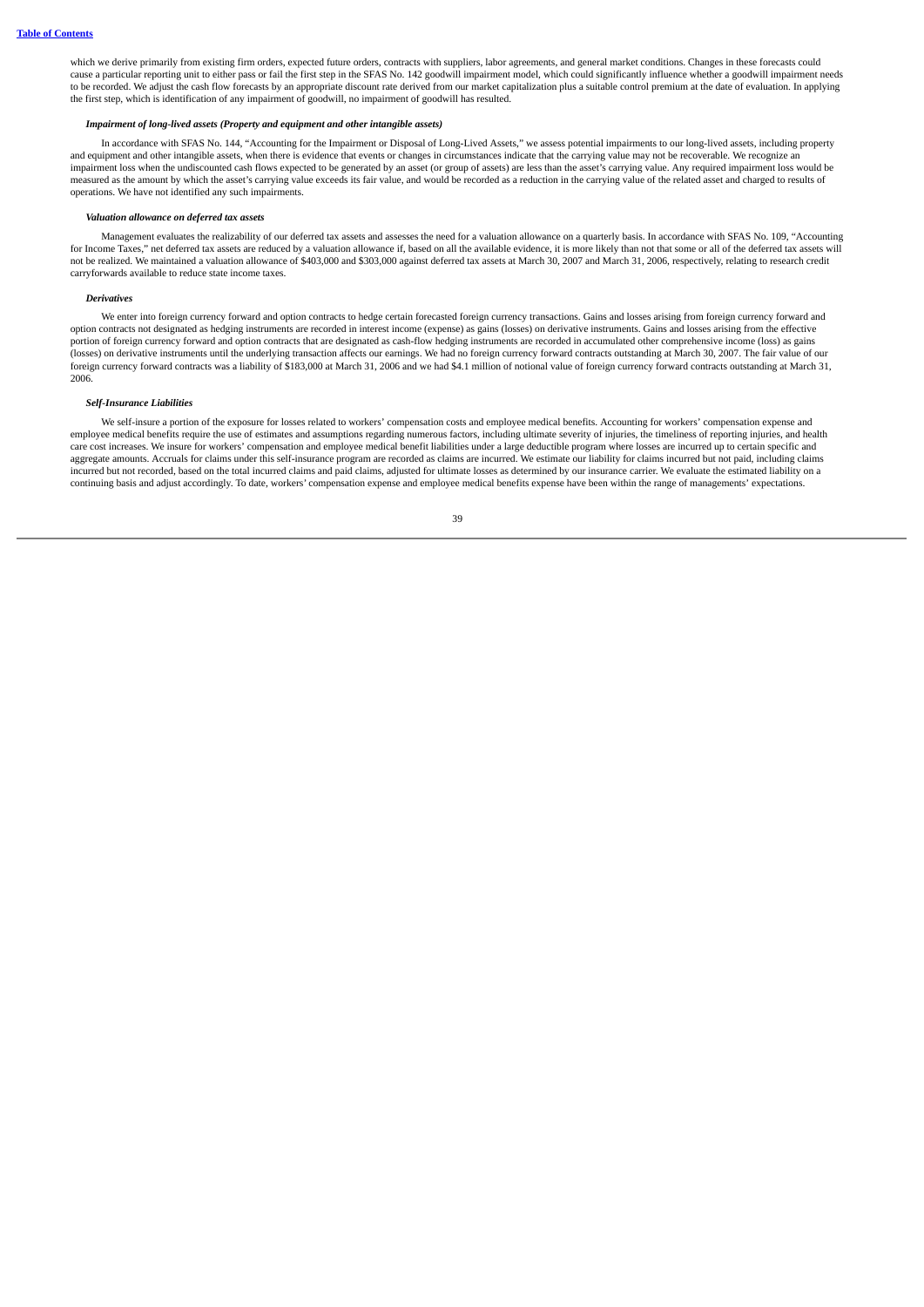# **Results of Operations**

The following table presents, as a percentage of total revenues, income statement data for the periods indicated.

| <b>Years Ended</b>                   | <b>March 30, 2007</b> | <b>March 31, 2006</b> | April 1, 2005 |
|--------------------------------------|-----------------------|-----------------------|---------------|
| Revenues                             | 100.0%                | 100.0%                | 100.0%        |
| Operating expenses:                  |                       |                       |               |
| Cost of revenues                     | 73.6                  | 75.0                  | 75.8          |
| Selling, general and administrative  | 13.5                  | 13.1                  | 14.1          |
| Independent research and development | 4.2                   | 3.6                   | 2.3           |
| Amortization of intangible assets    | $1.8\,$               | 1.6                   | 1.9           |
| Income from operations               | 6.9                   | 6.7                   | 5.9           |
| Income before income taxes           | 7.2                   | 6.6                   | 6.0           |
| Provision for income taxes           | 1.3                   |                       | 0.4           |
| Net income                           | 5.8                   | 5.4                   | 5.6           |

## **Fiscal Year 2007 Compared to Fiscal Year 2006**

*Revenues.*

|          |  | <b>Years Ended</b> |  |                                                            |  | <b>Dollar</b><br>Increase | Percentage<br><b>Increase</b> |  |
|----------|--|--------------------|--|------------------------------------------------------------|--|---------------------------|-------------------------------|--|
|          |  | March 30, 2007     |  | <b>March 31, 2006</b><br>(In millions, except percentages) |  | (Decrease)                | (Decrease)                    |  |
| Revenues |  | 516.6              |  | 433.8                                                      |  | 82.7                      | 19.1%                         |  |

The increase in revenues was due to the higher customer awards received in the past two fiscal years consisting of \$525.0 million in fiscal year 2007 and \$443.7 million in fiscal year 2006 and the conversion of certain of those awards into revenues. Increased revenues were experienced in both our government and commercial segments. Growth was primarily derived from increased sales of our tactical data link products of approximately \$21.0 million, certain government information assurance products of approximately \$27.2 million, consumer<br>broadband sales of approximately \$26.3 mill certain mobile broadband product sales decreasing by approximately \$9.8 million.

*Cost of Revenues.*

|                         |                                                | <b>Years Ended</b> |  |                                   | <b>Dollar</b><br>Increase | Percentage<br>Increase |  |
|-------------------------|------------------------------------------------|--------------------|--|-----------------------------------|---------------------------|------------------------|--|
|                         | <b>March 30, 2007</b><br><b>March 31, 2006</b> |                    |  |                                   | (Decrease)                | (Decrease              |  |
|                         |                                                |                    |  | (In millions, except percentages) |                           |                        |  |
| <b>Cost of Revenues</b> |                                                | 380.1              |  | 325.3                             | 54.8                      | 16.9%                  |  |
| Percentage of revenues  |                                                | 73.6%              |  | 75.0%                             |                           |                        |  |

The increase in cost of revenues from \$325.3 million to \$380.1 million is primarily due to our increased revenues. However, we did experience a decrease in the cost of revenues as a<br>percent of revenues from 75.0% in the pr yielded cost of revenues decreases of 7.1 percentage points for the fiscal year 2007 compared to the fiscal year 2006. These cost reductions were offset by overall product cost of revenue increases of approximately 4.0 percentage points in our government segment and approximately 6.4 percentage points from our antenna systems products. Cost of revenues for the fiscal year 2007 included approximately \$1.8 million in stock based compensation expense and \$701,000 related to the accelerated vesting of certain employee stock options in fiscal year 2006. Cost of<br>revenues may fluctuate in future q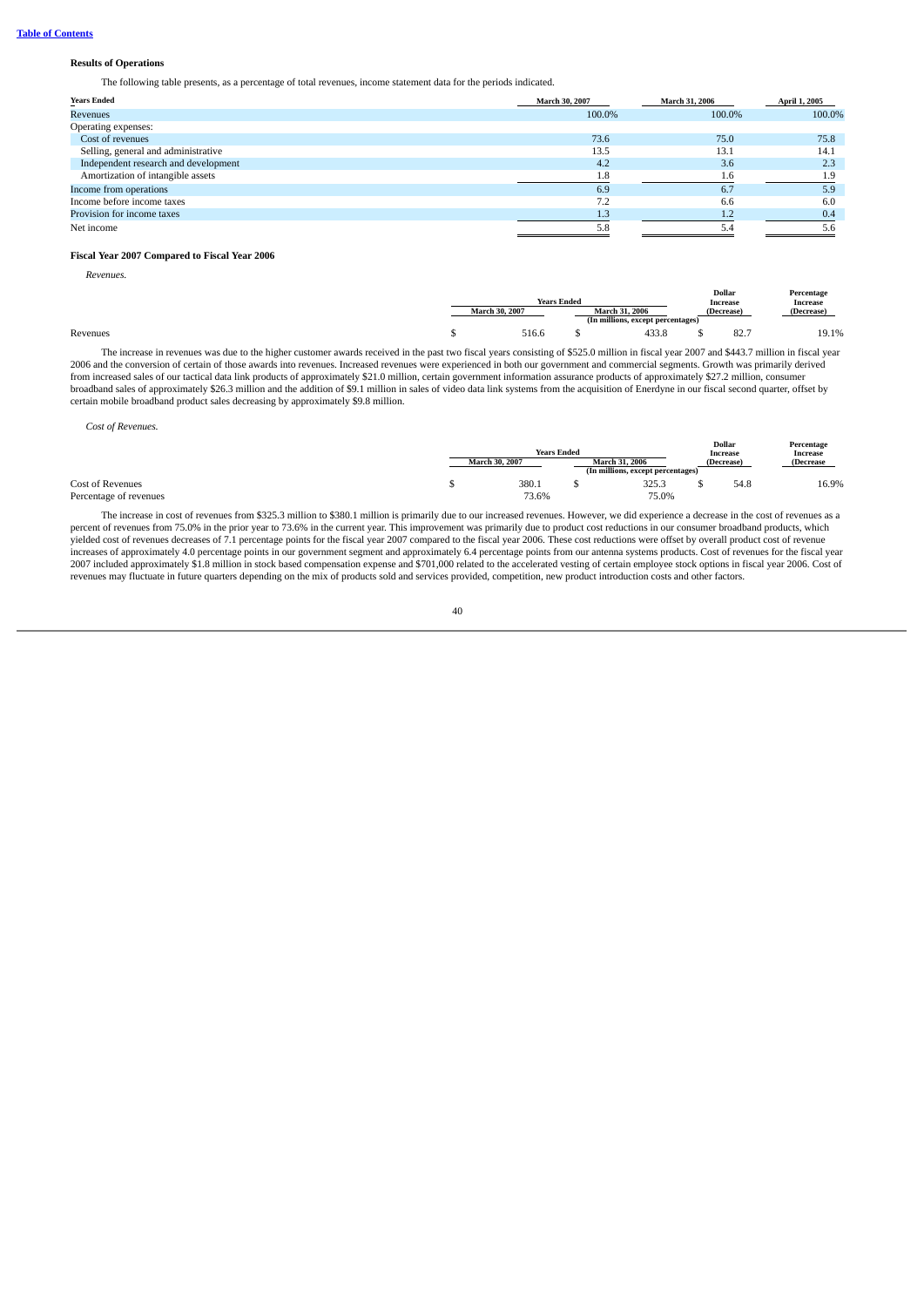*Selling, General and Administrative Expenses.*

|                                     | <b>Years Ended</b> |  |                                                            |            | Percentage<br><b>Increase</b> |
|-------------------------------------|--------------------|--|------------------------------------------------------------|------------|-------------------------------|
|                                     | March 30, 2007     |  | <b>March 31, 2006</b><br>(In millions, except percentages) | (Decrease) | (Decrease)                    |
| Selling, General and Administrative | 69.9               |  | 57.1                                                       | 12.8       | 22.5%                         |
| Percentage of revenues              | 13.5%              |  | 13.1%                                                      |            |                               |

The increase in selling, general and administrative (SG&A) expenses year over year is primarily attributable to higher selling and marketing costs from our growth in revenues and acquisitions of approximately \$3.0 million, higher support and facility costs related to our expanded facilities of approximately \$6.9 million and approximately \$2.9 million in stock based compensation expense recorded in fiscal year 2007. The reduction in percentage is due to the lower support costs required to operate the company as it grows.

SG&A expenses consist primarily of personnel costs and expenses for business development, marketing and sales, bid and proposal, finance, contract administration and general management. Some SG&A expenses are difficult to predict and vary based on specific government and commercial sales opportunities.

*Independent Research and Development.*

|                                      | <b>Years Ended</b>    |      |                                   | <b>Dollar</b><br>Increase |            |     |            |  |  | Percentage<br><b>Increase</b> |
|--------------------------------------|-----------------------|------|-----------------------------------|---------------------------|------------|-----|------------|--|--|-------------------------------|
|                                      | <b>March 30, 2007</b> |      | <b>March 31, 2006</b>             |                           | (Decrease) |     | (Decrease) |  |  |                               |
|                                      |                       |      | (In millions, except percentages) |                           |            |     |            |  |  |                               |
| Independent Research and Development |                       | 21.6 |                                   | 15.8                      |            | 5.9 | 37.3%      |  |  |                               |
| Percentage of revenues               |                       | 4.2% |                                   | 3.6%                      |            |     |            |  |  |                               |

The increase in independent research and development (IR&D) expenses reflects year over year increases in the government segment of \$3.4 million and the commercial segment of \$2.5 million. The higher IR&D expenses are principally for the development of new information assurance, military satellite communication and next generation VSAT equipment, and reflect our recognition of certain opportunities in these markets and the need to invest in the development of new technologies to meet these opportunities.

*Amortization of Intangible Assets.* The intangible assets from acquisitions completed in fiscal years 2001, 2002, 2006 and 2007 are being amortized over original useful lives ranging from eight months to ten years. The amortization of intangible assets will decrease each year as the intangible assets with shorter lives become fully amortized.

**Amortization**

The expected amortization expense of long-lived intangible assets for the next five fiscal years is as follows:

|                               | Amortization<br>(In thousands) |
|-------------------------------|--------------------------------|
| Expected for fiscal year 2008 | 9,150                          |
| Expected for fiscal year 2009 | 8,403                          |
| Expected for fiscal year 2010 | 5,179                          |
| Expected for fiscal year 2011 | 4,669                          |
| Expected for fiscal year 2012 | 3,569                          |
| Thereafter                    | 2,631                          |
|                               | 33,601                         |

*Interest Income.* Interest income increased to \$2.2 million for fiscal year 2007 from \$248,000 for fiscal year 2006 due to higher average invested cash balances year over year and higher interest rates earned.

*Interest Expense.* Interest expense was the same, \$448,000, for fiscal years 2007 and 2006 primarily due to commitment fees on our line of credit availability which remained the same year over year. At March 30, 2007 and March 31, 2006, there were no outstanding borrowings under our line of credit.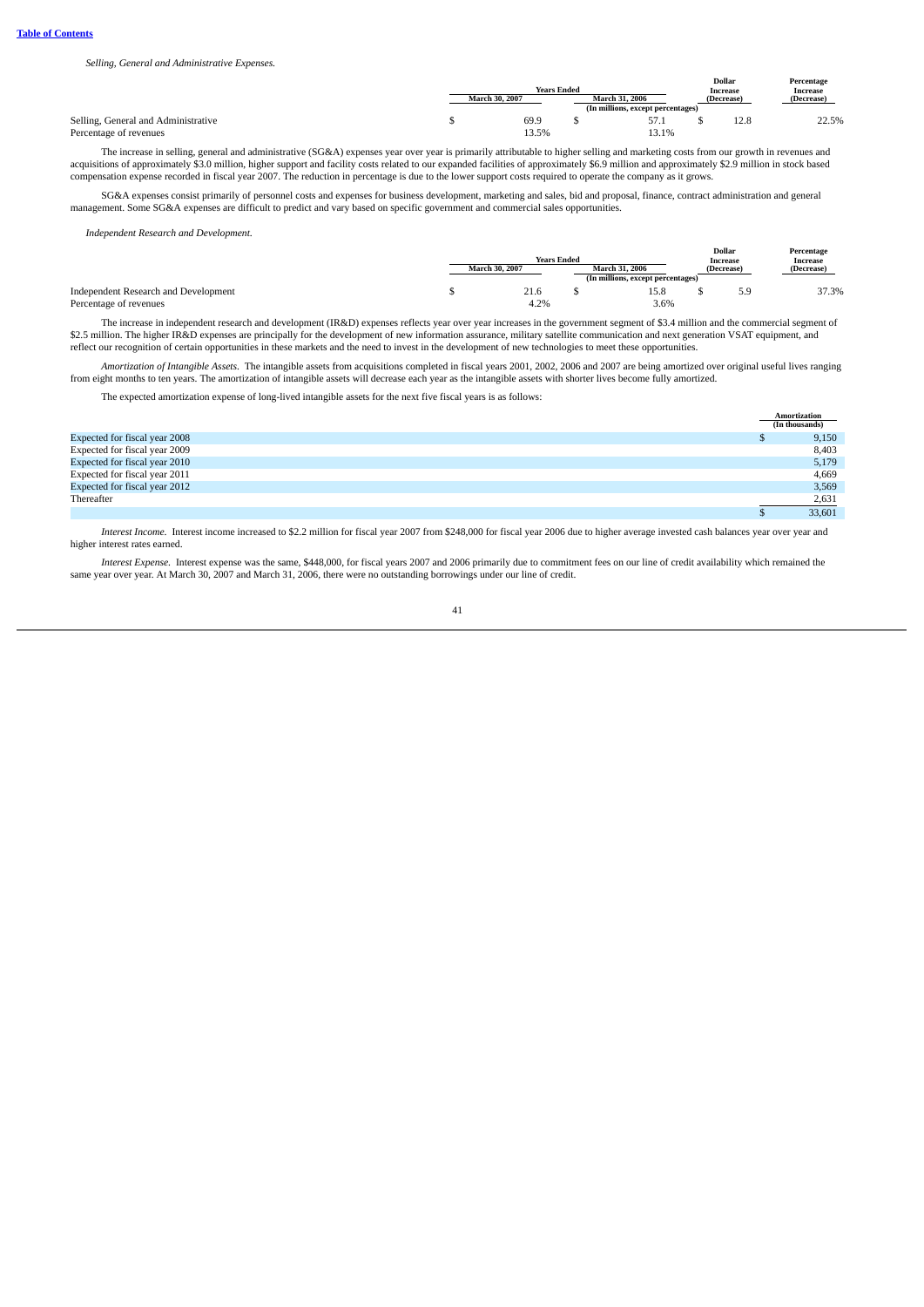*Provision for Income Taxes.* Our effective tax rate was 18.2% in fiscal year 2007 compared to 17.8% in fiscal year 2006. Our effective tax rate of 17.8% for fiscal year 2006 reflects the expiration of the federal research tax credit at December 31, 2005 and our effective tax rate of 18.2% for fiscal 2007 reflects the retroactive reinstatement of the federal research tax credit. The higher tax rate reflects an increase to earnings before tax from fiscal year 2006 to fiscal year 2007 which was greater than the increase in research tax credits, even with the retroactive restatement of the federal research tax credit. Our effective rate differs from the statutory federal rate primarily due to research tax credits and state income taxes.

## **Our Segment Results Fiscal Year 2007 Compared to Fiscal Year 2006**

# *Government Segment*

*Revenues.*

|          | <b>March 30, 2007</b> | <b>Years Ended</b> | March 31, 2006<br>(In millions, except percentages) | <b>Dollar</b><br>Increase<br>(Decrease) | Percentage<br><b>Increase</b><br>(Decrease) |
|----------|-----------------------|--------------------|-----------------------------------------------------|-----------------------------------------|---------------------------------------------|
| Revenues | 270.7                 |                    | 210.6                                               | 60.1                                    | 28.5%                                       |

The increase in government segment revenues related primarily to a higher beginning backlog and the receipt of \$301.8 million in awards during fiscal year 2007. The increased sales were principally from higher year over year tactical data link products sales, principally MIDS JTRS development program revenue, of approximately \$21.0 million, government information assurance of approximately \$27.2 million, as well as the acquisition of Enerdyne in our fiscal second quarter contributing approximately \$9.1 million from sales of video data link products.

### *Segment Operating Profit.*

|                                                            | <b>Years Ended</b> |               |                                                            |               | <b>Dollar</b><br><b>Increase</b> |       | Percentage<br>Increase |  |
|------------------------------------------------------------|--------------------|---------------|------------------------------------------------------------|---------------|----------------------------------|-------|------------------------|--|
|                                                            | March 30, 2007     |               | <b>March 31, 2006</b><br>(In millions, except percentages) |               | (Decrease)                       |       | (Decrease)             |  |
| Segment operating profit<br>Percentage of segment revenues |                    | 41.7<br>15.4% |                                                            | 41.9<br>19.9% |                                  | (0.2) | (0.5)%                 |  |

The slight decrease in government segment operating profit dollars was related to increased cost of revenues primarily from our MIDS product group which experienced 4.7 percentage points in cost of revenues growth from the prior year, higher IR&D expenses of \$3.4 million and SG&A expenses of \$7.8 million from higher selling and support costs, and additional non-cash stock based compensation charges of \$2.4 million, offset by increased revenues of \$60.1 million.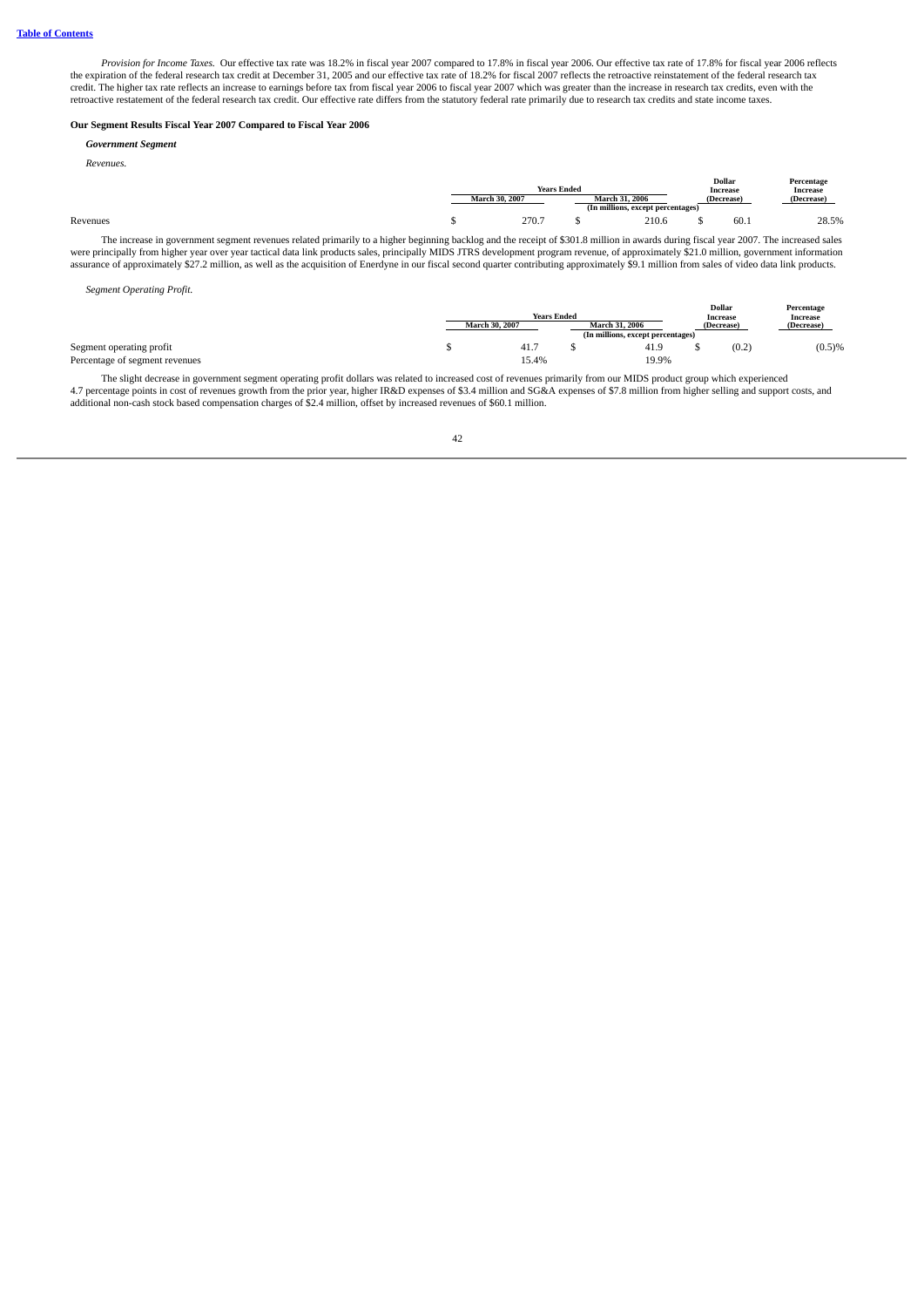### **Table of [Contents](#page-2-0)**

*Commercial Segment*

*Revenues.*

| <b>Satellite Networks</b>       |              | <b>Years Ended</b><br>March 30, 2007<br><b>March 31, 2006</b> |    |                                   |    | <b>Dollar</b><br><b>Increase</b><br>(Decrease) | Percentage<br><b>Increase</b><br>(Decrease) |  |
|---------------------------------|--------------|---------------------------------------------------------------|----|-----------------------------------|----|------------------------------------------------|---------------------------------------------|--|
|                                 |              |                                                               |    | (In millions, except percentages) |    |                                                |                                             |  |
| Revenues                        | \$           | 206.2                                                         | S  | 182.3                             | \$ | 23.9                                           | 13.1%                                       |  |
|                                 |              |                                                               |    |                                   |    |                                                |                                             |  |
| <b>Antenna Systems</b>          |              |                                                               |    |                                   |    |                                                |                                             |  |
|                                 |              |                                                               |    |                                   |    |                                                |                                             |  |
| Revenues                        | $\mathbf{s}$ | 39.6                                                          | \$ | 47.2                              | \$ | (7.6)                                          | $(16.1)\%$                                  |  |
|                                 |              |                                                               |    |                                   |    |                                                |                                             |  |
| <b>Total Commercial Segment</b> |              |                                                               |    |                                   |    |                                                |                                             |  |
|                                 |              |                                                               |    |                                   |    |                                                |                                             |  |
| Revenues                        | D            | 245.8                                                         | S  | 229.5                             |    | 16.4                                           | 7.1%                                        |  |

The increase in commercial segment revenues reflects higher sales of satellite networking systems, principally consumer broadband sales of approximately \$26.3 million offset by certain mobile broadband sales decreases of approximately \$9.8 million. The higher sales of satellite networking equipment revenue reflects higher customer awards stemming from greater market acceptance of our products, the conversion of those awards to revenue, more favorable market conditions in the commercial telecommunications market for our products and further development of our consumer satellite broadband systems.

*Segment Operating Profit.*

|                                          | <b>Years Ended</b> |        |                                                     |           | <b>Dollar</b><br><b>Increase</b> |       | Percentage<br>Increase |  |
|------------------------------------------|--------------------|--------|-----------------------------------------------------|-----------|----------------------------------|-------|------------------------|--|
| <b>Satellite Networks</b>                | March 30, 2007     |        | March 31, 2006<br>(In millions, except percentages) |           | (Decrease)                       |       | (Decrease)             |  |
| Satellite Networks operating profit      | £.                 | 4.4    | \$                                                  | (6.8)     | \$                               | 11.2  | 164.2%                 |  |
| Percentage of Satellite Network revenues |                    | 2.1%   |                                                     | (3.7)%    |                                  |       |                        |  |
| <b>Antenna Systems</b>                   |                    |        |                                                     |           |                                  |       |                        |  |
| Antenna Systems operating profit         |                    | (0.7)  | \$                                                  | 3.9       | \$                               | (4.6) | $(117.7)\%$            |  |
| Percentage of Antenna Systems revenues   |                    | (1.7)% |                                                     | 8.2%      |                                  |       |                        |  |
| <b>Total Commercial Segment</b>          |                    |        |                                                     |           |                                  |       |                        |  |
| Segment operating profit                 | Эħ.                | 3.7    | \$                                                  | (2.9)     | \$                               | 6.6   | 226.1%                 |  |
| Percentage of segment revenues           |                    | 1.5%   |                                                     | $(1.3)\%$ |                                  |       |                        |  |

The increase in commercial segment operating profits of \$6.6 million was primarily driven by improved performance of consumer broadband products which contributed \$16.4 million higher operating profit year over year through improved product sales and program cost reductions over the prior year. This increase was offset by lower margins from our antenna systems products from development cost overruns of approximately \$4.4 million comparatively. Additionally, our commercial segment had increased IR&D expenses of<br>approximately \$2.5 million to support development of approximately \$1.1 million.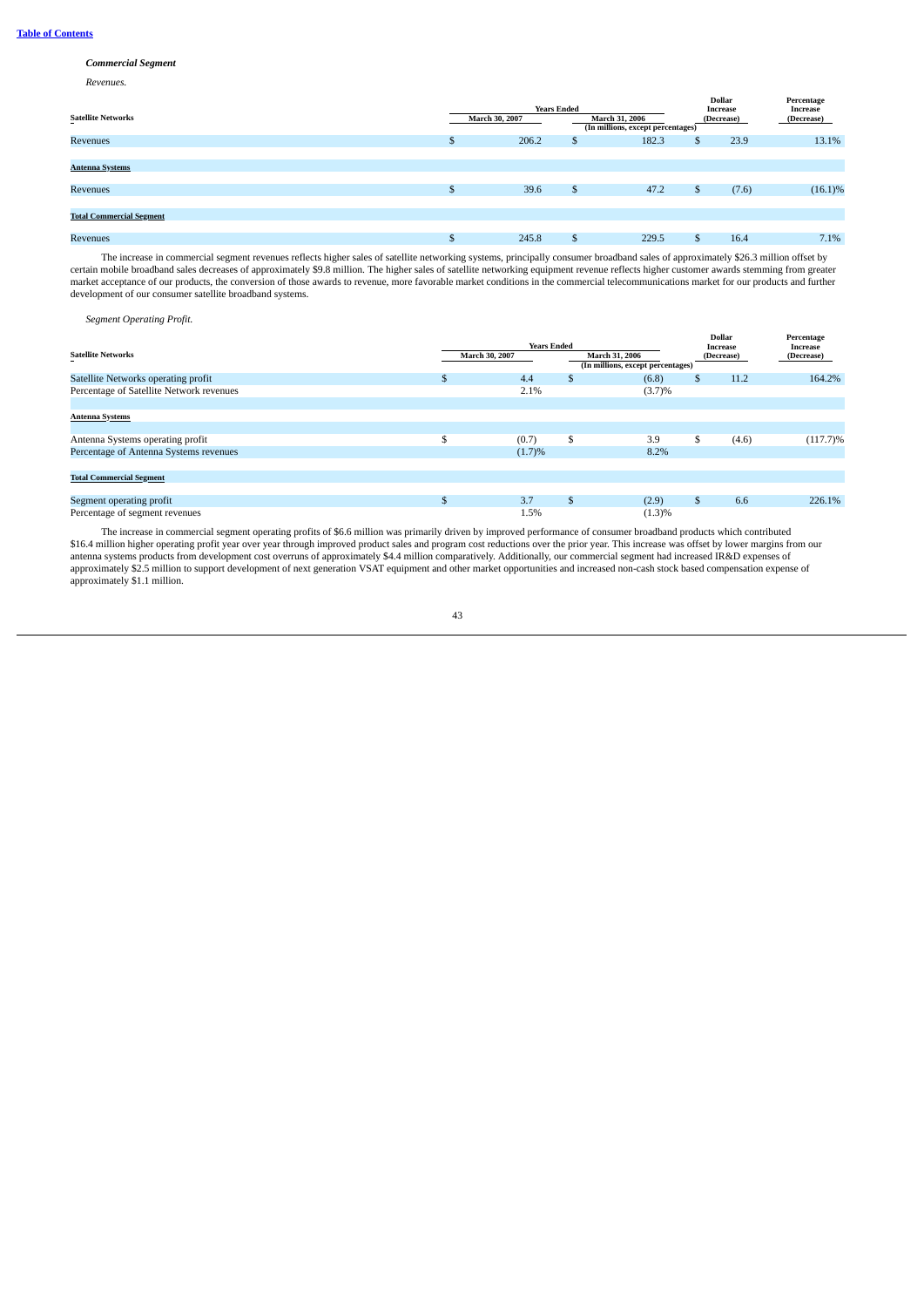## **Fiscal Year 2006 Compared to Fiscal Year 2005**

*Revenues.*

|          |     |                                               |  |                                   |            | Dollar                 | Percentage      |  |
|----------|-----|-----------------------------------------------|--|-----------------------------------|------------|------------------------|-----------------|--|
|          |     | <b>Years Ended</b>                            |  |                                   | Increase   |                        | <b>Increase</b> |  |
|          |     | <b>March 31, 2006</b><br><b>April 1, 2005</b> |  |                                   | (Decrease) |                        | (Decrease)      |  |
|          |     |                                               |  | (In millions, except percentages) |            |                        |                 |  |
| Revenues | хB. | 433.8                                         |  | 345.9                             |            | 07 <sub>0</sub><br>0/3 | 25.4%           |  |

The increase in revenues was due to the higher customer awards received in the past two fiscal years consisting of \$443.7 million in fiscal year 2006 and \$426.2 million in fiscal year 2005 and the conversion of certain of those awards into revenues. Increased revenues were experienced in both our government and commercial segments. Growth was primarily derived from our tactical data link products, principally MIDS production sales and MIDS JTRS development program of approximately \$28.8 million, government satellite communication systems products increasing approximately \$6.1 million, consumer broadband sales of approximately \$34.0 million and certain mobile broadband product sales of approximately \$7.5 million as well as the acquisition of ECC in our fiscal third quarter contributing approximately \$4.4 million to annual sales.

*Cost of Revenues.*

|                        | <b>Years Ended</b><br>April 1, 2005<br><b>March 31, 2006</b> |       |  |                                   | <b>Dollar</b>          |      | Percentage                    |
|------------------------|--------------------------------------------------------------|-------|--|-----------------------------------|------------------------|------|-------------------------------|
|                        |                                                              |       |  |                                   | Increase<br>(Decrease) |      | <b>Increase</b><br>(Decrease) |
|                        |                                                              |       |  | (In millions, except percentages) |                        |      |                               |
| Cost of revenues       |                                                              | 325.3 |  | 262.3                             |                        | 63.0 | 24.0%                         |
| Percentage of revenues |                                                              | 75.0% |  | 75.8%                             |                        |      |                               |

The increase in cost of revenues from \$262.3 million to \$325.3 million was primarily due to our increased revenues. However, we did experience a decrease in the cost of revenues as a percent of revenues from 75.8% in the prior year to 75.0% in the current year. The decrease in cost of revenues as a percent of revenues was primarily due to the margin dollars generated from higher revenues and improved program performance in the government segment over fiscal year 2005, in particular improved profitability of MIDS programs and lower product sustaining costs. Cost of revenues also includes a benefit related to a legal settlement with Xetron in the first quarter of fiscal year 2006, which resulted in a net benefit to cost of revenues of<br>\$2.7 million. These incr and lower VSAT product margins. In addition, cost of revenues in 2006 included a compensation expense charge of approximately \$701,000 related to the accelerated vesting of certain employee stock options versus no amounts recorded in fiscal year 2005.

*Selling, General and Administrative Expenses.*

|                                     |                    |  |                                   |            | Dollar          | Percentage      |  |
|-------------------------------------|--------------------|--|-----------------------------------|------------|-----------------|-----------------|--|
|                                     | <b>Years Ended</b> |  |                                   |            | <b>Increase</b> | <b>Increase</b> |  |
|                                     | March 31, 2006     |  | April 1, 2005                     | (Decrease) |                 | (Decrease)      |  |
|                                     |                    |  | (In millions, except percentages) |            |                 |                 |  |
| Selling, General and Administrative | 57.1               |  | 48.6                              |            | 8.4             | 17.3%           |  |
| Percentage of revenues              | 13.1%              |  | 14.1%                             |            |                 |                 |  |

The increase in SG&A expenses year over year is primarily attributable to an increase in selling costs from higher new contract awards and increased revenues, a compensation expense charge of approximately \$686,000 related to the accelerated vesting of certain employee stock options and higher facility costs of approximately \$1.4 million related to relocation of our Atlanta and Maryland facilities, offset by various other net decreases. The reduction in percentage is due to the lower support costs required to operate the company as it grows.

 $\overline{A}A$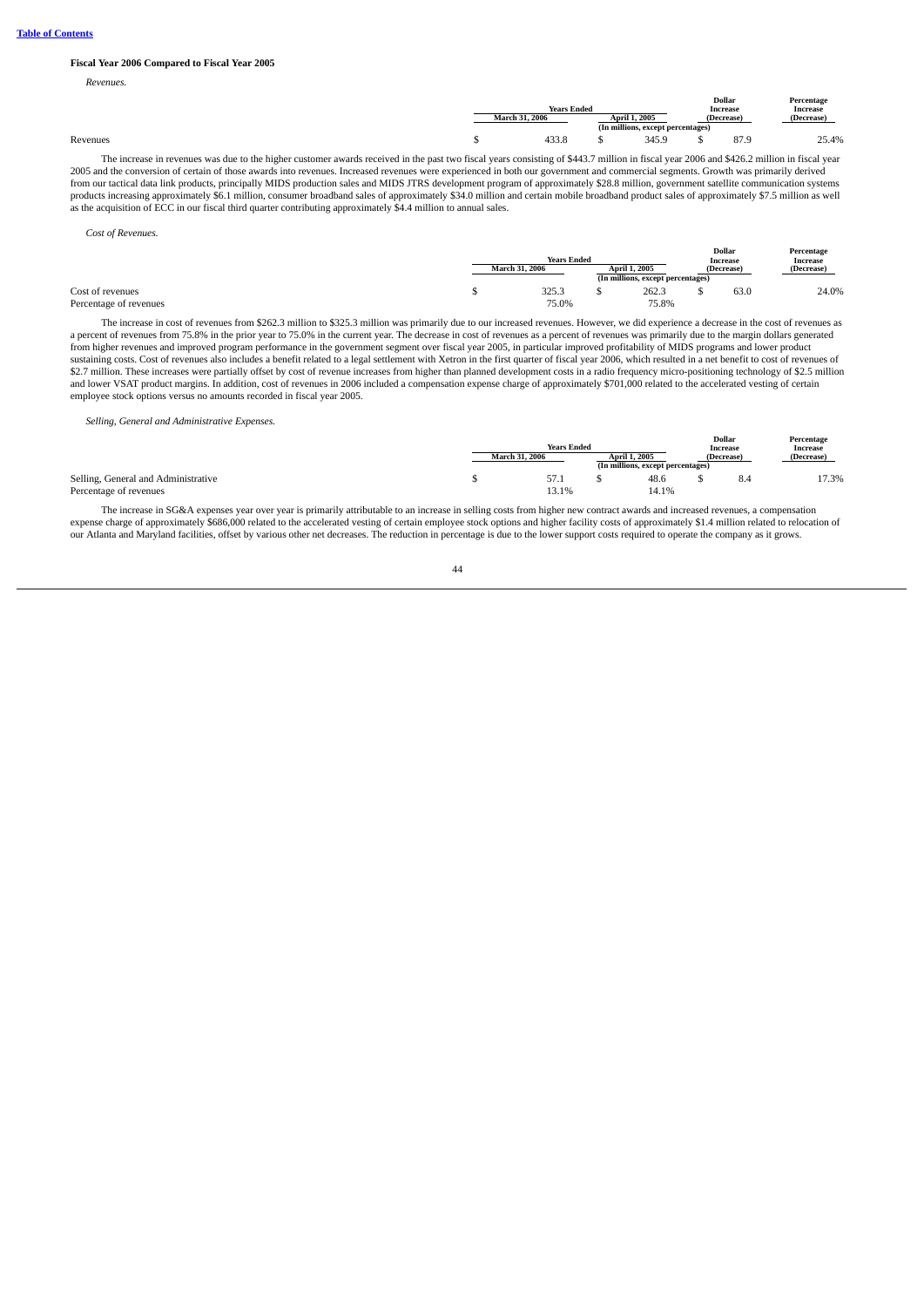*Independent Research and Development.*

|                                      | <b>Years Ended</b> |                                                           |      |            | <b>Dollar</b><br><b>Increase</b> | Percentage<br><b>Increase</b> |  |
|--------------------------------------|--------------------|-----------------------------------------------------------|------|------------|----------------------------------|-------------------------------|--|
|                                      | March 31, 2006     | <b>April 1, 2005</b><br>(In millions, except percentages) |      | (Decrease) |                                  | (Decrease)                    |  |
| Independent Research and Development | 15.8               |                                                           | 8.1  |            |                                  | 95.0%                         |  |
| Percentage of revenues               | 3.6%               |                                                           | 2.3% |            |                                  |                               |  |

The increase in IR&D expenses reflects year over year increases in the government segment of \$3.9 million and the commercial segment of \$3.8 million. The higher IR&D expenses are principally for the development of new information assurance, military satellite communication and next generation VSAT equipment, and reflect our recognition of certain opportunities in these markets and the need to invest in the development of new technologies to meet these opportunities.

*Amortization of Intangible Assets.* The intangible assets from acquisitions completed in fiscal years 2001, 2002, 2006 and 2007 are being amortized over useful lives ranging from one to ten years. The amortization of intangible assets will decrease each year as the intangible assets with shorter lives become fully amortized.

*Interest Income.* Interest income decreased to \$248,000 for fiscal year 2006 from \$445,000 for fiscal year 2005. This decrease resulted from revisions of international income tax returns in fiscal year 2005.

*Interest Expense.* Interest expense increased to \$448,000 for fiscal year 2006 from \$141,000 for fiscal year 2005. The increase resulted from higher commitment fees as a result of increased line of credit availability and additional interest expense related to amendment of certain prior year tax returns compared to prior year. At March 31, 2006 and April 1, 2005, there were no outstanding borrowings under our line of credit.

*Provision for Income Taxes.* Our effective tax rate was 17.8% in fiscal year 2006 compared to 6.0% in fiscal year 2005. Our effective tax rate of 17.8% for fiscal year 2006 reflects the expiration of the federal research tax credit at December 31, 2005. Our effective rate differs from the statutory federal rate primarily due to research tax credits and state income taxes.

### **Our Segment Results Fiscal Year 2006 Compared to Fiscal Year 2005**

#### *Government Segment*

*Revenues.*

|          | <b>Years Ended</b><br><b>March 31, 2006</b> | April 1, 2005<br>(In millions, except percentages) |   | <b>Dollar</b><br>Increase<br>(Decrease) | Percentage<br><b>Increase</b><br>(Decrease) |
|----------|---------------------------------------------|----------------------------------------------------|---|-----------------------------------------|---------------------------------------------|
| Revenues | 210.6                                       | 175.4                                              | м | 35.2                                    | 20.1%                                       |

The increase in government segment revenues related primarily to a higher beginning backlog and the receipt of \$199.6 million in awards during fiscal year 2006. The increased sales were principally from higher year over year tactical data link products sales, principally MIDS production sales and MIDS JTRS development program sales of approximately \$28.8 million were principally Minumately sales and and government satellite communication systems products sales increasing approximately \$6.1 million.

*Segment Operating Profit.*

|                                |                       |  |                                   |                 | <b>Dollar</b> | Percentage      |  |
|--------------------------------|-----------------------|--|-----------------------------------|-----------------|---------------|-----------------|--|
|                                | <b>Years Ended</b>    |  |                                   | <b>Increase</b> |               | <b>Increase</b> |  |
|                                | <b>March 31, 2006</b> |  | <b>April 1, 2005</b>              | (Decrease)      |               | (Decrease)      |  |
|                                |                       |  | (In millions, except percentages) |                 |               |                 |  |
| Segment operating profit       | 41.9                  |  | 28.1                              |                 | 13.8          | 49.4%           |  |
| Percentage of segment revenues | 19.9%                 |  | 16.0%                             |                 |               |                 |  |

The increase in government segment operating profit dollars was primarily related to the increased revenue year over year and improved program performance in the government segment over fiscal year 2005, in particular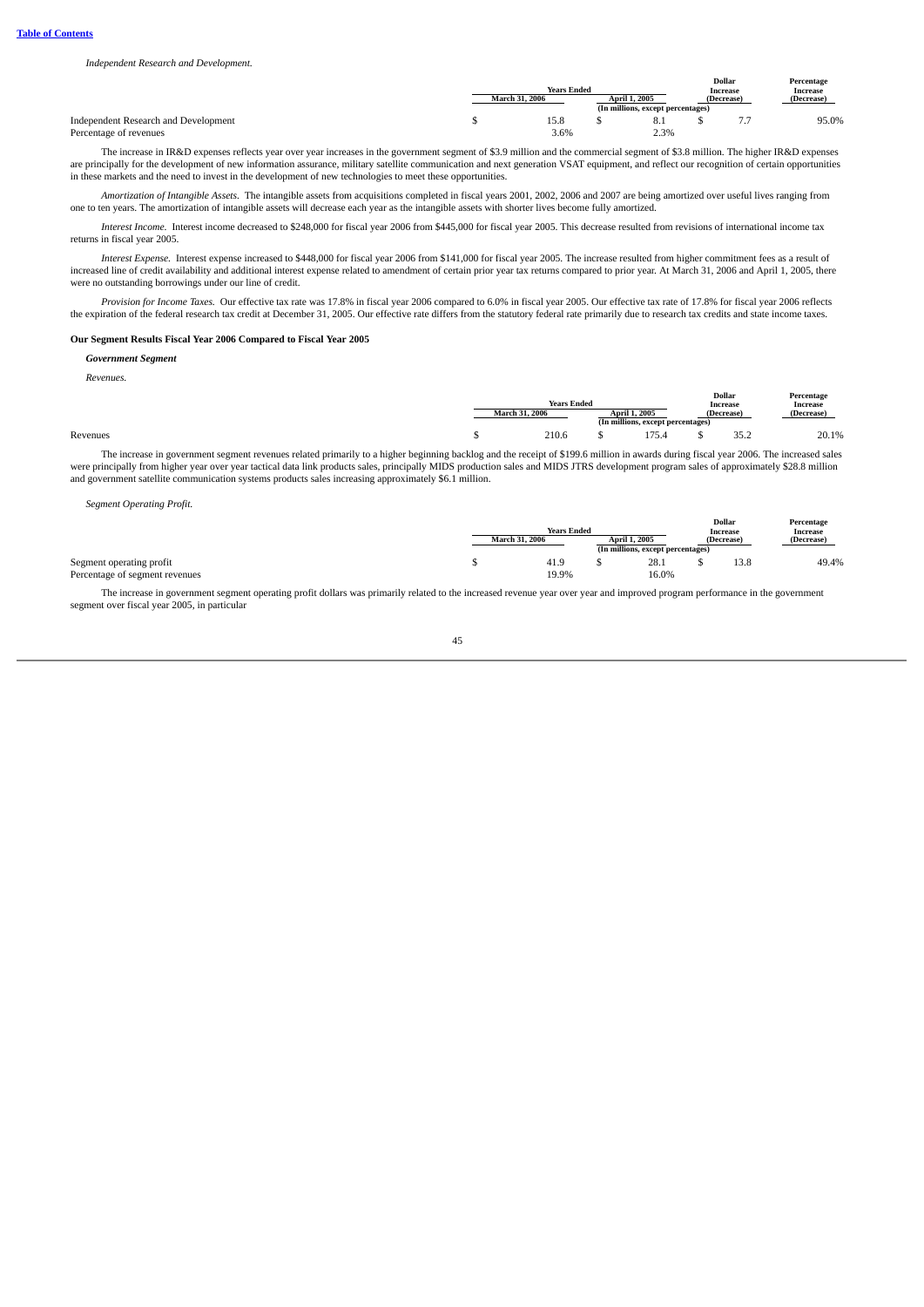improved profitability of MIDS programs and lower product sustaining costs, partially offset by higher SG&A expenses of \$5.9 million and IR&D expenses of \$3.9 million.

# *Commercial Segment*

*Revenues.*

| <b>Satellite Networks</b>       | <b>Years Ended</b><br>March 31, 2006 | <b>Dollar</b><br>Increase<br>April 1, 2005<br>(Decrease)<br>(In millions, except percentages) |       |   |      | Percentage<br>Increase<br>(Decrease) |  |
|---------------------------------|--------------------------------------|-----------------------------------------------------------------------------------------------|-------|---|------|--------------------------------------|--|
| Revenues                        | 182.3                                | æ                                                                                             | 138.0 | ъ | 44.3 | 32.1%                                |  |
| <b>Antenna Systems</b>          |                                      |                                                                                               |       |   |      |                                      |  |
| Revenues                        | 47.2                                 |                                                                                               | 39.4  | S | 7.8  | 19.7%                                |  |
| <b>Total Commercial Segment</b> |                                      |                                                                                               |       |   |      |                                      |  |
| Revenues                        | 229.5                                |                                                                                               | 177.4 |   | 52.1 | 29.4%                                |  |

The increase in commercial segment revenues reflects higher sales of satellite networking systems, principally consumer broadband sales of approximately \$34.0 million and mobile broadband sales of approximately \$7.5 million as well as the acquisition of ECC in our fiscal third quarter contributing approximately \$4.4 million to annual sales. The higher sales of satellite networking equipment revenue reflects higher customer awards stemming from greater market acceptance of our products, the conversion of those awards to revenue, more favorable market conditions in the commercial telecommunications market for our products and further development of our in-flight and consumer satellite broadband internet systems. The increase in<br>antenna systems revenues primarily

*Segment Operating Profit.*

|                                          |  |                                      | <b>Dollar</b><br><b>Increase</b><br>(Decrease) |        | Percentage                                         |       |                        |
|------------------------------------------|--|--------------------------------------|------------------------------------------------|--------|----------------------------------------------------|-------|------------------------|
| <b>Satellite Networks</b>                |  | <b>Years Ended</b><br>March 31, 2006 |                                                |        | April 1, 2005<br>(In millions, except percentages) |       | Increase<br>(Decrease) |
| Satellite Networks operating profit      |  | (6.8)                                | \$                                             | (1.7)  | P.                                                 | (5.1) | $(289.6)\%$            |
| Percentage of Satellite Network revenues |  | (3.7)%                               |                                                | (1.2)% |                                                    |       |                        |
|                                          |  |                                      |                                                |        |                                                    |       |                        |
| <b>Antenna Systems</b>                   |  |                                      |                                                |        |                                                    |       |                        |
| Antenna Systems operating profit         |  | 3.9                                  | \$                                             | 3.6    | ъ.                                                 | 0.2   | 6.8%                   |
| Percentage of Antenna Systems revenues   |  | 8.2%                                 |                                                | 9.1%   |                                                    |       |                        |
|                                          |  |                                      |                                                |        |                                                    |       |                        |
| <b>Total Commercial Segment</b>          |  |                                      |                                                |        |                                                    |       |                        |
| Segment operating profit                 |  | (2.9)                                | \$                                             | 1.9    | ъ                                                  | (4.8) | $(254.6)\%$            |
| Percentage of segment revenues           |  | (1.3)%                               |                                                | 1.1%   |                                                    |       |                        |

The decrease in commercial segment operating profit dollars and percentage reflects an increase in antenna systems operating profit from improved program performance, offset by higher operating costs in satellite networks, principally higher than planned investments in a radio frequency micro-positioning technology of \$2.5 million, higher IR&D investments of \$3.8 million and lower VSAT product margins, offset by improved consumer broadband performance.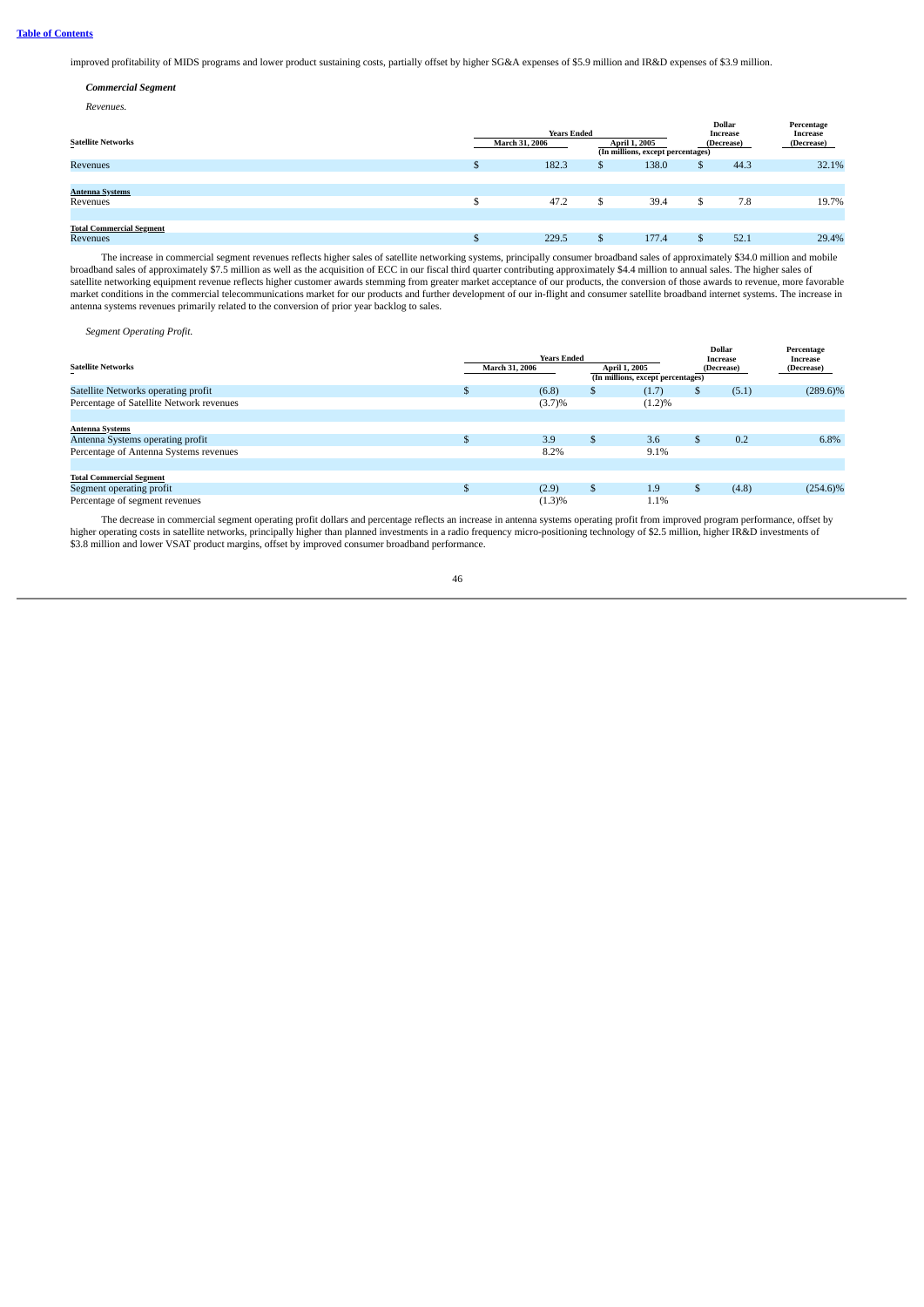## **Backlog**

As reflected in the table below, funded and firm (funded plus unfunded) backlog increased during fiscal year 2007 with increases coming from our government segment. New contract awards in the current year increased backlog to a new all-time high for us.

|                       | <b>March 30, 2007</b> |       |     | <b>March 31, 2006</b> |  |
|-----------------------|-----------------------|-------|-----|-----------------------|--|
|                       | $(n$ millions)        |       |     |                       |  |
| <b>Firm backlog</b>   |                       |       |     |                       |  |
| Government segment    |                       | 220.0 | ۰π. | 183.7                 |  |
| Commercial segment    |                       | 168.7 |     | 191.2                 |  |
| Total                 |                       | 388.7 |     | 374.9                 |  |
| <b>Funded backlog</b> |                       |       |     |                       |  |
| Government segment    |                       | 193.2 |     | 132.9                 |  |
| Commercial segment    |                       | 168.7 |     | 190.7                 |  |
| Total                 |                       | 361.9 |     | 323.6                 |  |
| Contract options      |                       | 39.3  |     | 13.8                  |  |

The firm backlog does not include contract options. Of the \$388.7 million in firm backlog, approximately \$268.4 million is expected to be delivered in fiscal year 2008, and the balance is expected to be delivered in fiscal year 2009 and thereafter. We include in our backlog only those orders for which we have accepted purchase orders. Over the last year, as more of our products have been placed into market, we have seen a greater percentage of awards from book and ship-type orders. This has resulted in backlog not growing as fast as the past three fiscal years.

Total new awards for both commercial and defense products were \$525.0 million for fiscal year 2007 compared to \$443.7 million for fiscal year 2006.

Backlog is not necessarily indicative of future sales. A majority of our contracts can be terminated at the convenience of the customer since orders are often made substantially in advance of delivery, and our contracts typically provide that orders may be terminated with limited or no penalties. In addition, purchase orders may present product specifications that would require us to complete additional product development. A failure to develop products meeting such specifications could lead to a termination of the related purchase order.

The backlog amounts as presented are comprised of funded and unfunded components. Funded backlog represents the sum of contract amounts for which funds have been specifically obligated by customers to contracts. Unfunded backlog represents future amounts that customers may obligate over the specified contract performance periods. Our customers allocate funds<br>for expenditures on long-term contra not control the funding of our contracts, our experience indicates that actual contract fundings have ultimately been approximately equal to the aggregate amounts of the contracts.

### **Liquidity and Capital Resources**

We have financed our operations to date primarily with cash flows from operations, bank line of credit financing and equity financing. The general cash needs of our government and commercial segments can vary significantly and depend on the type and mix of contracts (i.e. product or service, development or production, and timing of payments) in backlog, the quality of the customer (i.e. U.S. government or commercial, domestic or international) and the duration of the contract. In addition, for both of our segments, program performance significantly impacts the timing and amount of cash flows. If a program is performing and meeting its contractual requirements, then the cash flow requirements are usually lower.

The cash needs of the government segment tend to be more of a function of the type of contract rather than customer quality. Also, U.S. government procurement regulations tend to restrict the timing of cash payments on the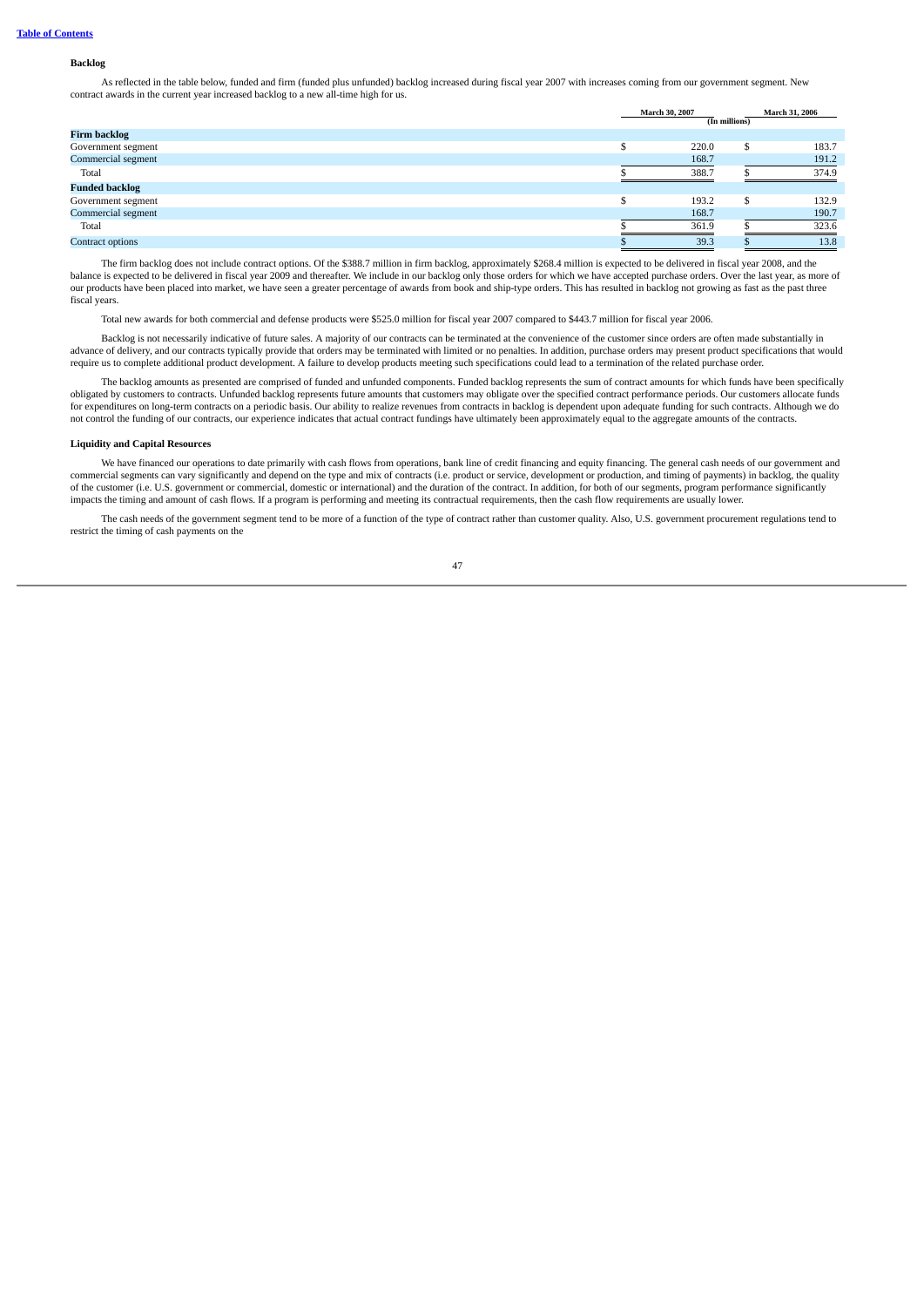contract. In the commercial segment, our cash needs are driven primarily by the quality of the customer and the type of contract. The quality of the customer will typically affect the specific contract cash flow and whether financing instruments are required by the customer. In addition, the commercial environment tends to provide for more flexible payment terms with customers, including advance payments.

Cash provided by operating activities in fiscal year 2007 was \$66.7 million as compared to cash provided by operating activities in fiscal year 2006 of \$52.2 million. The increase in cash provided by operating activities in 2007 compared to 2006 of \$14.6 million primarily related to a higher year over year net income of \$6.7 million, increase in adjustments to net income for non-cash add-backs of \$1.7 million and year over year reduction of operating assets and liabilities of \$6.3 million. Billed accounts receivable increased by \$9.6 million from year end due to increased shipments in both our government and commercial segments due to revenue growth and the achievement of program milestones. Unbilled accounts receivable decreased by \$14.5 million primarily through program performance in meeting milestones and deliverables.

Cash used in investing activities in fiscal year 2007 was \$23.0 million as compared to cash used in investing activities in 2006 of \$39.7 million. We used \$281,000 of cash for the acquisition of Enerdyne, \$7.4 million of cash for the acquisition of ICT and \$15.5 million of cash for capital expenditures, principally for facility expansion and production test equipment to<br>support our growth in fiscal

Cash provided by financing activities for fiscal year 2007 was \$22.5 million as compared to cash provided by financing activities for fiscal year 2006 of \$9.9 million. The majority of the activity for both years is due to cash received from the exercise of employee stock options, and stock purchases through our employee stock purchase plan. Fiscal year 2007 also includes \$3.3 million in cash inflows related to the incremental tax benefit from stock option exercises and \$4.7 million related to proceeds from a secured borrowing arrangement. During the fourth quarter of fiscal year 2007, we entered into a secured borrowing arrangement, under which we pledged a note receivable from a customer to serve as collateral for the obligation under a borrowing. The arrangement includes recourse to certain other assets of the company in the event of customer default on the note receivable. No significant guarantees beyond the recourse provisions exist. This secured borrowing arrangement does not qualify as a sale of assets under FAS No. 140 (FAS 140), "Accounting for Transfers and Servicing of Financial Assets and Extinguishment of Liabilities," as we have continued involvement related to the recourse provisions. As of March 30, 2007, we had \$590,000 of the secured borrowing recorded under accrued liabilities and \$4.1 million recorded under other long term liabilities with a carrying value approximating the balance of the secured borrowing. We had no secured borrowing arrangements as of March 31, 2006.

At March 30, 2007, we had \$103.4 million in cash, cash equivalents and short-term investments, \$187.4 million in working capital and no outstanding borrowings under our line of credit. We had \$4.3 million outstanding under standby letters of credit, principally related to contract performance, leaving borrowing availability under our line of credit of \$55.7 million. At March 31, 2006, we had \$36.9 million in cash, cash equivalents and short-term investments, \$152.9 million in working capital and no outstanding borrowings under our line of credit.

On January 31, 2005, we entered into a three-year, \$60 million revolving credit facility (the "Facility"). Borrowings under the Facility are permitted up to a maximum amount of \$60 million, including up to \$15 million of letters of credit. Borrowings under the Facility bear interest, at our option, at either the lender's prime rate or at LIBOR (London Interbank Offered Rate) plus, in each case, an applicable margin based on the ratio of our total funded debt to EBITDA (income from operations plus depreciation and amortization). The Facility is collateralized by substantially all of our personal property assets.

The Facility contains financial covenants that set a minimum EBITDA limit for the twelve-month period ending on the last day of any fiscal quarter at \$30 million, a minimum tangible net worth as of the last day of any fiscal quarter at \$135 million and a minimum quick ratio (sum of cash and cash equivalents, accounts receivable and marketable securities, divided by current liabilities) as of the last day of any fiscal quarter at 1.50 to 1.00. We were in compliance with our loan covenants at March 30, 2007.

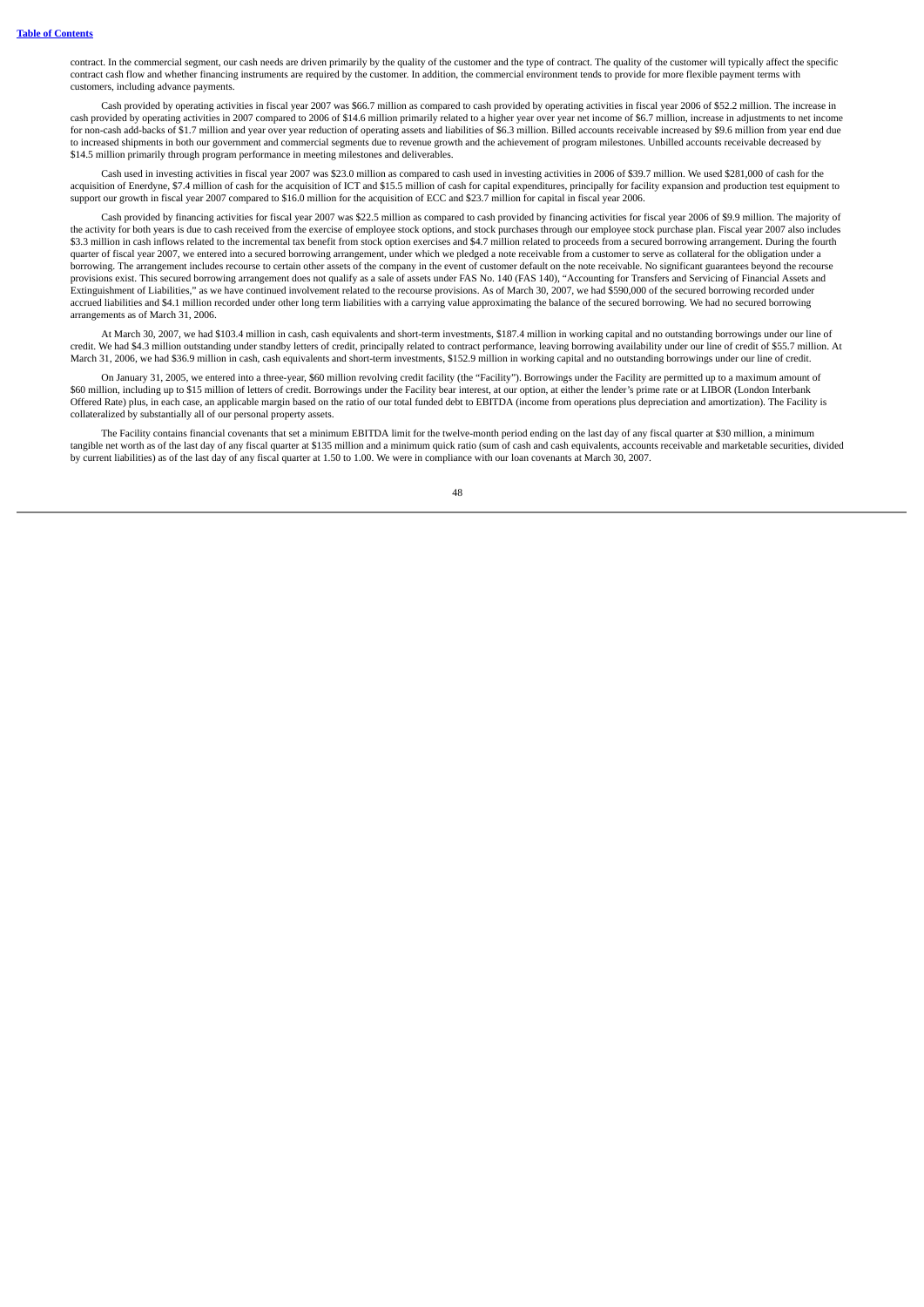Included in fiscal year 2006 operating cash flow is \$4.8 million we received as a result of a settlement with Xetron. Operating income for fiscal year 2006 includes a benefit to cost of revenues of \$2.7 million related to this settlement.

In April 2007, we filed a new universal shelf registration statement with the SEC for the future sale of up to an additional \$200 million of debt securities, common stock, preferred stock, depositary shares and warrants. Additionally, we had available \$200 million of these securities, which were previously registered under shelf registration statements we filed in June<br>2004 and September 2001. Up to a amounts, prices, interest rates and other terms to be determined at the time of the offering.

Our future capital requirements will depend upon many factors, including the expansion of our research and development and marketing efforts and the nature and timing of orders.<br>Additionally, we will continue to evaluate p that our current cash balances and net cash expected to be provided by operating activities will be sufficient to meet our operating requirements for at least the next twelve months. However, we may sell additional equity or debt securities or obtain credit facilities to further enhance our liquidity position. The sale of additional securities could result in additional dilution of our stockholders. We invest our cash in excess of current operating requirements in short-term, interest-bearing, investment-grade securities.

#### **Contractual Obligations**

The following table sets forth a summary of our obligations under operating leases, irrevocable letters of credit, purchase commitments and other long-term liabilities for the periods indicated:

|                           |         | For the Fiscal Years Ending |  |                             |  |           |  |                   |  |  |  |
|---------------------------|---------|-----------------------------|--|-----------------------------|--|-----------|--|-------------------|--|--|--|
|                           | Total   | 2008                        |  | 2009-2010<br>(In thousands) |  | 2011-2012 |  | <b>After 2012</b> |  |  |  |
| <b>Operating leases</b>   | 83,484  | 9,385                       |  | 18,539                      |  | 17.984    |  | 37,576            |  |  |  |
| Standby letters of credit | 4,342   | 1,478                       |  | 511                         |  | 2,353     |  | __                |  |  |  |
| Secured borrowing         | 4,720   | 590                         |  | 2,360                       |  | 1,770     |  | _                 |  |  |  |
| Purchase commitments      | 153,049 | 104,345                     |  | 48,704                      |  |           |  |                   |  |  |  |
| <b>Total</b>              | 245,595 | 115.798                     |  | 70,114                      |  | 22,107    |  | 37,576            |  |  |  |

We purchase components from a variety of suppliers and use several subcontractors and contract manufacturers to provide design and manufacturing services for our products. During the normal course of business, we enter into agreements with subcontractors, contract manufacturers and suppliers that either allow them to procure inventory based upon criteria as defined by us or that establish the parameters defining our requirements. In certain instances, these agreements allow us the option to cancel, reschedule and adjust our requirements based on our business needs prior to firm orders being placed. Consequently, only a portion of our reported purchase commitments arising from these agreements are firm, non-cancelable and unconditional commitments. These agreements help us secure pricing and product availability.

In addition, as previously discussed, we have entered into a secured borrowing arrangement under which the Company pledged a note receivable from a customer to serve as collateral for the obligation under borrowing with recourse to other assets of the Company in the event of customer default. No significant guarantees beyond the recourse provision exist.

### **Off-Balance Sheet Arrangements**

We had no material off-balance sheet arrangements at March 30, 2007 as defined in Regulation S-K Item 303(a)(4) other than as discussed under Contractual Obligations above or fully disclosed in the notes to our financial statements included in this filing.

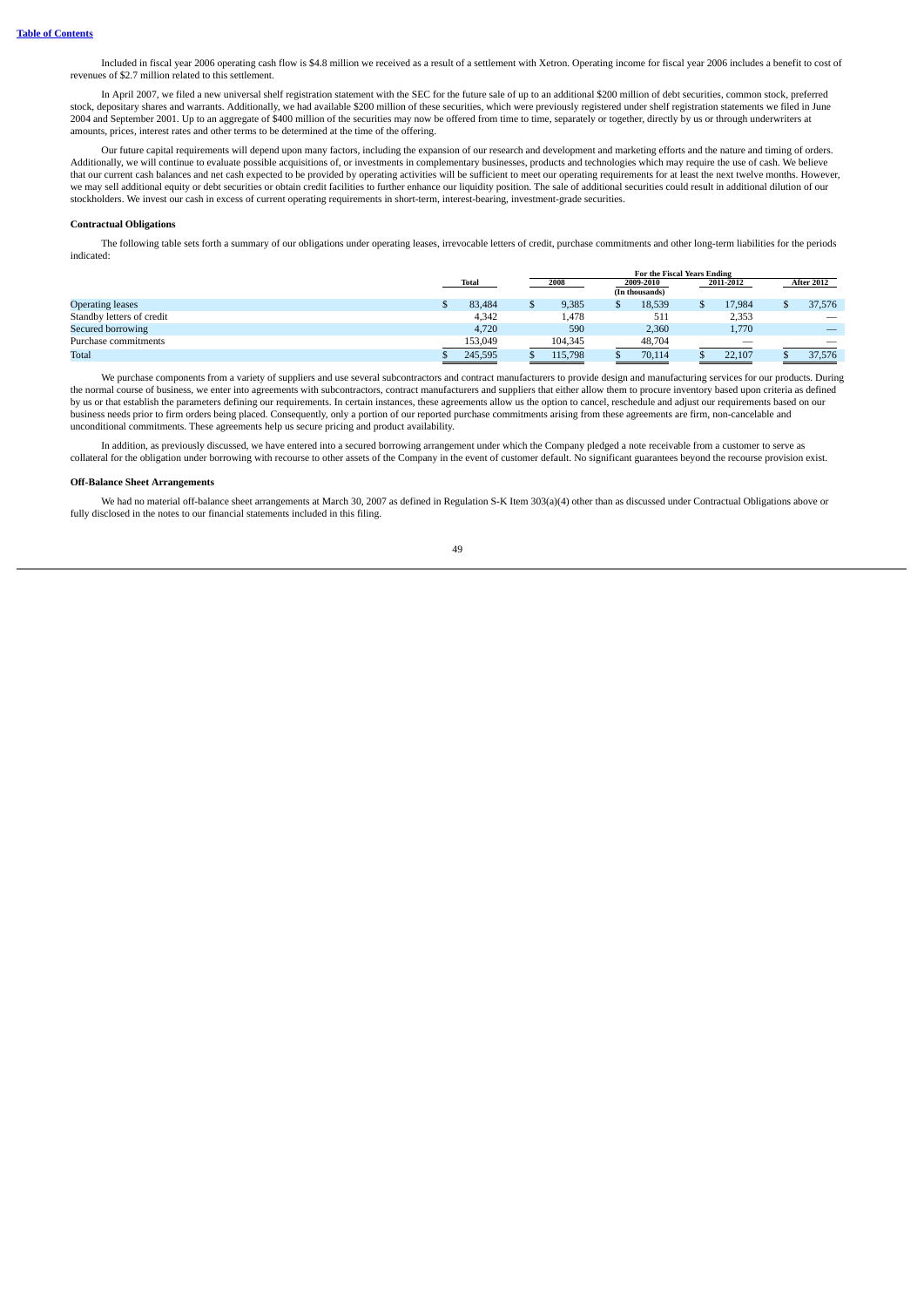### **Recent Accounting Pronouncements**

In February 2006, FASB issued SFAS 155 (SFAS 155), "Accounting for Certain Hybrid Financial Instruments," which amends Statement of Financial Accounting Standards No. 133 (SFAS 133), "Accounting for Derivative Instruments and Hedging Activities," and Statement of Financial Accounting Standards No. 140 (SFAS 140), "Accounting for Transfers and Servicing of Financial Assets and Extinguishments of Liabilities." SFAS 155 simplifies the accounting for certain derivatives embedded in other financial instruments by allowing them to be<br>accounted for as a whole (elimina and amends certain other provisions of SFAS 133 and SFAS 140. SFAS 155 is effective for all financial instruments acquired, issued or subject to a remeasurement event occurring in fiscal year beginning after September 15, 2006. Earlier adoption is permitted, provided the company has not yet issued financial statements, including for interim periods, for that fiscal year. We do not believe that the adoption of this statement will have a material impact on our financial condition, consolidated results of operations or cash flows.

In June 2006, the FASB issued FASB Interpretation No. 48 (FIN 48) "Accounting for Uncertainty in Income Taxes" which prescribes a recognition threshold and measurement process for recording in the financial statements uncertain tax positions taken or expected to be taken in a tax return. Additionally, FIN 48 provides guidance on the derecognition, classification, accounting in interim periods and disclosure requirements for uncertain tax positions. The accounting provisions of FIN 48 is effective for fiscal years beginning after December 15, 2006, which will be fiscal year 2008 for us. We are in the process of determining the effect, if any, the adoption of FIN 48 will have on our consolidated financial statements.

In September 2006, the SEC released Staff Accounting Bulletin No. 108 (SAB 108), "Considering the Effects of Prior Year Misstatements when Quantifying Misstatements in Current Year Financial Statements." SAB 108 provides interpretive guidance on the SEC's views regarding the process of quantifying materiality of financial statement misstatements. SAB 108 is effective for fiscal years ending after November 15, 2006, with early application for the first interim period ending after November 15, 2006. The adoption of SAB 108 did not have a material impact on our 2007 financial statements.

In September 2006, the FASB issued Statement No. 157 (FAS 157), "Fair Value Measurements." FAS 157 defines fair value, establishes a framework and gives guidance regarding the methods used for measuring fair value, and expands disclosures about fair value measurements. FAS 157 is effective for financial statements issued for fiscal years beginning after November 15, 2007, and interim periods within those fiscal years. We are currently assessing the impact FAS 157 will have on our results of operations and financial position.

In February 2007, the FASB issued FAS No. 159, "The Fair Value Option for Financial Assets and Financial Liabilities" ("FAS 159") which permits entities to choose to measure many financial instruments and certain other items at fair value that are not currently required to be measured at fair value. FAS 159 will be effective for us in fiscal year 2009. We are currently evaluating the impact of adopting FAS 159 on our financial position, cash flows, and results of operations.

## **Item 7A.** *Quantitative and Qualitative Disclosures About Market Risk.*

Our financial instruments consist of cash and cash equivalents, short-term investments, trade accounts receivable, accounts payable, and short-term obligations including the revolving line of credit. We consider investments in highly liquid instruments purchased with a remaining maturity of 90 days or less at the date of purchase to be cash equivalents. Our exposure to market risk for changes in interest rates relates primarily to short-term investments and short-term obligations. As a result, we do not expect fluctuations in interest rates to have a material impact on the fair value of these securities.

As of March 30, 2007, there was no foreign currency exchange contract outstanding. From time to time, we enter into foreign currency exchange contracts to reduce the foreign currency risk for amounts payable to vendors in Euros.

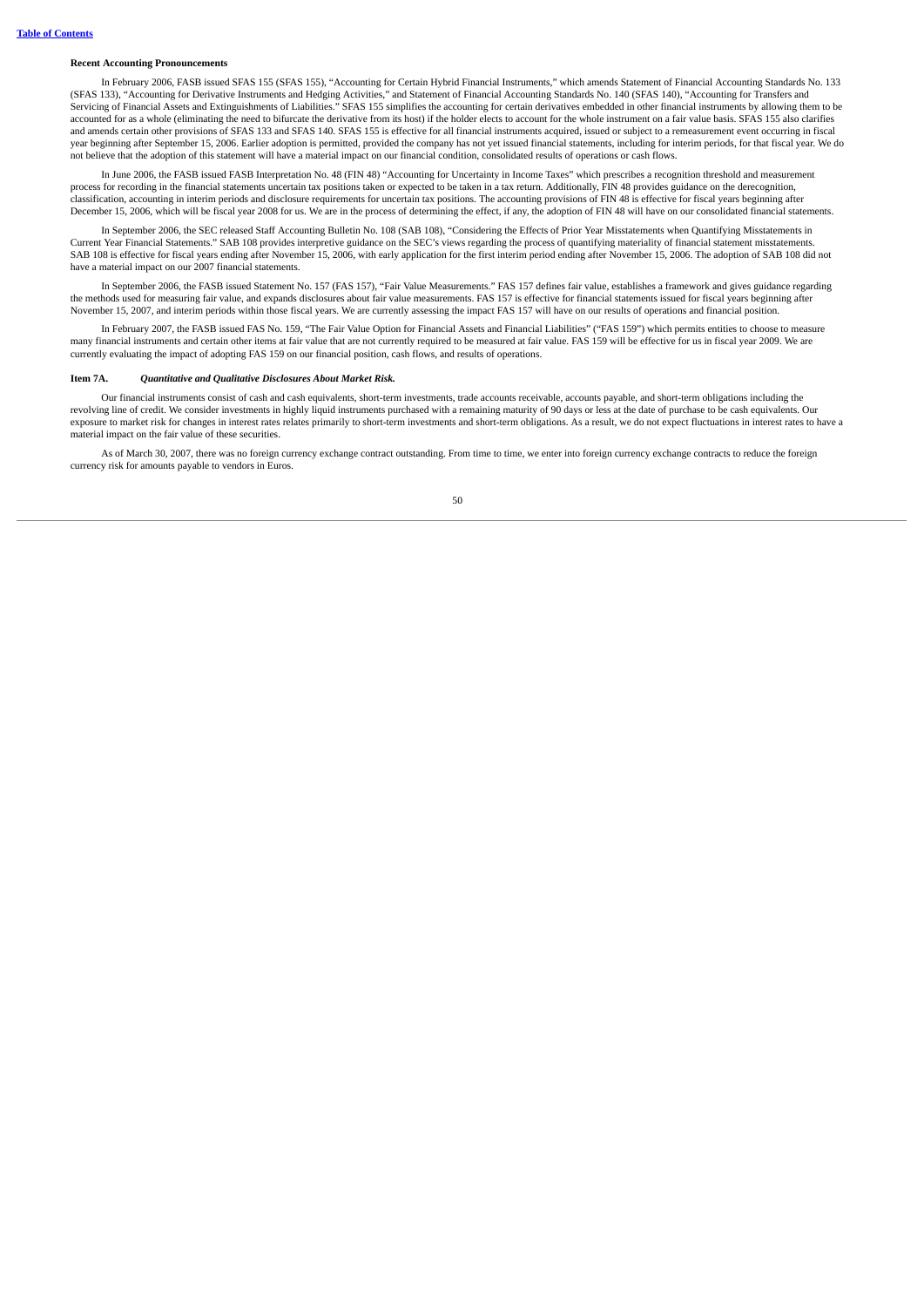### **Item 8.** *Financial Statements and Supplementary Data*

Our consolidated financial statements at March 30, 2007 and March 31, 2006 and for each of the three years in the period ended March 30, 2007, and the Report of PricewaterhouseCoopers LLP, Independent Registered Public Accounting Firm, are included in this annual report on pages F-1 through F-34.

### **Summarized Quarterly Data (Unaudited)**

The following financial information reflects all normal recurring adjustments which are, in the opinion of management, necessary for the fair statement of the results for the interim periods. Summarized quarterly data for fiscal years 2007 and 2006 are as follows:

|                              | <b>1st Quarter</b> |   | 2nd Ouarter<br>(In thousands, except per share data) |    | 3rd Quarter | 4th Quarter |         |
|------------------------------|--------------------|---|------------------------------------------------------|----|-------------|-------------|---------|
| 2007                         |                    |   |                                                      |    |             |             |         |
| Revenues                     | \$<br>128,701      | S | 131,501                                              | s. | 124,336     | \$          | 132,028 |
| Income from operations       | 7,890              |   | 9,814                                                |    | 8,183       |             | 9,558   |
| Net income                   | 5,361              |   | 6,539                                                |    | 9,690       |             | 8,576   |
| Basic net income per share   | 0.19               |   | 0.23                                                 |    | 0.34        |             | 0.29    |
| Diluted net income per share | 0.18               |   | 0.21                                                 |    | 0.31        |             | 0.27    |
| 2006                         |                    |   |                                                      |    |             |             |         |
| Revenues                     | \$<br>99,977       | S | 104,112                                              | s. | 111,608     | \$          | 118,126 |
| Income from operations       | 6,594              |   | 7,562                                                |    | 7,977       |             | 6,797   |
| Net income                   | 5,176              |   | 5,953                                                |    | 6,628       |             | 5,758   |
| Basic net income per share   | 0.19               |   | 0.22                                                 |    | 0.24        |             | 0.21    |
| Diluted net income per share | 0.18               |   | 0.21                                                 |    | 0.23        |             | 0.20    |

**Item 9.** *Changes in and Disagreements With Accountants On Accounting and Financial Disclosure*

None.

### **Item 9A.** *Controls and Procedures*

## **Evaluation of Disclosure Controls and Procedures**

We maintain disclosure controls and procedures designed to provide reasonable assurance of achieving the objective that information in our Exchange Act reports is recorded, processed, summarized and reported within the time periods specified and pursuant to the requirements of the SEC's rules and forms and that such information is accumulated and communicated to our management, including our Chief Executive Officer and Chief Financial Officer, as appropriate, to allow for timely decisions regarding required disclosure. In designing and evaluating the disclosure controls and procedures, management recognizes that any controls and procedures, no matter how well designed and operated, can provide only reasonable assurance of achieving the desired control objectives, and management is required to apply its judgment in evaluating the cost-benefit relationship of possible controls and procedures.

As required by SEC Rule 13a-15(b), we carried out an evaluation, with the participation of our management, including our Chief Executive Officer and Chief Financial Officer, of the effectiveness of our disclosure controls and procedures as of March 30, 2007, the end of the period covered by this annual report. Based upon the foregoing, our Chief Executive Officer and Chief Financial Officer concluded that our disclosure controls and procedures were effective at a reasonable assurance level as of March 30, 2007.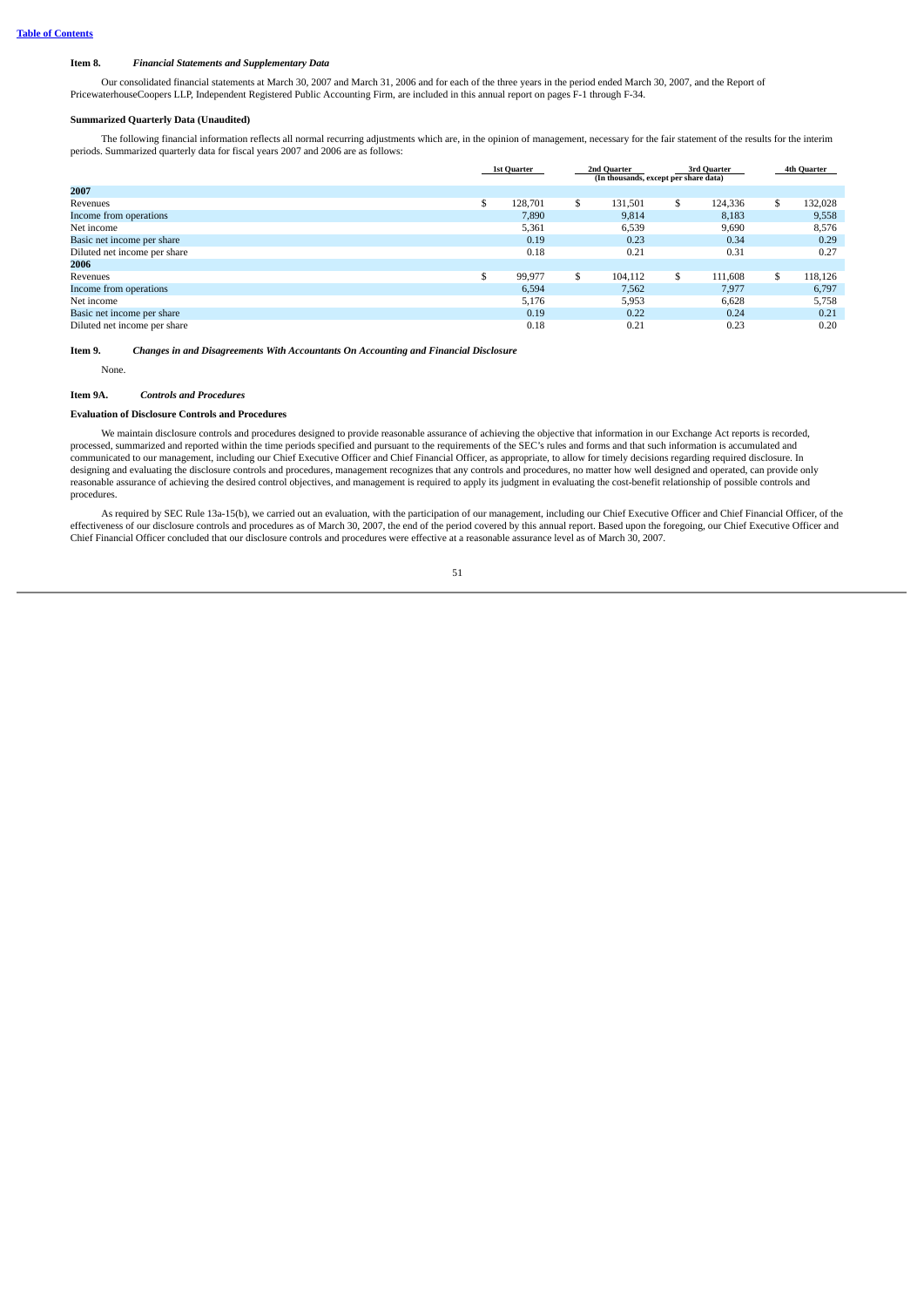# **Changes in Internal Control Over Financial Reporting**

During the quarter ended March 30, 2007, there have been no changes in our internal control over financial reporting that have materially affected, or are reasonably likely to materially affect, our internal control over financial reporting.

### **Management's Report on Internal Control Over Financial Reporting**

The Company's management is responsible for establishing and maintaining adequate internal control over financial reporting as defined in Rules 13a-15(f) and 15d-15(f) under the Exchange Act. Under the supervision and with the participation of the Company's management, including our principal executive officer and principal financial officer, the Company conducted an evaluation of the effectiveness of its internal control over financial reporting based on criteria established in the framework in Internal Control - Integrated Framework issued by the Committee of Sponsoring Organizations of the Treadway Commission. Based on this evaluation, the Company's management concluded that its internal control over financial reporting was effective as of March 30, 2007.

Because of its inherent limitations, internal control over financial reporting may not prevent or detect misstatements. Also, projections of any evaluation of effectiveness to future periods are subject to the risks that controls may become inadequate because of changes in conditions, or that the degree of compliance with the policies or procedures may deteriorate.

The Company's independent registered public accounting firm has audited management's assessment of the effectiveness of the Company's internal control over financial reporting as of March 30, 2007 as stated in their report which appears on page F-1.

# **Item 9B.** *Other Information*

None.

### **PART III**

### **Item 10.** *Directors, Executive Officers of the Registrant and Corporate Governance*

The information required by this item is incorporated by reference to our definitive Proxy Statement to be filed with the SEC in connection with our 2007 Annual Meeting of Stockholders (the Proxy Statement) under the headings "Election of Directors" and "Executive Officers."

### **Item 11.** *Executive Compensation*

The information required by this item is incorporated by reference to the Proxy Statement under the heading "Executive Compensation and Other Information."

### **Item 12.** *Security Ownership of Certain Beneficial Owners and Management and Related Stockholder Matters*

The information required by this item is incorporated by reference to the Proxy Statement under the heading "Security Ownership of Certain Beneficial Owners and Management" and "Equity Compensation Plan Information."

### **Item 13.** *Certain Relationships and Related Transactions, and Director Independence*

The information required by this item is incorporated by reference to the Proxy Statement under the heading "Election of Directors" and "Certain Relationships and Related Transactions."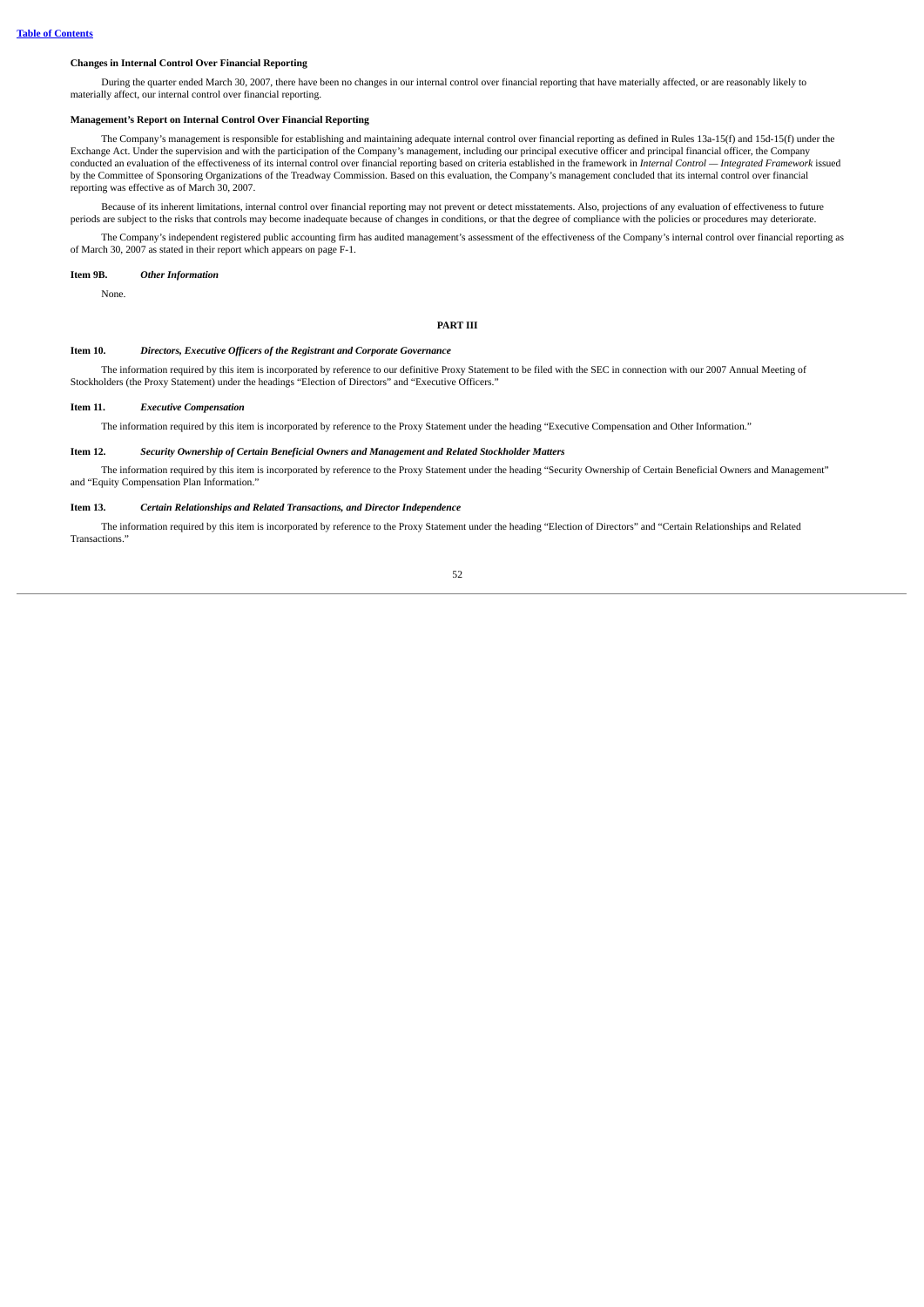The information required by this item is incorporated by reference to the Proxy Statement under the heading "Relationship With Independent Accountants."

# **PART IV**

# **Item 15.** *Exhibits and Financial Statement Schedules*

(a) Documents filed as part of the report:

|                                                                                                                      | Page<br><b>Number</b> |
|----------------------------------------------------------------------------------------------------------------------|-----------------------|
| (1) Report of Independent Registered Public Accounting Firm                                                          | $F-1$                 |
| Consolidated Balance Sheets as of March 30, 2007 and March 31, 2006                                                  | $F-3$                 |
| Consolidated Statements of Operations for the years ended March 30, 2007, March 31, 2006 and April 1, 2005           | $F-4$                 |
| Consolidated Statements of Cash Flows for the years ended March 30, 2007, March 31, 2006 and April 1, 2005           | $F-5$                 |
| Consolidated Statements of Stockholders' Equity for the years ended March 30, 2007, March 31, 2006 and April 1, 2005 | $F-6$                 |
| Notes to the Consolidated Financial Statements                                                                       | $F-7$                 |
| (2) Schedule II - Valuation and Qualifying Accounts                                                                  | $II-1$                |
|                                                                                                                      |                       |

All other schedules are omitted because they are not applicable or the required information is shown in the financial statements or notes thereto. (3) Exhibits

| Exhibit |                                                                                                                                |         |            | <b>Incorporated by Reference</b> |                    | Filed    |
|---------|--------------------------------------------------------------------------------------------------------------------------------|---------|------------|----------------------------------|--------------------|----------|
| Number  | <b>Exhibit Description</b>                                                                                                     | Form    | File No.   | Exhibit                          | <b>Filing Date</b> | Herewith |
| 3.1     | First Amended and Restated Bylaws of ViaSat, Inc.                                                                              | $S-3$   | 333-116468 | 3.2                              | 06/14/2004         |          |
| 3.2     | Second Amended and Restated Certificate of Incorporation of ViaSat, Inc.                                                       | $10-Q$  | 000-21767  | 3.1                              | 11/14/2000         |          |
| 4.1     | Form of Common Stock Certificate                                                                                               | $S-1/A$ | 333-13183  | 4.1                              | 11/05/1996         |          |
| 10.1    | Form of Invention and Confidential Disclosure Agreement by and between ViaSat,<br>Inc. and each employee of ViaSat, Inc.       | $S-1$   | 333-13183  | 10.4                             | 10/01/1996         |          |
| $10.2*$ | Third Amended and Restated 1996 Equity Participation Plan of ViaSat, Inc.                                                      | $8-K$   | 000-21767  | 99                               | 10/10/2006         |          |
| $10.3*$ | Form of Incentive Stock Option Agreement under the Third Amended and Restated<br>1996 Equity Participation Plan                | $S-1/A$ | 333-13183  | 10.9                             | 11/20/1996         |          |
| $10.4*$ | Form of Nonqualified Stock Option Agreement under the Third Amended and<br>Restated 1996 Equity Participation Plan             | $S-1/A$ | 333-13183  | 10.10                            | 11/20/1996         |          |
| $10.5*$ | Form of Restricted Stock Unit Award Agreement under the Third Amended and<br>Restated 1996 Equity Participation Plan           | $8-K$   | 000-21767  | 10.1                             | 10/16/2006         |          |
| $10.6*$ | Form of Executive Restricted Stock Unit Award Agreement under the Third<br>Amended and Restated 1996 Equity Participation Plan | $8-K$   | 000-21767  | 10.2                             | 10/16/2006         |          |
| $10.7*$ | ViaSat, Inc. 401(k) Profit Sharing Plan                                                                                        | $S-1$   | 333-13183  | 10.12                            | 10/11/1996         |          |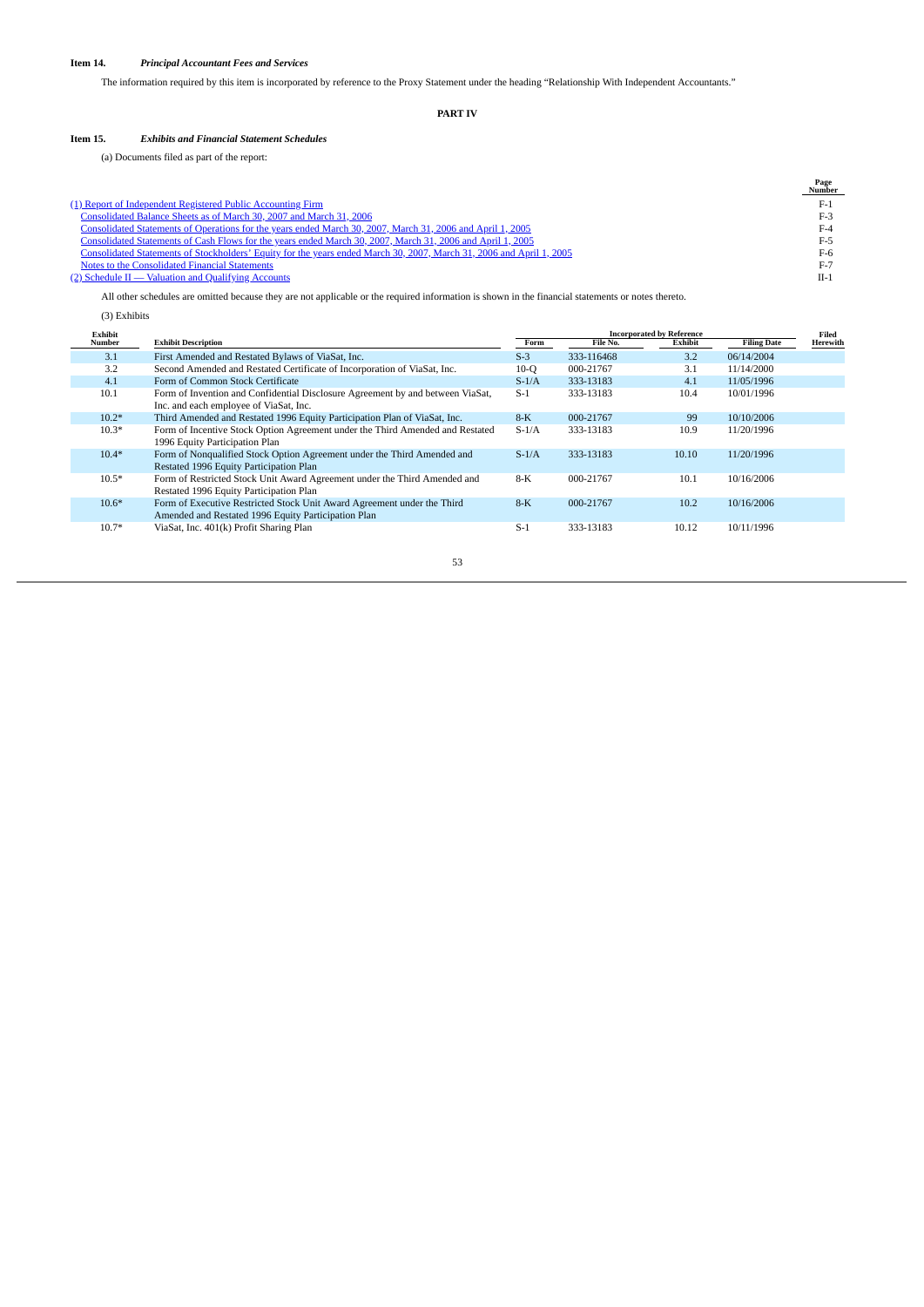| Exhibit |                                                                                                                                                        |        |           | <b>Incorporated by Reference</b> |                    | Filed    |
|---------|--------------------------------------------------------------------------------------------------------------------------------------------------------|--------|-----------|----------------------------------|--------------------|----------|
| Number  | <b>Exhibit Description</b>                                                                                                                             | Form   | File No.  | Exhibit                          | <b>Filing Date</b> | Herewith |
| 10.8    | Second Amended and Restated Revolving Loan Agreement dated January 31, 2005<br>among ViaSat, Inc., Union Bank of California, N.A. and Comerica Bank    | $8-K$  | 000-21767 | 10.1                             | 02/01/2005         |          |
| 10.9    | Lease, dated March 24, 1998, by and between W9/LNP Real Estate Limited<br>Partnership and ViaSat, Inc. (6155 El Camino Real, Carlsbad, California)     | $10-K$ | 000-21767 | 10.27                            | 06/29/1998         |          |
| 10.10   | Amendment to Lease, dated June 17, 2004, by and between Levine Investments<br>Limited Partnership and ViaSat, Inc. (6155 El Camino Real, Carlsbad, CA) | $10-Q$ | 000-21767 | 10.1                             | 08/10/2004         |          |
| 10.11   | Award/Contract, effective January 20, 2000, issued by Space and Naval Warfare<br>Systems to ViaSat, Inc.                                               | $10-Q$ | 000-21767 | 10.1                             | 02/14/2000         |          |
| 10.12   | The ViaSat, Inc. Employee Stock Purchase Plan, as amended                                                                                              | $10-K$ | 000-21767 | 10.10                            | 06/06/2006         |          |
| 21.1    | <b>Subsidiaries</b>                                                                                                                                    |        |           |                                  |                    | X        |
| 23.1    | Consent of PricewaterhouseCoopers LLP, Independent Registered Public Accounting<br>Firm                                                                |        |           |                                  |                    | X        |
| 31.1    | Certification Pursuant to Section 302 of the Sarbanes-Oxley Act of 2002 of Chief<br>Executive Officer                                                  |        |           |                                  |                    | X        |
| 31.2    | Certification Pursuant to Section 302 of the Sarbanes-Oxley Act of 2002 of Chief<br><b>Financial Officer</b>                                           |        |           |                                  |                    | X        |
| 32.1    | Certifications Pursuant to 18 U.S.C. Section 1350, as Adopted Pursuant to<br>Section 906 of the Sarbanes-Oxley Act of 2002                             |        |           |                                  |                    | X        |

\* Denotes management contract or compensatory plan or arrangement required to be filed pursuant to Item 15(b) of this Annual Report on Form 10-K.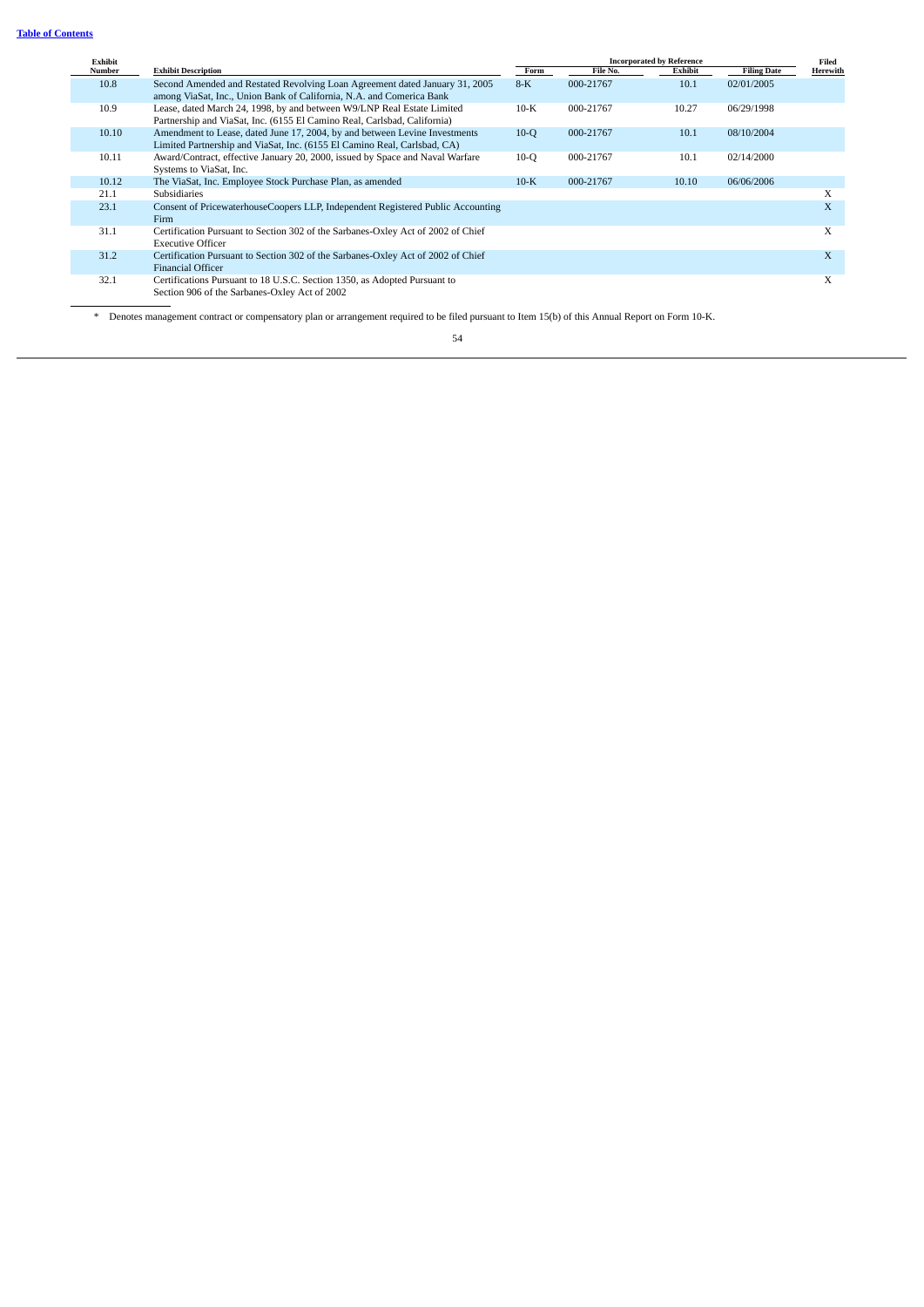# **SIGNATURES**

Pursuant to the requirements of Section 13 or 15(d) of the Securities Exchange Act of 1934, the registrant has duly caused this report to be signed on its behalf by the undersigned, thereunto duly authorized.

VIASAT, INC.

By: /s/ MARK D. DANKBERG

Mark D. Dankberg *Chairman and Chief Executive Officer*

Date: May 30, 2007

Pursuant to the requirements of the Securities Exchange Act of 1934, this report has been signed below by the following persons on behalf of the registrant and in the capacities and on the dates indicated.

| Signature                                    | Title                                                                                                                 | Date         |
|----------------------------------------------|-----------------------------------------------------------------------------------------------------------------------|--------------|
| /s/ MARK D. DANKBERG<br>Mark D. Dankberg     | Chairman of the Board and<br><b>Chief Executive Officer</b>                                                           | May 30, 2007 |
| /s/ RONALD G. WANGERIN<br>Ronald G. Wangerin | (Principal Executive Officer) Vice President, Chief Financial Officer<br>(Principal Financial and Accounting Officer) | May 30, 2007 |
| /s/ ROBERT W. JOHNSON<br>Robert W. Johnson   | Director                                                                                                              | May 30, 2007 |
| /s/ JEFFREY M. NASH<br>Jeffrey M. Nash       | Director                                                                                                              | May 30, 2007 |
| /s/ B. ALLEN LAY<br><b>B.</b> Allen Lay      | Director                                                                                                              | May 30, 2007 |
| /s/ MICHAEL B. TARGOFF<br>Michael B. Targoff | Director                                                                                                              | May 30, 2007 |
| /s/ JOHN P. STENBIT<br>John P. Stenbit       | Director                                                                                                              | May 30, 2007 |
| /s/ HARVEY P. WHITE<br>Harvey P. White       | Director                                                                                                              | May 30, 2007 |
|                                              | 55                                                                                                                    |              |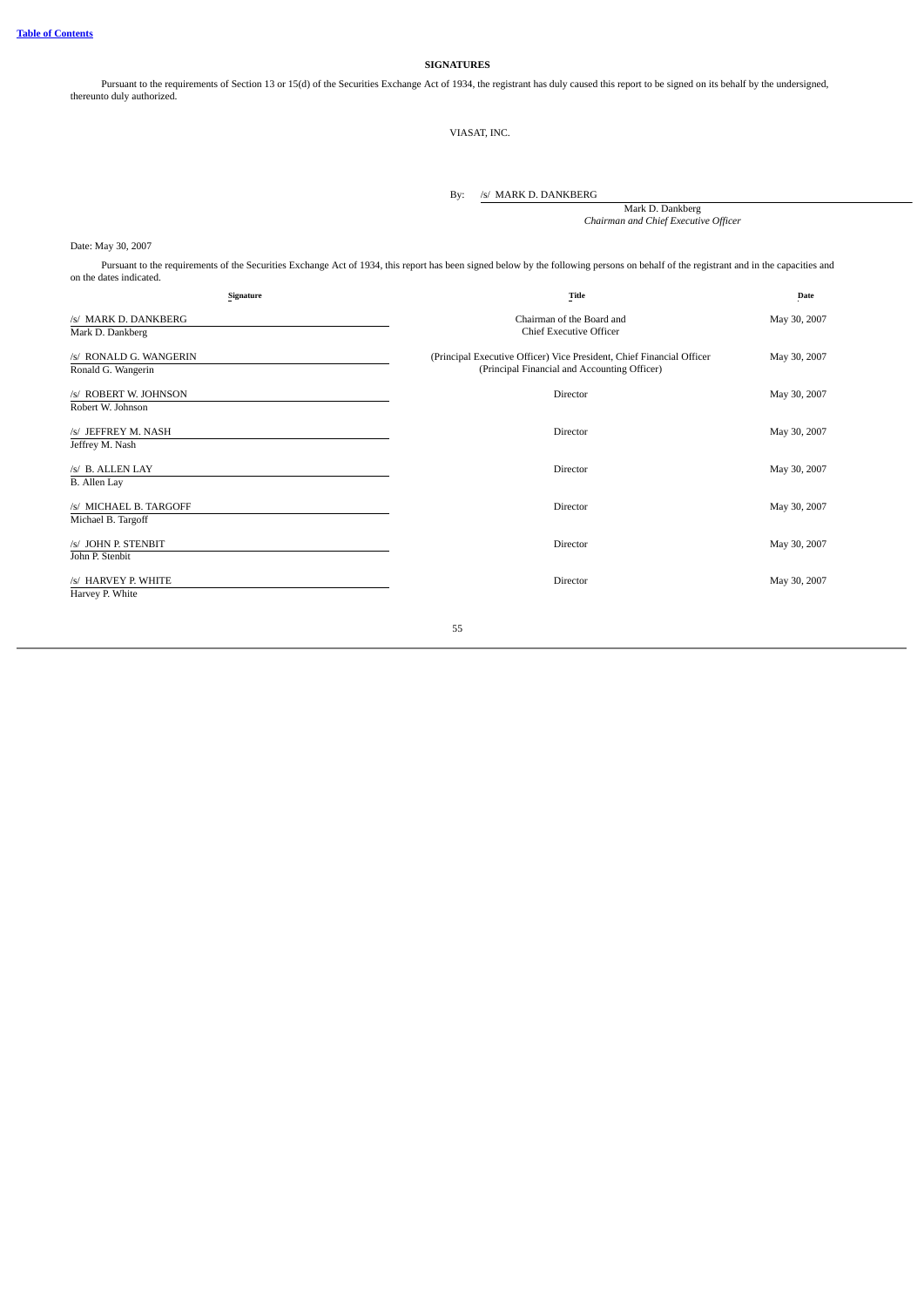### **Report of Independent Registered Public Accounting Firm**

<span id="page-56-0"></span>To the Board of Directors and Stockholders of ViaSat, Inc.:

We have completed integrated audits of ViaSat, Inc.'s consolidated financial statements and of its internal control over financial reporting as of March 30, 2007, in accordance with the standards of the Public Company Accounting Oversight Board (United States). Our opinions, based on our audits, are presented below.

## **Consolidated financial statements and financial statement schedule**

In our opinion, the consolidated financial statements listed in the index appearing under Item 15(a)(1) present fairly, in all material respects, the financial position of ViaSat, Inc. and its subsidiaries at March 30, 2007 and March 31, 2006, and the results of their operations and their cash flows for each of the three years in the period ended March 30, 2007 in conformity with accounting principles generally accepted in the United States of America. In addition, in our opinion, the financial statement schedule listed in the index appearing under 15(a)(2) presents fairly in all material respects, the information set forth therein when read in conjunction with the related consolidated financial statements. These financial statements and financial statement schedule are the responsibility of the Company's management. Our responsibility is to express an opinion on these financial statements and financial statement schedule based on our audits. We conducted our audits of these statements in accordance with the standards of the Public Company Accounting Oversight Board (United States). Those standards require that we plan and perform the audit to obtain reasonable assurance about whether the financial statements are free of material misstatement. An audit of financial statements includes examining, on a test basis, evidence supporting the amounts and disclosures in the financial statements, assessing the accounting principles used and significant estimates made by management, and evaluating the overall financial statement presentation. We believe that our audits provide a reasonable basis for our opinion.

As discussed in Note 1 to the consolidated financial statements, the Company changed the manner in which it accounts for stock-based compensation in 2007.

### **Internal control over financial reporting**

Also, in our opinion, management's assessment, included in Management's Report on Internal Control Over Financial Reporting appearing under Item 9A, that the Company maintained effective internal control over financial reporting as of March 30, 2007 based on criteria established in *Internal Control — Integrated Framework* issued by the Committee of Sponsoring Organizations of the Treadway Commission (COSO), is fairly stated, in all material respects, based on those criteria. Furthermore, in our opinion, the Company maintained, in all material respects, effective internal control over financial reporting as of March 30, 2007, based on criteria established in *Internal Control — Integrated Framework* issued by the COSO. The Company's management is responsible for maintaining effective internal control over financial reporting and for its assessment of the effectiveness of internal control over financial reporting. Our responsibility is to express opinions on management's assessment and on the effectiveness of the Company's internal control over financial reporting based on our audit. We conducted our audit of internal control over financial reporting in accordance with the standards of the Public Company Accounting Oversight Board (United States). Those standards require that we plan and perform the audit to obtain reasonable assurance about whether effective internal control over financial reporting was maintained in all material respects. An audit of internal control over financial reporting includes obtaining an understanding of internal control over financial reporting, evaluating management's assessment, testing and evaluating the design and operating effectiveness of internal control, and performing such other procedures as we consider necessary in the circumstances. We believe that our audit provides a reasonable basis for our opinions.

A company's internal control over financial reporting is a process designed to provide reasonable assurance regarding the reliability of financial reporting and the preparation of financial statements for external purposes in accordance with generally accepted accounting principles. A company's internal control over financial reporting includes those policies and procedures that (i) pertain to the maintenance of records that, in reasonable detail, accurately and fairly reflect the transactions and dispositions of the assets of the company; (ii) provide reasonable assurance that transactions are recorded as necessary to permit preparation of financial statements in accordance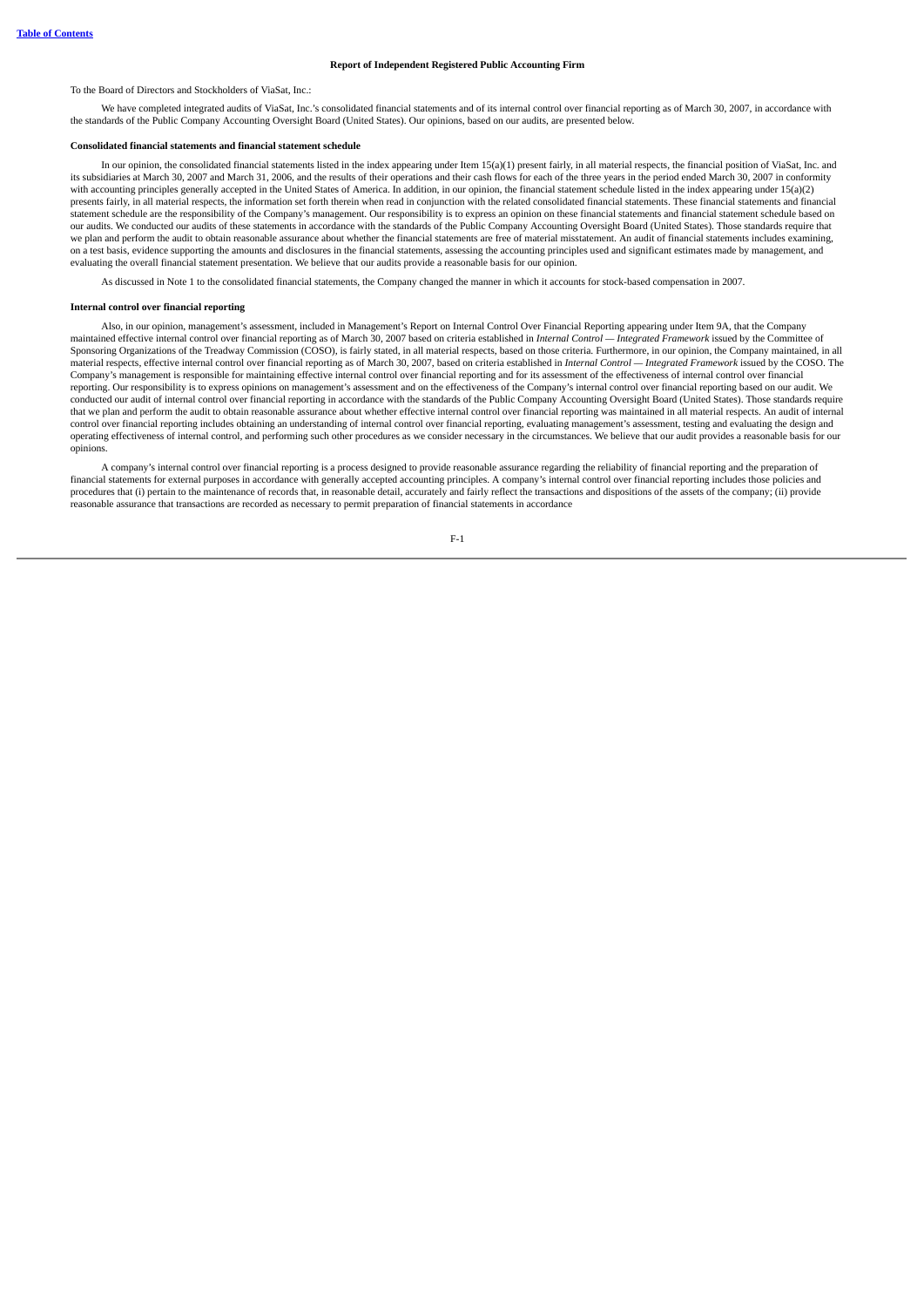with generally accepted accounting principles, and that receipts and expenditures of the company are being made only in accordance with authorizations of management and directors of the<br>company; and (iii) provide reasonabl effect on the financial statements.

Because of its inherent limitations, internal control over financial reporting may not prevent or detect misstatements. Also, projections of any evaluation of effectiveness to future<br>periods are subject to the risk that co

/s/ PricewaterhouseCoopers LLP

San Diego, CA<br>May 25, 2007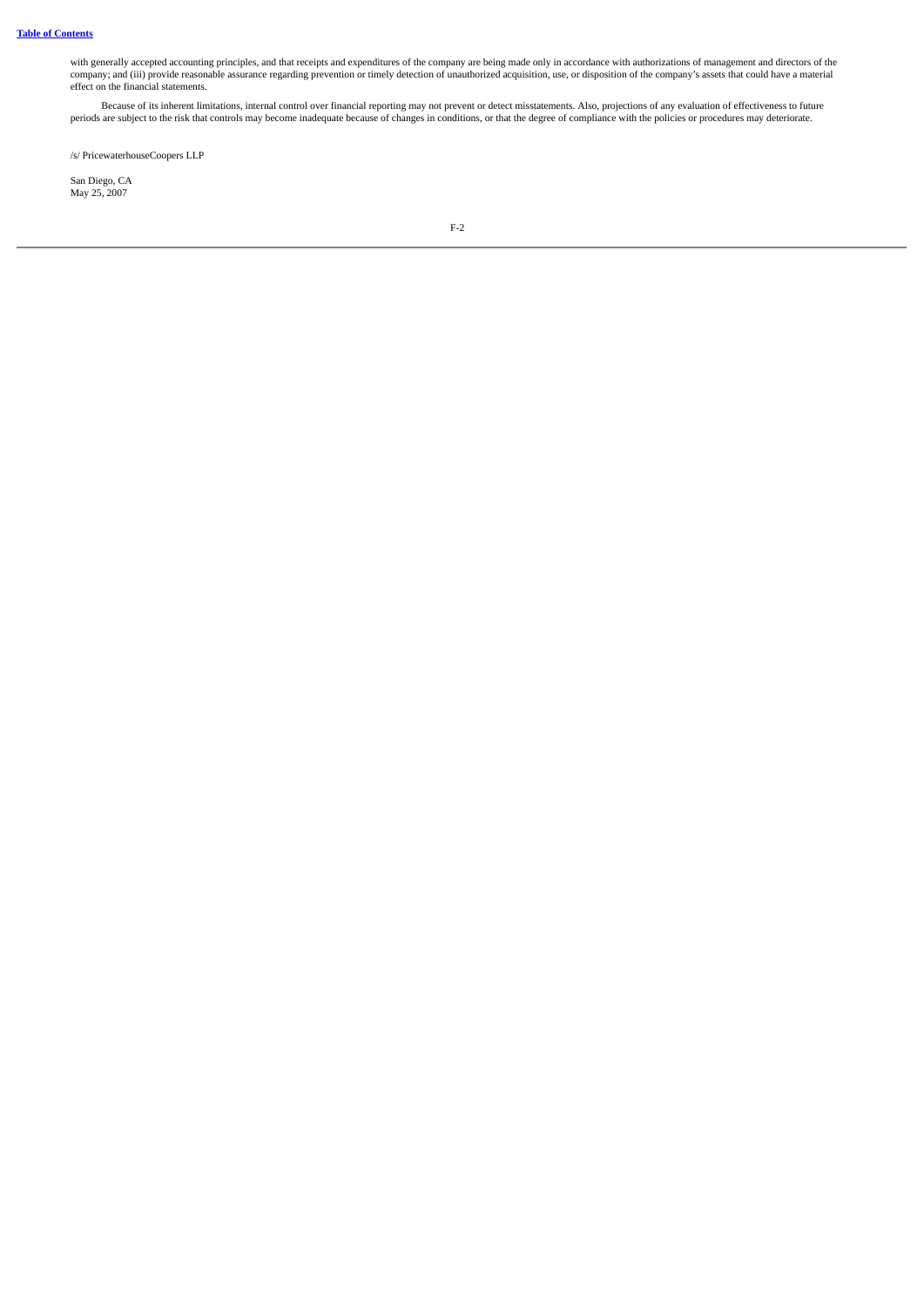# **CONSOLIDATED BALANCE SHEETS**

<span id="page-58-0"></span>

| As of<br>As of<br>March 30,<br>March 31,<br>2007<br>2006<br>(In thousands,<br>except share data)<br><b>ASSETS</b><br>Current assets:<br>Cash and cash equivalents<br>$\mathfrak{S}$<br>103,345<br>\$<br>36.723<br>Short-term investments<br>47<br>164<br>139,789<br>144,715<br>Accounts receivable, net<br><b>Inventories</b><br>46,034<br>49,883<br>9,721<br>7,008<br>Deferred income taxes<br>5,960<br>Prepaid expenses and other current assets<br>9,218<br>308.154<br>244,453<br>Total current assets<br>Goodwill<br>65,988<br>28,133<br>Other intangible assets, net<br>33,601<br>23,983<br>51,463<br>46,211<br>Property and equipment, net<br>24,733<br>20,525<br>Other assets<br>\$<br>483,939<br>\$<br>363,305<br>Total assets<br><b>LIABILITIES AND STOCKHOLDERS' EQUITY</b><br>Current liabilities:<br>Accounts payable<br>$\mathfrak{S}$<br>43,516<br>\$<br>50,577<br><b>Accrued liabilities</b><br>62,470<br>40,969<br>Payables to former shareholders of acquired business<br>14,762<br>Total current liabilities<br>120,748<br>91,546<br><b>Other liabilities</b><br>13,273<br>7,625<br><b>Total liabilities</b><br>134,021<br>99,171<br>Commitments and contingencies (Notes 9 and 10)<br>Minority interest in consolidated subsidiary<br>1,123<br>836<br>Stockholders' equity:<br>Series A, convertible preferred stock, \$.0001 par value; 5,000,000 shares authorized; no shares issued and outstanding at March 30, 2007 and<br>March 31, 2006, respectively<br>Common stock, \$.0001 par value, 100,000,000 shares authorized; 29,733,396 and 27,594,549 shares issued and outstanding at March 30, 2007 and<br>March 31, 2006, respectively<br>3<br>3<br>Paid-in capital<br>232,693<br>177,680<br>Retained earnings<br>115,969<br>85,803<br>Accumulated other comprehensive income (loss)<br>130<br>348,795<br>263,298<br>Total stockholders' equity |  |  |  |       |
|---------------------------------------------------------------------------------------------------------------------------------------------------------------------------------------------------------------------------------------------------------------------------------------------------------------------------------------------------------------------------------------------------------------------------------------------------------------------------------------------------------------------------------------------------------------------------------------------------------------------------------------------------------------------------------------------------------------------------------------------------------------------------------------------------------------------------------------------------------------------------------------------------------------------------------------------------------------------------------------------------------------------------------------------------------------------------------------------------------------------------------------------------------------------------------------------------------------------------------------------------------------------------------------------------------------------------------------------------------------------------------------------------------------------------------------------------------------------------------------------------------------------------------------------------------------------------------------------------------------------------------------------------------------------------------------------------------------------------------------------------------------------------------------------------------------------------------------------------------------------------|--|--|--|-------|
|                                                                                                                                                                                                                                                                                                                                                                                                                                                                                                                                                                                                                                                                                                                                                                                                                                                                                                                                                                                                                                                                                                                                                                                                                                                                                                                                                                                                                                                                                                                                                                                                                                                                                                                                                                                                                                                                           |  |  |  |       |
|                                                                                                                                                                                                                                                                                                                                                                                                                                                                                                                                                                                                                                                                                                                                                                                                                                                                                                                                                                                                                                                                                                                                                                                                                                                                                                                                                                                                                                                                                                                                                                                                                                                                                                                                                                                                                                                                           |  |  |  |       |
|                                                                                                                                                                                                                                                                                                                                                                                                                                                                                                                                                                                                                                                                                                                                                                                                                                                                                                                                                                                                                                                                                                                                                                                                                                                                                                                                                                                                                                                                                                                                                                                                                                                                                                                                                                                                                                                                           |  |  |  |       |
|                                                                                                                                                                                                                                                                                                                                                                                                                                                                                                                                                                                                                                                                                                                                                                                                                                                                                                                                                                                                                                                                                                                                                                                                                                                                                                                                                                                                                                                                                                                                                                                                                                                                                                                                                                                                                                                                           |  |  |  |       |
|                                                                                                                                                                                                                                                                                                                                                                                                                                                                                                                                                                                                                                                                                                                                                                                                                                                                                                                                                                                                                                                                                                                                                                                                                                                                                                                                                                                                                                                                                                                                                                                                                                                                                                                                                                                                                                                                           |  |  |  |       |
|                                                                                                                                                                                                                                                                                                                                                                                                                                                                                                                                                                                                                                                                                                                                                                                                                                                                                                                                                                                                                                                                                                                                                                                                                                                                                                                                                                                                                                                                                                                                                                                                                                                                                                                                                                                                                                                                           |  |  |  |       |
|                                                                                                                                                                                                                                                                                                                                                                                                                                                                                                                                                                                                                                                                                                                                                                                                                                                                                                                                                                                                                                                                                                                                                                                                                                                                                                                                                                                                                                                                                                                                                                                                                                                                                                                                                                                                                                                                           |  |  |  |       |
|                                                                                                                                                                                                                                                                                                                                                                                                                                                                                                                                                                                                                                                                                                                                                                                                                                                                                                                                                                                                                                                                                                                                                                                                                                                                                                                                                                                                                                                                                                                                                                                                                                                                                                                                                                                                                                                                           |  |  |  |       |
|                                                                                                                                                                                                                                                                                                                                                                                                                                                                                                                                                                                                                                                                                                                                                                                                                                                                                                                                                                                                                                                                                                                                                                                                                                                                                                                                                                                                                                                                                                                                                                                                                                                                                                                                                                                                                                                                           |  |  |  |       |
|                                                                                                                                                                                                                                                                                                                                                                                                                                                                                                                                                                                                                                                                                                                                                                                                                                                                                                                                                                                                                                                                                                                                                                                                                                                                                                                                                                                                                                                                                                                                                                                                                                                                                                                                                                                                                                                                           |  |  |  |       |
|                                                                                                                                                                                                                                                                                                                                                                                                                                                                                                                                                                                                                                                                                                                                                                                                                                                                                                                                                                                                                                                                                                                                                                                                                                                                                                                                                                                                                                                                                                                                                                                                                                                                                                                                                                                                                                                                           |  |  |  |       |
|                                                                                                                                                                                                                                                                                                                                                                                                                                                                                                                                                                                                                                                                                                                                                                                                                                                                                                                                                                                                                                                                                                                                                                                                                                                                                                                                                                                                                                                                                                                                                                                                                                                                                                                                                                                                                                                                           |  |  |  |       |
|                                                                                                                                                                                                                                                                                                                                                                                                                                                                                                                                                                                                                                                                                                                                                                                                                                                                                                                                                                                                                                                                                                                                                                                                                                                                                                                                                                                                                                                                                                                                                                                                                                                                                                                                                                                                                                                                           |  |  |  |       |
|                                                                                                                                                                                                                                                                                                                                                                                                                                                                                                                                                                                                                                                                                                                                                                                                                                                                                                                                                                                                                                                                                                                                                                                                                                                                                                                                                                                                                                                                                                                                                                                                                                                                                                                                                                                                                                                                           |  |  |  |       |
|                                                                                                                                                                                                                                                                                                                                                                                                                                                                                                                                                                                                                                                                                                                                                                                                                                                                                                                                                                                                                                                                                                                                                                                                                                                                                                                                                                                                                                                                                                                                                                                                                                                                                                                                                                                                                                                                           |  |  |  |       |
|                                                                                                                                                                                                                                                                                                                                                                                                                                                                                                                                                                                                                                                                                                                                                                                                                                                                                                                                                                                                                                                                                                                                                                                                                                                                                                                                                                                                                                                                                                                                                                                                                                                                                                                                                                                                                                                                           |  |  |  |       |
|                                                                                                                                                                                                                                                                                                                                                                                                                                                                                                                                                                                                                                                                                                                                                                                                                                                                                                                                                                                                                                                                                                                                                                                                                                                                                                                                                                                                                                                                                                                                                                                                                                                                                                                                                                                                                                                                           |  |  |  |       |
|                                                                                                                                                                                                                                                                                                                                                                                                                                                                                                                                                                                                                                                                                                                                                                                                                                                                                                                                                                                                                                                                                                                                                                                                                                                                                                                                                                                                                                                                                                                                                                                                                                                                                                                                                                                                                                                                           |  |  |  |       |
|                                                                                                                                                                                                                                                                                                                                                                                                                                                                                                                                                                                                                                                                                                                                                                                                                                                                                                                                                                                                                                                                                                                                                                                                                                                                                                                                                                                                                                                                                                                                                                                                                                                                                                                                                                                                                                                                           |  |  |  |       |
|                                                                                                                                                                                                                                                                                                                                                                                                                                                                                                                                                                                                                                                                                                                                                                                                                                                                                                                                                                                                                                                                                                                                                                                                                                                                                                                                                                                                                                                                                                                                                                                                                                                                                                                                                                                                                                                                           |  |  |  |       |
|                                                                                                                                                                                                                                                                                                                                                                                                                                                                                                                                                                                                                                                                                                                                                                                                                                                                                                                                                                                                                                                                                                                                                                                                                                                                                                                                                                                                                                                                                                                                                                                                                                                                                                                                                                                                                                                                           |  |  |  |       |
|                                                                                                                                                                                                                                                                                                                                                                                                                                                                                                                                                                                                                                                                                                                                                                                                                                                                                                                                                                                                                                                                                                                                                                                                                                                                                                                                                                                                                                                                                                                                                                                                                                                                                                                                                                                                                                                                           |  |  |  |       |
|                                                                                                                                                                                                                                                                                                                                                                                                                                                                                                                                                                                                                                                                                                                                                                                                                                                                                                                                                                                                                                                                                                                                                                                                                                                                                                                                                                                                                                                                                                                                                                                                                                                                                                                                                                                                                                                                           |  |  |  |       |
|                                                                                                                                                                                                                                                                                                                                                                                                                                                                                                                                                                                                                                                                                                                                                                                                                                                                                                                                                                                                                                                                                                                                                                                                                                                                                                                                                                                                                                                                                                                                                                                                                                                                                                                                                                                                                                                                           |  |  |  |       |
|                                                                                                                                                                                                                                                                                                                                                                                                                                                                                                                                                                                                                                                                                                                                                                                                                                                                                                                                                                                                                                                                                                                                                                                                                                                                                                                                                                                                                                                                                                                                                                                                                                                                                                                                                                                                                                                                           |  |  |  |       |
|                                                                                                                                                                                                                                                                                                                                                                                                                                                                                                                                                                                                                                                                                                                                                                                                                                                                                                                                                                                                                                                                                                                                                                                                                                                                                                                                                                                                                                                                                                                                                                                                                                                                                                                                                                                                                                                                           |  |  |  |       |
|                                                                                                                                                                                                                                                                                                                                                                                                                                                                                                                                                                                                                                                                                                                                                                                                                                                                                                                                                                                                                                                                                                                                                                                                                                                                                                                                                                                                                                                                                                                                                                                                                                                                                                                                                                                                                                                                           |  |  |  |       |
|                                                                                                                                                                                                                                                                                                                                                                                                                                                                                                                                                                                                                                                                                                                                                                                                                                                                                                                                                                                                                                                                                                                                                                                                                                                                                                                                                                                                                                                                                                                                                                                                                                                                                                                                                                                                                                                                           |  |  |  |       |
|                                                                                                                                                                                                                                                                                                                                                                                                                                                                                                                                                                                                                                                                                                                                                                                                                                                                                                                                                                                                                                                                                                                                                                                                                                                                                                                                                                                                                                                                                                                                                                                                                                                                                                                                                                                                                                                                           |  |  |  |       |
|                                                                                                                                                                                                                                                                                                                                                                                                                                                                                                                                                                                                                                                                                                                                                                                                                                                                                                                                                                                                                                                                                                                                                                                                                                                                                                                                                                                                                                                                                                                                                                                                                                                                                                                                                                                                                                                                           |  |  |  |       |
|                                                                                                                                                                                                                                                                                                                                                                                                                                                                                                                                                                                                                                                                                                                                                                                                                                                                                                                                                                                                                                                                                                                                                                                                                                                                                                                                                                                                                                                                                                                                                                                                                                                                                                                                                                                                                                                                           |  |  |  |       |
|                                                                                                                                                                                                                                                                                                                                                                                                                                                                                                                                                                                                                                                                                                                                                                                                                                                                                                                                                                                                                                                                                                                                                                                                                                                                                                                                                                                                                                                                                                                                                                                                                                                                                                                                                                                                                                                                           |  |  |  |       |
|                                                                                                                                                                                                                                                                                                                                                                                                                                                                                                                                                                                                                                                                                                                                                                                                                                                                                                                                                                                                                                                                                                                                                                                                                                                                                                                                                                                                                                                                                                                                                                                                                                                                                                                                                                                                                                                                           |  |  |  |       |
|                                                                                                                                                                                                                                                                                                                                                                                                                                                                                                                                                                                                                                                                                                                                                                                                                                                                                                                                                                                                                                                                                                                                                                                                                                                                                                                                                                                                                                                                                                                                                                                                                                                                                                                                                                                                                                                                           |  |  |  | (188) |
|                                                                                                                                                                                                                                                                                                                                                                                                                                                                                                                                                                                                                                                                                                                                                                                                                                                                                                                                                                                                                                                                                                                                                                                                                                                                                                                                                                                                                                                                                                                                                                                                                                                                                                                                                                                                                                                                           |  |  |  |       |
| 363,305<br>Total liabilities and stockholders' equity<br>483,939<br>\$<br>\$                                                                                                                                                                                                                                                                                                                                                                                                                                                                                                                                                                                                                                                                                                                                                                                                                                                                                                                                                                                                                                                                                                                                                                                                                                                                                                                                                                                                                                                                                                                                                                                                                                                                                                                                                                                              |  |  |  |       |

See accompanying notes to the consolidated financial statements.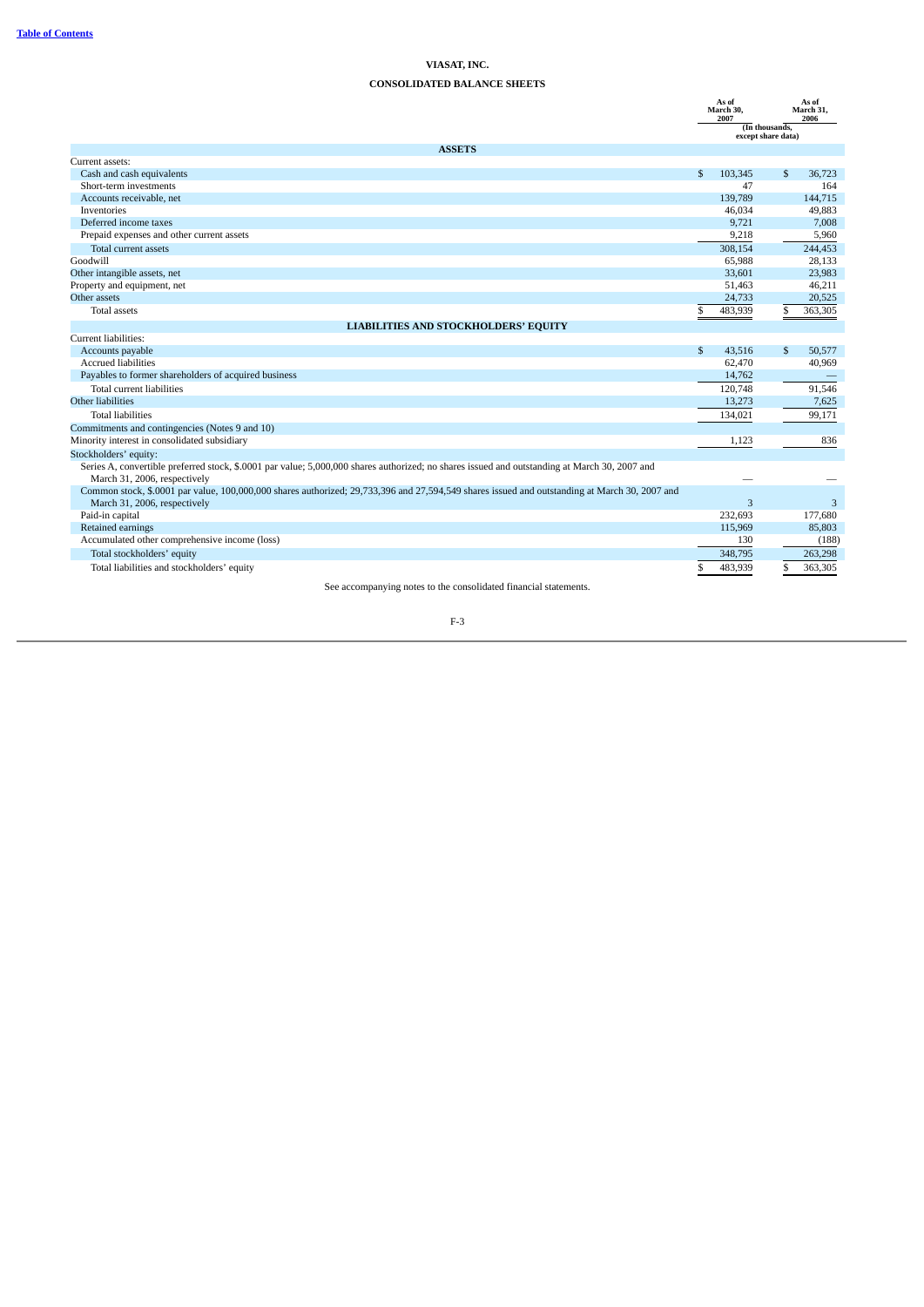# **CONSOLIDATED STATEMENTS OF OPERATIONS**

<span id="page-59-0"></span>

|                                                             | <b>Years Ended</b> |                                                                                  |    |         |    |               |
|-------------------------------------------------------------|--------------------|----------------------------------------------------------------------------------|----|---------|----|---------------|
|                                                             |                    | March 30, 2007<br><b>March 31, 2006</b><br>(In thousands, except per share data) |    |         |    | April 1, 2005 |
| <b>Revenues</b>                                             | \$                 | 516,566                                                                          | S. | 433,823 | \$ | 345,939       |
| Operating expenses:                                         |                    |                                                                                  |    |         |    |               |
| Cost of revenues                                            |                    | 380,092                                                                          |    | 325,271 |    | 262,260       |
| Selling, general and administrative                         |                    | 69,896                                                                           |    | 57,059  |    | 48,631        |
| Independent research and development                        |                    | 21,631                                                                           |    | 15,757  |    | 8,082         |
| Amortization of intangible assets                           |                    | 9,502                                                                            |    | 6,806   |    | 6,642         |
| Income from operations                                      |                    | 35,445                                                                           |    | 28,930  |    | 20,324        |
| Other income (expense):                                     |                    |                                                                                  |    |         |    |               |
| Interest income                                             |                    | 2,189                                                                            |    | 248     |    | 445           |
| Interest expense                                            |                    | (448)                                                                            |    | (448)   |    | (141)         |
| Income before income taxes and minority interest            |                    | 37,186                                                                           |    | 28,730  |    | 20,628        |
| Provision for income taxes                                  |                    | 6,755                                                                            |    | 5,105   |    | 1,246         |
| Minority interest in net earnings of subsidiary, net of tax |                    | 265                                                                              |    | 110     |    | 115           |
| Net income                                                  |                    | 30,166                                                                           |    | 23,515  | \$ | 19,267        |
| Basic net income per share                                  |                    | 1.06                                                                             |    | 0.87    |    | 0.72          |
| Diluted net income per share                                |                    | 0.98                                                                             |    | 0.81    |    | 0.68          |
| Shares used in computing basic net income per share         |                    | 28,589                                                                           |    | 27,133  |    | 26,749        |
| Shares used in computing diluted net income per share       |                    | 30,893                                                                           |    | 28,857  |    | 28,147        |

See accompanying notes to the consolidated financial statements.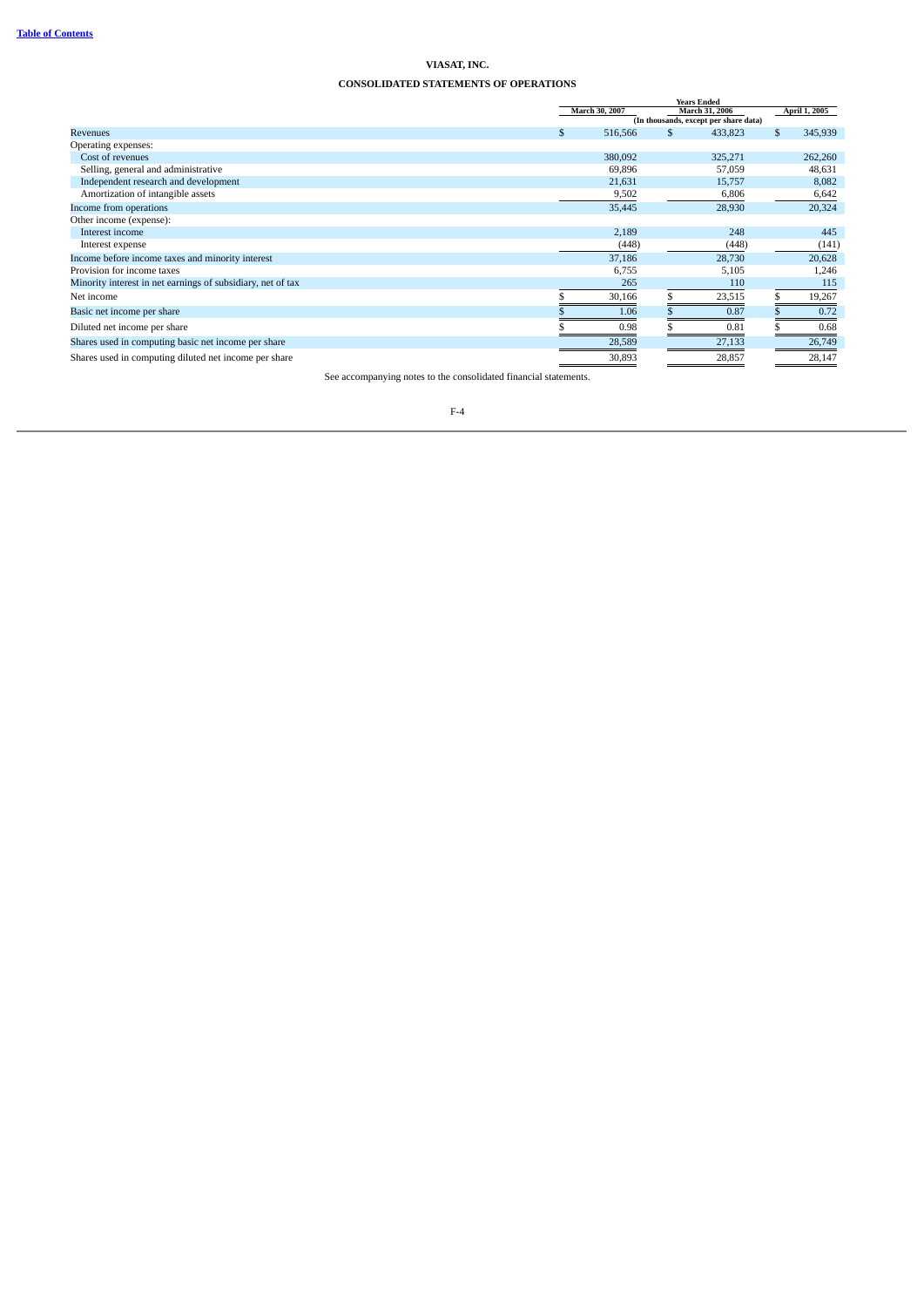# **CONSOLIDATED STATEMENTS OF CASH FLOWS**

<span id="page-60-0"></span>

|                                                                                                                        | <b>Years Ended</b> |                                  |    |                |                |           |  |
|------------------------------------------------------------------------------------------------------------------------|--------------------|----------------------------------|----|----------------|----------------|-----------|--|
|                                                                                                                        |                    | March 30, 2007<br>March 31, 2006 |    |                | April 1, 2005  |           |  |
|                                                                                                                        |                    |                                  |    | (In thousands) |                |           |  |
| <b>Cash flows from operating activities:</b>                                                                           |                    |                                  |    |                |                |           |  |
| Net income                                                                                                             | \$                 | 30,166                           | \$ | 23,515         | \$             | 19,267    |  |
| Adjustments to reconcile net income to net cash provided by operating activities:                                      |                    |                                  |    |                |                |           |  |
| Depreciation                                                                                                           |                    | 14,188                           |    | 11,689         |                | 10.053    |  |
| Amortization of intangible assets and capitalized software                                                             |                    | 12,667                           |    | 10,207         |                | 10,072    |  |
| Provision for bad debts                                                                                                |                    | 1,215                            |    | 246            |                | 234       |  |
| Deferred income taxes                                                                                                  |                    | (10, 337)                        |    | (5,405)        |                | (3,353)   |  |
| Incremental tax benefits from stock options exercised                                                                  |                    | (3, 324)                         |    |                |                |           |  |
| Loss on sale and disposal of property and equipment                                                                    |                    | 425                              |    | 385            |                |           |  |
| Stock compensation expense                                                                                             |                    | 4,987                            |    | 1,556          |                |           |  |
| Other non-cash adjustments                                                                                             |                    | 667                              |    | 138            |                | 120       |  |
| Increase (decrease) in cash resulting from changes in operating assets and liabilities, net of effects of acquisition: |                    |                                  |    |                |                |           |  |
| Accounts receivable                                                                                                    |                    | 5.223                            |    | (2,320)        |                | (30,760)  |  |
| Inventories                                                                                                            |                    | 5,239                            |    | (12, 824)      |                | (6, 249)  |  |
| Other assets                                                                                                           |                    | (8,919)                          |    | 3,945          |                | (984)     |  |
| Accounts payable                                                                                                       |                    | (11, 558)                        |    | 10,263         |                | 5,885     |  |
| <b>Accrued liabilities</b>                                                                                             |                    | 24,862                           |    | 8.486          |                | (1,697)   |  |
| Other liabilities                                                                                                      |                    | 1,240                            |    | 2,284          |                | 995       |  |
| Net cash provided by operating activities                                                                              |                    | 66,741                           |    | 52,165         |                | 3,583     |  |
| Cash flows from investing activities:                                                                                  |                    |                                  |    |                |                |           |  |
| Sales of short-term investments                                                                                        |                    | 117                              |    | (2)            |                | (2)       |  |
| Purchases of property and equipment                                                                                    |                    | (15, 452)                        |    | (23, 734)      |                | (11,279)  |  |
| Acquisitions of businesses, net of cash acquired                                                                       |                    | (7,687)                          |    | (15,994)       |                |           |  |
| Net cash used in investing activities                                                                                  |                    | (23, 022)                        |    | (39,730)       |                | (11, 281) |  |
| <b>Cash flows from financing activities:</b>                                                                           |                    |                                  |    |                |                |           |  |
| Proceeds from line of credit                                                                                           |                    |                                  |    | 3,000          |                | 19,000    |  |
| Payments on line of credit                                                                                             |                    | $\overline{\phantom{0}}$         |    | (3,000)        |                | (19,000)  |  |
| Incremental tax benefits from stock options exercised                                                                  |                    | 3,324                            |    |                |                |           |  |
| Proceeds from issuance of secured borrowing                                                                            |                    | 4,720                            |    | $\sim$         |                |           |  |
| Proceeds from issuance of common stock                                                                                 |                    | 14,475                           |    | 9,883          |                | 3,709     |  |
| Net cash provided by financing activities                                                                              |                    | 22,519                           |    | 9.883          |                | 3,709     |  |
| Effect of exchange rate changes on cash                                                                                |                    | 384                              |    | (174)          |                | 58        |  |
|                                                                                                                        |                    | 66,622                           |    | 22.144         |                | (3,931)   |  |
| Net increase (decrease) in cash and cash equivalents                                                                   |                    | 36,723                           |    |                |                |           |  |
| Cash and cash equivalents at beginning of year                                                                         |                    |                                  |    | 14,579         |                | 18,510    |  |
| Cash and cash equivalents at end of year                                                                               | \$                 | 103,345                          | \$ | 36,723         | \$             | 14,579    |  |
| <b>Supplemental information:</b>                                                                                       |                    |                                  |    |                |                |           |  |
| Cash paid for interest                                                                                                 | \$                 | 541                              | \$ | 158            | $\mathfrak{S}$ | 141       |  |
| Cash paid for income taxes, net                                                                                        | \$                 | 11.565                           | \$ | 4.048          | $\mathbb{S}$   | 3.680     |  |
| Non-cash investing and financing activities:                                                                           |                    |                                  |    |                |                |           |  |
| Issuance of common stock in connection with acquisitions (Note 13)                                                     | \$                 | 29.605                           | \$ |                | \$             |           |  |
| Issuance of stock options in connection with acquisition                                                               | \$                 |                                  | \$ | 525            | \$             |           |  |
| Issuance of payable in connection with acquisitions                                                                    | \$                 | 14,762                           | \$ |                | \$             |           |  |

See accompanying notes to the consolidated financial statements.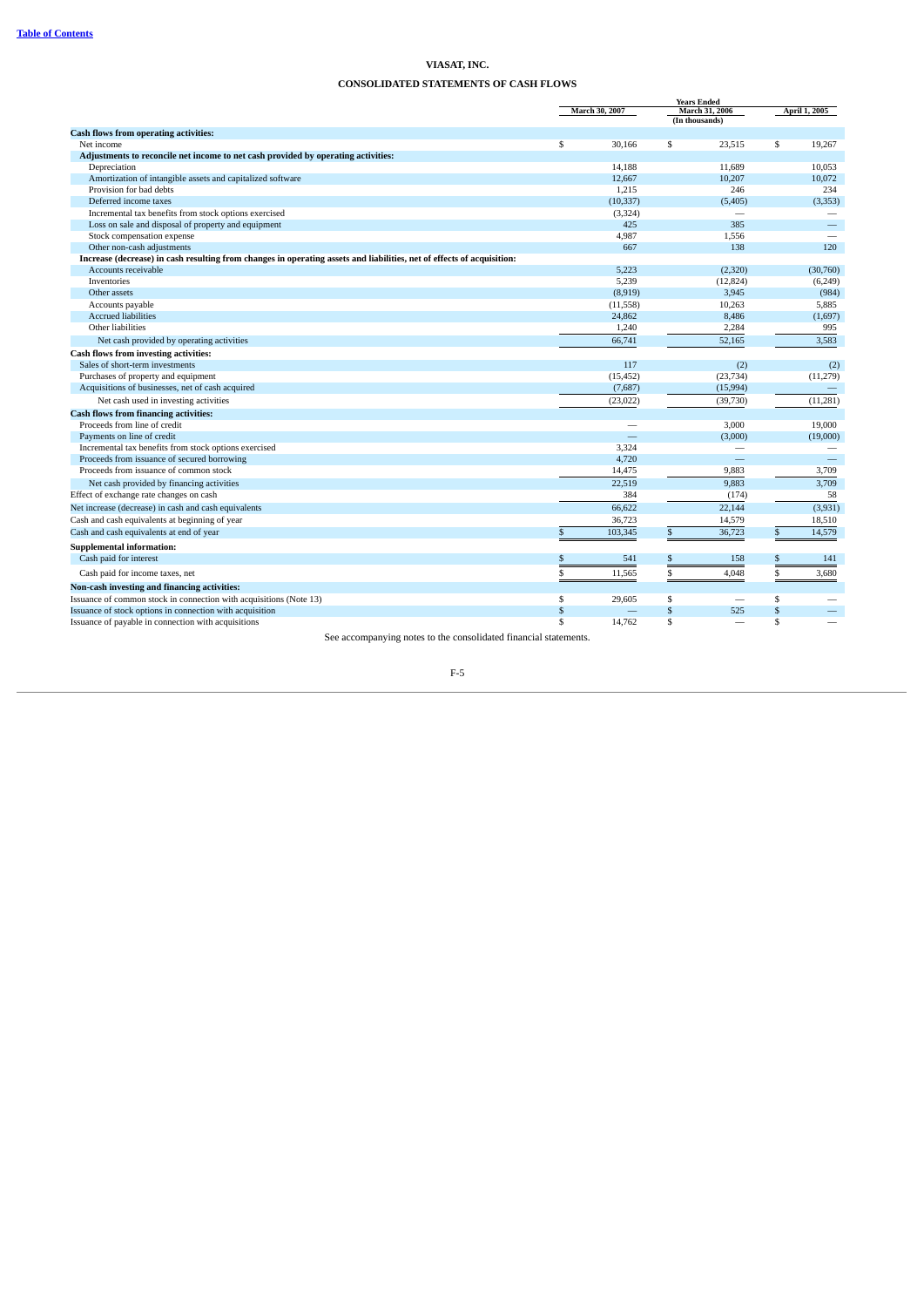# **CONSOLIDATED STATEMENTS OF STOCKHOLDERS' EQUITY**

<span id="page-61-0"></span>

|                                                                                   | <b>Common Stock</b><br>Number of<br><b>Shares</b> | Amount |   |     | Paid in<br>Capital |     | <b>Retained</b><br><b>Earnings</b><br>(In thousands, except share data) |                    | <b>Accumulated</b><br>Other<br>Comprehensive<br>Income (Loss) | <b>Total</b>  |               | Comprehensive<br>Income (Loss) |
|-----------------------------------------------------------------------------------|---------------------------------------------------|--------|---|-----|--------------------|-----|-------------------------------------------------------------------------|--------------------|---------------------------------------------------------------|---------------|---------------|--------------------------------|
| Balance at April 2, 2004                                                          | 26,540,159                                        | \$     | 3 | s.  | 159,323            | \$. | 43.021                                                                  | $\mathbf{\hat{s}}$ | 128                                                           | \$<br>202.475 |               |                                |
| Exercise of stock options                                                         | 230,094                                           |        |   |     | 2,037              |     |                                                                         |                    |                                                               | 2,037         |               |                                |
| Tax benefit from exercise of stock options                                        |                                                   |        |   |     | 787                |     |                                                                         |                    |                                                               | 787           |               |                                |
| Issuance of stock under Employee Stock Purchase Plan                              | 91,647                                            |        |   |     | 1,672              |     |                                                                         |                    |                                                               | 1,672         |               |                                |
| Net income                                                                        |                                                   |        |   |     |                    |     | 19.267                                                                  |                    |                                                               | 19,267        | <sup>\$</sup> | 19,267                         |
| Hedging transaction, net of tax                                                   |                                                   |        |   |     |                    |     |                                                                         |                    | (54)                                                          | (54)          |               | (54)                           |
| Foreign currency translation, net of tax                                          |                                                   |        |   |     |                    |     |                                                                         |                    | 99                                                            | 99            |               | 99                             |
| Comprehensive income                                                              |                                                   |        |   |     |                    |     |                                                                         |                    |                                                               |               |               | 19,312                         |
| Balance at April 1, 2005                                                          | 26,861,900                                        |        | 3 |     | 163,819            |     | 62,288                                                                  |                    | 173                                                           | 226,283       |               |                                |
| Exercise of stock options and warrants                                            | 622,380                                           |        |   |     | 7,974              |     |                                                                         |                    |                                                               | 7,974         |               |                                |
| Issuance of stock options in connection with acquisition of a business            |                                                   |        |   |     | 234                |     |                                                                         |                    |                                                               | 234           |               |                                |
| Amortization of deferred compensation                                             |                                                   |        |   |     | 95                 |     |                                                                         |                    |                                                               | 95            |               |                                |
| Accelerated vesting of employee stock options                                     |                                                   |        |   |     | 1,461              |     |                                                                         |                    |                                                               | 1,461         |               |                                |
| Tax benefit from exercise of stock options                                        |                                                   |        |   |     | 2,188              |     |                                                                         |                    |                                                               | 2,188         |               |                                |
| Issuance of stock under Employee Stock Purchase Plan                              | 110,269                                           |        |   |     | 1,909              |     |                                                                         |                    |                                                               | 1,909         |               |                                |
| Net income                                                                        |                                                   |        |   |     |                    |     | 23,515                                                                  |                    |                                                               | 23,515        | \$            | 23,515                         |
| Hedging transaction, net of tax                                                   |                                                   |        |   |     |                    |     |                                                                         |                    | (129)                                                         | (129)         |               | (129)                          |
| Foreign currency translation, net of tax                                          |                                                   |        |   |     |                    |     |                                                                         |                    | (232)                                                         | (232)         |               | (232)                          |
| Comprehensive income                                                              |                                                   |        |   |     |                    |     |                                                                         |                    |                                                               |               | $\mathbf{s}$  | 23,154                         |
| Balance at March 31, 2006                                                         | 27,594,549                                        |        | 3 |     | 177,680            |     | 85,803                                                                  |                    | (188)                                                         | 263,298       |               |                                |
| Exercise of stock options                                                         | 894,199                                           |        |   |     | 12,146             |     |                                                                         |                    |                                                               | 12,146        |               |                                |
| Stock issued in connection with acquisitions of businesses, net of issuance costs | 1.138.304                                         |        |   |     | 29,605             |     |                                                                         |                    |                                                               | 29,605        |               |                                |
| Stock-based compensation expense                                                  |                                                   |        |   |     | 4,987              |     |                                                                         |                    |                                                               | 4,987         |               |                                |
| Tax benefit from exercise of stock options                                        |                                                   |        |   |     | 5,946              |     |                                                                         |                    |                                                               | 5,946         |               |                                |
| Issuance of stock under Employee Stock Purchase Plan                              | 106,344                                           |        |   |     | 2,329              |     |                                                                         |                    |                                                               | 2,329         |               |                                |
| Net income                                                                        |                                                   |        |   |     |                    |     | 30,166                                                                  |                    |                                                               | 30,166        | S             | 30,166                         |
| Hedging transaction, net of tax                                                   |                                                   |        |   |     |                    |     |                                                                         |                    | 183                                                           | 183           |               | 183                            |
| Foreign currency translation, net of tax                                          |                                                   |        |   |     |                    |     |                                                                         |                    | 135                                                           | 135           |               | 135                            |
| Comprehensive income                                                              |                                                   |        |   |     |                    |     |                                                                         |                    |                                                               |               |               | 30,484                         |
| Balance at March 30, 2007                                                         | 29,733,396                                        |        | 3 | \$. | 232,693            |     | 115,969                                                                 | \$                 | 130                                                           | 348,795       |               |                                |

See accompanying notes to the consolidated financial statements.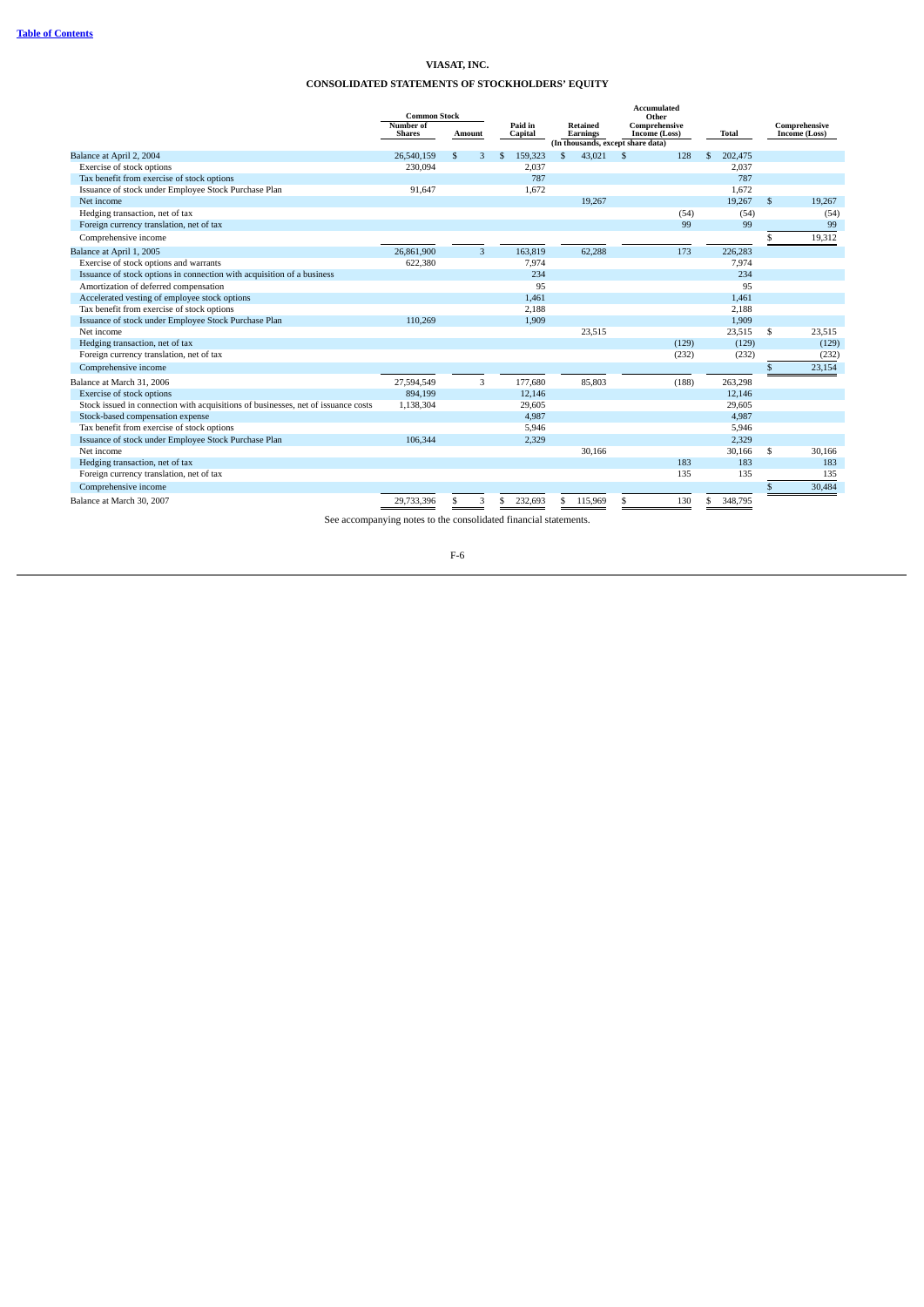# <span id="page-62-0"></span>**NOTES TO CONSOLIDATED FINANCIAL STATEMENTS**

## **Note 1 — The Company and a Summary of Its Significant Accounting Policies**

## *The Company*

ViaSat, Inc. ("we" or the "Company") designs, produces and markets advanced broadband digital satellite communications and other wireless networking and signal processing equipment.

## *Principles of Consolidation*

The Company's consolidated financial statements include the assets, liabilities and results of operations of TrellisWare Technologies, Inc., a majority owned subsidiary of ViaSat. All significant intercompany amounts have been eliminated.

We have adopted a 52- or 53-week fiscal year beginning with our fiscal year 2004. All references to a fiscal year refer to the fiscal year ending on the Friday closest to March 31 of the specified year. For example, references to fiscal year 2007 refer to the fiscal year ending on March 30, 2007. Our quarters for fiscal year 2007 ended on June 30, 2006, September 29, 2006, December 29, 2006 and March 30, 2007.

During the Company's fiscal years 2006 and 2007, the Company completed the acquisitions of Efficient Channel Coding, Inc. (ECC), Enerdyne Technologies, Inc. (Enerdyne) and Intelligent Compression Technologies, Inc. (ICT). The acquisitions were accounted for as purchases and accordingly, the consolidated financial statements include the operating results of ECC, Enerdyne and ICT from the dates of acquisition in the Company's consolidated financial statements. See Note 13 for further discussion.

Certain prior period amounts have been reclassified to conform to the current period presentation.

### *Management Estimates and Assumptions*

The preparation of financial statements in conformity with accounting principles generally accepted in the United States of America requires management to make estimates and assumptions that affect the reported amounts of assets and liabilities and disclosure of contingent assets and liabilities at the date of the financial statements and reported amounts of revenues and expenses during the reporting period. Estimates have been prepared on the basis of the most current and best available information and actual results could differ from those estimates. Significant estimates made by management include revenue recognition, stock-based compensation, allowance for doubtful accounts, warranty accrual, valuation of goodwill and other intangible assets, long-lived assets, valuation allowance on deferred tax assets, valuation of derivatives, and self-insurance reserves.

### *Cash Equivalents*

Cash equivalents consist of highly liquid investments with original maturities of 90 days or less.

### *Short-term Investments*

At March 30, 2007 and March 31, 2006, the Company held investments in investment grade debt securities with various maturities. Management determines the appropriate classification of its investments in debt securities at the time of purchase and has designated all of its investments as held-to-maturity. The Company's investments in these securities as of March 30, 2007 and March 31, 2006 totaled \$47,000 and \$164,000, respectively.

### *Accounts Receivable and Unbilled Accounts Receivable*

The Company records receivables at net realizable value including an allowance for estimated uncollectible accounts. The allowance for doubtful accounts is based on the Company's assessment of the collectability of customer accounts. The Company regularly reviews the allowance by considering factors such as historical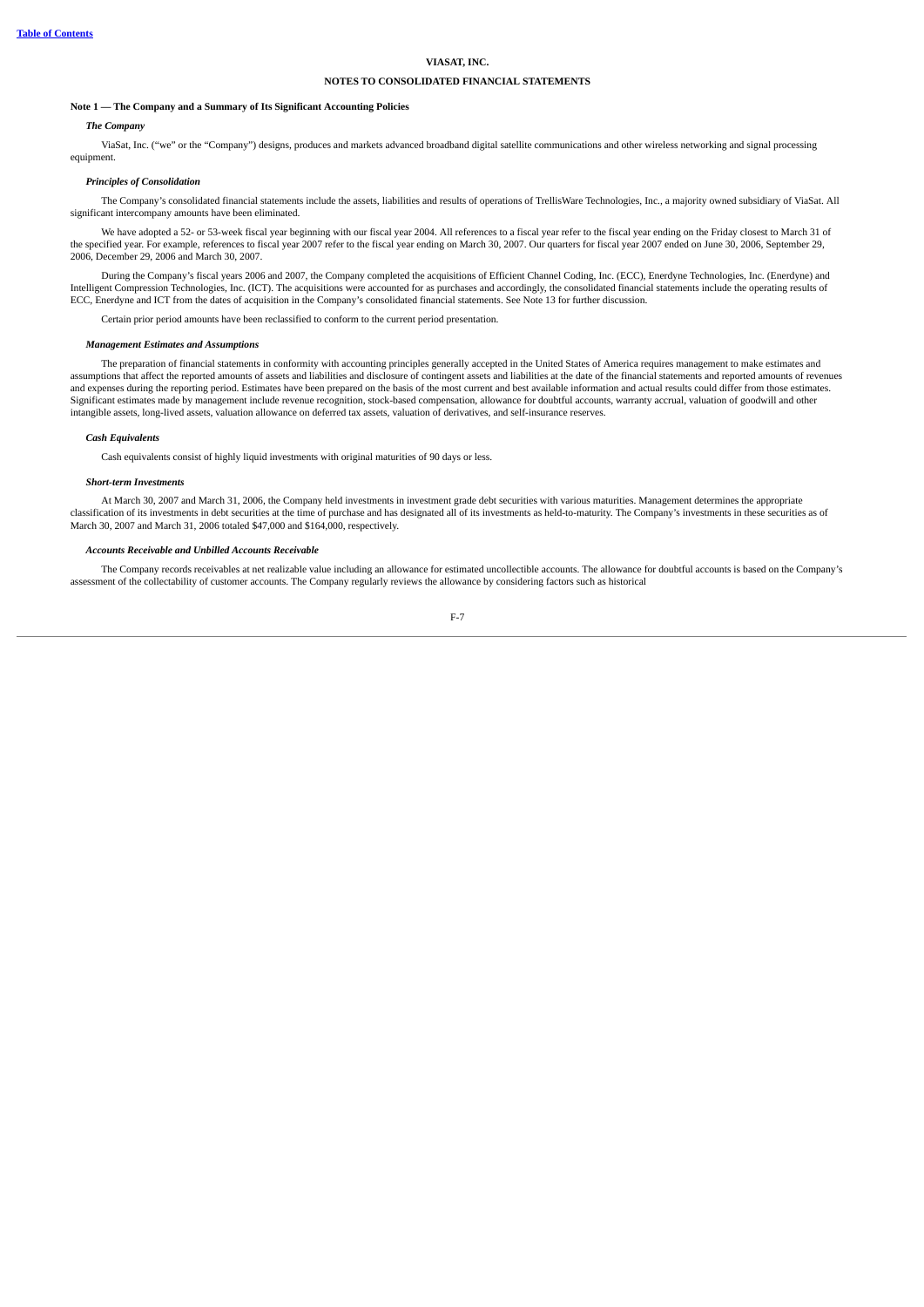## **NOTES TO CONSOLIDATED FINANCIAL STATEMENTS — (Continued)**

experience, credit quality, the age of accounts receivable balances, and current economic conditions that may affect a customer's ability to pay. Amounts determined to be uncollectible are charged or written off against the reserve.

Unbilled receivables consist of costs and fees earned and billable on contract completion or other specified events. Unbilled receivables are generally expected to be collected within one year.

### *Concentration of Risk*

Financial instruments that potentially subject the Company to significant concentrations of credit risk consist primarily of cash equivalents, short-term investments, and trade accounts receivable which are generally not collateralized. The Company limits its exposure to credit loss by placing its cash equivalents and short-term investments with high credit quality financial institutions and investing in high quality short-term debt instruments. The Company establishes allowances for bad debts based on historical collection experiences within the various markets in which the Company operates, number of days the accounts are past due and any specific information that the Company becomes aware of such as bankruptcy or liquidity issues of customers.

Revenues from the U.S. government comprised 30.9%, 33.6% and 30.3% of total revenues for fiscal years 2007, 2006 and 2005, respectively. Billed accounts receivable to the<br>59%, U.S. government as of March 30, 2007 and March and 2.4% of total revenues for fiscal years 2007, 2006 and 2005, respectively. Billed accounts receivable for a commercial customer as of March 30, 2007 and March 31, 2006 were 12.7% and 8.0% respectively, of total billed receivables. No other customer accounted for at least 10% of total revenues.

Revenues from the U.S. government and its prime contractors amounted to \$270.7 million, \$210.6 million and \$175.4 million for the fiscal years ended March 30, 2007, March 31, 2006 and April 1, 2005, respectively. Revenues from commercial customers amounted to \$245.8 million, \$229.5 million and \$177.4 million for the fiscal years ended March 30, 2007, and April 1, 2005, respectively. Revenues fr March 31, 2006 and April 1, 2005, respectively. The Company's five largest contracts (by revenues) generated approximately 46.4%, 44.1% and 27.4% of the Company's total revenues for the fiscal years ended March 30, 2007, March 31, 2006 and April 1, 2005, respectively.

The Company relies on a limited number of contract manufacturers to produce its products.

### *Inventory*

Inventory is valued at the lower of cost or market, cost being determined by the weighted average method.

### *Property and Equipment*

Equipment, computers and software, and furniture and fixtures are recorded at cost, and depreciated using the straight-line method over estimated useful lives of five years, three years and seven years, respectfully. Leasehold improvements are capitalized and amortized on the straight-line method over the shorter of the lease term or the life of the improvement. Additions to property and equipment together with major renewals and betterments are capitalized. Maintenance, repairs and minor renewals and betterments are charged to expense. When assets are sold or otherwise disposed of, the cost and related accumulated depreciation or amortization are removed from the accounts and any resulting gain or loss is recognized.

### *Goodwill and Intangible Assets*

FAS No. 141 (FAS 141), "Business Combinations," requires that all business combinations be accounted for using the purchase method. FAS 141 also specifies criteria for recognizing and reporting intangible assets apart from goodwill; however, acquired workforce must be recognized and reported in goodwill. FAS No. 142 (FAS 142), "Goodwill and Other Intangible Assets," requires that intangible assets with an indefinite life should not be amortized until their life is determined to be finite, and all other intangible assets must be amortized over their

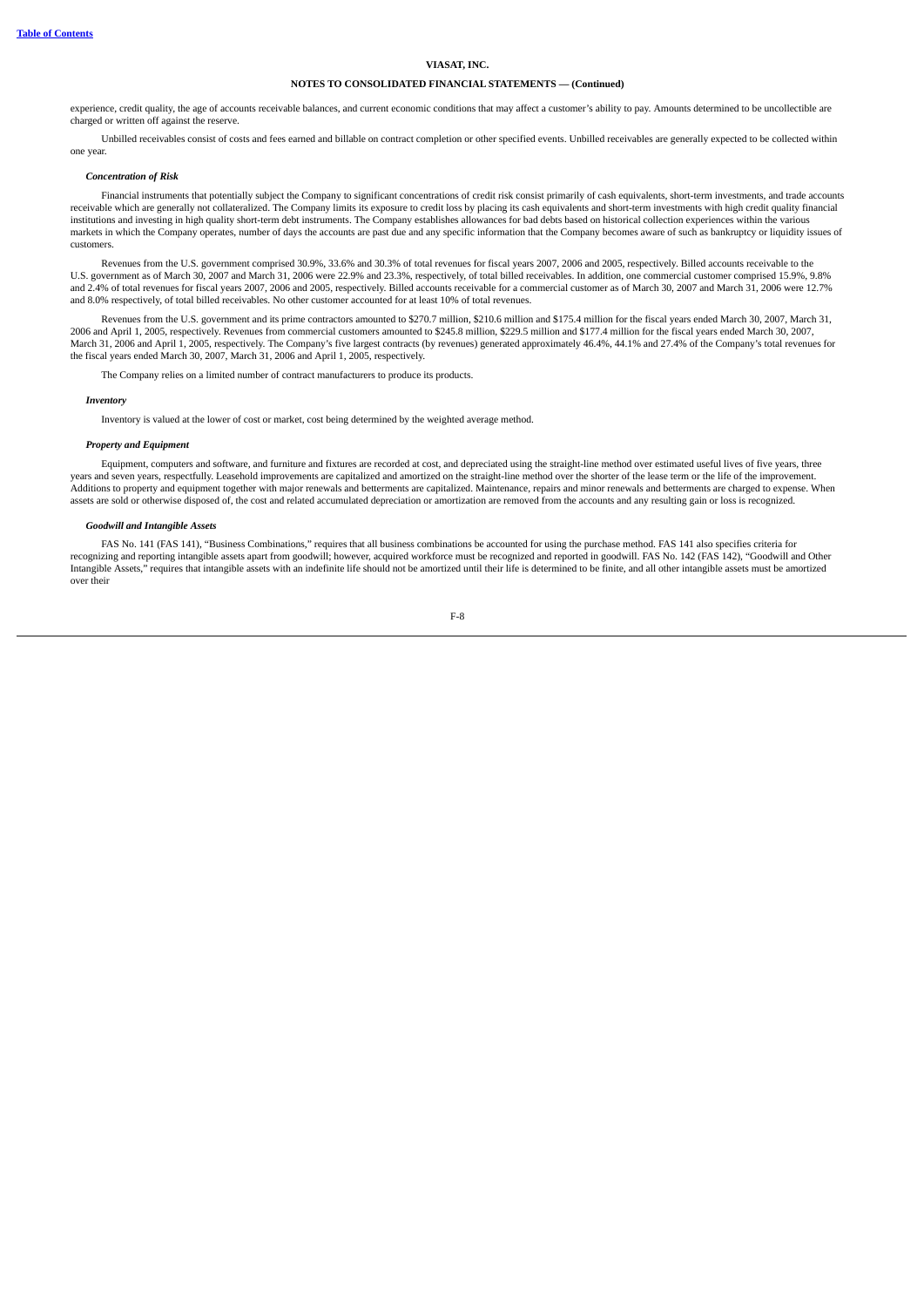## **NOTES TO CONSOLIDATED FINANCIAL STATEMENTS — (Continued)**

useful life. FAS 142 prohibits the amortization of goodwill and indefinite-lived intangible assets, but instead requires these assets to be tested for impairment in accordance with the provisions of FAS 142 at least annually and more frequently upon the occurrence of specified events. In addition, all goodwill must be assigned to reporting units for purposes of impairment testing.

### *Impairment of Goodwill*

The Company accounts for its goodwill under FAS 142. The FAS 142 goodwill impairment model is a two-step process. First, it requires a comparison of the book value of net assets to the fair value of the reporting units that have goodwill assigned to them. If the fair value is determined to be less than book value, a second step is performed to compute the amount of the impairment. In this process, a fair value for goodwill is estimated, based in part on the fair value of the reporting unit used in the first step, and is compared to its carrying value. The shortfall of the value below carrying value represents the amount of goodwill impairment. FAS 142 requires goodwill to be tested for impairment annually at the same time every year, and when an event occurs or circumstances change such that it is reasonably possible that an impairment may exist.

The Company estimates the fair values of the related operations using discounted cash flows and other indicators of fair value. The forecast of future cash flows are based on the Company's best estimate of the future revenues and operating costs, based primarily on existing firm orders, expected future orders, contracts with suppliers, labor agreements, and general market conditions. Changes in these forecasts could cause a particular reporting unit to either pass or fail the first step in the FAS 142 goodwill impairment model, which could significantly influence whether goodwill impairment needs to be recorded.

The cash flow forecasts are adjusted by an appropriate discount rate derived from our market capitalization plus a suitable control premium at the date of evaluation.

### *Impairment of Long-Lived Assets (Property and equipment and other intangible assets)*

In accordance with FAS No. 144 (FAS 144), "Accounting for the Impairment or Disposal of Long-Lived Assets," the Company assesses potential impairments to long-lived assets, including property and equipment and other intangible assets, when there is evidence that events or changes in circumstances indicate that the carrying value may not be recoverable. An impairment loss is recognized when the undiscounted cash flows expected to be generated by an asset (or group of assets) is less than its carrying value. Any required impairment loss would be measured as the amount by which the asset's carrying value exceeds its fair value, and would be recorded as a reduction in the carrying value of the related asset and charged to results of operations. No such impairments have been identified by the Company.

### *Land Held-for-Sale*

In January 2006, the Company purchased approximately 10 acres of land adjacent to a leased facility for approximately \$3.1 million. During the first quarter of fiscal year 2007, the Company signed a property listing agreement with the intention to sell the property. As of March 30, 2007, we reported the property in accordance with FAS 144, as an asset held-for-sale at the lower of carrying value or fair value, less estimated costs to sell, which is estimated to be \$3.1 million.

## *Acquisitions*

On February 16, 2007, the Company completed the acquisition of all of the outstanding capital stock of privately-held ICT. ICT provides corporations, internet service providers (ISPs) and satellite/wireless carriers with data compression techniques, advanced transport protocols and application optimization to increase the speeds of either narrowband or broadband terrestrial, wireless or satellite services. The acquisition was accounted for as a purchase and accordingly, the consolidated financial statements include the operating results of ICT from the date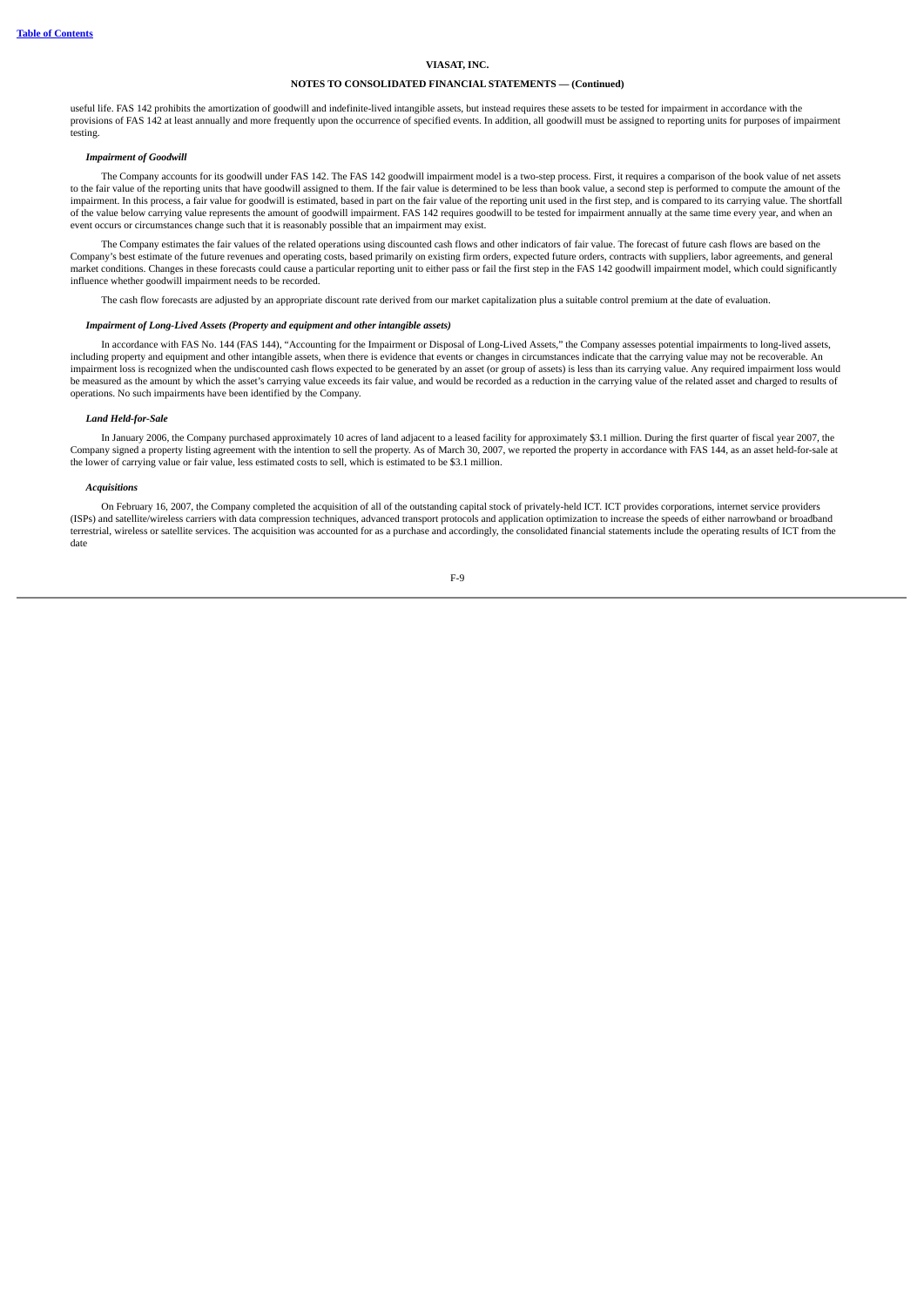## **NOTES TO CONSOLIDATED FINANCIAL STATEMENTS — (Continued)**

of acquisition in the Company's Satellite Networks product group in the commercial segment. See Note 13 of the Notes to Consolidated Financial Statements for further discussion.

On June 20, 2006, the Company completed the acquisition of all of the outstanding capital stock of Enerdyne, a privately-held provider of innovative data link equipment and digital video systems for defense and intelligence markets, including unmanned aerial vehicle and other airborne and ground based applications. The acquisition was accounted for as a purchase and accordingly, the consolidated financial statements include the operating results of Enerdyne from the date of acquisition in the Company's government segment. See Note 13 of the Notes to Consolidated Financial Statements for further discussion.

On December 1, 2005, the Company completed the acquisition of all of the outstanding capital stock of ECC, a privately-held designer and supplier of broadband communication integrated circuits and satellite communications systems. The acquisition was accounted for as a purchase and accordingly, the consolidated financial statements include the operating results of ECC from the date of acquisition in the Company's Satellite Network product group in the commercial segment. See Note 13 of the Notes to Consolidated Financial Statements for further discussion.

## *Warranty Reserves*

The Company provides limited warranties on certain of its products for periods of up to five years. The Company records warranty reserves when products are delivered based upon an estimate of total warranty costs, with amounts expected to be incurred within twelve months classified as a current liability.

### *Fair Value of Financial Instruments*

At March 30, 2007, the carrying amounts of the Company's financial instruments, including cash equivalents, short-term investments, trade receivables, accounts payable and accrued liabilities, approximated their fair values due to their short-term maturities. The estimated fair value of the Company's long-term secured borrowing is determined by using available market<br>information for those securities

### *Derivatives*

The Company enters into foreign currency forward and option contracts to hedge certain forecasted foreign currency transactions. Gains and losses arising from foreign currency forward and option contracts not designated as hedging instruments are recorded in interest income (expense) as gains (losses) on derivative instruments. Gains and losses arising from the effective portion of foreign currency forward and option contracts that are designated as cash-flow hedging instruments are recorded in accumulated other comprehensive income (loss) as gains (losses) on derivative instruments until the underlying transaction affects our earnings. In fiscal years 2007 and 2006, the Company recorded \$136,000 and \$347,000 in realized losses, respectively, related to derivatives. There were no realized gains or losses recorded for fiscal year 2005. The Company had no foreign currency forward contracts outstanding at March 30, 2007. The fair value of our foreign currency forward contracts was a liability of \$183,000 at March 30, 2006. We had \$4.1 million and \$2.7 million of notional value of foreign currency forward contracts outstanding at March 31, 2006 and April 1, 2005, respectively.

## *Payable to Former Shareholders of Acquired Business*

On May 23, 2006, in relation to the Company's ECC acquisition, the Company agreed under the terms of the ECC acquisition agreement to pay the maximum additional consideration amount to the former ECC stockholders in the amount of \$9.0 million which has been accrued as of March 30, 2007. The \$9.0 million is payable in cash or stock, at the Company's option, in May 2007. The additional purchase price consideration of \$9.0 million was recorded as additional goodwill in the Satellite Networks product group in the commercial segment in the first quarter of fiscal year 2007.

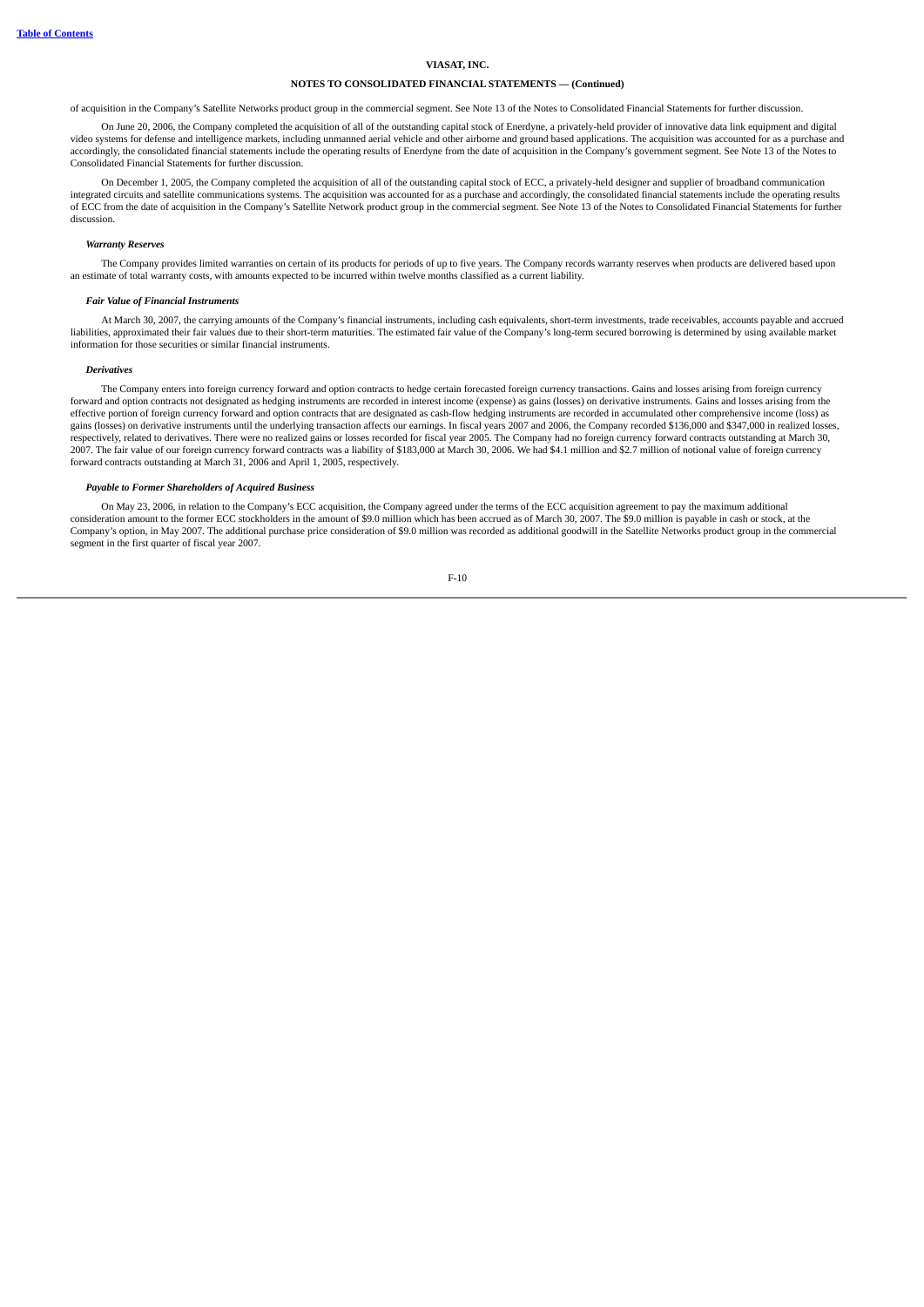## **NOTES TO CONSOLIDATED FINANCIAL STATEMENTS — (Continued)**

As of March 30, 2007, in relation to the Enerdyne acquisition and under the terms of the Enerdyne acquisition agreement, the Company owed an additional consideration amount to the former Enerdyne stockholders in the amount of \$5.9 million which has been accrued as of March 30, 2007. The \$5.9 million was payable in cash and stock in accordance with certain terms of the arrangement, in May 2007. Accordingly, on May 3, 2007, the Company issued 170,763 shares of common stock and \$260,000 in cash in full settlement of all additional consideration provisions of \$5.9 million. The additional purchase price consideration of \$5.9 million was recorded as additional goodwill in the government segment as of March 30, 2007.

### *Self-Insurance Liabilities*

In the first quarter of fiscal year 2007, the Company adopted a self-insurance plan to retain a portion of the exposure for losses related to employee medical benefits. The Company also has a self-insurance plan for a port limits. We utilize internal actuarial methods, as well as an independent third-party actuary for the purpose of estimating ultimate costs for a particular policy year. Based on these actuarial methods along with currently available information and insurance industry statistics, the Company recorded self-insurance liabilities as of March 30, 2007 and March 31, 2006 of \$883,000 and \$75,000, respectively. Our estimate which is subject to inherent variability, is based on average claims experience in our industry and our own experience in terms of frequency and severity of claims, including asserted and unasserted claims incurred but not reported, with no explicit provision for adverse fluctuation from year to year. This variability may lead to ultimate payments being either greater or less than the amounts presented above. Self-insurance liabilities have been classified as current in accordance with the estimated timing of the projected payments.

### *Secured Borrowings*

Occasionally, the Company enters into secured borrowing arrangements in connection with customer financing in order to provide additional sources of funding. As of March 30, 2007, the Company had one secured borrowing arrangement, under which the Company pledged a note receivable from a customer to serve as collateral for the obligation under borrowing. The arrangement includes recourse to certain other assets of the Company in the event of customer default on the note receivable. No significant guarantees beyond the recourse provision exist. Payments under the arrangement consist of semi-annual principle payments of \$590,000 plus accrued interest for five years with the first semi-annual payment being interest only. The interest rate resets semi-annually to the current LIBOR rate plus a margin of 2.5%. This secured borrowing arrangement does not qualify as a sale of assets under FAS No. 140 (FAS 140), "Accounting for Transfers and Servicing of Financial Assets and Extinguishment of Liabilities," as the Company has continued involvement related to recourse provision. As of March 30,<br>2007, the Company had \$590,000 of the the balance of the secured borrowing. The Company had no secured borrowing arrangements as of March 31, 2006.

## *Indemnification Provisions*

During the ordinary course of business, in certain limited circumstances, the Company includes indemnification provisions within certain of its contracts, generally parties with which the Company has commercial relations. Pursuant to these agreements, the Company will indemnify, hold harmless and agree to reimburse the indemnified party for losses suffered or incurred by the indemnified party, including but not limited to intellectual property indemnity. Historically, to date, there have not been any costs incurred in connection with such indemnification clauses. Our insurance policies do not cover the cost of defending indemnification claims or providing indemnification, so if a claim was filed against the Company by any party we indemnify, we would incur substantial legal costs and/or damages. A claim would be accrued when a loss is probable and the amount can be reasonably estimated. At March 30,<br>2007 and March 31, 2006, no such amounts

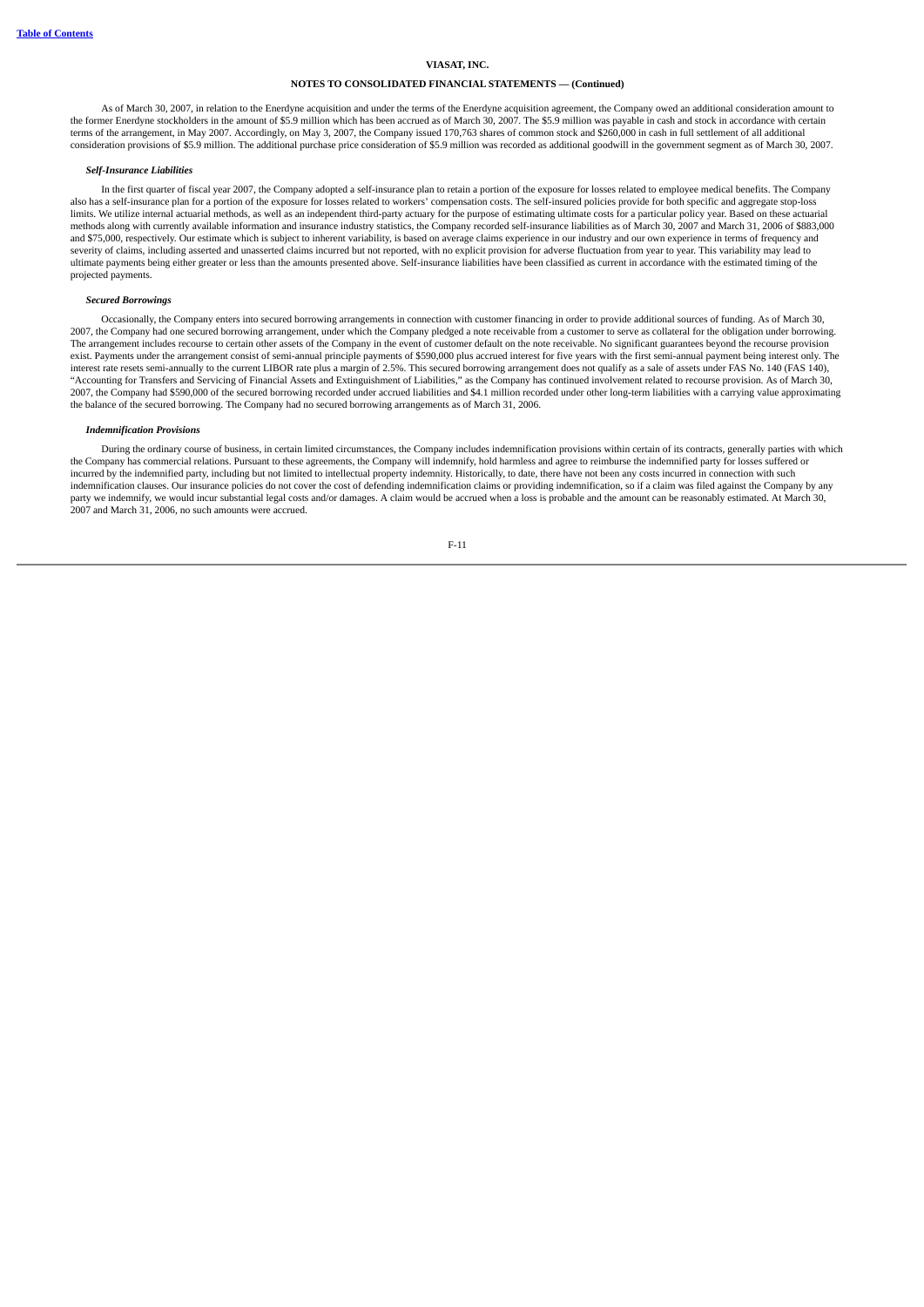# **NOTES TO CONSOLIDATED FINANCIAL STATEMENTS — (Continued)**

### *Revenue Recognition*

A substantial portion of the Company's revenues are derived from long-term contracts requiring development and delivery of products over time and often contain fixed-price purchase options for additional products. Sales related to long-term contracts are accounted for under the percentage-of-completion method of accounting under the American Institute of Certified Public Accountants' Statement of Position 81-1, "Accounting for Performance of Construction-Type and Certain Production-Type Contracts" (SOP 81-1). Sales and earnings under these contracts are recorded either based on the ratio of actual costs incurred to total estimated costs expected to be incurred related to the contract or under the cost-to-cost method or as products are shipped under the units-of-delivery method. Anticipated losses on contracts are recognized in full in the period in which losses become probable and estimable. Changes in estimates of profit or loss on contracts are included in earnings on a cumulative basis in the period the estimate is changed. In the fiscal years ended March 30, 2007, March 31, 2006 and April 1, 2005, we recorded losses of approximately \$4.5 million, \$5.1 million and \$5.7 million, respectively, related to loss contracts.

The Company also has contracts and purchase orders where revenue is recorded on delivery of products in accordance with SAB 104, "Staff Accounting Bulletin No. 104: Revenue Recognition." In this situation, contracts and customer purchase orders are used to determine the existence of an arrangement. Shipping documents and customer acceptance, when applicable, are used to verify delivery. The Company assesses whether the sales price is fixed or determinable based on the payment terms associated with the transaction and whether the sales price is subject to refund or adjustment, and assesses collectibility based primarily on the creditworthiness of the customer as determined by credit checks and analysis, as well as the customer's payment history.

When a sale involves multiple elements, such as sales of products that include services, the entire fee from the arrangement is allocated to each respective element based on its relative fair value in accordance with EITF 00-21, "Accounting for Multiple Element Revenue Arrangements" and recognized when the applicable revenue recognition criteria for each element are met. The amount of product and service revenue recognized is impacted by our judgments as to whether an arrangement includes multiple elements and, if so, whether vendorspecific objective evidence of fair value exists for those elements. Changes to the elements in an arrangement and our ability to establish vendor-specific objective evidence for those elements could affect the timing of the revenue recognition.

In accordance with EITF 00-10, "Accounting for Shipping and Handling Fees and Costs," the Company records shipping and handling costs billed to customers as a component of revenues, and shipping and handling costs incurred by the Company for inbound and outbound freight are recorded as a component of cost of revenues.

Collections in excess of revenues represent cash collected from customers in advance of revenue recognition.

Contract costs on U.S. government contracts, including indirect costs, are subject to audit and negotiations with U.S. government representatives. These audits have been completed and agreed upon through fiscal year 2002. Contract revenues and accounts receivable are stated at amounts which are expected to be realized upon final settlement.

### **Stock-Based Payment**

On April 1, 2006, the Company adopted FAS No. 123 (revised 2004) (FAS 123R), "Share-Based Payment." Under FAS 123R, stock-based compensation cost is measured at the grant date, based on the estimated fair value of the award, and is recognized as expense over the employee's requisite service period. The Company has no awards with market or performance conditions. The Company adopted the provisions of FAS 123R using a modified prospective application. Accordingly, prior periods have not been revised for comparative purposes. The valuation provisions of FAS 123R apply to new awards and to awards that are outstanding on the effective date, which are subsequently modified or cancelled. Estimated compensation expense for awards outstanding at the effective date will be recognized over the remaining service period using the compensation cost calculated for pro forma disclosure purposes under<br>FASB Statement No. 123, "Accounting f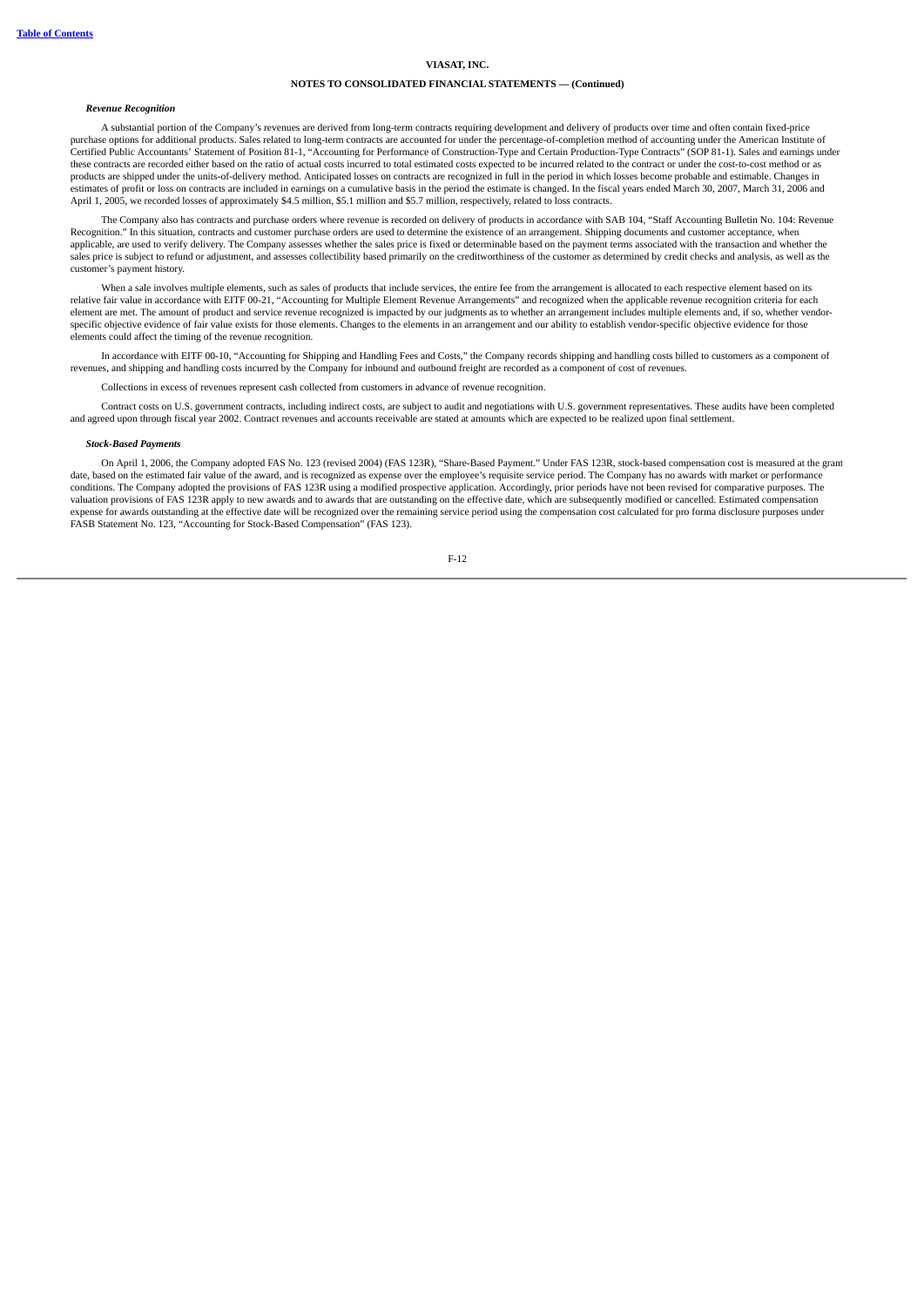## **NOTES TO CONSOLIDATED FINANCIAL STATEMENTS — (Continued)**

On November 10, 2005, the FASB issued FASB Staff Position No. FAS 123(R)-3, "Transition Election Related to Accounting for Tax Effects of Share-Based Payment Awards." The Company has elected to adopt the alternative transition method provided in this FASB Staff Position for calculating the tax effects of stock-based compensation pursuant to FAS 123R. The alternative transition method includes a simplified method to establish the beginning balance of the additional paid-in capital pool (APIC pool) related to the tax effects of employee stockbased compensation, which is available to absorb tax deficiencies recognized subsequent to the adoption of FAS 123R.

*Stock-Based Compensation Information under FAS 123R.* Upon adoption of FAS 123R, the Company continued to use the same method of valuation for stock options granted beginning in fiscal year 2007, the Black-Scholes option-pricing model (Black-Scholes model) which was previously used for the Company's pro forma information required under FAS 123. The Company's employee stock options have simple vesting schedules typically ranging from three to five years. Therefore, the Company did not see significant benefits in using a binomial model, a more extensive model, than closed-form models such as the Black-Scholes model, at the present time.

On March 30, 2007, the Company had one principal equity compensation plan and employee stock purchase plan described below. The compensation cost that has been charged against income for the equity plan under FAS 123R was \$3.1 million and for the stock purchase plan it was \$782,000 for the fiscal year ended March 30, 2007. The total income tax benefit recognized in the income statement for stock-based compensation arrangements under FAS 123R was \$1.3 million for the fiscal year ended March 30, 2007. There was no compensation cost capitalized as part of inventory and fixed assets for the fiscal year ended March 30, 2007, as the amounts were not significant.

As of March 30, 2007, there was total unrecognized compensation cost related to non-vested stock-based compensation arrangements granted under the Equity Participation Plan (including stock options and restricted stock units) and the Employee Stock Purchase Plan of \$19.1 million and \$169,000, respectively. These costs are expected to be recognized over a weighted-average period of 3.1 years, 3.5 years and less than six months for stock options, restricted stock units and the Employee Stock Purchase Plan, respectively. The total fair value of shares vested during the fiscal year ended March 30, 2007, including stock options and restricted stock units, was \$3.5 million.

Cash received from option exercise under all stock-based payment arrangements for the fiscal year 2007 was \$14.5 million. The actual tax benefit realized for the tax deductions from option exercise of the stock-based payment arrangements totaled \$5.9 million for the fiscal year 2007.

*Stock Options and Employee Stock Purchase Plan.* The weighted-average estimated fair value of employee stock options granted and employee stock purchase plan shares issued during the fiscal year 2007 was \$11.99 and \$7.03 per share, respectively, using the Black-Scholes model with the following weighted-average assumptions (annualized percentages) for the during the fiscal year 2007 was \$11.9 fiscal year 2007:

|                                | <b>Employee Stock</b><br><b>Options</b> | <b>Employee Stock</b><br>Purchase Plan |
|--------------------------------|-----------------------------------------|----------------------------------------|
| Volatility                     | 48.0%                                   | 34.5%                                  |
| Risk-free interest rate        | 4.8%                                    | 5.2%                                   |
| Dividend vield                 | 0.0%                                    | $0.0\%$                                |
| Weighted average expected life | 4.5 years                               | 0.5 years                              |

The Company's expected volatility is a measure of the amount by which our stock price is expected to fluctuate over the expected term of the stock based award. The estimated volatilities for stock options are based on the historical volatility calculated using the daily stock price of our stock over a recent historical period equal to the expected term. The risk-free interest rate that we use in determining the fair value of our stock-based awards is based on the implied yield on U.S. Treasury zero-coupon issues with remaining terms equivalent to the expected term of our stock-based awards.

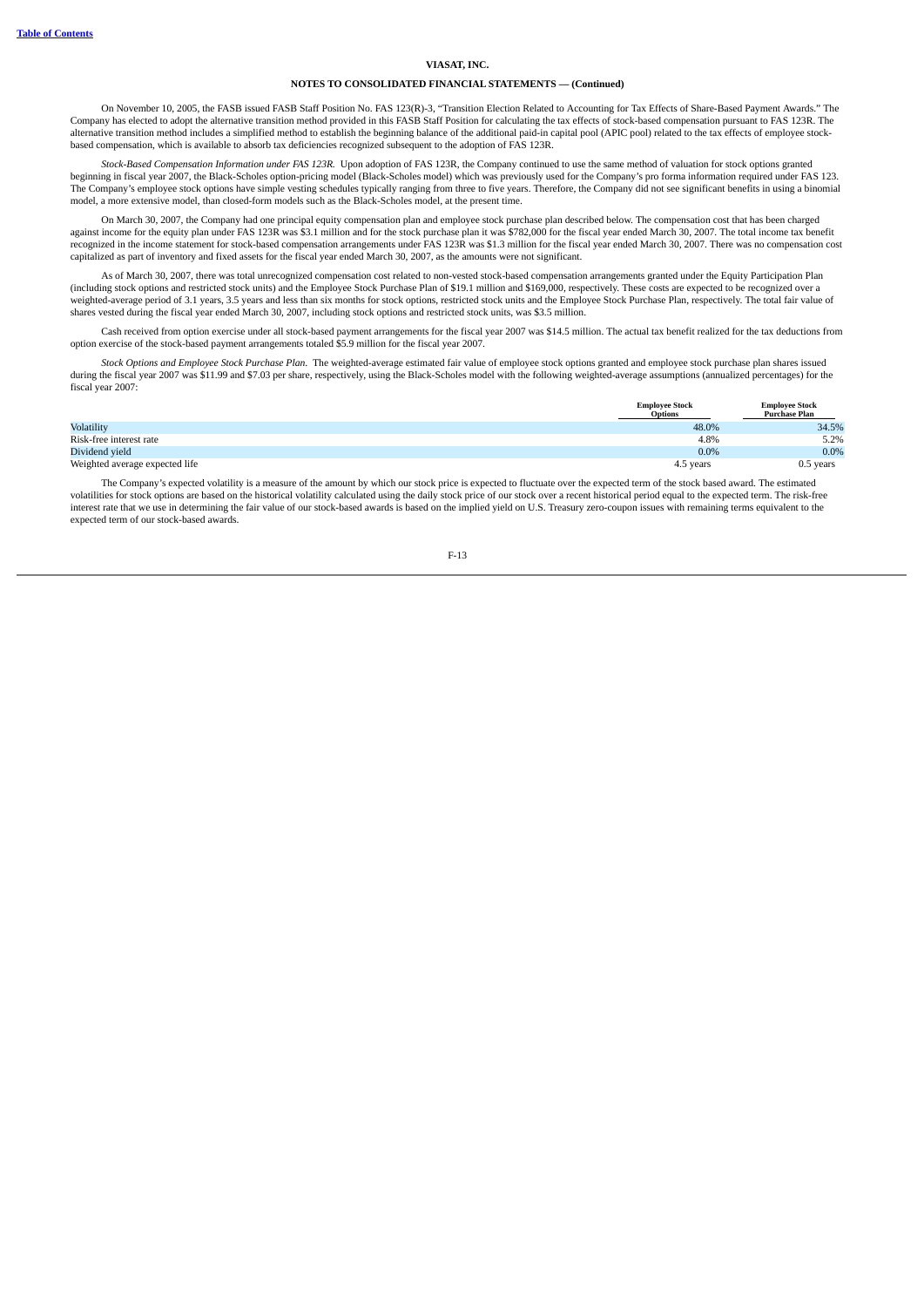## **NOTES TO CONSOLIDATED FINANCIAL STATEMENTS — (Continued)**

The expected life of employee stock options represents the calculation using the simplified method consistent with the guidance in SAB 107. The Company expects to replace the simplified method with the historical data method for the valuation of shares granted after December 31, 2007, as more detailed information becomes readily available to the Company,<br>consistent with the guidance in SAB 107. 4.5 years. The expected term or life of employee stock purchase rights issued represents the expected period of time from the date of grant to the estimated date that the stock purchase right under our Employee Stock Purchase Plan would be fully exercised.

A summary of employee stock option activity for the fiscal year 2007 is presented below:

|                                          | Number of<br><b>Shares</b> | <b>Weighted Average</b><br><b>Exercise Price</b><br>per Share | <b>Weighted Average</b><br>Remaining<br>Contractual Term | <b>Aggregate Intrinsic</b><br>Value (in 000's) |
|------------------------------------------|----------------------------|---------------------------------------------------------------|----------------------------------------------------------|------------------------------------------------|
| Outstanding at April 1, 2006             | 5.700.146                  | 16.70                                                         |                                                          |                                                |
| Options granted                          | 928,850                    | 26.68                                                         |                                                          |                                                |
| Options canceled                         | (55, 244)                  | 20.63                                                         |                                                          |                                                |
| Options exercised                        | (894, 199)                 | 13.58                                                         |                                                          |                                                |
| Outstanding at March 30, 2007            | 5.679.553                  | 18.78                                                         | 5.28                                                     | 80,711                                         |
| Vested and exercisable at March 30, 2007 | 4,672,237                  | 17.20                                                         | 5.16                                                     | 73.759                                         |

The total intrinsic value of stock options exercised during the fiscal year 2007 was \$15.1 million.

*Restricted Stock Units.* Restricted stock units represent a right to receive shares of common stock at a future date determined in accordance with the participant's award agreement. There is no exercise price and no monetary payment is required for receipt of restricted stock units or the shares issued in settlement of the award. Instead, consideration is furnished in the form of the participant's services to the Company. Restricted stock units generally vest over four years. Compensation cost for these awards is based on the estimated fair value on the date of grant and recognized as compensation expense on a straight-line basis over the requisite service period. For the fiscal year 2007, the Company recognized \$1.2 million in stock-based compensation cost related to these restricted stock unit awards. At March 30, 2007, there was \$9.0 million remaining in unrecognized compensation cost related to these awards, which is expected to be recognized over a weighted average period of 3.5 years.

The weighted average grant date fair value of restricted stock units granted during the fiscal year 2007 was \$26.15 per unit. A summary of restricted stock unit activity for the fiscal year 2007 is presented below:

|                                       | <b>Restricted Stock</b><br>Units | <b>Weighted Average</b><br>Remaining<br><b>Contractual Term in</b><br>Years | <b>Aggregate Intrinsic</b><br>Value (in 000's) |
|---------------------------------------|----------------------------------|-----------------------------------------------------------------------------|------------------------------------------------|
| Outstanding at April 1, 2006          |                                  |                                                                             |                                                |
| Awarded                               | 392,018                          |                                                                             |                                                |
| Forfeited                             | (2,504)                          |                                                                             |                                                |
| Released                              |                                  |                                                                             |                                                |
| Outstanding at March 30, 2007         | 389,514                          | 3.5                                                                         | 12.842                                         |
| Vested and deferred at March 30, 2007 |                                  |                                                                             |                                                |

There were no restricted stock units vested as of March 30, 2007, therefore, the total intrinsic value of vested restricted stock units during the fiscal year 2007 was \$0.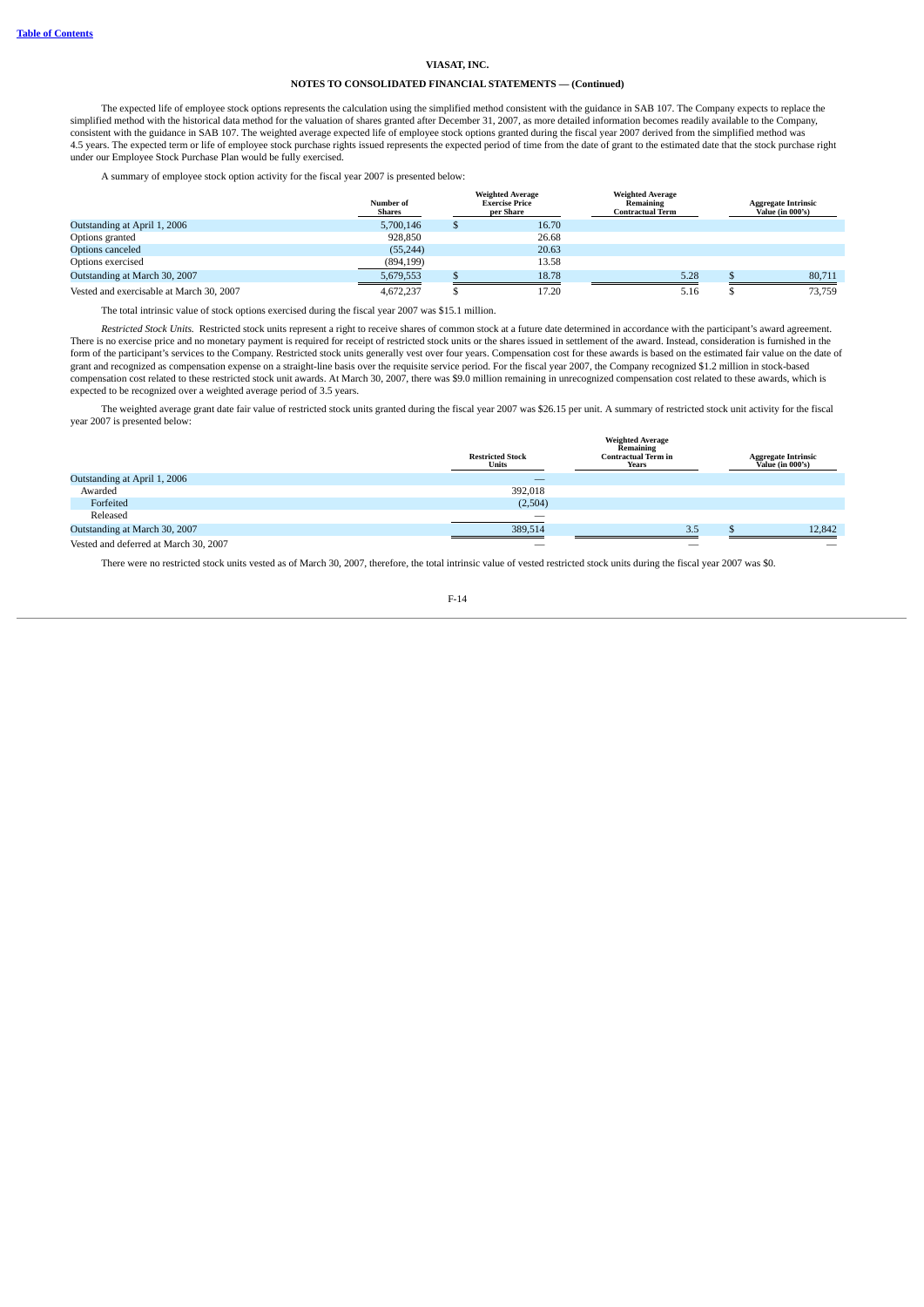# **NOTES TO CONSOLIDATED FINANCIAL STATEMENTS — (Continued)**

As stock-based compensation expense recognized in the consolidated statement of operations for the fiscal year 2007 is based on awards ultimately expected to vest, it has been reduced for estimated forfeitures. FAS 123R requires forfeitures to be estimated at the time of grant and revised, if necessary, in subsequent periods if actual forfeitures differ from those<br>estimates. In the Company's pro

Total estimated stock-based compensation expense recognized for the fiscal year 2007 was comprised as follows:

|                                                         | <b>Year Ended</b><br>March 30, 2007<br>(In thousands,<br>except per share data) |
|---------------------------------------------------------|---------------------------------------------------------------------------------|
| Cost of revenues                                        | 1,830                                                                           |
| Selling, general and administrative                     | 2,884                                                                           |
| Independent research and development                    | 273                                                                             |
| Stock-based compensation expense before taxes           | 4,987                                                                           |
| Related income tax benefits                             | (1,764)                                                                         |
| Stock-based compensation expense, net of taxes          | 3.223                                                                           |
| Net stock-based compensation expense, per common share: |                                                                                 |
| Basic                                                   | 0.11                                                                            |
| <b>Diluted</b>                                          | 0.10                                                                            |

The Company recorded \$2.8 million in stock-based compensation expense during the fiscal year 2007 related to stock-based awards granted during fiscal year 2007 (including stock<br>options and restricted stock units). In addit of cash flows from financing activities in the condensed consolidated statements of cash flows.

## *Pro Forma Information under FAS 123 for Periods Prior to Fiscal Year 2007*

Prior to adopting the provisions of FAS 123R, the Company recorded estimated compensation expense for employee stock options based upon their intrinsic value on the date of grant<br>pursuant to Accounting Principles Board Opi Company established the exercise price based on the fair market value of the Company's stock at the date of grant, the stock options had no intrinsic value upon grant, and therefore no estimated expense was recorded prior to adopting FAS 123R except for accelerated options and stock options issued as part of the acquisition of ECC described below. Each accounting period, the Company reported the potential dilutive impact of stock options in its diluted earnings per common share using the treasury-stock method. Out-of-the-money stock options (i.e.<br>the average stock price during the

In fiscal year 2006, the Company recorded total stock compensation expense of \$1.6 million of which \$95,000 related to stock options issued as part of the acquisition of ECC and \$1.5 million related to the acceleration of vesting of certain employee stock options. Stock compensation expense presented in consolidated statement of operations was recorded as follows: \$796,000 to cost of revenue, \$686,000 to selling, general and administrative expense and \$74,000 to independent research and development. In fiscal year 2005, the Company recorded no compensation expense.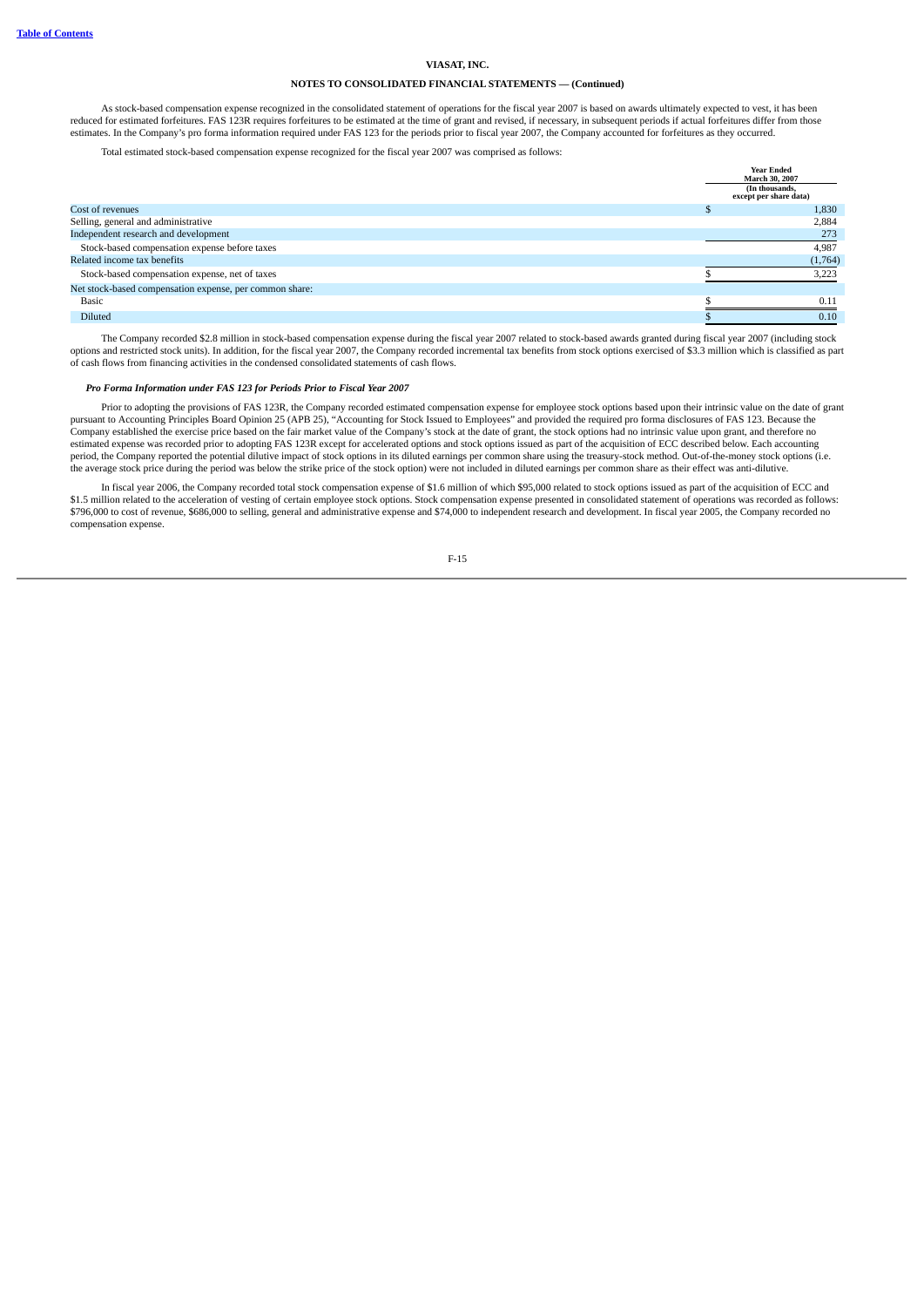# **NOTES TO CONSOLIDATED FINANCIAL STATEMENTS — (Continued)**

On December 1, 2005, as a part of the acquisition of all of the outstanding capital stock of ECC, the Company issued 23,424 unvested incentive stock options under the Efficient Channel Coding, Inc. 2000 Long Term Incentive Plan assumed under the terms of the acquisition agreement. In accordance with FAS 141, the Company recorded \$291,000 in deferred stock-<br>based compensation which is being amorti deferred stock-based compensation through March 30, 2007.

For purposes of pro forma disclosures under FAS 123 for the fiscal year ended March 31, 2006 and April 1, 2005, the estimated fair value of the stock-based awards was assumed to be amortized to expense over the vesting periods. The pro forma effects of recognizing estimated compensation expense under the fair value method on net income and earnings per common share were as follows:

|                                                                                     | <b>Year Ended</b><br>March 31.<br>2006<br>(In thousands, except per share data) |     | <b>Year Ended</b><br>April 1,<br>2005 |
|-------------------------------------------------------------------------------------|---------------------------------------------------------------------------------|-----|---------------------------------------|
| Net income as reported                                                              | 23.515                                                                          | S.  | 19,267                                |
| Stock based compensation included in net income, net of tax                         | 1,333                                                                           |     |                                       |
| Stock based employee compensation expense under fair value based method, net of tax | (19, 377)                                                                       |     | (8, 146)                              |
| Pro forma net income                                                                | 5,471                                                                           |     | 11,121                                |
| Basic earnings per share                                                            |                                                                                 |     |                                       |
| As reported                                                                         | 0.87                                                                            | \$. | 0.72                                  |
| Pro forma                                                                           | 0.20                                                                            | \$  | 0.42                                  |
| Diluted earnings per share                                                          |                                                                                 |     |                                       |
| As reported                                                                         | 0.81                                                                            | \$  | 0.68                                  |
| Pro forma                                                                           | 0.19                                                                            | \$  | 0.40                                  |

Stock based employee compensation expense under the fair value method included in the Company's fiscal year 2006 pro forma net income included approximately \$11.5 million, net<br>of tax, related to the acceleration of the ves

The fair values of options granted during the years ended as reported below were estimated at the date of grant using a Black-Scholes option pricing model with the following weighted average assumptions:

|                            |        |                               | <b>Employee Stock Purchase</b> |        |  |  |
|----------------------------|--------|-------------------------------|--------------------------------|--------|--|--|
|                            |        | <b>Employee Stock Options</b> |                                | Plan   |  |  |
|                            | 2006   | 2005                          | 2006                           | 2005   |  |  |
| Expected life (in years)   | 6.31   | 6.30                          | 0.50                           | 0.50   |  |  |
| Risk-free interest rate    | 4.57%  | 3.79%                         | 4.38%                          | 1.68%  |  |  |
| <b>Expected volatility</b> | 55.00% | 62.00%                        | 33.00%                         | 46.00% |  |  |
| Expected dividend vield    | 0.00%  | 0.00%                         | 0.00%                          | 0.00%  |  |  |

The weighted average estimated fair value of employee stock options granted during 2006 and 2005 was \$13.54 and \$11.33 per share, respectively. The weighted average estimated fair value of shares granted under the Employee Stock Purchase Plan during 2006 and 2005 was \$5.95 and \$7.92 per share, respectively. In connection with the acquisition of ECC, the<br>Company exchanged options with a weighted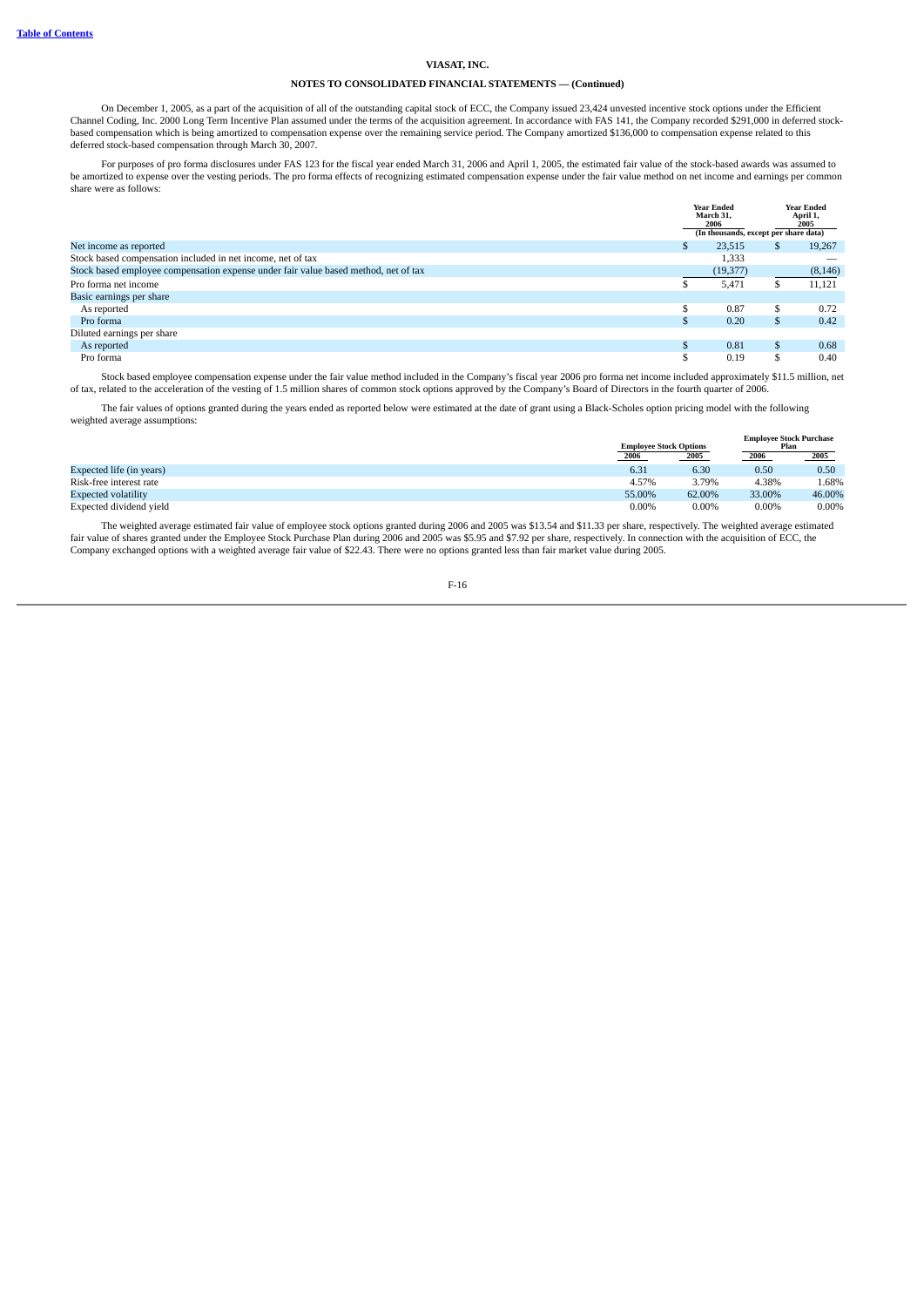### **NOTES TO CONSOLIDATED FINANCIAL STATEMENTS — (Continued)**

## *Review of Stock Option Grant Procedures*

In August 2006 we commenced and completed a voluntary internal investigation, assisted by our outside legal counsel, of our historical stock option granting practices, stock option documentation and related accounting during the period from our initial public offering in December 1996 through June 30, 2006. At the conclusion of our investigation, our outside legal counsel and the Company determined that there was no evidence of a pattern of intentionally misdating stock option grants to achieve an accounting result, or that any officer, director, or senior executive at the Company willfully or knowingly engaged in stock options misdating, or had knowledge of others doing so.

During the investigation we identified certain accounting errors associated with stock options granted primarily to certain non-executive new hire employees during the ten-year period from December 1996 to June 30, 2006. Based on the results of the investigation, we identified that certain stock options to non-executive new hires had incorrectly been accounted for using an accounting measurement date prior to the date that the new hires commenced employment. We concluded, with the concurrence of the Audit Committee, that the financial impact of these errors was not material to our consolidated financial statements for any annual period in which the errors related. In accordance with Accounting Principles Board Opinion No. 28, "Interim Financial Reporting," paragraph 29, we recorded a cumulative adjustment to compensation expense in the first quarter of fiscal year 2007 of \$703,000, net of tax, because the effect of the correcting adjustment was not material to our fiscal year 2007 net income. This non-cash compensation expense adjustment will have no impact on future periods. There is no impact on revenue or net cash provided by operating activities as a result of recording the compensation expense adjustment.

### *Acceleration of Vesting of Certain Unvested Employee Stock Options*

On March 30, 2006, the Board of Directors of the Company accelerated the vesting of certain unvested employee stock options previously awarded to the Company's employees under the Company's 1996 Equity Participation Plan. Stock options held by the Company's non-employee directors were not accelerated. Options to purchase approximately 1.5 million shares of common stock (representing approximately 26% of the Company's total current outstanding options) were subject to this acceleration. All of the accelerated options were "in-the-money" and had exercise prices ranging from \$4.70 to \$26.94. All other terms and conditions applicable to such options, including the exercise prices, remain unchanged. As a result, the Company recorded \$1.5 million in compensation expense in accordance with generally accepted accounting principles.

The accelerated stock options are subject to lock-up restrictions preventing the sale of any shares acquired through the exercise of an accelerated stock option prior to the date on which the exercise would have been permitted under the stock option's original vesting terms.

The decision to accelerate vesting of these options was made primarily to eliminate the recognition of the related compensation expense in the Company's future consolidated financial statements with respect to these unvested stock options upon adopting SFAS 123(R). The Company has recognized a charge for estimated compensation expense of approximately \$1.5 million in the fiscal fourth quarter ended March 31, 2006 after considering expected employee turnover rates to reflect, absent the acceleration, the "in-the-money" value of accelerated stock options the Company estimates would have been forfeited (unvested) pursuant to their original terms. The Company will adjust this estimated compensation expense in future periods to record the impact of actual employee turnover on the compensation expense recognized at the time of acceleration.

### *Independent Research and Development*

Independent research and development, which is not directly funded by a third party, is expensed as incurred. Independent research and development expenses consist primarily of salaries and other personnel-related expenses, supplies, prototype materials, and other expenses related to research and development programs.

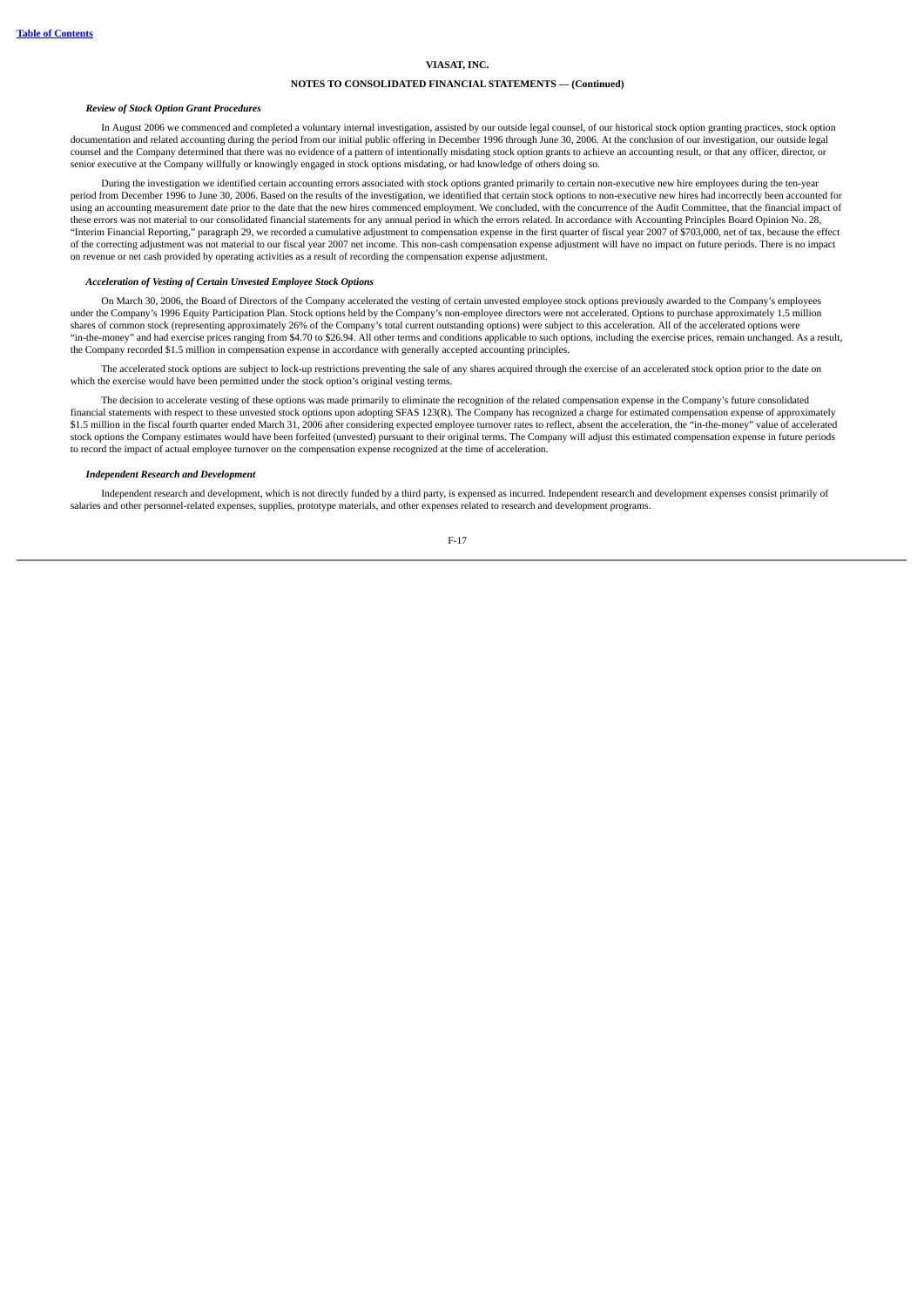## **NOTES TO CONSOLIDATED FINANCIAL STATEMENTS — (Continued)**

## *Software Development*

Costs of developing software for sale are charged to research and development expense when incurred, until technological feasibility has been established. Software development costs incurred from the time technological feasibility is reached until the product is available for general release to customers are capitalized and reported at the lower of unamortized cost or net realizable value. Once the product is available for general release, the software development costs are amortized based on the ratio of current to future revenue for each product with an annual minimum equal to straight-line amortization over the remaining estimated economic life of the product not to exceed five years. The Company capitalized no costs related to software developed for resale for the fiscal years ended March 30, 2007, March 31, 2006 and April 1, 2005. Amortization expense of software development costs was \$3.1 million for fiscal year 2007 and \$3.4 million for fiscal years 2006 and 2005.

# *Rent Expense, Deferred Rent Obligations and Deferred Lease Incentives*

The Company leases all of its facilities under operating leases. Some of these lease agreements contain tenant improvement allowances funded by landlord incentives, rent holidays, and rent escalation clauses. Accounting principles generally accepted in the United States require rent expense to be recognized on a straight-line basis over the lease term. The difference<br>between the rent due under the s consolidated balance sheet.

For purposes of recognizing landlord incentives and minimum rental expenses on a straight-line basis over the terms of the leases, the Company uses the date that it obtains the legal right to use and control the leased space to begin amortization, which is generally when the Company enters the space and begins to make improvements in preparation of occupying new space. For tenant improvement allowances funded by landlord incentives and rent holidays, the Company records a deferred lease incentive liability in accrued and other long-term liabilities on the consolidated balance sheet and amortizes the deferred liability as a reduction to rent expense on the consolidated statement of operations over the term of the lease.

Certain lease agreements contain rent escalation clauses which provide for scheduled rent increases during the lease term or for rental payments commencing at a date other than the date of initial occupancy. Such "stepped" rent expense is recorded in the consolidated statement of operations on a straight-line basis over the lease term.

At March 30, 2007 and March 31, 2006, deferred rent included in accrued liabilities in our consolidated balance sheets was \$378,000 and \$434,000, respectively, and deferred rent included in other long-term liabilities in our consolidated balance sheets was \$3.5 million and \$2.8 million, respectively.

#### *Income Taxes*

Current income tax expense is the amount of income taxes expected to be payable for the current year. A deferred income tax asset or liability is established for the expected future tax consequences resulting from differences in the financial reporting and tax bases of assets and liabilities and for the expected future tax benefit to be derived from tax credit and loss carryforwards. Deferred tax assets are reduced by a valuation allowance when, in the opinion of management, it is more likely than not that some portion or all of the deferred tax assets will not be realized. Deferred income tax expense (benefit) is the net change during the year in the deferred income tax asset or liability.

#### *Earnings Per Share*

Basic earnings per share is computed based upon the weighted average number of common shares outstanding during the period. Diluted earnings per share is based upon the weighted average number of common shares outstanding and potential common stock, if dilutive during the period. Potential common stock includes options granted and restricted stock units awarded under the Company's equity compensation plan which are included in the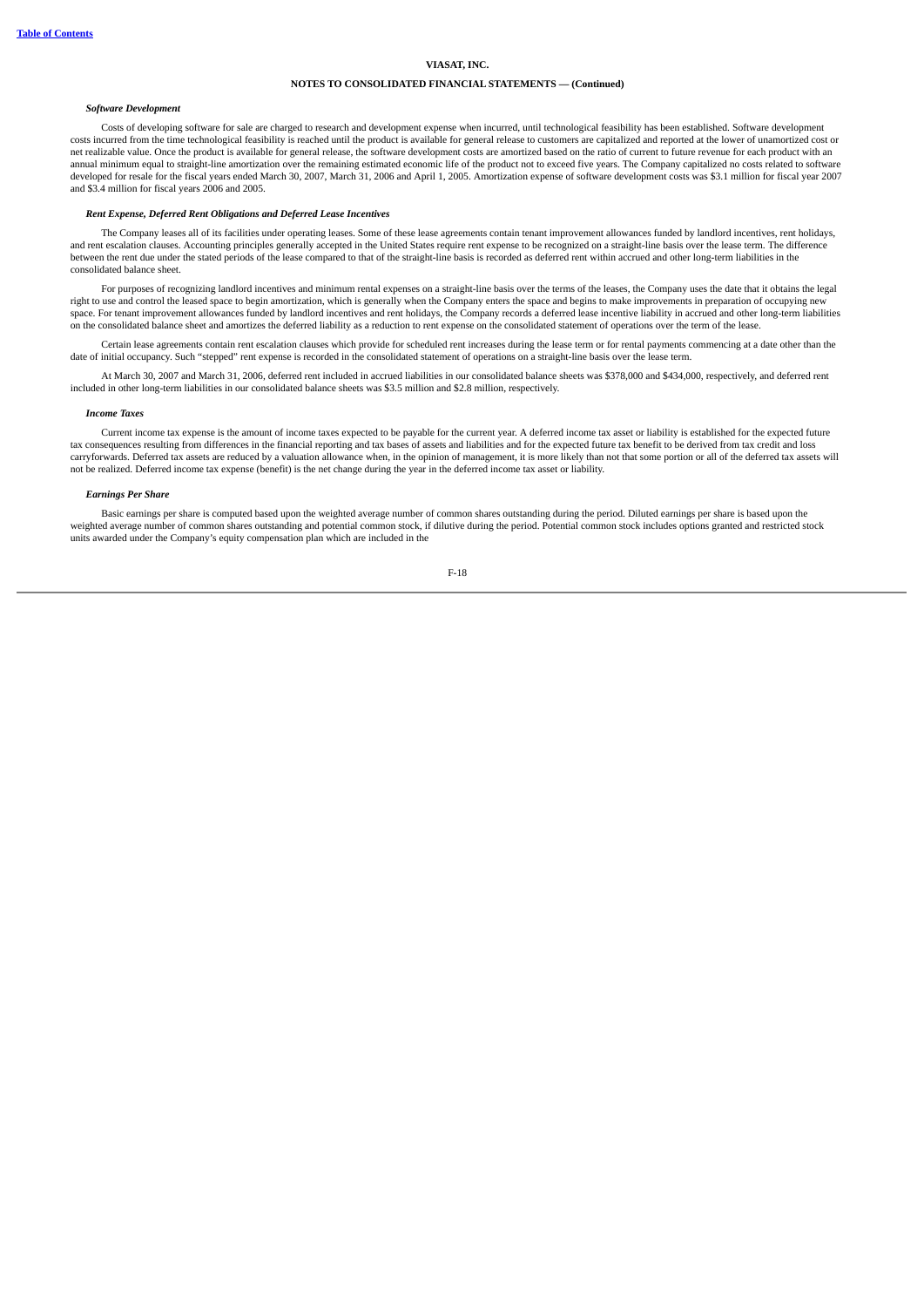### **NOTES TO CONSOLIDATED FINANCIAL STATEMENTS — (Continued)**

earnings per share calculations using the treasury stock method, common shares expected to be issued under the Company's employee stock purchase plan, and shares contingently issuable based upon achievement of certain earnings performance at March 30, 2007 and other conditions denoted in the Company's agreements with the predecessor shareholders of Enerdyne acquired on June 20, 2006.

### *Foreign Currency*

In general, the functional currency of a foreign operation is deemed to be the local country's currency. Consequently, assets and liabilities of operations outside the United States are generally translated into United States dollars, and the effects of foreign currency translation adjustments are included as a component of accumulated other comprehensive income (loss) within stockholders' equity.

### *Segment Reporting*

The Company's commercial and government segments are primarily distinguished by the type of customer and the related contractual requirements. The more regulated government environment is subject to unique contractual requirements and possesses economic characteristics, which differ from the commercial segment. Therefore, the Company is organized primarily on the basis of products with commercial and government (defense) communication applications. Operating segments are determined consistent with the way that management organizes and evaluates financial information internally for making operating decisions and assessing performance.

#### *Recent Accounting Pronouncements*

In February 2006, the FASB issued SFAS 155 (SFAS 155), "Accounting for Certain Hybrid Financial Instruments," which amends Statement of Financial Accounting Standards No. 133 (SFAS 133), "Accounting for Derivative Instruments and Hedging Activities," and Statement of Financial Accounting Standards No. 140 (SFAS 140), "Accounting for Transfers and Servicing of Financial Assets and Extinguishments of Liabilities." SFAS 155 simplifies the accounting for certain derivatives embedded in other financial instruments by allowing them to be accounted for as a whole (eliminating the need to bifurcate the derivative from its host) if the holder elects to account for the whole instrument on a fair value basis. SFAS 155 also clarifies and amends certain other provisions of SFAS 133 and SFAS 140. SFAS 155 is effective for all financial instruments acquired, issued or subject to a remeasurement event occurring in fiscal years beginning after September 15, 2006. Earlier adoption is permitted, provided the company has not yet issued financial statements, including for interim periods, for that fiscal year. The Company does not believe that the adoption of this statement will have a material impact on its financial condition, consolidated results of operations or cash flows.

In June 2006, the FASB issued Interpretation No. 48 (FIN 48), "Accounting for Uncertainty in Income Taxes, an Interpretation of FASB Statement No. 109, Accounting for Income Taxes." FIN 48 creates a single model to address accounting for uncertainty in income tax positions. FIN 48 prescribes a minimum threshold that an income tax position is required to meet before any benefit is recognized in the financial statements. The interpretation also provides guidance on derecognition and measurement criteria in addition to classification, interest and penalties and interim period accounting, and it significantly expands disclosure provisions for uncertain tax positions that have been or are expected to be taken in a company's tax return. FIN 48 is effective for fiscal years beginning after December 15, 2006 and the Company, accordingly, will adopt this statement in the first quarter of fiscal year 2008. The Company is FIN 48 is effective for fiscal year 20 currently evaluating the impact of FIN 48 will have on its consolidated financial statements.

In September 2006, the SEC released Staff Accounting Bulletin No. 108 (SAB 108), "Considering the Effects of Prior Year Misstatements when Quantifying Misstatements in Current Year Financial Statements." SAB 108 provides interpretive guidance on the SEC's views regarding the process of quantifying materiality of financial statement misstatements. SAB 108 is effective for fiscal years ending after November 15, 2006, with early application for the first interim period ending after November 15, 2006. The adoption of SAB 108 did not have a material impact on our 2007 financial statements.

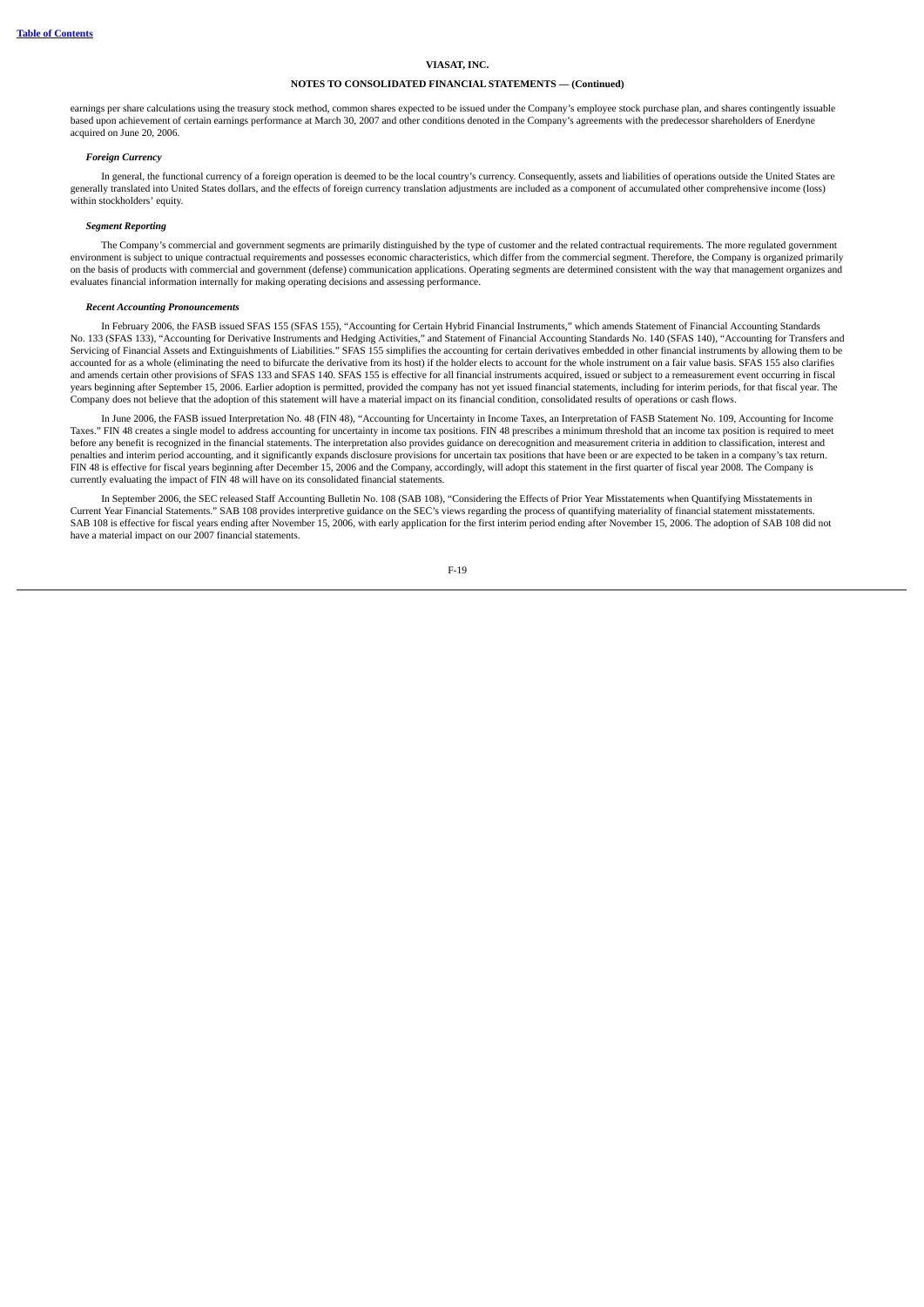# **NOTES TO CONSOLIDATED FINANCIAL STATEMENTS — (Continued)**

In September 2006, the FASB issued Statement No. 157 (FAS 157), "Fair Value Measurements." FAS 157 defines fair value, establishes a framework and gives guidance regarding the methods used for measuring fair value, and expands disclosures about fair value measurements. FAS 157 is effective for financial statements issued for fiscal years beginning after<br>November 15, 2007, and interim periods

In February 2007, the FASB issued FAS No. 159, "The Fair Value Option for Financial Assets and Financial Liabilities" ("FAS 159") which permits entities to choose to measure<br>.many financial instruments and certain other it The Company is currently evaluating the impact of adopting FAS 159 on its financial position, cash flows, and results of operations.

# **Note 2 — Composition of Certain Balance Sheet Captions**

|                                            | March 30, 2007       |              | <b>March 31, 2006</b> |  |  |
|--------------------------------------------|----------------------|--------------|-----------------------|--|--|
|                                            | $($ In thousands $)$ |              |                       |  |  |
| Accounts receivable, net:                  |                      |              |                       |  |  |
| Billed                                     | \$<br>89,645         | \$           | 79,107                |  |  |
| Unbilled                                   | 51,358               |              | 65,873                |  |  |
| Allowance for doubtful accounts            | (1,214)              |              | (265)                 |  |  |
|                                            | 139,789              | \$           | 144,715               |  |  |
| Inventories:                               |                      |              |                       |  |  |
| Raw materials                              | \$<br>19,840         | $\mathbb{S}$ | 28,457                |  |  |
| Work in process                            | 7,963                |              | 9,862                 |  |  |
| Finished goods                             | 18,231               |              | 11,564                |  |  |
|                                            | 46,034               | \$           | 49,883                |  |  |
| Prepaid expenses and other current assets: |                      |              |                       |  |  |
| Prepaid expenses                           | \$<br>8,339          | \$           | 5,322                 |  |  |
| Other                                      | 879                  |              | 638                   |  |  |
|                                            | 9,218                | \$           | 5,960                 |  |  |
| Other intangible assets, net:              |                      |              |                       |  |  |
| Technology                                 | \$<br>43,270         | \$           | 29,670                |  |  |
| Contracts and relationships                | 18,766               |              | 15,436                |  |  |
| Non-compete agreement                      | 8,920                |              | 7,950                 |  |  |
| Other intangibles                          | 9,295                |              | 8,075                 |  |  |
|                                            | 80,251               |              | 61,131                |  |  |
| Less accumulated amortization              | (46, 650)            |              | (37, 148)             |  |  |
|                                            | 33,601               | \$           | 23,983                |  |  |
|                                            |                      |              |                       |  |  |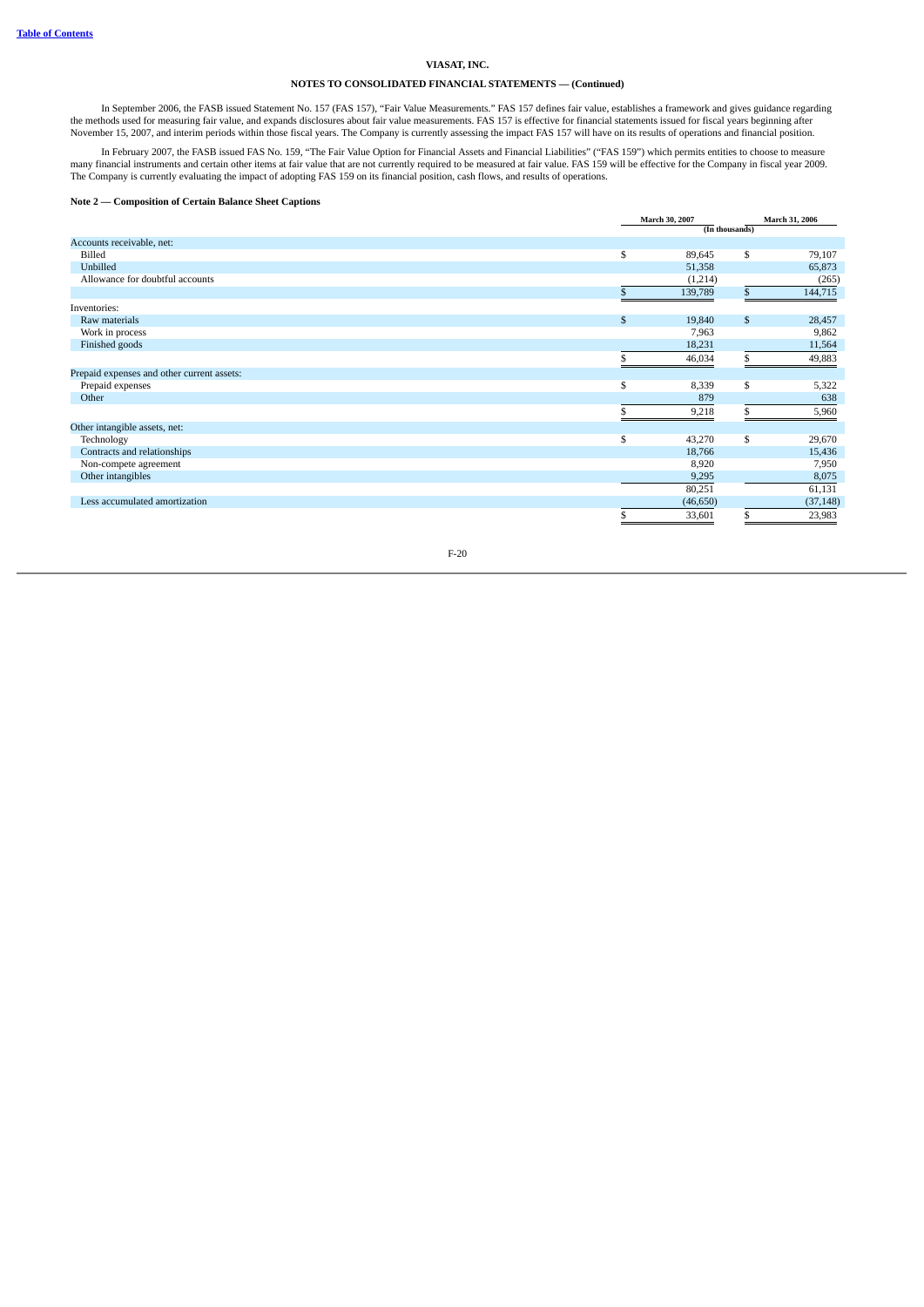# **NOTES TO CONSOLIDATED FINANCIAL STATEMENTS — (Continued)**

|                                                |    | March 30, 2007 |                      | March 31, 2006 |  |
|------------------------------------------------|----|----------------|----------------------|----------------|--|
|                                                |    |                | $($ In thousands $)$ |                |  |
| Property and equipment, net:                   |    |                |                      |                |  |
| Machinery and equipment                        | \$ | 48,439         | S                    | 47,704         |  |
| Computer equipment and software                |    | 36,936         |                      | 33,693         |  |
| Furniture and fixtures                         |    | 7,552          |                      | 5,905          |  |
| Leasehold improvements                         |    | 12,983         |                      | 7,617          |  |
| Land held for sale                             |    | 3,124          |                      | 3,124          |  |
| Construction in progress                       |    | 2,440          |                      | 5,808          |  |
|                                                |    | 111,474        |                      | 103,851        |  |
| Less accumulated depreciation and amortization |    | (60, 011)      |                      | (57, 640)      |  |
|                                                |    | 51,463         | \$.                  | 46,211         |  |
| Other assets:                                  |    |                |                      |                |  |
| Capitalized software costs, net                | \$ | 3,576          | \$                   | 6,963          |  |
| Deferred income taxes                          |    | 13,328         |                      | 11,754         |  |
| Other                                          |    | 7,829          |                      | 1,808          |  |
|                                                | S. | 24,733         | S.                   | 20,525         |  |
| Accrued liabilities:                           |    |                |                      |                |  |
| Current portion of warranty reserve            | \$ | 5,007          | \$                   | 4,395          |  |
| Accrued vacation                               |    | 7,958          |                      | 6,381          |  |
| Accrued wages and performance compensation     |    | 10,678         |                      | 7,841          |  |
| Collections in excess of revenues              |    | 28,030         |                      | 15,141         |  |
| Other                                          |    | 10,797         |                      | 7,211          |  |
|                                                | \$ | 62,470         | \$.                  | 40,969         |  |
| Other liabilities:                             |    |                |                      |                |  |
| Accrued warranty                               | \$ | 4,856          | S                    | 3,974          |  |
| Deferred rent, long-term portion               |    | 3,514          |                      | 2,809          |  |
| Secured borrowing, long-term portion           |    | 4,130          |                      |                |  |
| Other                                          |    | 773            |                      | 842            |  |
|                                                | \$ | 13,273         | S                    | 7,625          |  |

# **Note 3 — Accounting for Goodwill and Intangible Assets**

The Company accounts for its goodwill under SFAS No. 142. The SFAS No. 142 goodwill impairment model is a two-step process. First, it requires a comparison of the book value<br>of net assets to the fair value of the reporting determined to be less than book value, a second step is performed to compute the amount of the impairment. In this process, a fair value for goodwill is estimated, based in part on the fair value of the operations used in the first step, and is compared to its carrying value. The shortfall of the fair value below carrying value represents the amount of goodwill impairment.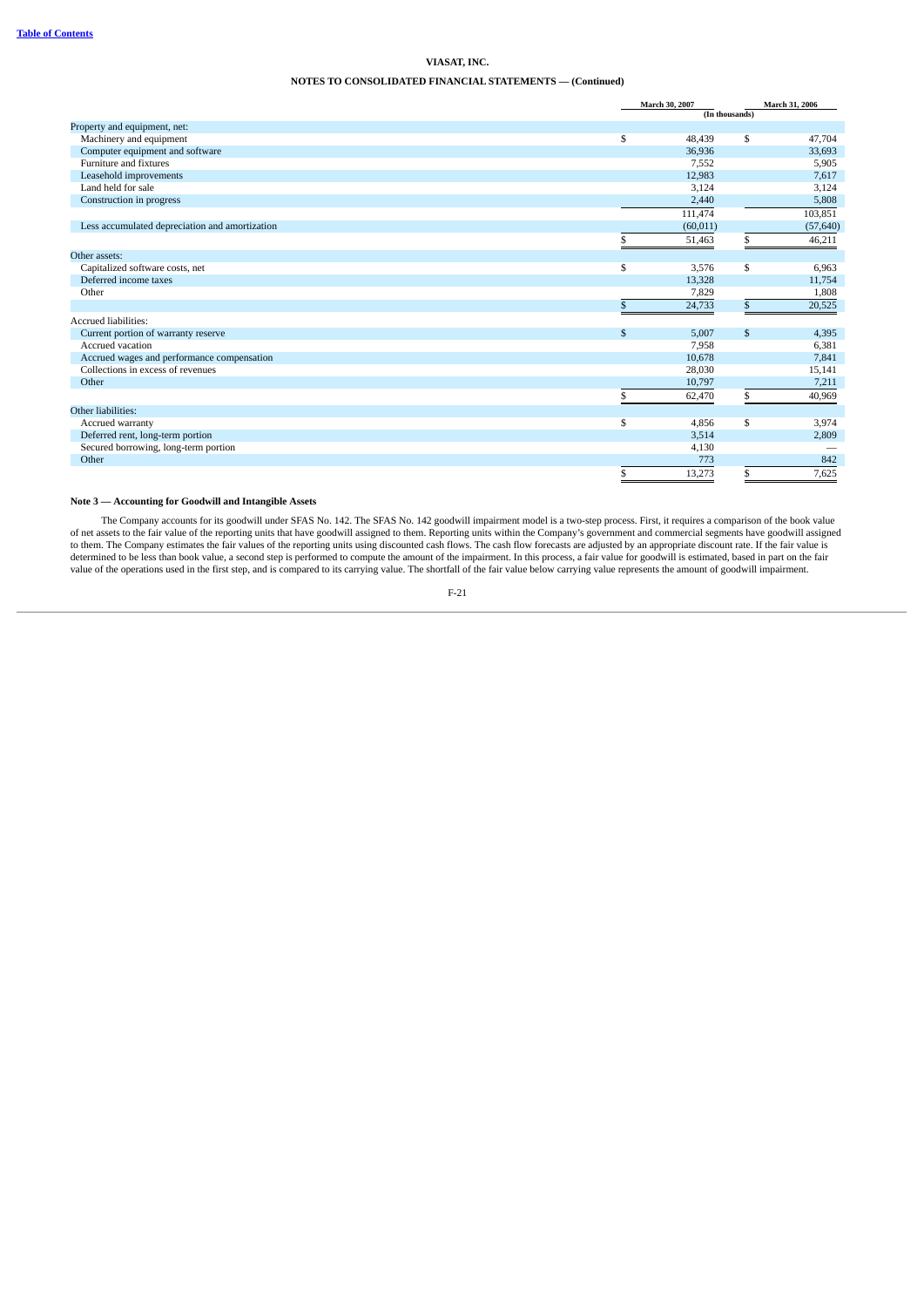# **NOTES TO CONSOLIDATED FINANCIAL STATEMENTS — (Continued)**

The annual test of impairment as required by SFAS No. 142 was completed in the fourth quarter of our fiscal year. In applying the first step, which is identification of any impairment of goodwill as of the test date, no impairment of goodwill resulted. Since step two is required only if step one reveals an impairment, the Company was not required to complete step two and the annual impairment testing was complete.

The Company will continue to make assessments of impairment on an annual basis in the fourth quarter of our fiscal year or more frequently if specific events occur. In assessing the value of goodwill, the Company must make assumptions regarding estimated future cash flows and other factors to determine the fair value of the reporting units. If these estimates or their related assumptions change in the future, we may be required to record impairment charges that would negatively impact operating results.

The intangible assets are amortized using the straight-line method over their estimated useful lives of eight months to ten years. The technology intangible asset has several components with estimated useful lives of five to nine years, contracts and relationships intangible asset has several components with estimated useful lives of three to ten years, noncompete agreements have useful lives of three to five years and other amortizable assets have several components with original estimated useful lives of eight months to ten years. The amortization expense was \$9.5 million, \$6.8 million and \$6.6 million for the fiscal years ended March 30, 2007, March 31, 2006 and April 1, 2005, respectively. The estimated amortization expense for the next five years is as follows:

|                               | <b>Amortization</b><br>(In thousands) |
|-------------------------------|---------------------------------------|
| Expected for fiscal year 2008 | 9,150                                 |
| Expected for fiscal year 2009 | 8,403                                 |
| Expected for fiscal year 2010 | 5,179                                 |
| Expected for fiscal year 2011 | 4,669                                 |
| Expected for fiscal year 2012 | 3,569                                 |
| Thereafter                    | 2,631                                 |
|                               | 33.601                                |

The allocation of the intangible assets and the related accumulated amortization as of March 30, 2007 and March 31, 2006 is as follows (in thousands):

|                             | As of March 30, 2007 |  |                                    |          | As of March 31, 2006     |  |        |   |                             |  |                          |
|-----------------------------|----------------------|--|------------------------------------|----------|--------------------------|--|--------|---|-----------------------------|--|--------------------------|
|                             | Total                |  | <b>Accumulated</b><br>Amortization |          | <b>Net book</b><br>Value |  | Total  |   | Accumulated<br>Amortization |  | <b>Net book</b><br>Value |
| <b>Intangible Assets</b>    |                      |  |                                    |          |                          |  |        |   |                             |  |                          |
| Technology                  | 43.270               |  | (23,217)                           |          | 20.053                   |  | 29.670 | £ | (18,740)                    |  | 10,930                   |
| Contracts and relationships | 18,766               |  |                                    | (8,570)  | 10,196                   |  | 15.436 |   | (6,649)                     |  | 8,787                    |
| Non-compete agreements      | 8,920                |  |                                    | (8,048)  | 872                      |  | 7.950  |   | (7,560)                     |  | 390                      |
| Other amortizable assets    | 9,295                |  |                                    | (6, 815) | 2,480                    |  | 8,075  |   | (4, 199)                    |  | 3,876                    |
| Total intangible assets     | 80,251               |  | (46, 650)                          |          | 33,601                   |  | 61,131 |   | (37, 148)                   |  | 23,983                   |

During the years ended March 30, 2007 and March 31, 2006, we acquired total goodwill of \$37.9 million and \$8.6 million, respectively.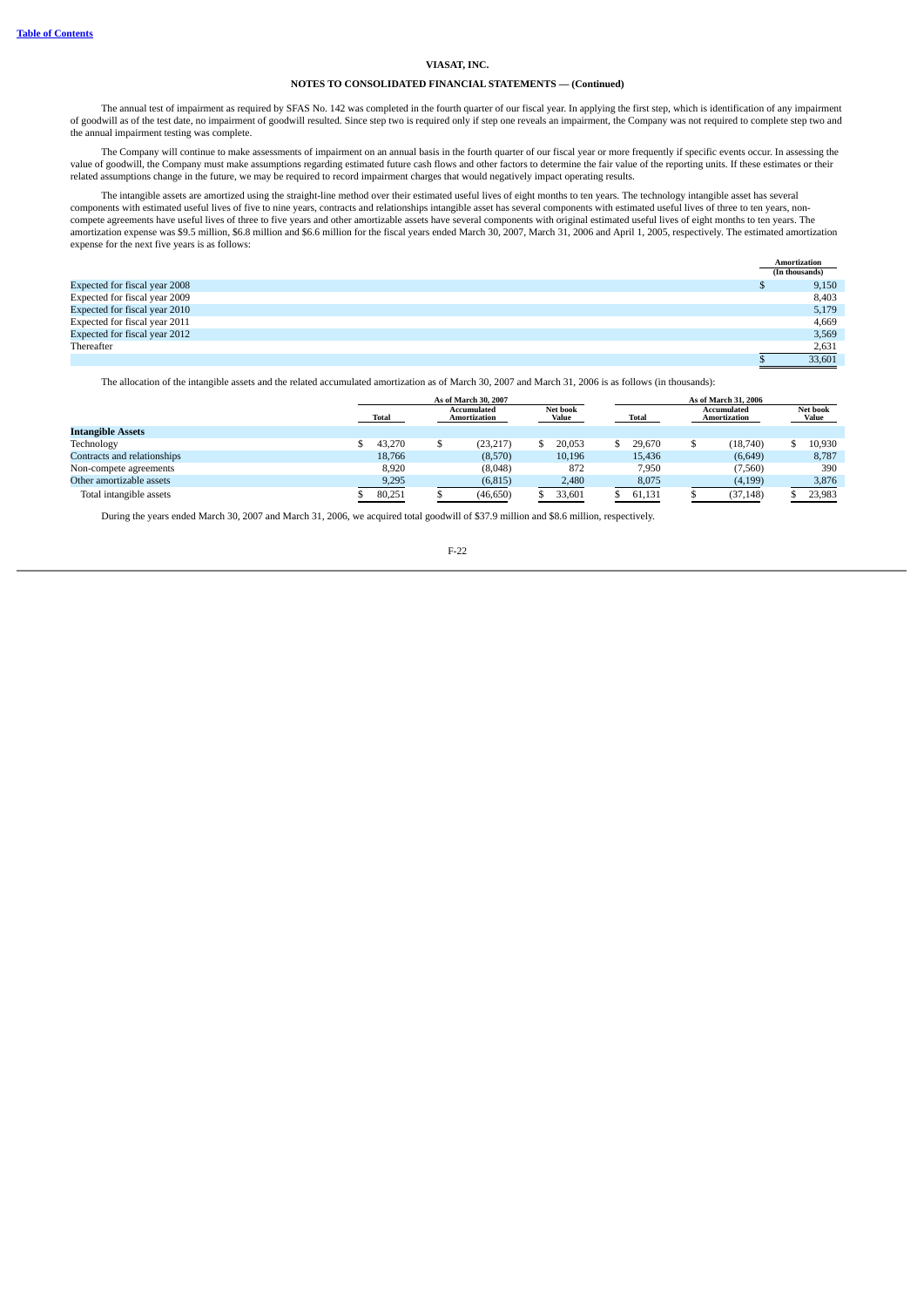# **NOTES TO CONSOLIDATED FINANCIAL STATEMENTS — (Continued)**

### **Note 4 — Line of Credit**

On January 31, 2005, the Company entered into a three-year, \$60 million revolving credit facility (the "New Facility") in the form of a Second Amended and Restated Revolving Loan Agreement. The New Facility amended and restated ViaSat's existing \$30 million revolving credit facility that was scheduled to expire on February 28, 2005 (the "Prior Facility").

Borrowings under the New Facility are permitted up to a maximum amount of \$60 million, including up to \$15 million of letters of credit. Borrowings under the New Facility bear interest, at ViaSat's option, at either the lender's prime rate or at LIBOR (London Interbank Offered Rate) plus, in each case, an applicable margin based on the ratio of the Company's total funded debt to EBITDA (income from operations plus depreciation and amortization). As with the Prior Facility, the New Facility is collateralized by substantially all of ViaSat's personal property assets. At March 30, 2007, the Company had \$4.3 million outstanding under standby letters of credit leaving borrowing availability under our line of credit of \$55.7 million.

The New Facility contains financial covenants that set a minimum EBITDA limit for the twelve-month period ending on the last day of any fiscal quarter at \$30 million, a minimum tangible net worth as of the last day of any fiscal quarter at \$135 million and a minimum quick ratio (sum of cash and cash equivalents, accounts receivable and marketable securities, divided by current liabilities) as of the last day of any fiscal quarter at 1.50 to 1.00. The Company is in compliance with our loan covenants as of March 30, 2007.

#### **Note 5 — Common Stock and Stock Plans**

In April 2007, the Company filed a new universal shelf registration statement with the SEC for the future sale of up to an additional \$200 million of debt securities common stock, preferred stock, depositary shares and warrants. Additionally, the Company had available \$200 million of these securities, which were previously registered under shelf registration statements the Company filed in June 2004 and September 2001. Up to an aggregate of \$400 million of the securities may now be offered from time to time, separately or together, directly by us or through underwriters at amounts, prices, interest rates and other terms to be determined at the time of the offering.

In November 1996, the Company adopted the 1996 Equity Participation Plan. The 1996 Equity Participation Plan provides for the grant to executive officers, other key employees, consultants and non-employee directors of the Company a broad variety of stock-based compensation alternatives such as nonqualified stock options, incentive stock options, restricted stock and performance awards. In September 2000, the Company amended the 1996 Equity Participation Plan to increase the maximum number of shares reserved for issuance under this plan from 2,500,000 shares to 6,100,000 shares. In September 2003, the Company further amended the 1996 Equity Participation Plan to increase the maximum number of shares reserved for issuance under this plan from 6,100,000 shares to 7,600,000 shares. In October 2006, the Company amended the 1996 Equity Participation Plan to increase the maximum number of shares reserved for issuance under this plan from 7,600,000 shares to 10,600,000 shares. The Company believes that such awards better align the interests of its employees with those of its stockholders. Shares of the Company's common stock granted under the Plan in the form of stock options or stock appreciation right are counted against the Plan share reserve on a one for one basis. Shares of the Company's common stock granted under the Plan as an award other than as an option or as a stock appreciation right with a per share purchase price lower than 100% of fair market value on the date of grant are counted against the Plan share reserve as two shares for each share of common stock. Option awards are granted with an exercise price equal to the market price of the Company's stock at the date of grant; those option awards generally vest based on three to five years of continuous service and have terms from six to ten years. Restricted stock units are granted to eligible employees and directors and represent rights to receive shares of common stock at a future date. As of March 30, 2007, the Company had granted options, net of cancellations, and restricted stock units, net of cancellations, to purchase 7,917,889 and 389,514 shares of common stock, respectively, under the Plan.

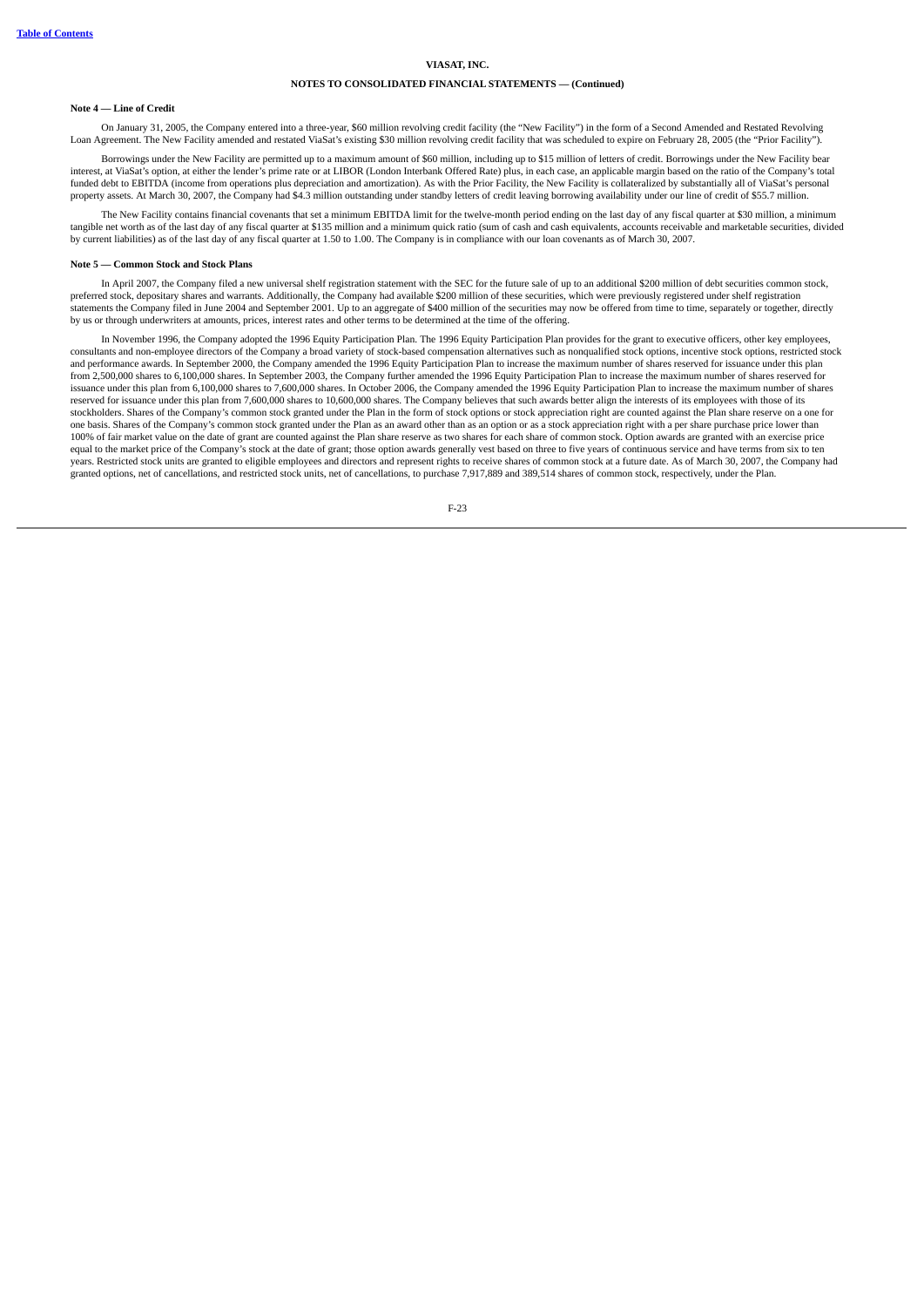### **NOTES TO CONSOLIDATED FINANCIAL STATEMENTS — (Continued)**

In November 1996, the Company adopted the ViaSat, Inc. Employee Stock Purchase Plan (the "Employee Stock Purchase Plan") to assist employees in acquiring a stock ownership interest in the Company and to encourage them to remain in the employment of the Company. The Employee Stock Purchase Plan is intended to qualify under Section 423 of the Internal Revenue Code. In September 2005, the Company amended the Employee Stock Purchase Plan to increase the maximum number of shares reserved for issuance under this plan from 1,000,000 shares to 1,500,000 shares. The Employee Stock Purchase Plan permits eligible employees to purchase common stock at a discount through payroll deductions during specified six-month offering periods. No employee may purchase more than \$25,000 worth of stock in any calendar year. The price of shares purchased under the Employee Stock Purchase Plan is equal to 85% of the fair market value of the common stock on the first or last day of the offering period, whichever is lower. As of March 30, 2007, the Company had issued 1,098,582 shares of common stock under this plan.

In January 2002, the Company assumed the US Monolithics 2000 Incentive Plan (the "USM Plan") which was amended and restated in January 2002. Pursuant to such assumption, all options granted under the USM Plan were converted into options to purchase common stock of the Company. The number of shares of common stock reserved for issuance under this plan all options to purchase common stock of is 203,000. As of March 30, 2007, options to purchase 196,792 shares of common stock had been granted under this plan, net of cancellations, 44,418 of which were converted from previously issued US Monolithics options. The options granted under this plan have an exercise price equal to the market value of the underlying common stock on the date of grant.

In December 2005, under the terms of the acquisition agreement, the Company assumed the Efficient Channel Coding 2000 Long Term Incentive Plan (the "ECC Plan"). Pursuant to the acquisition agreement, all options granted under the ECC Plan were converted into options to purchase common stock of the Company. The number of shares of common stock reserved for issuance under this plan is 23,424. As of March 30, 2007, options to purchase 23,424 shares of common stock had been granted under this plan, all of which were converted from previously issued ECC options. The options granted under this plan have an exercise price equal to the market value of the underlying common stock on the date of grant.

On March 30, 2006, the Board of Directors of the Company accelerated the vesting of certain unvested employee stock options previously awarded to the Company's employees under the Company's 1996 Equity Participation Plan. Stock options held by the Company's non-employee directors were not accelerated. Options to purchase approximately 1.5 million difference common stock were subject to this acceleration. All of the accelerated options were "in-the-money" and had exercise prices ranging from \$4.70 to \$26.94. All other terms and shares of common stock were subject to conditions applicable to such options, including the exercise prices, remain unchanged. As a result, the Company recorded \$1.5 million in compensation expense in accordance with generally accepted accounting principles. The accelerated stock options are subject to lock-up restrictions preventing the sale of any shares acquired through the exercise of an accelerated stock option prior to the date on which the exercise would have been permitted under the stock option's original vesting terms. The decision to accelerate vesting of these options was made primarily to eliminate the recognition of the related compensation expense in the Company's future consolidated financial statements with respect to these unvested stock options upon adopting SFAS 123(R). The Company recognized a pre-tax charge for estimated compensation expense of approximately \$1.5 million in the fiscal fourth quarter ended March 31, 2006 after considering expected employee turnover rates to reflect, absent the acceleration, the "in-the-money" value of accelerated stock options the Company estimates would have been forfeited (unvested) pursuant to their original terms.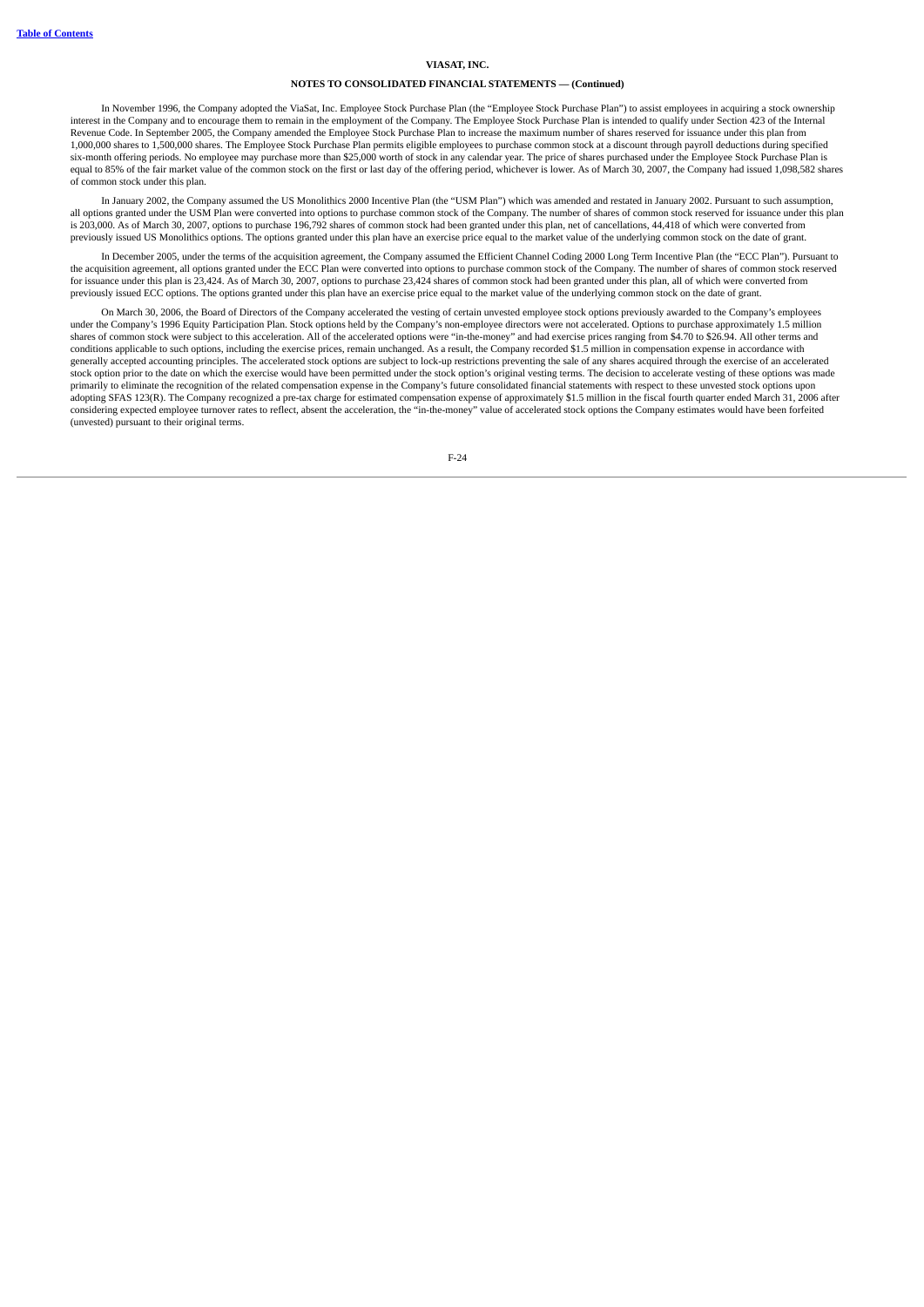# **NOTES TO CONSOLIDATED FINANCIAL STATEMENTS — (Continued)**

Transactions under the Company's stock option plans are summarized as follows:

| Number of<br>Shares |    | <b>Exercise Price</b><br>per Share | <b>Weighted Average</b><br><b>Exercise Price</b><br>per Share |       |  |
|---------------------|----|------------------------------------|---------------------------------------------------------------|-------|--|
| 5,074,808           | S  | $4.25 - $43.82$                    | S                                                             | 14.83 |  |
| 1,296,000           |    | 16.94 - 22.82                      |                                                               | 19.52 |  |
| (126, 353)          |    | $6.06 - 43.82$                     |                                                               | 19.36 |  |
| (230,094)           |    | $4.69 - 22.03$                     |                                                               | 8.86  |  |
| 6.014.361           |    | $4.25 - 43.82$                     |                                                               | 15.98 |  |
| 345,274             |    | $5.03 - 26.94$                     |                                                               | 21.75 |  |
| (67, 109)           |    | $5.03 - 25.01$                     |                                                               | 18.69 |  |
| (592, 380)          |    | $4.70 - 27.94$                     |                                                               | 12.42 |  |
| 5.700.146           |    | $4.25 - 43.82$                     |                                                               | 16.70 |  |
| 928,850             |    | 23.85 - 33.68                      |                                                               | 26.68 |  |
| (55, 244)           |    | $5.03 - 28.91$                     |                                                               | 20.63 |  |
| (894, 199)          |    | $4.25 - 27.94$                     |                                                               | 13.58 |  |
| 5,679,553           | \$ | $4.70 - $43.82$                    | \$                                                            | 18.78 |  |
|                     |    |                                    |                                                               |       |  |

All options issued under the Company's stock option plans have an exercise price equal to the fair market value of the Company's stock on the date of the grant.

The following table summarizes all options outstanding and exercisable by price range as of March 30, 2007:

| <b>Range of Exercise Prices</b> | Number<br>Outstanding | Weighted<br>Average<br>Remaining<br>Contractual<br><b>Life-Years</b> | Weighted<br>Average<br><b>Exercise</b><br>Price | Number<br>Exercisable |    | Weighted<br>Average<br><b>Exercise</b><br>Price |
|---------------------------------|-----------------------|----------------------------------------------------------------------|-------------------------------------------------|-----------------------|----|-------------------------------------------------|
| $$4.70 - $10.73$                | 1,086,042             | 3.97                                                                 | 8.90<br>S.                                      | 1,079,237             | Эħ | 8.92                                            |
| $11.08 - 15.38$                 | 571.633               | 4.51                                                                 | 13.49                                           | 571,633               |    | 13.49                                           |
| $15.54 - 18.71$                 | 459,180               | 6.20                                                                 | 17.44                                           | 443,180               |    | 17.41                                           |
| $18.73 - 18.73$                 | 691,120               | 7.61                                                                 | 18.73                                           | 691,120               |    | 18.73                                           |
| 18.97 - 21.83                   | 539.535               | 6.99                                                                 | 20.84                                           | 517,870               |    | 20.87                                           |
| $22.03 - 22.03$                 | 927.657               | 3.49                                                                 | 22.03                                           | 927.657               |    | 22.03                                           |
| $22.10 - 26.13$                 | 478,436               | 6.49                                                                 | 24.12                                           | 249,940               |    | 23.72                                           |
| $26.15 - 26.15$                 | 585,750               | 5.53                                                                 | 26.15                                           | —                     |    |                                                 |
| $26.16 - 35.63$                 | 334,200               | 4.79                                                                 | 28.56                                           | 185,600               |    | 26.58                                           |
| $43.82 - 43.82$                 | 6,000                 | 2.93                                                                 | 43.82                                           | 6,000                 |    | 43.82                                           |
| $4.70 - 43.82$                  | 5,679,553             | 5.28                                                                 | \$<br>18.78                                     | 4,672,237             | £. | 17.20                                           |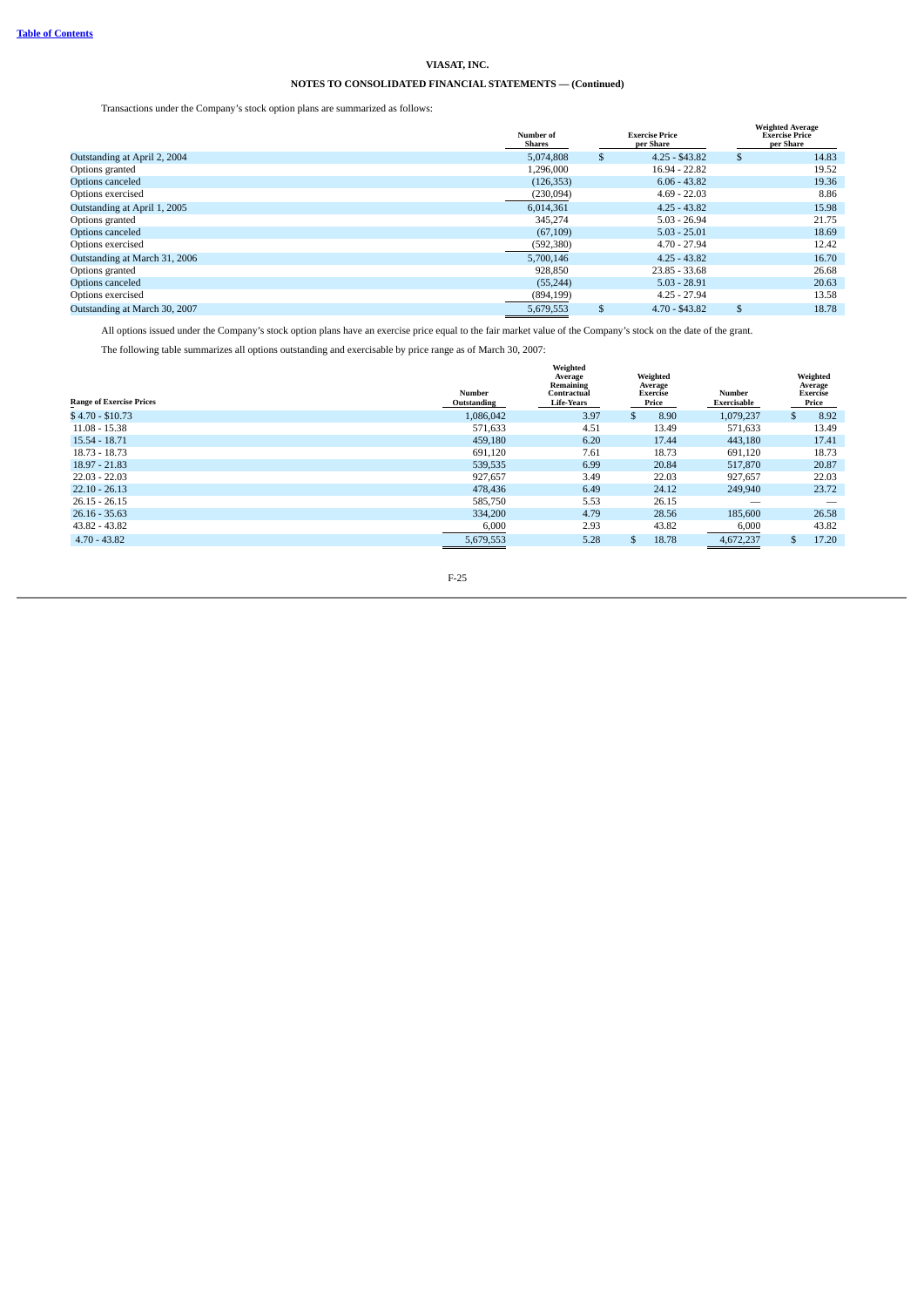# **NOTES TO CONSOLIDATED FINANCIAL STATEMENTS — (Continued)**

# **Note 6 — Shares Used in Earnings Per Share Calculations**

|                                                                                                                   |                       | <b>Years Ended</b> |                      |
|-------------------------------------------------------------------------------------------------------------------|-----------------------|--------------------|----------------------|
|                                                                                                                   | <b>March 30, 2007</b> | March 31, 2006     | <b>April 1, 2005</b> |
| Weighted average common shares outstanding used in calculating basic net income per share                         | 28,589,144            | 27,132,973         | 26,748,597           |
| Weighted average options to purchase common stock as determined by application of the treasury stock method       | 2.129.238             | 1.722.087          | 1,396,434            |
| Weighted average restricted stock unit to acquire common stock as determined by application of the treasury stock |                       |                    |                      |
| method                                                                                                            | 17,804                |                    |                      |
| Weighted average contingently issuable shares in connection with certain terms of the Enerdyne acquisition        |                       |                    |                      |
| agreement (Note 13)                                                                                               | 138.264               |                    |                      |
| Employee Stock Purchase Plan equivalents                                                                          | 18.988                | 2.227              | 2,141                |
| Shares used in computing diluted net income per share                                                             | 30,893,438            | 28,857,287         | 28,147,172           |

Antidilutive shares relating to stock options excluded from the calculation were 511,253, 255,771 and 1,580,997 shares for the fiscal years ended March 30, 2007, March 31, 2006, and April 1, 2005, respectively.

# **Note 7 — Income Taxes**

The provision for income taxes includes the following:

|                                  |               | March 30, 2007 | (In thousands) | March 31, 2006 | April 1, 2005 |
|----------------------------------|---------------|----------------|----------------|----------------|---------------|
| Current tax provision            |               |                |                |                |               |
| Federal                          | <b>A</b><br>э | 10,781         | \$             | 9,613          | \$<br>3,563   |
| State                            |               | 191            |                | 769            | 845           |
| Foreign                          |               | 137            |                | 128            | 191           |
|                                  |               | 11,109         |                | 10,510         | 4,599         |
| Deferred tax (benefit) provision |               |                |                |                |               |
| Federal                          |               | (3,269)        |                | (2,543)        | (2,077)       |
| State                            |               | (1,085)        |                | (2,862)        | (1,276)       |
| Foreign                          |               |                |                |                |               |
|                                  |               | (4, 354)       |                | (5,405)        | (3, 353)      |
| Total provision for income taxes |               | 6,755          |                | 5,105          | 1,246         |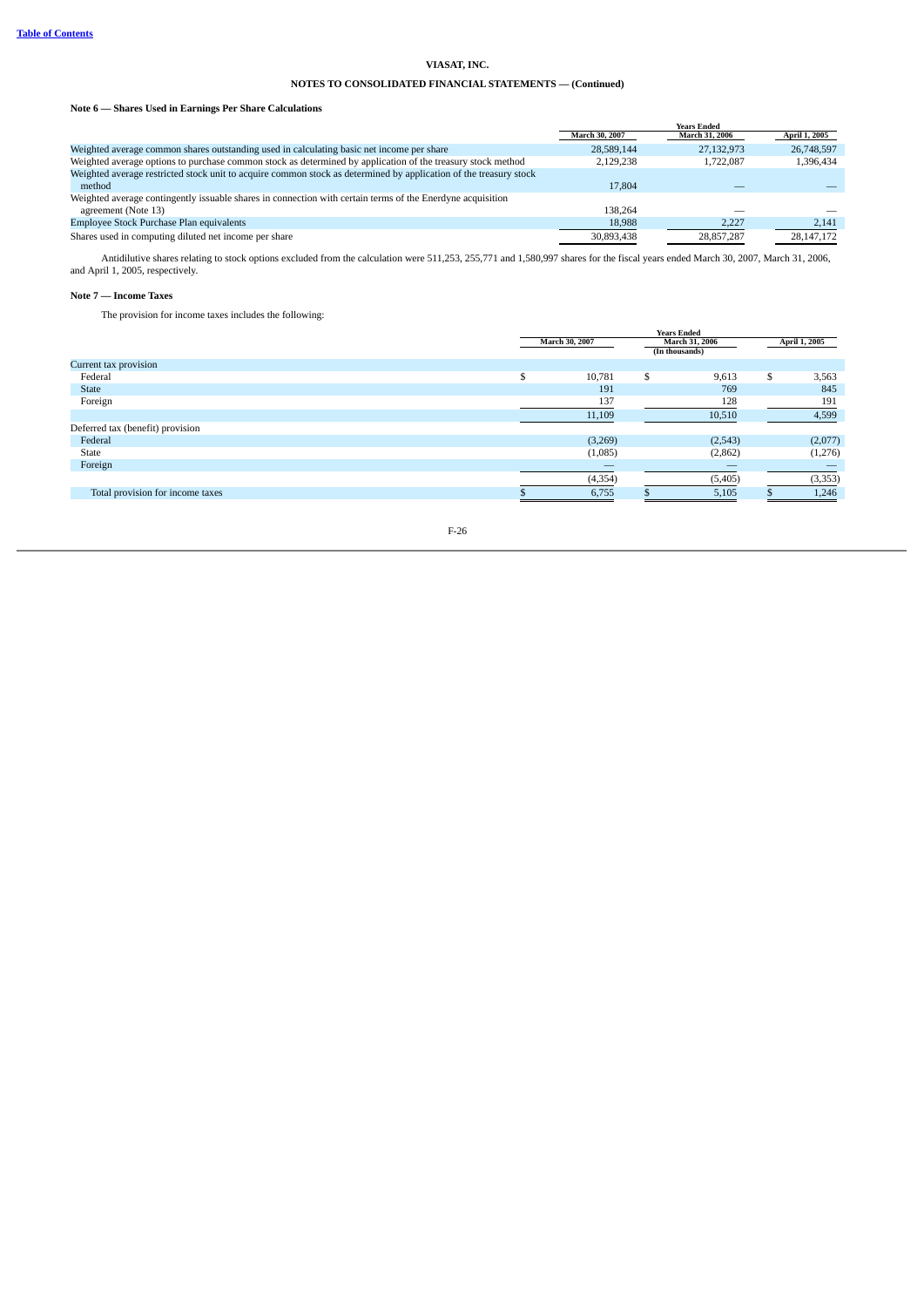# **NOTES TO CONSOLIDATED FINANCIAL STATEMENTS — (Continued)**

Significant components of the Company's net deferred tax assets are as follows:

|                                           | As of          |   |                |  |
|-------------------------------------------|----------------|---|----------------|--|
|                                           | March 30, 2007 |   | March 31, 2006 |  |
|                                           | (In thousands) |   |                |  |
| Deferred tax assets:                      |                |   |                |  |
| Tax credit carryforwards                  | \$<br>13,076   | S | 9,329          |  |
| Warranty reserve                          | 3,895          |   | 3,306          |  |
| Property, equipment and intangible assets | --             |   | 1,351          |  |
| Accrued vacation                          | 2,560          |   | 2,020          |  |
| Deferred rent                             | 1,516          |   | 1,253          |  |
| Inventory reserve                         | 1,672          |   | 1,000          |  |
| Stock compensation                        | 1,967          |   | 220            |  |
| Other                                     | 1,484          |   | 589            |  |
| Valuation allowance                       | (403)          |   | (303)          |  |
| Total deferred tax assets                 | 25,767         |   | 18,765         |  |
| Deferred tax liabilities:                 |                |   |                |  |
| Property, equipment and intangible assets | 2,718          |   |                |  |
| Total deferred tax liabilities            | 2,718          |   |                |  |
| Net deferred tax assets                   | 23,049         |   | 18,765         |  |
|                                           |                |   |                |  |

A reconciliation of the provision for income taxes to the amount computed by applying the statutory federal income tax rate to income before income taxes is as follows:

|                                             | <b>Years Ended</b> |          |  |                                  |  |               |  |  |
|---------------------------------------------|--------------------|----------|--|----------------------------------|--|---------------|--|--|
|                                             | March 30, 2007     |          |  | March 31, 2006<br>(In thousands) |  | April 1, 2005 |  |  |
| Tax expense at statutory rate               |                    | 13,016   |  | 10.056                           |  | 7,296         |  |  |
| State tax provision, net of federal benefit |                    | 1,595    |  | 1,277                            |  | 982           |  |  |
| Tax credits, net                            |                    | (7, 727) |  | (5,772)                          |  | (5,480)       |  |  |
| Export sales tax benefit                    |                    | (351)    |  | (578)                            |  | (1,548)       |  |  |
| Other                                       |                    | 222      |  | 122                              |  | (4)           |  |  |
| Total provision for income taxes            |                    | 6,755    |  | 5,105                            |  | 1,246         |  |  |

As of March 30, 2007, the Company had federal and state research credit carryforwards of approximately \$6.8 million and \$8.8 million, respectively, that begin to expire in 2025 and 2020, respectively.

In accordance with SFAS No. 109, "Accounting for Income Taxes," net deferred tax assets are reduced by a valuation allowance if, based on all the available evidence, it is more is more of Steparted tax assets will not be r relating to state research credit carryforwards that, based on management's estimate of future taxable income attributable to certain states and generation of additional research credits, are considered more likely than not to expire unused.

In addition, in determining the value of income tax liabilities, the Company makes estimates of the results of future examinations of its income tax returns by taxing authorities. The Company believes it has adequately provided for additional taxes in its financial statements which the Company estimates may result from these examinations. If these amounts provided prove to be more than what is necessary, the reversal of the reserves would

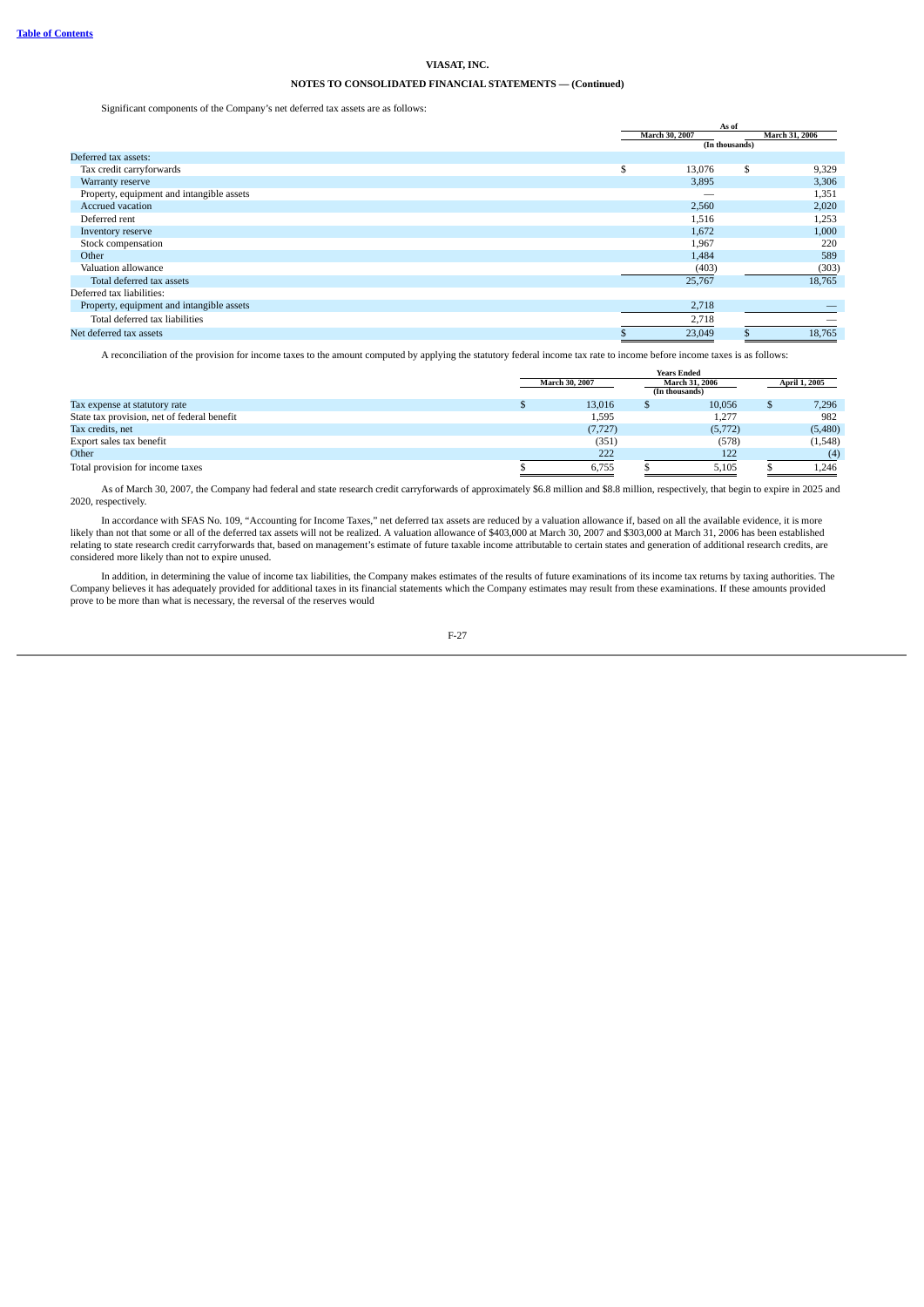### **NOTES TO CONSOLIDATED FINANCIAL STATEMENTS — (Continued)**

result in tax benefits being recognized in the period in which the Company determines the liability is no longer necessary. If an ultimate tax assessment exceeds the Company's estimate of tax liabilities, an additional charge to expense will result.

If the Company has an "ownership change" as defined under Internal Revenue Code Section 382, it may have an annual limitation on the utilization of its tax credit carryforwards.

#### **Note 8 — Employee Benefits**

The Company is a sponsor of a voluntary deferred compensation plan under Section 401(k) of the Internal Revenue Code. The Company may make discretionary contributions to the plan which vest equally over six years. Employees who are at least 18 years of age are eligible to participate in the plan. Participants are entitled, upon termination or retirement, to their vested portion of the plan assets which are held by an independent trustee. Discretionary contributions accrued by the Company during fiscal years 2007, 2006 and 2005 amounted to \$3.9 million, \$3.2 million and \$2.8 million, respectively. The cost of administering the plan is not significant.

#### **Note 9 — Commitments**

The Company leases office facilities under non-cancelable operating leases with initial terms ranging from one to ten years which expire between April 2007 and February 2017 and provide for pre-negotiated fixed rental rates during the terms of the lease. Certain of the Company's facilities leases contain option provisions which allow for extension of the lease terms.

For operating leases, minimum lease payments, including minimum scheduled rent increases, are recognized as rent expense on a straight line basis over the lease term as that term is defined in SFAS No. 13, as amended, including any option periods considered in the lease term and any periods during which the Company has use of the property but is not charged rent by a landlord ("rent holiday"). The Company has accrued for rent expense incurred but not paid. Leasehold improvement incentives paid to the Company by a landlord are recorded as a liability and amortized as a reduction of rent expense over the lease term. Total rent expense was \$8.2 million, \$7.6 million and \$7.1 million in fiscal years 2007, 2006 and 2005, respectively.

Future minimum lease payments are as follows (in thousands):

| <b>Years Ending,</b><br>$\overline{\phantom{0}}$ |        |
|--------------------------------------------------|--------|
| 2008                                             | 9,385  |
| 2009                                             | 9,168  |
| 2010                                             | 9,371  |
| 2011                                             | 9,219  |
| 2012                                             | 8,765  |
| Thereafter                                       | 37,576 |
|                                                  | 83,484 |

### **Note 10 — Contingencies**

The Company is a party to various claims and legal actions arising in the normal course of business. The ultimate outcome of such matters is not presently determinable, the Company believes that the resolution of all such matters, net of amounts accrued, will not have a material adverse effect on its financial position or liquidity; however, there can be no assurance that the ultimate resolution of these matters will not have a material impact on its results of operations in any period.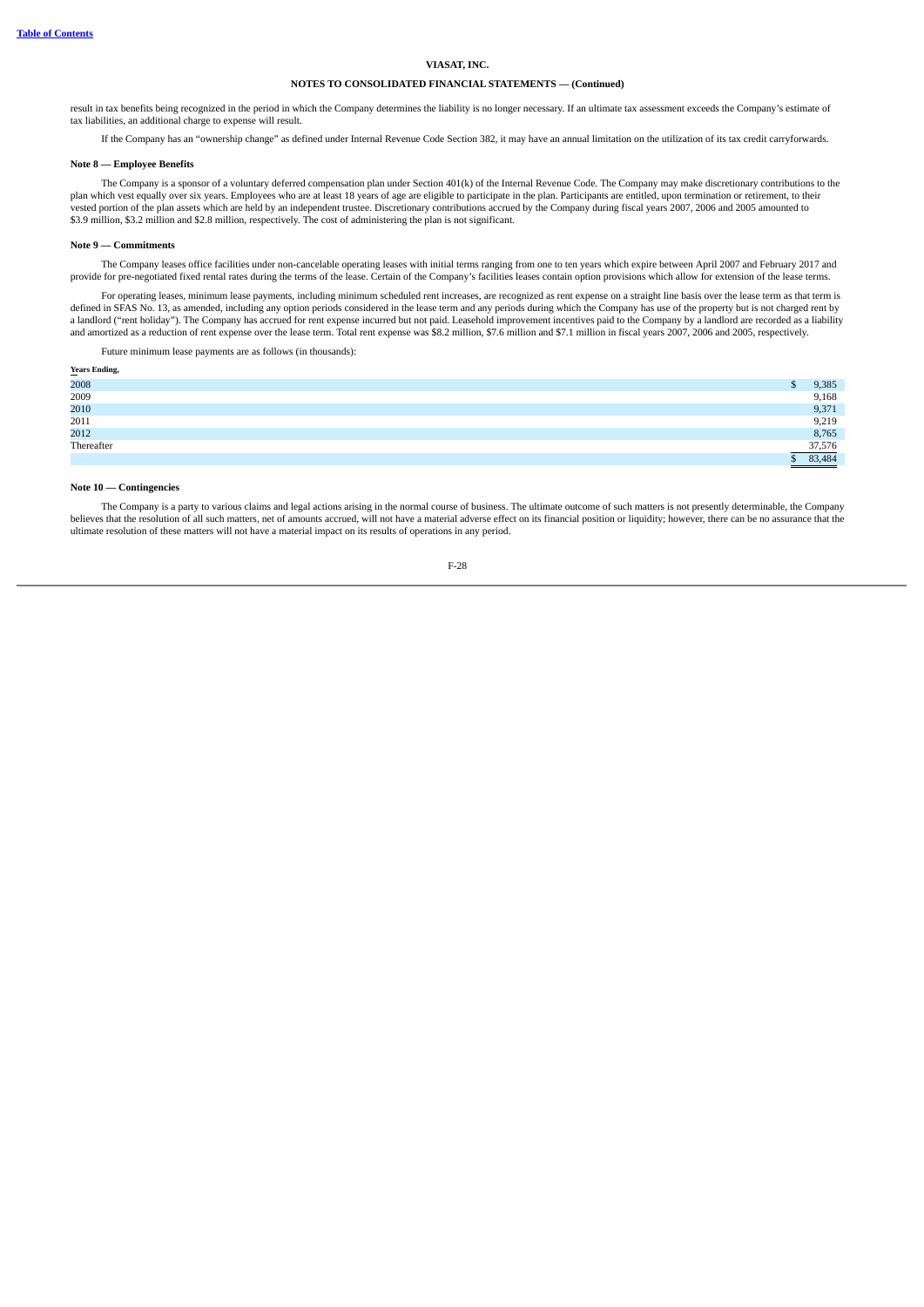## **NOTES TO CONSOLIDATED FINANCIAL STATEMENTS — (Continued)**

## **Note 11 — Derivatives**

During the fiscal years 2007 and 2006, the Company settled certain foreign exchange contracts, recognizing a loss of \$136,000 and \$347,000, respectively, recorded as cost of revenues based on the nature of the underlying transaction. During the fiscal year 2007, the Company also entered into foreign currency exchange contract intended to reduce the foreign currency risk for amounts payable to vendors in Euros which have a maturity of less than six months. There were no outstanding foreign currency contracts as of March 30, 2007. We had \$4.1 million of notional value of foreign currency forward contracts outstanding at March 31, 2006.

#### **Note 12 — Product Warranty**

The Company provides limited warranties on most of its products for periods of up to five years. The Company records a liability for its warranty obligations when products are delivered based upon an estimate of expected warranty costs. Amounts expected to be incurred within twelve months are classified as a current liability. For mature products the warranty cost estimates are based on historical experience with the particular product. For newer products that do not have a history of warranty cost, the Company bases its estimates on its experience with the technology involved and the types of failure that may occur. It is possible that its underlying assumptions will not reflect the actual experience and in that case, future adjustments<br>will be made to the recorded

|                                                         | <b>Years Ended</b>                                        |         |  |         |               |         |  |  |
|---------------------------------------------------------|-----------------------------------------------------------|---------|--|---------|---------------|---------|--|--|
|                                                         | March 31, 2006<br><b>March 30, 2007</b><br>(In thousands) |         |  |         | April 1, 2005 |         |  |  |
| Balance, beginning of period                            |                                                           | 8,369   |  | 7.179   | <b>D</b>      | 4,451   |  |  |
| Change in liability for warranties issued in period     |                                                           | 7.347   |  | 4.309   |               | 4.737   |  |  |
| Settlements made (in cash or in kind) during the period |                                                           | (5.853) |  | (3.119) |               | (2,009) |  |  |
| Balance, end of period                                  |                                                           | 9,863   |  | 8,369   |               | 7.179   |  |  |

### **Note 13 — Acquisitions**

*Acquisition of Intelligent Compression Technologies, Inc.* On February 16, 2007, the Company completed the acquisition of all of the outstanding capital stock of ICT, a privatelyheld provider to corporations, internet service providers (ISPs), and satellite/wireless carriers of data compression techniques, advanced transport protocols, and application optimization to increase the speeds of either narrowband or broadband terrestrial, wireless, or satellite services. The initial purchase price of approximately \$20.7 million was comprised primarily of \$13.3 million related to the fair value of 414,073 shares of the Company's common stock issued at the closing date, \$7.2 million in cash consideration, and approximately \$200,000 in direct<br>acquisition costs. The \$7.2 milli a net cash outlay of approximately \$7.4 million. Under the terms of the purchase agreement, up to an additional \$34.3 million in consideration is payable in cash and/or stock, at the Company's option, based on ICT achieving certain earnings performance over certain 12-month periods during the two years following closing (as well as projected earnings performance for the one-year period thereafter). No portion of this additional consideration is guaranteed. The additional consideration, if earned, is payable after the 12-month period in which ICT achieves the specified earnings performance and will be recorded as additional purchase price.

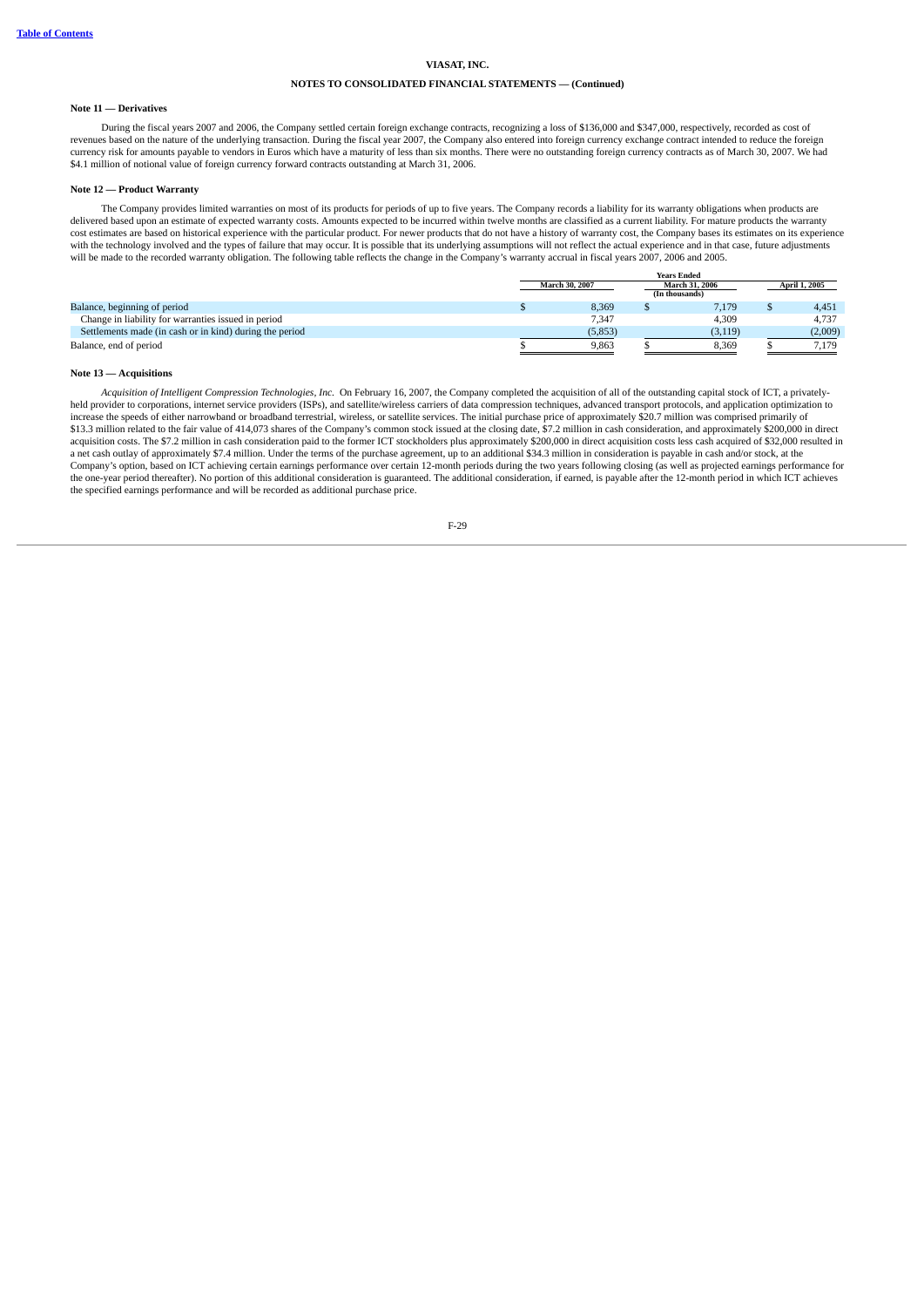# **NOTES TO CONSOLIDATED FINANCIAL STATEMENTS — (Continued)**

The preliminary allocation of purchase price of the acquired assets and assumed liabilities based on the estimated fair values is as follows:

|                                | <b>February 16, 2007</b> |                |
|--------------------------------|--------------------------|----------------|
|                                |                          | (In thousands) |
| Current assets                 |                          | 744            |
| Identifiable intangible assets |                          | 12,550         |
| Goodwill                       |                          | 12,673         |
| Total assets acquired          |                          | 25,967         |
| Liabilities assumed            |                          | (5,275)        |
| Total purchase price           |                          | 20,692         |

Amounts assigned to other intangible assets are being amortized on a straight-line basis over their estimated useful lives ranging from four to five years and are as follows:

|                                                        | (In thousands) |
|--------------------------------------------------------|----------------|
| Customer relationships (5 year weighted average life)  | 930            |
| Technology (5 year weighted average life)              | 11.000         |
| Non-compete agreements (4 years weighted average life) | 550            |
| Trade name (4 year weighted average life)              | 70             |
| Total identifiable intangible assets                   | 12.550         |

The acquisition of ICT is beneficial to ViaSat because it adds complementary technologies and provides additional business opportunities. We believe that the ICT Accelenet family of products speeds web browsing and accelerates leading office applications, while simultaneously reducing network congestion. The benefit of these products can be offered to many of our consumer, enterprise, or government customers. These benefits and additional opportunities were among the factors that contributed to a purchase price resulting in the recognition of goodwill. The intangible assets and goodwill recognized will not be deductible for federal income tax purposes. The purchase price allocation is preliminary due to resolution of certain ICT tax attributes.

The consolidated financial statements include the operating results of ICT from the date of acquisition. Pro forma results of operations have not been presented because the effect of the acquisition was insignificant to the financial statements for all periods presented.

*Acquisition of Enerdyne Technologies, Inc.* On June 20, 2006, the Company completed the acquisition of all of the outstanding capital stock of Enerdyne, a privately-held provider of innovative data link equipment and digital video systems for defense and intelligence markets, including unmanned aerial vehicle and other airborne and ground based applications. The initial purchase price of approximately \$17.5 million was comprised primarily of \$16.4 million related to the fair value of 724,231 shares of the Company's common stock issued at the closing, \$500,000 in cash consideration, and \$700,000 in direct acquisition costs. The \$1.2 million of cash consideration paid to the former Enerdyne stockholders and the transaction expenses paid less cash acquired of \$900,000 resulted in a net cash outlay of approximately \$281,000. Up to an additional \$8.7 million in consideration is payable in cash and stock under the terms of the acquisition agreement based on Enerdyne achieving certain earnings performance in any fiscal year up to and including the Company's 2010 fiscal year (as well as projected earnings performance for the one-year period thereafter) and will be recorded as additional purchase price. No portion of the additional consideration is guaranteed.

As of March 30, 2007, Enerdyne achieved financial results entitling the former Enerdyne stockholders to \$5.9 million of additional consideration. On May 3, 2007, the Company issued 170,763 shares of common stock and \$260,000 in cash in full settlement of all additional consideration provisions and the \$5.9 million payable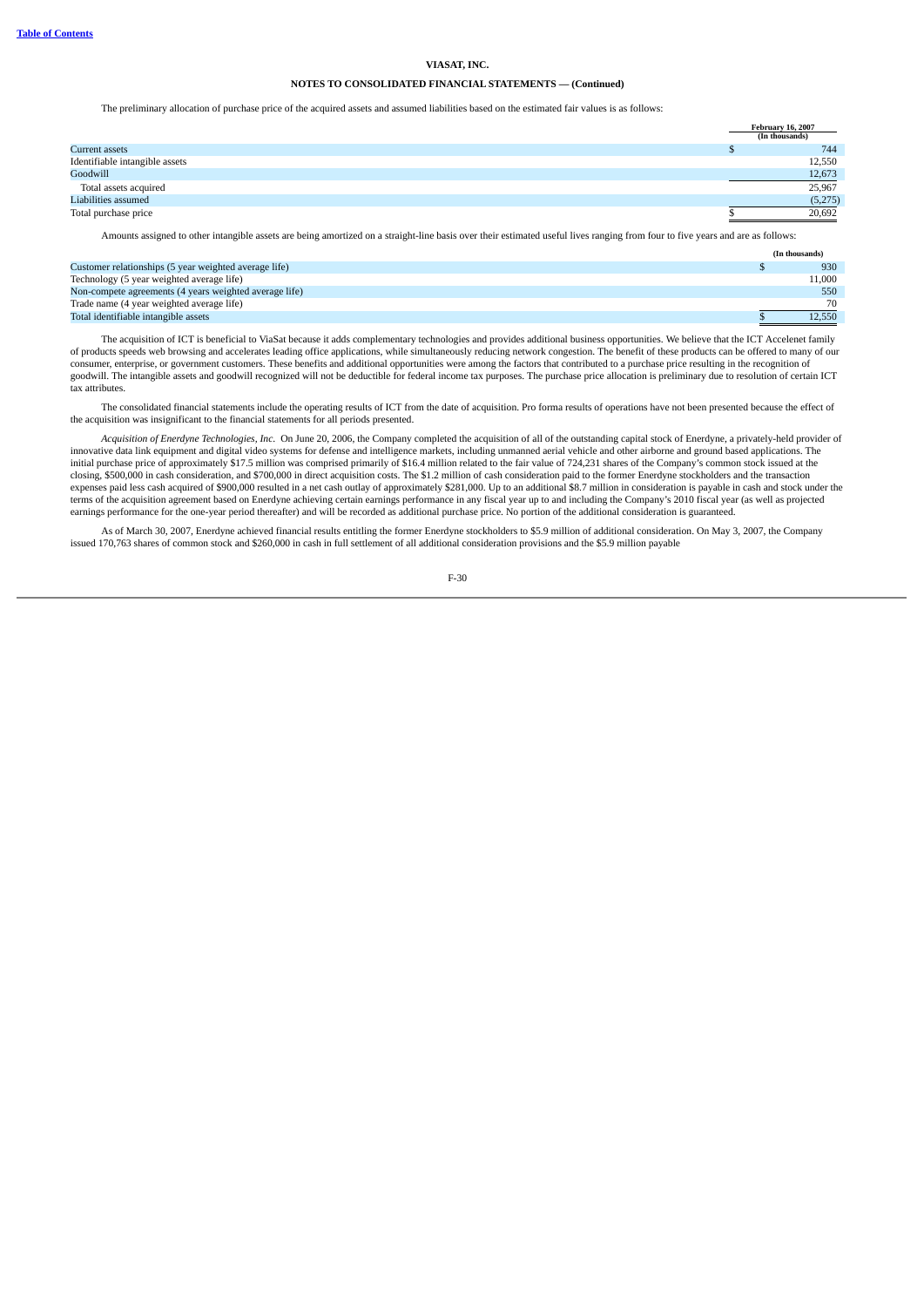## **NOTES TO CONSOLIDATED FINANCIAL STATEMENTS — (Continued)**

outstanding at March 30, 2007. The additional purchase price consideration of \$5.9 million was recorded as additional government segment goodwill in the fourth quarter of fiscal year 2007. During March 2007, a \$1.5 million adjustment reducing goodwill was made to the final purchase price allocation for Enerdyne as certain tax matters were resolved regarding utilization of Enerdyne's net operating losses as tax deductions in the future resulting in deferred tax asset being recorded.

The final allocation of purchase price of the acquired assets and assumed liabilities based on the estimated fair values is as follows (in thousands):

| Current assets                 | 3,543   |
|--------------------------------|---------|
| Property, plant and equipment  | 343     |
| Identifiable intangible assets | 6,570   |
| Goodwill                       | 16,134  |
| Other assets                   | 1,473   |
| Total assets acquired          | 28,063  |
| Liabilities assumed            | (4,666) |
| Total purchase price           | 23,397  |

Amounts assigned to other intangible assets are being amortized on a straight-line basis over their estimated useful lives ranging from eight months to seven years and are as follows:

|                                                        | (In thousands) |
|--------------------------------------------------------|----------------|
| Customer relationships (7 year weighted average life)  | 2.400          |
| Technology (4.5 year weighted average life)            | 2.600          |
| Non-compete agreements (4 years weighted average life) | 420            |
| Backlog (8 months weighted average life)               | 1.150          |
| Total identifiable intangible assets                   | 6.570          |

The acquisition of Enerdyne is complementary to ViaSat because we will benefit from their technology, namely unmanned analog and digital video data link capabilities, existing relationships in the unmanned aerial vehicle (UAV) market, customers and highly skilled workforce. The potential opportunities these benefits provide to our UAV applications product group in our government segment were among the factors that contributed to a purchase price resulting in the recognition of goodwill. The intangible assets and goodwill recognized will not be deductible for federal income tax purposes.

The consolidated financial statements include the operating results of Enerdyne from the date of acquisition in the Company's UAV applications product line in the government segment. Pro forma results of operations have not been presented because the effect of the acquisition was insignificant to the financial statements for all periods presented.

*Acquisition of Efficient Channel Coding, Inc.* On December 1, 2005, the Company completed the acquisition of all of the outstanding capital stock of ECC, a privately-held designer and supplier of broadband communication integrated circuits and satellite communication systems. The initial purchase price of approximately \$16.6 million was comprised primarily of<br>\$15.8 million in cash consideration, \$22 consideration less cash acquired of approximately \$70,000 resulted in a net cash outlay of approximately \$16.0 million. Up to an additional \$9.0 million in consideration is payable in cash and/or stock at the Company's option on or prior to the eighteen (18) month anniversary of the closing date based on ECC meeting certain financial performance targets.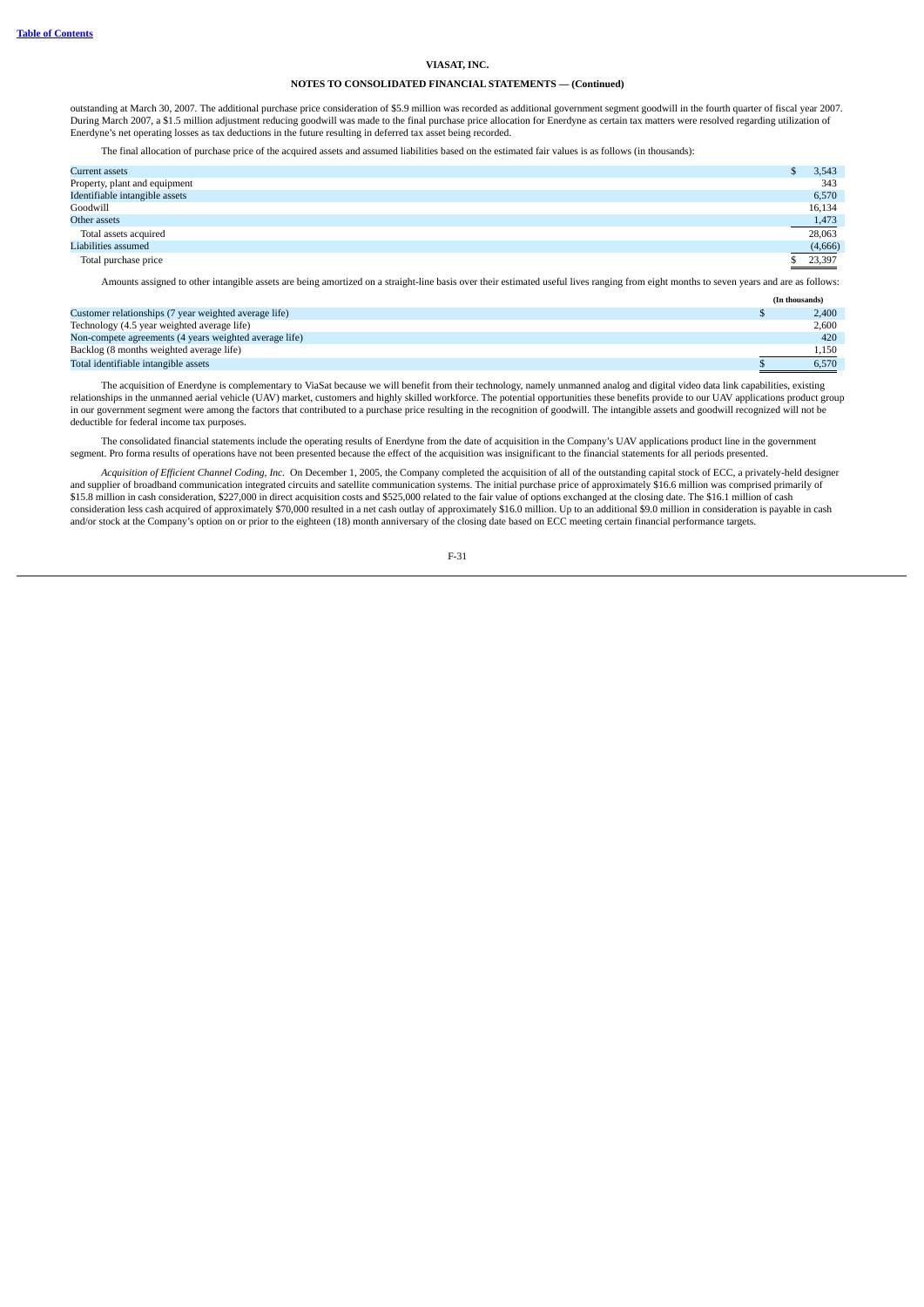### **NOTES TO CONSOLIDATED FINANCIAL STATEMENTS — (Continued)**

On May 23, 2006, the Company agreed to pay the maximum additional consideration amount to the former ECC stockholders in the amount of \$9.0 million which has been accrued as of March 30, 2007. The \$9.0 million was payable in cash or stock, at the Company's option, in May 2007. The additional purchase price consideration of \$9.0 million was recorded as<br>additional goodwill in the Satellite Ne

The final allocation of purchase price of the acquired assets and assumed liabilities based on the estimated fair values was as follows (in thousands):

| <b>Current assets</b>             | 1,513   |
|-----------------------------------|---------|
| Property, plant and equipment     | 179     |
| Identifiable intangible assets    | 9,800   |
| Goodwill                          | 17,641  |
| Other assets                      | 34      |
| Total assets acquired             | 29,167  |
| <b>Current liabilities</b>        | (3,016) |
| Other long term liabilities       | (853)   |
| Total liabilities assumed         | (3,869) |
| Deferred stock-based compensation | 291     |
| Total purchase price              | 25,589  |
|                                   |         |

The Company issued 23,424 unvested incentive stock options under the Efficient Channel Coding, Inc. 2000 Long Term Incentive Plan assumed under the terms of the acquisition<br>agreement. In accordance with SFAS No. 141, the C service period.

Amounts assigned to other intangible assets are being amortized on a straight-line basis over their estimated useful lives ranging from one to ten years and are as follows:

|                                                        | (In thousands) |
|--------------------------------------------------------|----------------|
| Customer relationships (10 year weighted average life) | 5.700          |
| Technology (6 year weighted average life)              | 2,900          |
| Backlog (1 year weighted average life)                 | 1.200          |
| Total identifiable intangible assets                   | 9,800          |

The acquisition of ECC is complementary to the Company because we will benefit from their technology, namely DVB-S2 and ASIC design capabilities, customers and highly skilled workforce. The potential opportunities these benefits provide to ViaSat's Satellite Networks product group in our commercial segment were among the factors that contributed to a purchase price resulting in the recognition of goodwill. The intangible assets and goodwill recognized will be deductible for federal income tax purposes.

The consolidated financial statements include the operating results of ECC from the date of acquisition in the Company's Satellite Networks product group in the commercial segment. Pro forma results of operations have not been presented because the effect of the acquisition was insignificant to the financial statements for all periods presented.

#### **Note 14 — Segment Information**

The Company's commercial and government segments are primarily distinguished by the type of customer and the related contractual requirements. The more regulated government environment is subject to unique contractual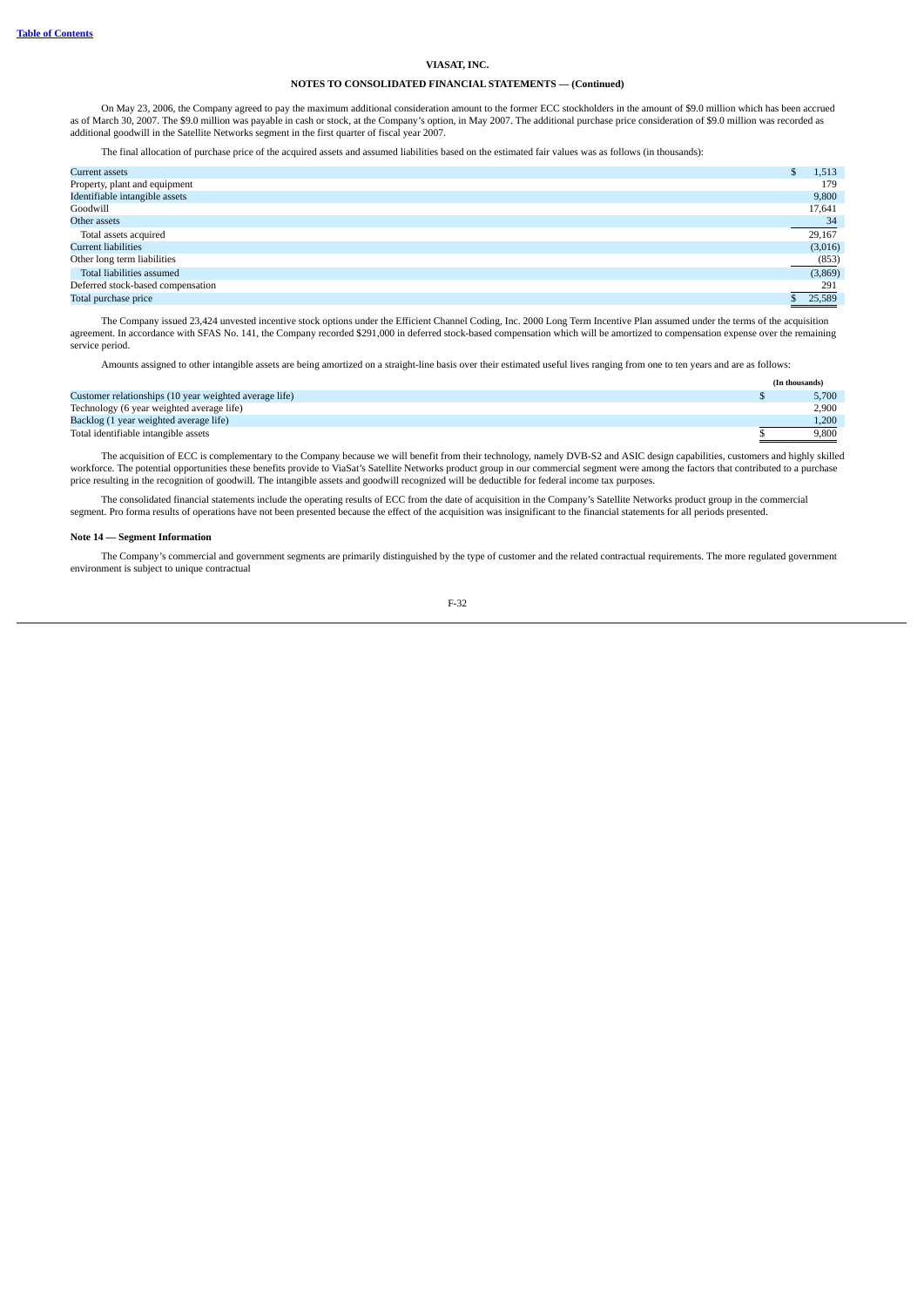# **NOTES TO CONSOLIDATED FINANCIAL STATEMENTS — (Continued)**

requirements and possesses economic characteristics, which differ from the commercial segment. Therefore, the Company is organized primarily on the basis of products with commercial and government (defense) communication applications. These product groups are distinguished from one another based upon their underlying technologies. Prior segment results have been reclassified to conform to our current organizational structure. Reporting segments are determined consistent with the way that management organizes and evaluates financial information<br>internally for making operating decis March 30, 2007, March 31, 2006 and April 1, 2005. Certain corporate general and administrative costs, amortization of intangible assets and charges of acquired in-process research and development are not allocated to either segment and accordingly, are shown as reconciling items from segment operating profit and consolidated operating profit. Certain assets are not tracked by reporting segment. Depreciation expense is allocated to reporting segments as an overhead charge based on direct labor dollars within the reporting segments.

|                                                            |    | <b>Years Ended</b> |    |          |    |                |  |                |  |                |  |               |
|------------------------------------------------------------|----|--------------------|----|----------|----|----------------|--|----------------|--|----------------|--|---------------|
|                                                            |    |                    |    |          |    | March 30, 2007 |  | March 31, 2006 |  | (In thousands) |  | April 1, 2005 |
| Revenues                                                   |    |                    |    |          |    |                |  |                |  |                |  |               |
| Government                                                 | \$ | 270,746            | \$ | 210,640  | \$ | 175,442        |  |                |  |                |  |               |
| Commercial                                                 |    |                    |    |          |    |                |  |                |  |                |  |               |
| <b>Satellite Networks</b>                                  |    | 206,208            |    | 182,265  |    | 137,971        |  |                |  |                |  |               |
| Antenna Systems                                            |    | 39,612             |    | 47,191   |    | 39,420         |  |                |  |                |  |               |
|                                                            |    | 245,820            |    | 229,456  |    | 177,391        |  |                |  |                |  |               |
| Elimination of intersegment revenues                       |    |                    |    | (6,273)  |    | (6,894)        |  |                |  |                |  |               |
| Total revenues                                             |    | 516,566            |    | 433,823  |    | 345,939        |  |                |  |                |  |               |
| Operating profits (losses)                                 |    |                    |    |          |    |                |  |                |  |                |  |               |
| Government                                                 | \$ | 41,687             | \$ | 41,908   | \$ | 28,060         |  |                |  |                |  |               |
| Commercial                                                 |    |                    |    |          |    |                |  |                |  |                |  |               |
| <b>Satellite Networks</b>                                  |    | 4,375              |    | (6, 811) |    | (1,748)        |  |                |  |                |  |               |
| Antenna Systems                                            |    | (687)              |    | 3,887    |    | 3,639          |  |                |  |                |  |               |
|                                                            |    | 3,688              |    | (2, 924) |    | 1,891          |  |                |  |                |  |               |
| Elimination of intersegment operating profits              |    |                    |    | (3,061)  |    | (778)          |  |                |  |                |  |               |
| Segment operating profit before corporate and amortization |    | 45,375             |    | 35,923   |    | 29,173         |  |                |  |                |  |               |
| Corporate                                                  |    | (428)              |    | (187)    |    | (2,207)        |  |                |  |                |  |               |
| Amortization of intangibles(1)                             |    | (9,502)            |    | (6,806)  |    | (6, 642)       |  |                |  |                |  |               |
| Income from operations                                     |    | 35,445             |    | 28,930   |    | 20,324         |  |                |  |                |  |               |
|                                                            |    |                    |    |          |    |                |  |                |  |                |  |               |

(1) Amortization of intangibles relate to the commercial and government segment. Amortization of intangibles for Satellite Networks was \$6.9 million, \$6.2 million and \$6.0 million for the fiscal years ended March 30, 2007, March 31, 2006 and April 1, 2005, respectively. Amortization for Antenna Systems was \$655,000 for each of the fiscal years ended March 30, 2007, March 31, 2006 and April 1, 2005, respectively. Amortization of intangibles for the government segment was \$1.9 million for the fiscal years ended March 30,<br>2007. There was no amortization of intangibles fo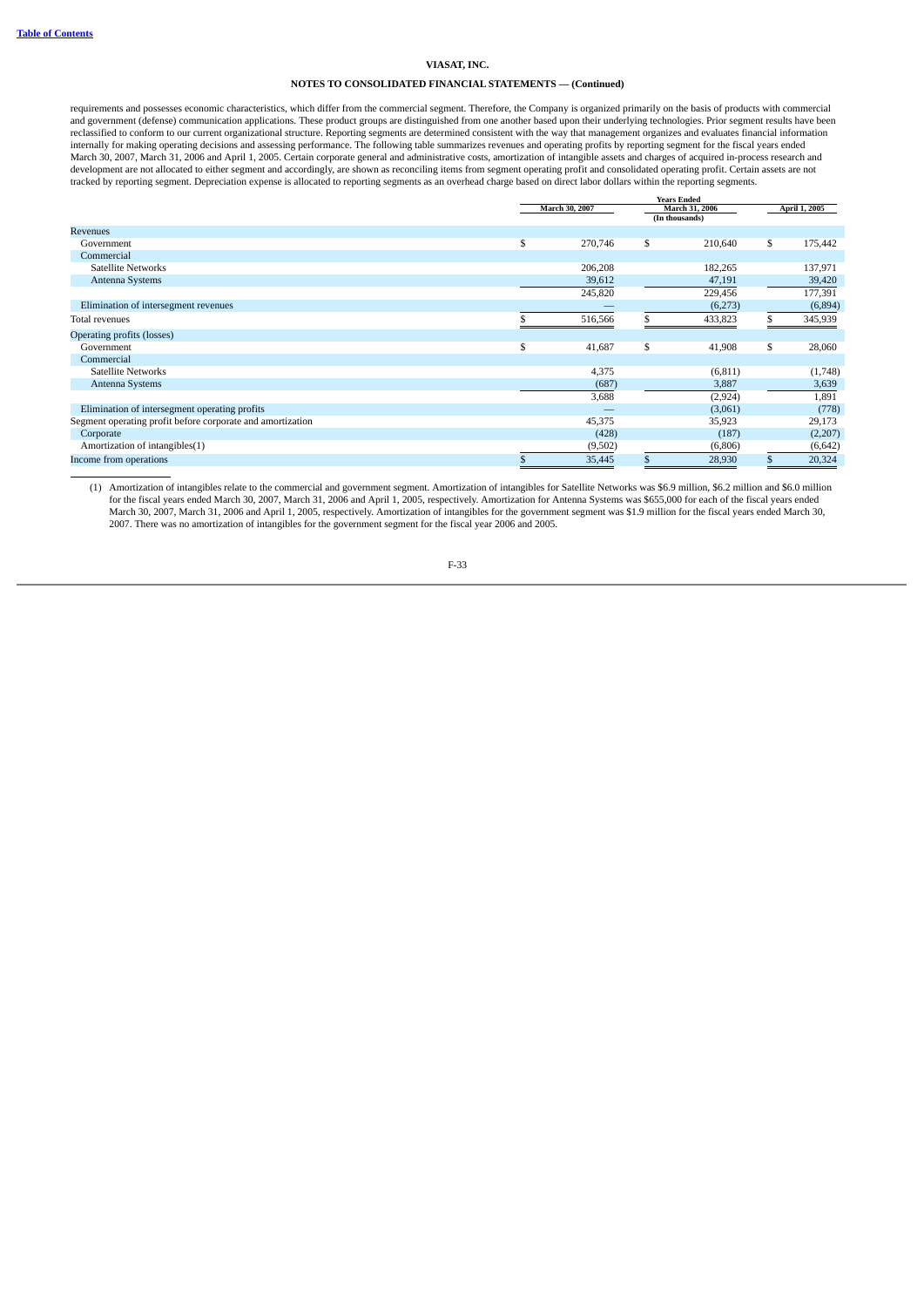# **NOTES TO CONSOLIDATED FINANCIAL STATEMENTS — (Continued)**

|                           |   | <b>March 30, 2007</b> | <b>March 31, 2006</b> |         |
|---------------------------|---|-----------------------|-----------------------|---------|
|                           |   | (In thousands)        |                       |         |
| Segment assets $(2)$      |   |                       |                       |         |
| Government                | ъ | 106,442               | Ф                     | 77,269  |
| Commercial                |   |                       |                       |         |
| <b>Satellite Networks</b> |   | 156,709               |                       | 140,346 |
| Antenna Systems           |   | 22,704                |                       | 27,330  |
|                           |   | 179,413               |                       | 167,676 |
| Corporate assets          |   | 198,084               |                       | 120,124 |
| Total                     |   | 483,939               |                       | 365,069 |

(2) Assets identifiable to segments include: accounts receivable, unbilled accounts receivable, inventory, intangible assets and goodwill. At March 30, 2007 Satellite Networks had \$46.2 million of goodwill and \$27.6 million in net intangible assets, Antenna Systems had \$3.6 million of goodwill and \$1.4 million in net intangible assets, and government<br>segment had \$16.1 million of goodwill and \$4.6 mi intangible assets, and Antenna Systems had \$3.6 million of goodwill and \$2.0 million in net intangible assets. Government segment had no goodwill or intangible assets on<br>March 31, 2006.

Revenue information by geographic area for the fiscal years ended March 30, 2007, March 31, 2006 and April 1, 2005 is as follows:

|                                        | <b>Years Ended</b>    |    |                                         |  |               |
|----------------------------------------|-----------------------|----|-----------------------------------------|--|---------------|
|                                        | <b>March 30, 2007</b> |    | <b>March 31, 2006</b><br>(In thousands) |  | April 1, 2005 |
| <b>United States</b>                   | 434,458               | ۰D | 355,459                                 |  | 253,045       |
| Europe, Middle East and Africa         | 33,930                |    | 28,003                                  |  | 44,617        |
| Asia Pacific                           | 21,927                |    | 27,855                                  |  | 29,137        |
| North America other than United States | 16,706                |    | 16.787                                  |  | 12.953        |
| Latin America                          | 9,545                 |    | 5,719                                   |  | 6,187         |
|                                        | 516,566               |    | 433,823                                 |  | 345.939       |

The Company distinguishes revenues from external customers by geographic areas based on customer location.

The net book value of long-lived assets located outside the United States was \$313,000 and \$341,000 at March 30, 2007 and March 31, 2006, respectively.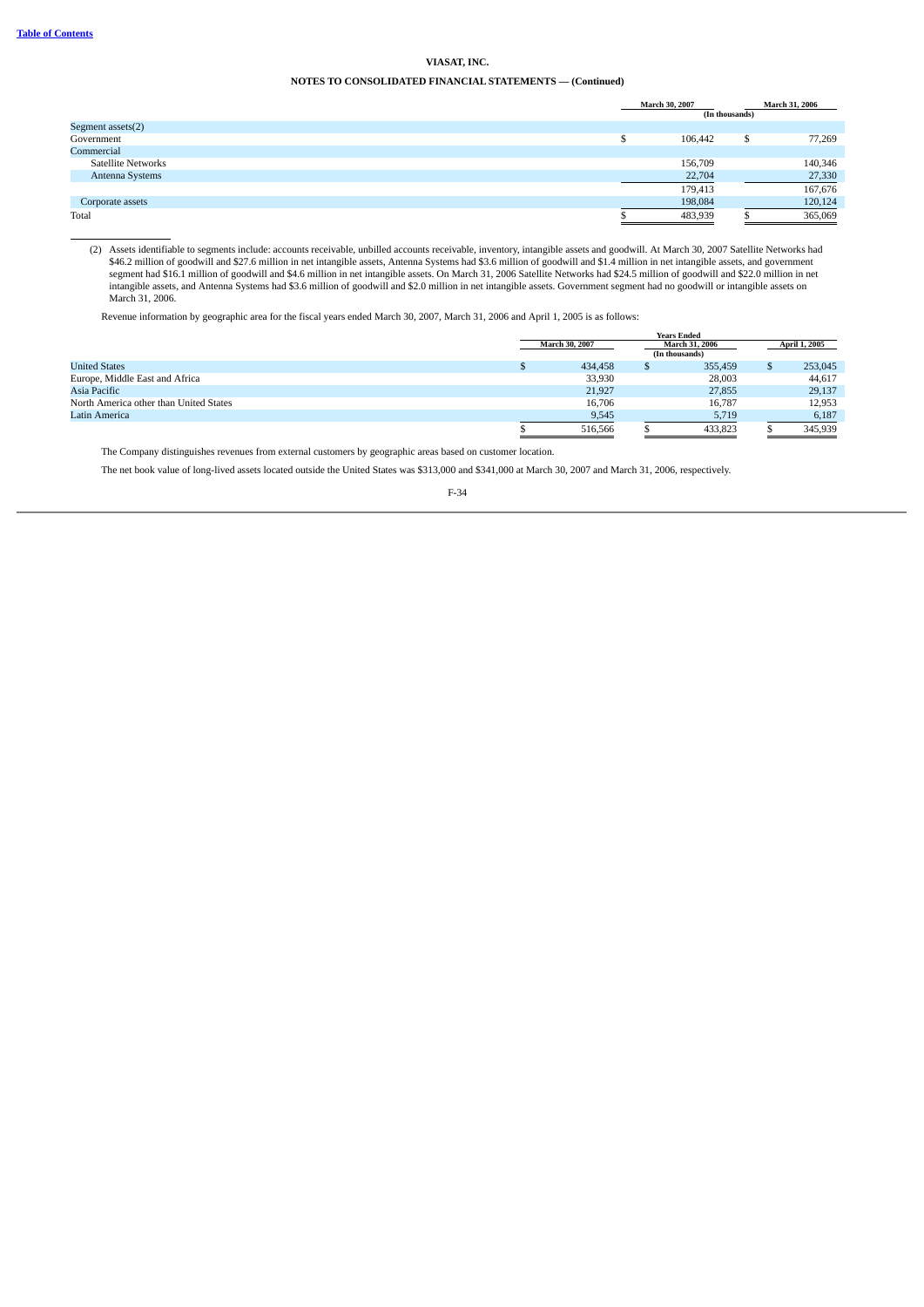### **SCHEDULE II**

# VALUATION AND QUALIFYING ACCOUNTS<br>For the Three Years Ended March 30, 2007

| $_{\text{Date}}$        |              | <b>Allowance for</b><br><b>Doubtful Accounts</b><br>(In thousands) |                                                                 |
|-------------------------|--------------|--------------------------------------------------------------------|-----------------------------------------------------------------|
| Balance, April 2, 2004  | $\mathbb{S}$ |                                                                    | 379                                                             |
| Provision               |              |                                                                    | 234                                                             |
| Write-off               |              |                                                                    | (450)                                                           |
| Balance, April 1, 2005  | \$           |                                                                    | 163                                                             |
| Provision               |              |                                                                    | 246                                                             |
| Write-off               |              |                                                                    | (144)                                                           |
| Balance, March 31, 2006 | \$           |                                                                    | 265                                                             |
| Provision               |              |                                                                    | 1,215                                                           |
| Write-off               |              |                                                                    | (266)                                                           |
| Balance, March 30, 2007 | \$           |                                                                    | 1,214                                                           |
| Date                    |              |                                                                    | <b>Deferred Tax</b><br><b>Asset Valuation</b><br>(In thousands) |
| Balance, April 2, 2004  |              | \$                                                                 |                                                                 |
| Provision               |              |                                                                    | 769                                                             |
| Write-off               |              |                                                                    |                                                                 |
| Balance, April 1, 2005  |              | \$                                                                 | 769                                                             |
| Provision               |              |                                                                    | 303                                                             |
| Write-off               |              |                                                                    | (769)                                                           |
| Balance, March 31, 2006 |              | $\mathbb{S}$                                                       | 303                                                             |
| Provision               |              |                                                                    | 100                                                             |
| Write-off               |              |                                                                    |                                                                 |
| Balance, March 30, 2007 |              | \$                                                                 | 403                                                             |

 $II-1$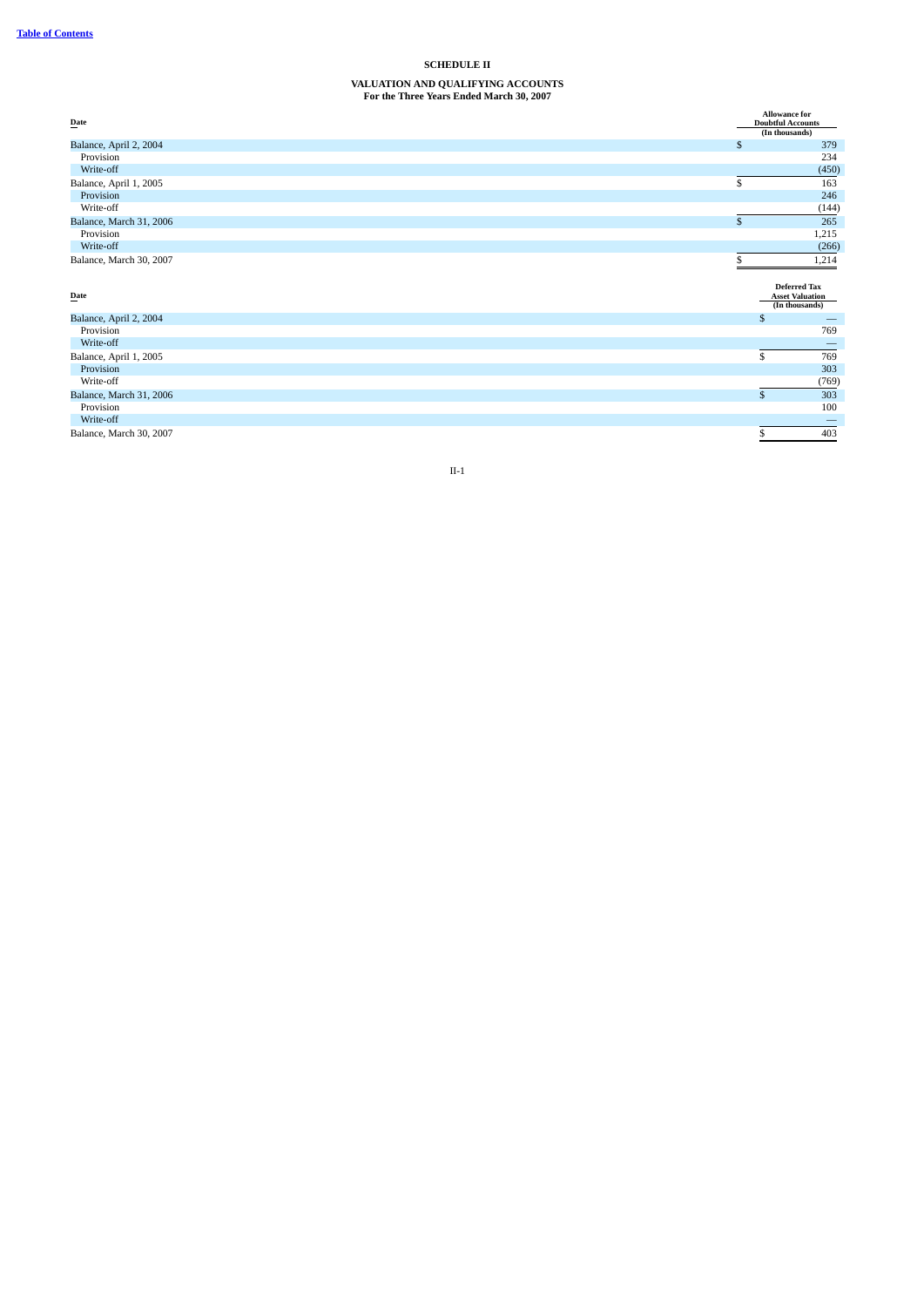Subsidiaries of ViaSat

- 1. ViaSat Worldwide Limited, a Delaware corporation
- 2. ViaSat China Services, Inc., a Delaware corporation
- 3. ViaSat Foreign Sales Corporation, a Barbados corporation
- 4. ViaSat Europe Limited, a private limited UK corporation
- 5. ViaSat Australia PTY Limited, an Australian corporation
- 6. ViaSat Canada Company, a Nova Scotia unlimited liability Company
- 7. ViaSat Europe S.r.l., an Italian limited liability company
- 8. ViaSat India Pvt. Ltd., an Indian private limited company
- 9. Immeon Networks LLC, a Delaware limited liability company
- $10. \,$ 0. U.S. Monolithics, LLC, an Arizona limited liability company
- $11. \,$ 1. Efficient Channel Coding, Inc., an Ohio corporation
- 12. 2. Enerdyne Technologies, Inc., a Delaware corporation
- 13. 3. Intelligent Compression Technologies, Inc., a Delaware corporation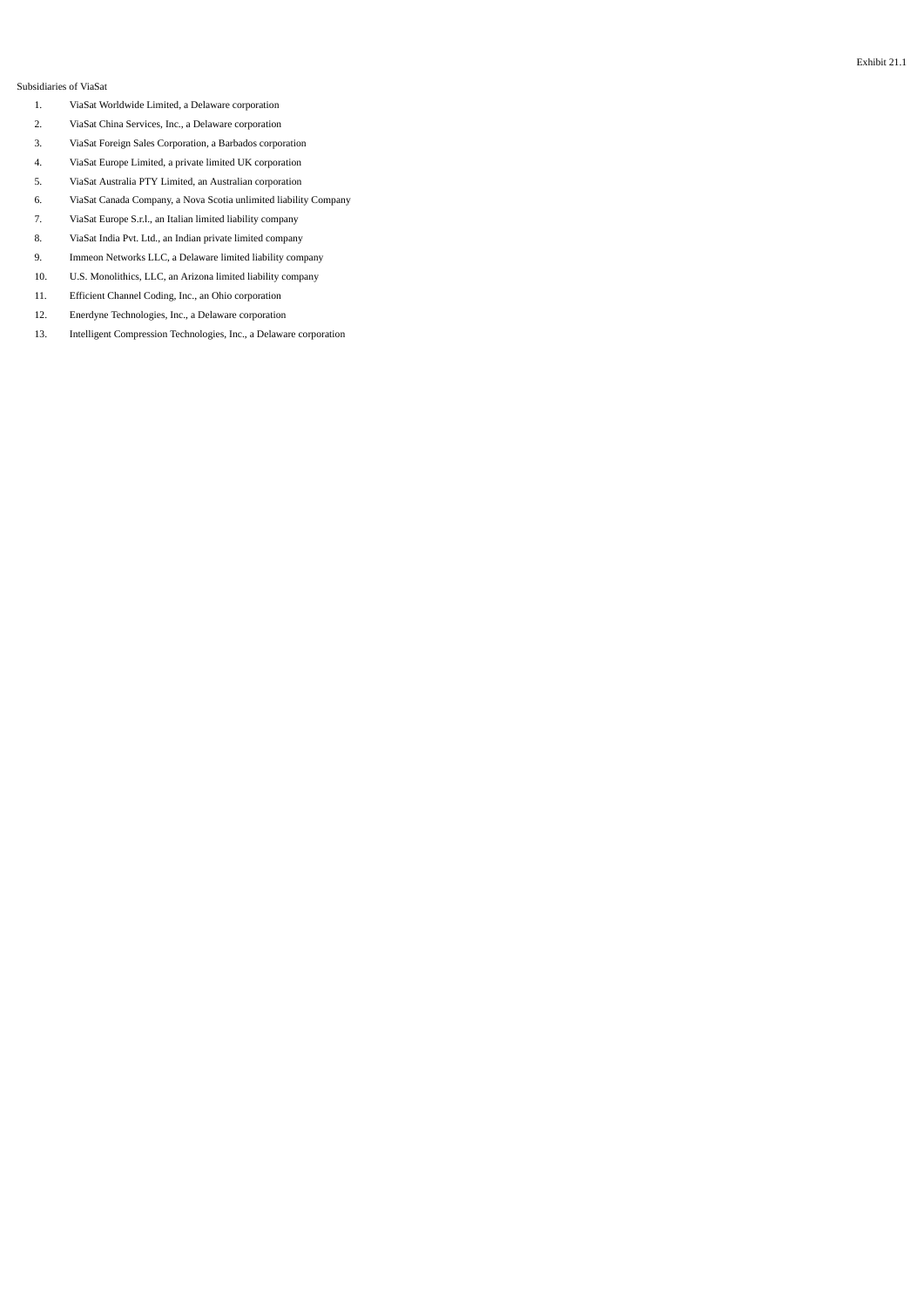# CONSENT OF INDEPENDENT REGISTERED PUBLIC ACCOUNTING FIRM

We hereby consent to the incorporation by reference in the Registration Statements on Form S-3 (File Nos. 333-5552, 333-74276, 333-69664, 333-116468, 333-135652, 333-141238 and 333-141859) and the<br>Registration Statements o appears in this Form 10-K**.**

/s/ PricewaterhouseCoopers San Diego, CA<br>May 25, 2007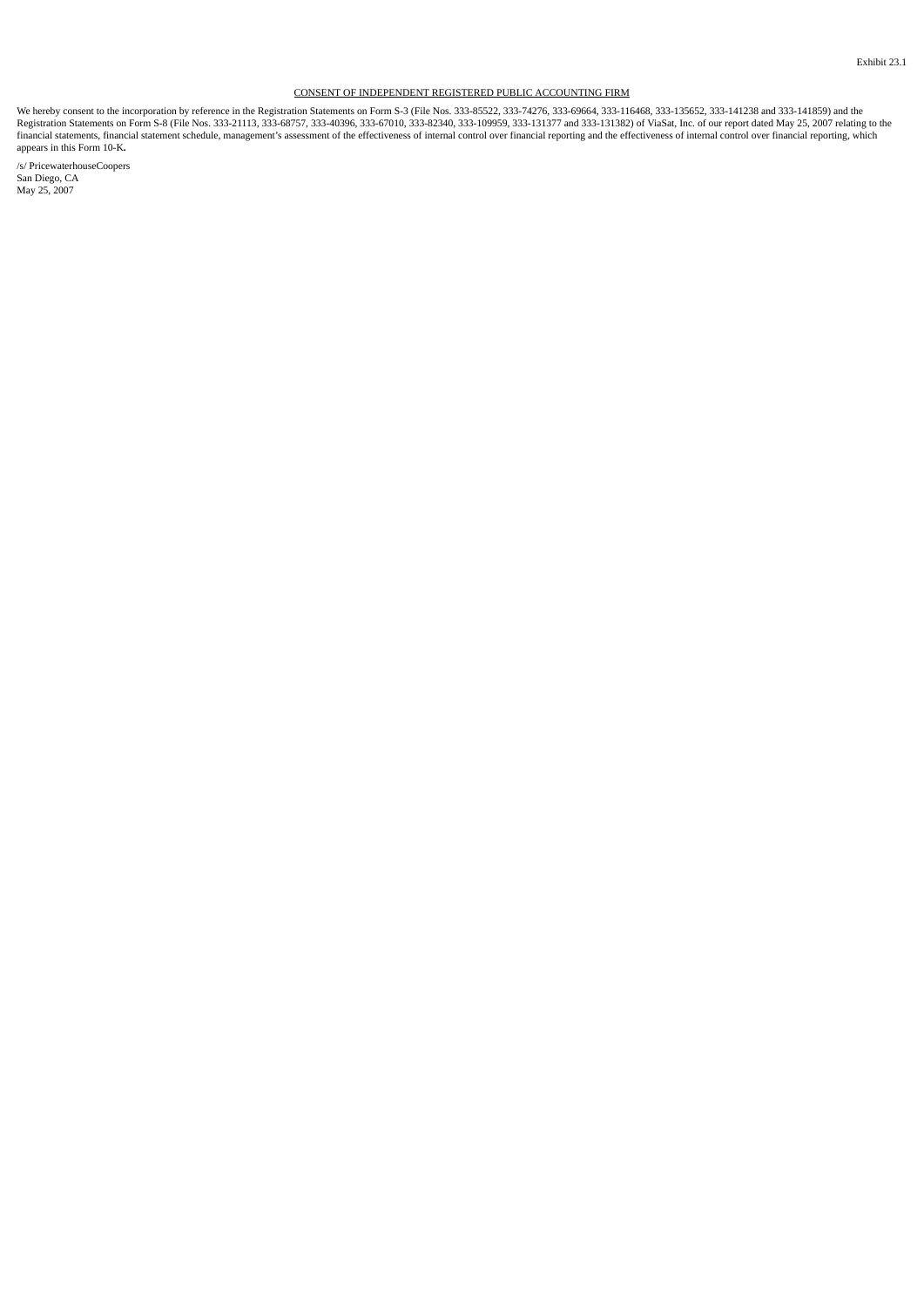### CERTIFICATION OF CHIEF EXECUTIVE OFFICER PURSUANT TO SECTION 302 OF THE SARBANES-OXLEY ACT OF 2002

I, Mark D. Dankberg, Chief Executive Officer of ViaSat, Inc., certify that:

1. I have reviewed this annual report on Form 10-K of ViaSat, Inc.;

2. Based on my knowledge, this report does not contain any untrue statement of a material fact or omit to state a material fact necessary to make the statements made, in light of the circumstances under which such statements were made, not misleading with respect to the period covered by this report;

3. Based on my knowledge, the financial statements, and other financial information included in this report, fairly present in all material respects the financial condition, results of operations and cash flows of the registrant as of, and for, the periods presented in this report;

4. The registrant's other certifying officer and I are responsible for establishing and maintaining disclosure controls and procedures (as defined in Exchange Act Rules 13a-15(e) and 15d-15(e)) and internal control over financial reporting (as defined in Exchange Act Rules 13a-15(f) and 15d-15(f)) for the registrant and have:

a) Designed such disclosure controls and procedures, or caused such disclosure controls and procedures to be designed under our supervision, to ensure that material information relating to the registrant, including its consolidated subsidiaries, is made known to us by others within those entities, particularly during the period in which this report is being prepared;

b) Designed such internal control over financial reporting, or caused such internal control over financial reporting to be designed under our supervision, to provide reasonable assurance regarding the reliability of financial reporting and the preparation of financial statements for external purposes in accordance with generally accepted accounting principles;

c) Evaluated the effectiveness of the registrant's disclosure controls and procedures and presented in this report our conclusions about the effectiveness of the disclosure controls and procedures, as of the end of the period covered by this report based on such evaluation; and

d) Disclosed in this report any change in the registrant's internal control over financial reporting that occurred during the registrant's most recent fiscal quarter (the registrant's fourth fiscal quarter in the case of an annual report) that has materially affected, or is reasonably likely to materially affect, the registrant's internal control over financial reporting; and

5. The registrant's other certifying officer and I have disclosed, based on our most recent evaluation of internal control over financial reporting, to the registrant's auditors and the audit committee of the registrant's board of directors (or persons performing the equivalent functions):

a) All significant deficiencies and material weaknesses in the design or operation of internal control over financial reporting which are reasonably likely to adversely affect the registrant's ability to record, process, summarize and report financial information; and

b) Any fraud, whether or not material, that involves management or other employees who have a significant role in the registrant's internal control over financial reporting.

Date: May 30, 2007

/s/ Mark D. Dankberg Mark D. Dankberg Chief Executive Officer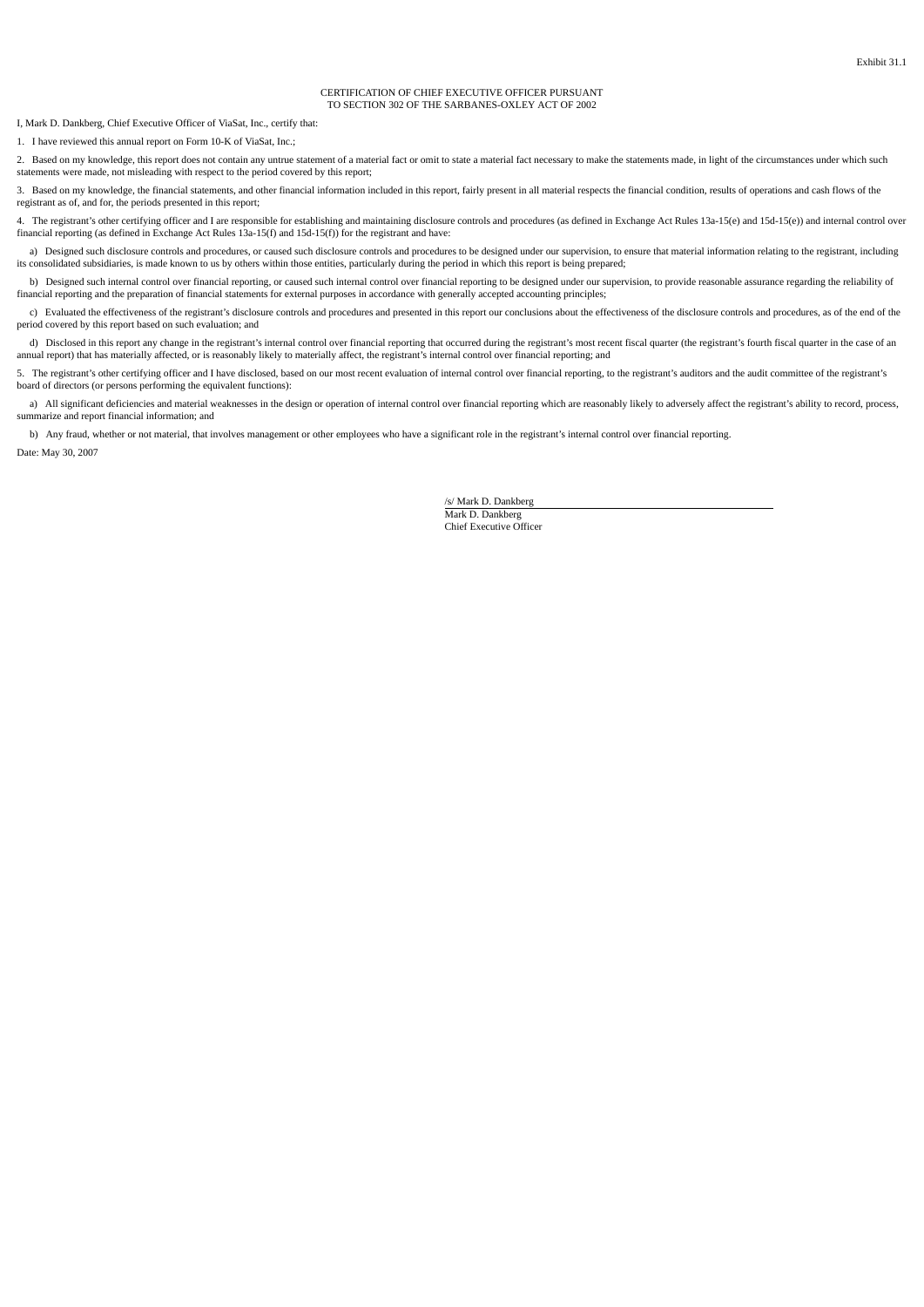#### CERTIFICATION OF CHIEF FINANCIAL OFFICER PURSUANT TO SECTION 302 OF THE SARBANES-OXLEY ACT OF 2002

I, Ronald G. Wangerin, Chief Financial Officer of ViaSat, Inc., certify that:

1. I have reviewed this annual report on Form 10-K of ViaSat, Inc.;

2. Based on my knowledge, this report does not contain any untrue statement of a material fact or omit to state a material fact necessary to make the statements made, in light of the circumstances under which such statements were made, not misleading with respect to the period covered by this report;

3. Based on my knowledge, the financial statements, and other financial information included in this report, fairly present in all material respects the financial condition, results of operations and cash flows of the registrant as of, and for, the periods presented in this report;

4. The registrant's other certifying officer and I are responsible for establishing and maintaining disclosure controls and procedures (as defined in Exchange Act Rules 13a-15(e) and 15d-15(e)) and internal control over financial reporting (as defined in Exchange Act Rules 13a-15(f) and 15d-15(f)) for the registrant and have:

a) Designed such disclosure controls and procedures, or caused such disclosure controls and procedures to be designed under our supervision, to ensure that material information relating to the registrant, including its consolidated subsidiaries, is made known to us by others within those entities, particularly during the period in which this report is being prepared;

b) Designed such internal control over financial reporting, or caused such internal control over financial reporting to be designed under our supervision, to provide reasonable assurance regarding the reliability of financial reporting and the preparation of financial statements for external purposes in accordance with generally accepted accounting principles;

c) Evaluated the effectiveness of the registrant's disclosure controls and procedures and presented in this report our conclusions about the effectiveness of the disclosure controls and procedures, as of the end of the period covered by this report based on such evaluation; and

d) Disclosed in this report any change in the registrant's internal control over financial reporting that occurred during the registrant's most recent fiscal quarter (the registrant's fourth fiscal quarter in the case of a

5. The registrant's other certifying officer and I have disclosed, based on our most recent evaluation of internal control over financial reporting, to the registrant's auditors and the audit committee of the registrant's board of directors (or persons performing the equivalent functions):

a) All significant deficiencies and material weaknesses in the design or operation of internal control over financial reporting which are reasonably likely to adversely affect the registrant's ability to record, process, summarize and report financial information; and

b) Any fraud, whether or not material, that involves management or other employees who have a significant role in the registrant's internal control over financial reporting.

Date: May 30, 2007

/s/ Ronald G. Wangerin Ronald G. Wangerin Chief Financial Officer